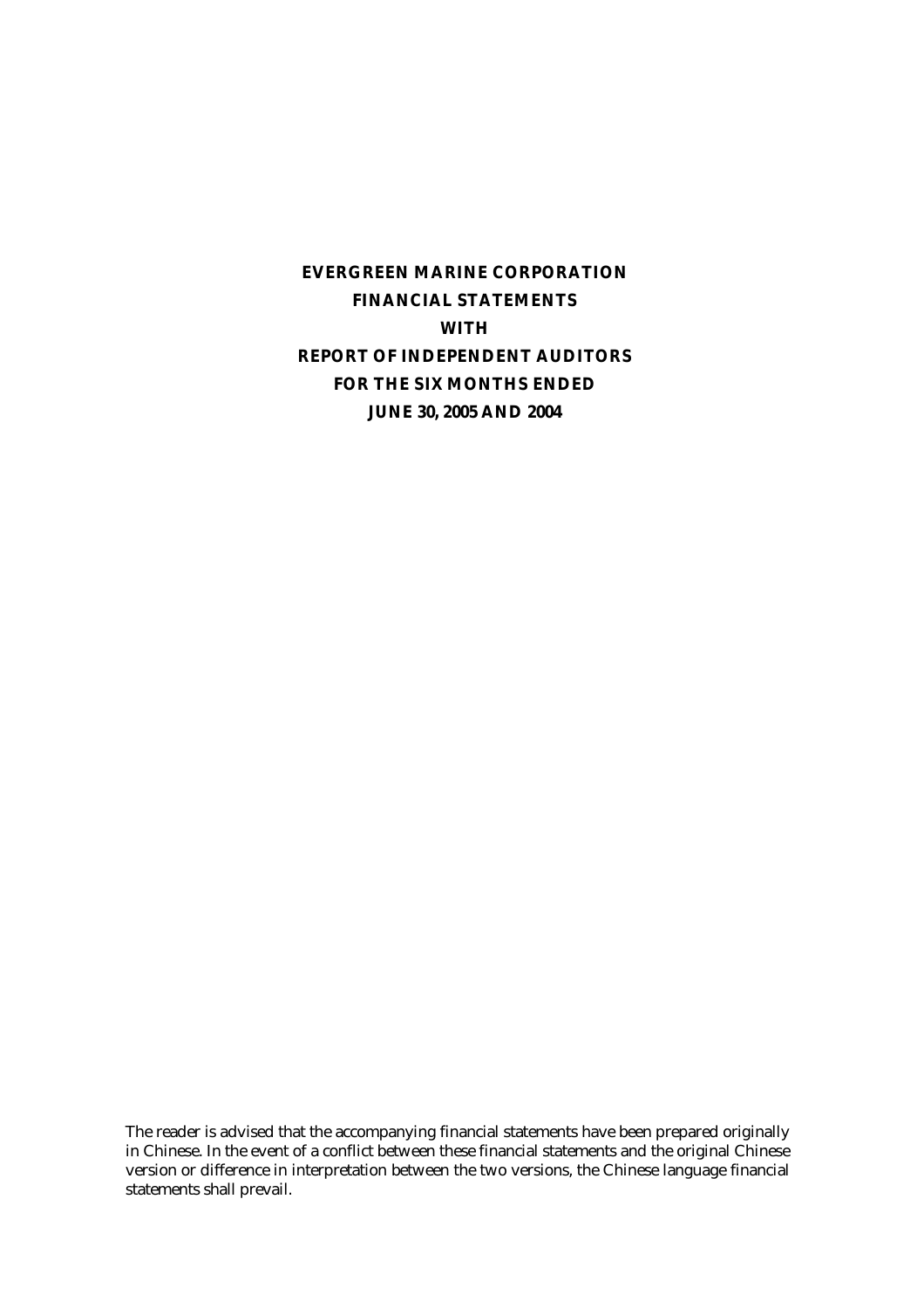#### **English Translation of a Report Originally Issued in Chinese**

#### **Report of Independent Auditors**

The Board of Directors and Stockholders Evergreen Marine Corporation

We have audited the accompanying balance sheets of Evergreen Marine Corporation (the "Company") as of June 30, 2005 and 2004, and the related statements of income, changes in stockholders' equity and cash flows for the six months then ended. These financial statements are the responsibility of the Company's management. Our responsibility is to express an opinion on these financial statements based on our audits. We did not audit the financial statements of all the investee companies accounted for under the equity method. Those statements were audited by other auditors whose reports have been furnished to us, and our opinion expressed herein, insofar as it related to amounts included for those investee companies accounted for under the equity method, is based solely on the reports of other auditors. Those statements reflect long-term investments of 45,677,342 thousand New Taiwan dollars and 41,351,372 thousand New Taiwan dollars, constituting 49.20% and 49.32% of the total assets as of June 30, 2005 and 2004, respectively, and reflect net investment income of 3,042,721 thousand New Taiwan dollars and 3,886,864 thousand New Taiwan dollars, constituting 40.82% and 77.12% of the pre-tax net income for the six months ended June 30, 2005 and 2004, respectively.

We conducted our audits in accordance with the "Regulations for Auditing and Certification of Financial Statements by Certified Public Accountants" and auditing standards generally accepted in the Republic of China on Taiwan. Those standards require that we plan and perform the audit to obtain reasonable assurance about whether the financial statements are free of material misstatement. An audit includes examining, on a test basis, evidence supporting the amounts and disclosures in the financial statements. An audit also includes assessing the accounting principles used and significant estimates made by management, as well as evaluating the overall financial statement presentation. We believe that our audits and the reports of other auditors provide a reasonable basis for our opinion.

In our opinion, based on our audits and the reports of other auditors, the financial statements referred to above present fairly, in all material respects, the financial position of Evergreen Marine Corporation as of June 30, 2005 and 2004, and the results of its operations and its cash flows for the six months then ended in conformity with the "Guidelines for Preparation of Financial Reports by Securities Issuers" and accounting principles generally accepted in the Republic of China on Taiwan.

We have also reviewed the consolidated financial statements of Evergreen Marine Corporation and its subsidiaries as of and for the six months ended June 30, 2005, on which we have issued an unqualified opinion with explanatory paragraph thereon.

August 19, 2005 Taipei, Taiwan Republic of China

#### Notice to Readers

The accompanying financial statements are intended only to present the financial position and results of operations and cash flows in accordance with accounting principles and practices generally accepted in the Republic of China on Taiwan and not those of any other jurisdictions. The standards, procedures and practices to audit such financial statements are those generally accepted and applied in the Republic of China on Taiwan.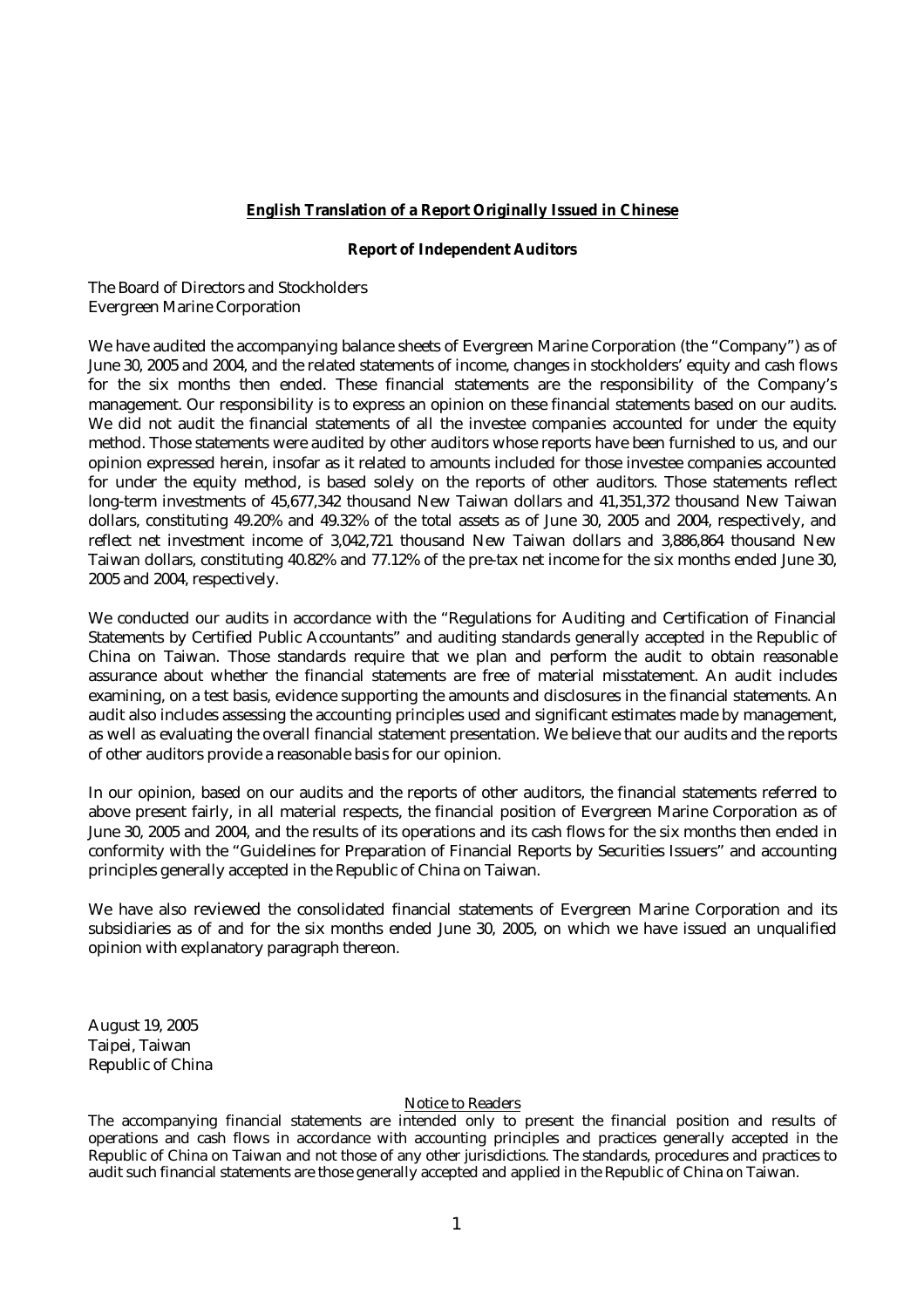#### **(Expressed in New Taiwan Thousand Dollars) English Translation of Financial Statements Originally Issued in Chinese EVERGREEN MARINE CORPORATION BALANCE SHEETS June 30, 2005 and 2004**

| <b>ASSETS</b>                                             | <b>June 30, 2005</b> | <b>June 30, 2004</b> | <b>LIABILITIES AND STOCKHOLDERS' EQUITY</b>                   | <b>June 30, 2005</b> | June 30, 2004 |
|-----------------------------------------------------------|----------------------|----------------------|---------------------------------------------------------------|----------------------|---------------|
| <b>Current Assets</b>                                     |                      |                      | <b>Current Liabilities</b>                                    |                      |               |
| Cash and cash equivalents (Notes B & D1)                  | \$5,724,568          | \$8,948,831          | Short-term loans (Note D11)                                   | \$500,000            | \$170,546     |
| Short-term investments, net (Notes B, D2 & F)             | 13,743,556           | 1,611,503            | Short-term bills payable (Note D12)                           |                      | 19,996        |
| Notes receivable (Note B)                                 | 26                   | 19                   | Notes payable                                                 | 14,107               | 22,620        |
| Accounts receivable, net (Notes B & D3)                   | 2,806,562            | 3,188,380            | Accounts payable                                              | 1,492,178            | 2,087,369     |
| Accounts receivable - related parties (Notes B, D3 & E)   | 364,568              | 236,487              | Accounts payable - related parties (Note E)                   | 188,231              | 1,720,460     |
| Other receivables (Notes B & D4)                          | 722,815              | 332,043              | Income tax payable (Notes B & D22)                            | 996,533              |               |
| Other receivables - related parties (Notes B, D4 & E)     | 643,178              | 323,827              | Accrued expenses (Notes B & D13)                              | 3,828,804            | 3,443,109     |
| Other financial assets - current, net (Notes B & D5)      | 467,897              | 315,995              | Other payables                                                | 5,126,918            | 1,387,682     |
| Inventories (Notes B & D6)                                | 569,141              | 387,449              | Long-term liabilities due within one year (Note D14)          | 3,986,849            | 5,205,993     |
| Prepayments                                               | 138,766              | 151,849              | Other current liabilities (Note E)                            | 2,324,029            | 2,227,382     |
| Deferred income tax assets - current (Notes B & D22)      |                      | 48,011               | Deferred income tax liabilities - current (Notes B & D22)     | 53,091               |               |
| Restricted assets - current (Note F)                      | 131,700              | 134,350              | <b>Total Current Liabilities</b>                              | 18,510,740           | 16,285,157    |
| Other current assets (Notes D7 & E)                       | 2,575,045            | 5,203,431            |                                                               |                      |               |
| <b>Total Current Assets</b>                               | 27,887,822           | 20,882,175           | Long-Term Liabilities (Note B)                                |                      |               |
|                                                           |                      |                      | Corporate bonds payable (Note D15)                            | 9,003,497            | 11,003,440    |
| <b>Long-Term Investments</b> (Notes B, D8, E & F)         |                      |                      | Long-term loans (Note D16)                                    | 9.390.683            | 11,929,552    |
| Long-term equity investments                              |                      |                      | <b>Total Long-Term Liabilities</b>                            | 18,394,180           | 22,932,992    |
| Under the equity method                                   |                      |                      |                                                               |                      |               |
| Under the cost method                                     | 53,029,764           | 48,737,820           | <b>Other Liabilities</b>                                      |                      |               |
|                                                           | 2,639,618            | 2,929,222            |                                                               |                      |               |
| Long-term bond investments                                | 12,035               |                      | Accrued pension liability (Note B)                            | 555,652              | 152,814       |
| Other long-term investments                               | 312                  | 312                  | Guarantee deposits received                                   | 85                   | 85            |
| Other financial assets - non-current                      | 135,596              | 136,339              | Deferred income tax liabilities - non-current (Notes B & D22) | 1,752,694            | 831,210       |
| <b>Total Long-Term Investments</b>                        | 55,817,325           | 51,803,693           | Deferred credits                                              | 324,289              | 324,289       |
|                                                           |                      |                      | <b>Total Other Liabilities</b>                                | 2,632,720            | 1.308.398     |
| <b>Property, Plant and Equipment</b> (Notes B, D9, E & F) |                      |                      |                                                               |                      |               |
| Land                                                      | 1,998,859            | 1,998,859            | <b>Total Liabilities</b>                                      | 39,537,640           | 40,526,547    |
| Buildings                                                 | 1,360,344            | 1,355,960            |                                                               |                      |               |
| Loading/discharging equipment                             | 3,257,232            | 3,078,645            |                                                               |                      |               |
| Computer equipment                                        | 107,663              | 154,359              |                                                               |                      |               |
| Transportation equipment                                  | 17,086,360           | 17,741,877           | Capital Stock (Note D17)                                      |                      |               |
| Ships and equipment                                       | 9,877,935            | 9,877,935            | Common stock                                                  | 24,613,860           | 21,468,882    |
| Dock facilities                                           | 661,844              | 820,836              | Stock dividends to be distributed                             | 2,461,386            | 1,288,127     |
| Office equipment                                          | 216,411              | 197,492              | <b>Total Capital Stock</b>                                    | 27,075,246           | 22,757,009    |
| Costs and revaluation increments                          | 34,566,648           | 35,225,963           |                                                               |                      |               |
| Less: Accumulated depreciation                            | (26, 449, 300)       | (24,994,603)         | <b>Capital Surplus</b> (Note D18)                             |                      |               |
| Prepayments for equipment                                 | 281,230              | 19,506               | Paid-in capital in excess of par - common stock               | 3,147,552            | 195           |
| <b>Total Property, Plant and Equipment, Net</b>           | 8,398,578            | 10,250,866           | Donated capital                                               | 372                  | 372           |
|                                                           |                      |                      | Long-term investments                                         | 1,485,728            | 1,604,037     |
| <b>Intangible Assets</b>                                  |                      |                      | Others                                                        | 6,713                | 6,713         |
| Deferred pension costs (Note B)                           | 135,334              | 130,498              | <b>Total Capital Surplus</b>                                  | 4,640,365            | 1,611,317     |
|                                                           |                      |                      |                                                               |                      |               |
| <b>Other Assets</b>                                       |                      |                      | <b>Retained Earnings (Note D19)</b>                           |                      |               |
| Refundable deposits                                       | 39,333               | 42,435               | Legal reserve                                                 | 5,220,594            | 4,012,127     |
| Deferred charges (Note B)                                 | 165,920              | 218,968              | Special reserve                                               | 957,344              | 957,344       |
| Long-term installment receivables (Note D10)              |                      |                      | Unappropriated retained earnings                              |                      |               |
|                                                           | 388,425              | 496,697              |                                                               | 16,128,530           | 11,210,498    |
| Restricted assets - non-current (Note F)                  |                      | 10,184               | <b>Total Retained Earnings</b>                                | 22,306,468           | 16,179,969    |
| <b>Total Other Assets</b>                                 | 593,678              | 768,284              |                                                               |                      |               |
|                                                           |                      |                      | <b>Equity Adjustments</b>                                     |                      |               |
|                                                           |                      |                      | Cumulative translation adjustments (Note B)                   | (405, 218)           | 2,871,432     |
|                                                           |                      |                      | Net loss not recognized as pension cost (Note B)              | (486, 017)           | (137, 392)    |
|                                                           |                      |                      | Deferred credits                                              | 164,253              | 26.634        |
|                                                           |                      |                      | <b>Total Equity Adjustments</b>                               | (726, 982)           | 2,760,674     |
|                                                           |                      |                      | <b>Total Stockholders' Equity</b>                             | 53,295,097           | 43.308.969    |
|                                                           |                      |                      | <b>Commitments and Contingent Liabilities (Note G)</b>        |                      |               |
| <b>TOTAL ASSETS</b>                                       | \$92,832,737         | \$83,835,516         | TOTAL LIABILITIES AND STOCKHOLDERS' EQUITY                    | \$92,832,737         | \$83,835,516  |
|                                                           |                      |                      |                                                               |                      |               |

The accompanying notes are an integral part of the financial statements. (Please refer to Diwan, Ernst & Young independent auditors' report dated August 19, 2005.)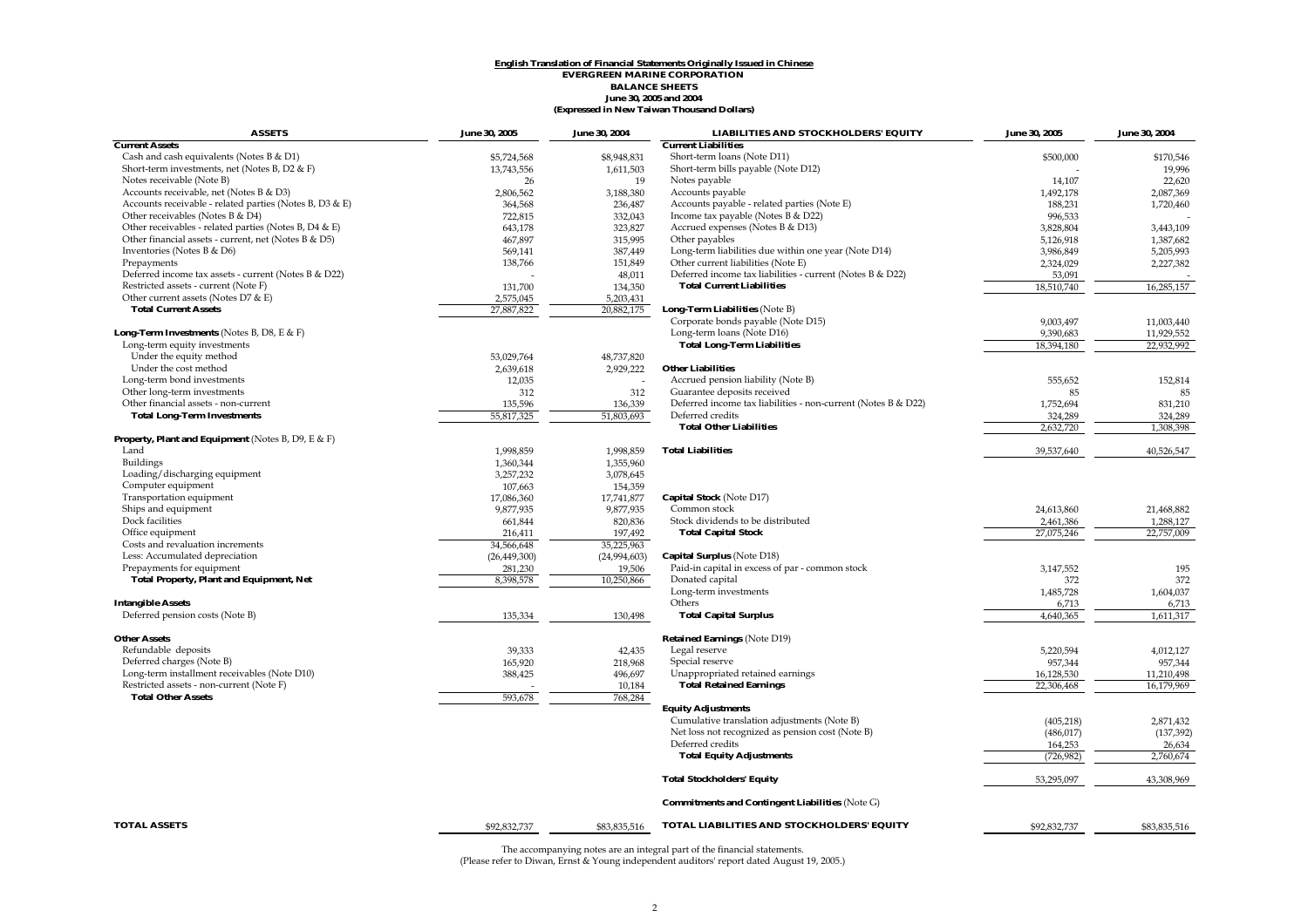# **English Translation of Financial Statements Originally Issued in Chinese**

# **EVERGREEN MARINE CORPORATION**

# **STATEMENTS OF INCOME**

### **For the Six Months Ended June 30, 2005 and 2004**

## **(Expressed in New Taiwan Thousand Dollars, Except Earnings Per Share)**

|                                                                                        | <b>Six Months Ended</b><br><b>June 30, 2005</b> | <b>Six Months Ended</b><br><b>June 30, 2004</b> |
|----------------------------------------------------------------------------------------|-------------------------------------------------|-------------------------------------------------|
| <b>Operating Revenues</b> (Notes B, D20 & E)                                           | \$21,236,759                                    | \$19,186,296                                    |
| <b>Operating Costs</b> (Notes D21 & E)                                                 | (15,875,604)                                    | (16,693,712)                                    |
| <b>Gross Profit</b>                                                                    | 5,361,155                                       | 2,492,584                                       |
| <b>Operating Expenses</b> (Notes D21 & E)                                              | (1,239,460)                                     | (1,316,988)                                     |
| General and administrative expenses                                                    | (1,239,460)                                     | (1,316,988)                                     |
| <b>Operating Profit</b>                                                                | 4,121,695                                       | 1,175,596                                       |
| <b>Non-Operating Income</b>                                                            |                                                 |                                                 |
| Interest income (Note E)                                                               | 49,151                                          | 31,631                                          |
| Investment income accounted for under the equity method (Note D8)                      | 3,246,511                                       | 4,014,212                                       |
| Dividend income                                                                        | 10,055                                          | 8,595                                           |
| Gain on disposal of property, plant and equipment (Notes B $\&$ E)                     | 3,670                                           | 43,618                                          |
| Gain on disposal of investments                                                        | 80,186                                          | 72,046                                          |
| Foreign exchange gain                                                                  | 217,042                                         | 88,747                                          |
| Rent income (Note E)                                                                   | 29,133                                          | 20,692                                          |
| Others                                                                                 | 50,741                                          | 63,198                                          |
| <b>Total Non-Operating Income</b>                                                      | 3,686,489                                       | 4,342,739                                       |
| <b>Non-Operating Expenses</b>                                                          |                                                 |                                                 |
| Interest expense                                                                       | (293,049)                                       | (337,579)                                       |
| Other investment loss                                                                  | (7,746)                                         | (60, 469)                                       |
| Loss on disposal of property, plant and equipment (Note B)                             | (7, 498)                                        | (3,545)                                         |
| Financial expenses                                                                     | (37,036)                                        | (40, 885)                                       |
| Others                                                                                 | (8, 447)                                        | (36,093)                                        |
| <b>Total Non-Operating Expenses</b>                                                    | (353, 776)                                      | (478, 571)                                      |
| <b>Income before Income Tax</b>                                                        | 7,454,408                                       | 5,039,764                                       |
| <b>Income Tax Expense</b> (Notes B & D22)                                              | (1,291,389)                                     | (426, 533)                                      |
| <b>NET INCOME</b>                                                                      | \$6,163,019                                     | \$4,613,231                                     |
| <b>Earnings Per Share (after retroactive adjustments)</b> (in dollars) (Notes B & D23) |                                                 |                                                 |
| <b>Basic earnings per share</b>                                                        |                                                 |                                                 |
| Income before income tax                                                               | \$2.77                                          | \$2.01                                          |
| Net income                                                                             | \$2.29                                          | \$1.84                                          |
| Diluted earnings per share                                                             |                                                 |                                                 |
| Income before income tax                                                               | \$2.61                                          | \$1.90                                          |
| Net income                                                                             | \$2.16                                          | \$1.74                                          |
|                                                                                        |                                                 |                                                 |

The accompanying notes are an integral part of the financial statements.

(Please refer to Diwan, Ernst & Young independent auditors' report dated August 19, 2005.)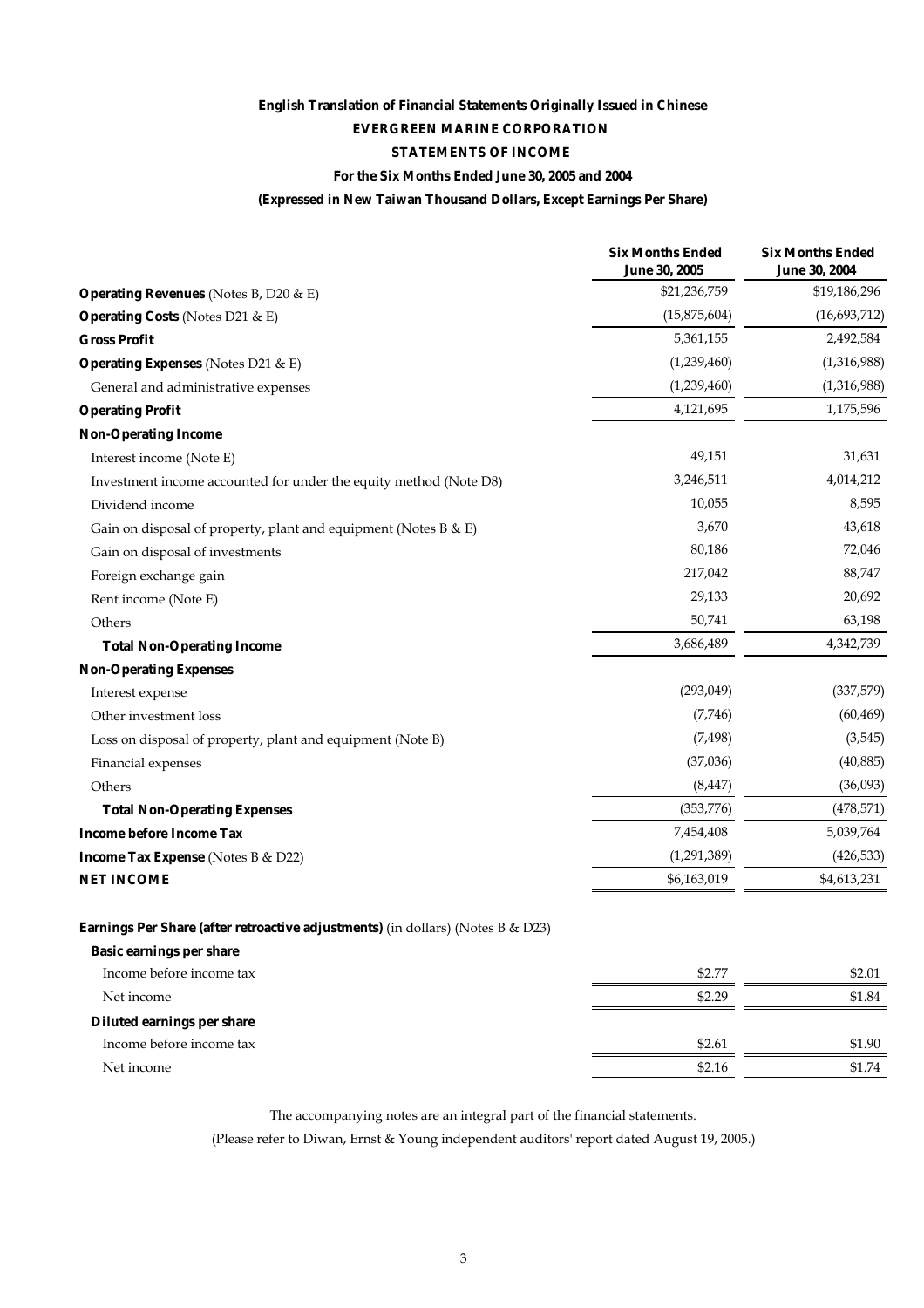#### **English Translation of Financial Statements Originally Issued in Chinese EVERGREEN MARINE CORPORATION STATEMENTS OF CHANGES IN STOCKHOLDERS' EQUITY For the Six Months Ended June 30, 2005 and 2004 (Expressed in New Taiwan Thousand Dollars)**

|                                                                                                                                              |                        |                        |             |             | <b>Retained Earnings</b> |                   | <b>Unrealized Loss on</b><br><b>Decline in Market</b> | Cumulative         | <b>Net Loss not</b>  |                 |                                             |                    |                     |                |
|----------------------------------------------------------------------------------------------------------------------------------------------|------------------------|------------------------|-------------|-------------|--------------------------|-------------------|-------------------------------------------------------|--------------------|----------------------|-----------------|---------------------------------------------|--------------------|---------------------|----------------|
|                                                                                                                                              | Common<br><b>Stock</b> | <b>Stock Dividends</b> | Capital     | Legal       | <b>Special</b>           | Unappropriated    | <b>Value of Long-Term</b>                             | <b>Translation</b> | <b>Recognized as</b> | <b>Deferred</b> |                                             |                    |                     |                |
|                                                                                                                                              |                        |                        |             |             |                          | to be Distributed | <b>Surplus</b>                                        | Reserve            | <b>Reserve</b>       |                 | <b>Retained Earnings Equity Investments</b> | <b>Adjustments</b> | <b>Pension Cost</b> | <b>Credits</b> |
| <b>Balance, January 1, 2004</b>                                                                                                              | \$21,468,777           | \$-                    | \$1,577,479 | \$3,651,650 | \$957,344                | \$9,606,098       | \$(11,948)                                            | \$3,150,328        | \$(156, 126)         | \$43,481        | \$40,287,083                                |                    |                     |                |
| Appropriation of 2003 earnings                                                                                                               |                        |                        |             |             |                          |                   |                                                       |                    |                      |                 |                                             |                    |                     |                |
| Legal reserve                                                                                                                                |                        |                        |             | 360,477     |                          | (360, 477)        |                                                       |                    |                      |                 | $\overline{\phantom{a}}$                    |                    |                     |                |
| Stock dividends                                                                                                                              |                        | 1,288,127              |             |             |                          | (1,288,127)       |                                                       |                    |                      |                 |                                             |                    |                     |                |
| Cash dividends                                                                                                                               |                        |                        |             |             |                          | (1,288,127)       |                                                       |                    |                      |                 | (1,288,127)                                 |                    |                     |                |
| Bonuses for employees                                                                                                                        |                        |                        |             |             |                          | (50,000)          |                                                       |                    |                      |                 | (50,000)                                    |                    |                     |                |
| Remuneration to directors and supervisors                                                                                                    |                        |                        |             |             |                          | (22,100)          |                                                       |                    |                      |                 | (22, 100)                                   |                    |                     |                |
| Common stock converted from convertible bonds                                                                                                | 105                    |                        | 195         |             |                          |                   |                                                       |                    |                      |                 | 300                                         |                    |                     |                |
| Adjustments arising from long-term equity investments accounted for<br>under equity method                                                   |                        |                        |             |             |                          |                   |                                                       |                    |                      |                 |                                             |                    |                     |                |
| Adjustments due to conversion of convertible bonds                                                                                           |                        |                        | 48,751      |             |                          |                   |                                                       |                    |                      |                 | 48,751                                      |                    |                     |                |
| Adjustments on capital surplus due to changes in percentage of shareholding                                                                  |                        |                        | (15,901)    |             |                          |                   |                                                       |                    |                      |                 | (15,901)                                    |                    |                     |                |
| Recognition of changes in investees' capital surplus based on                                                                                |                        |                        |             |             |                          |                   |                                                       |                    |                      |                 |                                             |                    |                     |                |
| percentage of shareholding                                                                                                                   |                        |                        | 793         |             |                          |                   |                                                       |                    |                      |                 | 793                                         |                    |                     |                |
| Unrealized loss on decline in market value of long-term equity investments                                                                   |                        |                        |             |             |                          |                   | 11,948                                                |                    |                      |                 | 11,948                                      |                    |                     |                |
| Cumulative translation adjustments                                                                                                           |                        |                        |             |             |                          |                   |                                                       | (182, 762)         |                      |                 | (182, 762)                                  |                    |                     |                |
| Adjustments on deferred credits                                                                                                              |                        |                        |             |             |                          |                   |                                                       |                    |                      | (16, 847)       | (16, 847)                                   |                    |                     |                |
| Translation adjustments arising from investees' financial statements denominated<br>in foreign currencies                                    |                        |                        |             |             |                          |                   |                                                       | (96, 134)          |                      |                 | (96, 134)                                   |                    |                     |                |
| Net loss not recognized as pension cost                                                                                                      |                        |                        |             |             |                          |                   |                                                       |                    | 18,734               |                 | 18,734                                      |                    |                     |                |
| Net income for the six months ended June 30, 2004                                                                                            |                        |                        |             |             |                          | 4,613,231         |                                                       |                    |                      |                 | 4,613,231                                   |                    |                     |                |
| <b>Balance, June 30, 2004</b>                                                                                                                | \$21,468,882           | \$1,288,127            | \$1,611,317 | \$4,012,127 | \$957,344                | \$11,210,498      | $S-$                                                  | \$2,871,432        | \$(137, 392)         | \$26,634        | \$43,308,969                                |                    |                     |                |
|                                                                                                                                              |                        |                        |             |             |                          |                   |                                                       |                    |                      |                 |                                             |                    |                     |                |
| Balance, January 1, 2005                                                                                                                     | \$24,259,425           | \$-                    | \$4,030,933 | \$4,012,127 | \$957,344                | \$18,681,936      | \$-                                                   | \$856,564          | \$(594, 695)         | \$72,911        | \$52,276,545                                |                    |                     |                |
| Appropriation of 2004 earnings                                                                                                               |                        |                        |             |             |                          |                   |                                                       |                    |                      |                 |                                             |                    |                     |                |
| Legal reserve                                                                                                                                |                        |                        |             | 1,208,467   |                          | (1,208,467)       |                                                       |                    |                      |                 |                                             |                    |                     |                |
| Stock dividends                                                                                                                              |                        | 2,461,386              |             |             |                          | (2,461,386)       |                                                       |                    |                      |                 |                                             |                    |                     |                |
| Cash dividends                                                                                                                               |                        |                        |             |             |                          | (4,922,772)       |                                                       |                    |                      |                 | (4,922,772)                                 |                    |                     |                |
| Bonuses for employees                                                                                                                        |                        |                        |             |             |                          | (80,000)          |                                                       |                    |                      |                 | (80,000)                                    |                    |                     |                |
| Remuneration to directors and supervisors                                                                                                    |                        |                        |             |             |                          | (43, 800)         |                                                       |                    |                      |                 | (43, 800)                                   |                    |                     |                |
| Common stock converted from convertible bonds                                                                                                | 354,435                |                        | 601,589     |             |                          |                   |                                                       |                    |                      |                 | 956,024                                     |                    |                     |                |
| Adjustments arising from long-term equity investments accounted for                                                                          |                        |                        |             |             |                          |                   |                                                       |                    |                      |                 |                                             |                    |                     |                |
| under equity method                                                                                                                          |                        |                        |             |             |                          |                   |                                                       |                    |                      |                 |                                             |                    |                     |                |
| Adjustments on capital surplus due to changes in percentage of shareholding<br>Recognition of changes in investees' capital surplus based on |                        |                        | 7,828       |             |                          |                   |                                                       |                    |                      |                 | 7,828                                       |                    |                     |                |
| percentage of shareholding                                                                                                                   |                        |                        | 15          |             |                          |                   |                                                       |                    |                      |                 | 15                                          |                    |                     |                |
| Cumulative translation adjustments                                                                                                           |                        |                        |             |             |                          |                   |                                                       | (136, 383)         |                      |                 | (136, 383)                                  |                    |                     |                |
| Adjustments on deferred credits                                                                                                              |                        |                        |             |             |                          |                   |                                                       |                    |                      | 91,342          | 91,342                                      |                    |                     |                |
| Net loss not recognized as pension cost                                                                                                      |                        |                        |             |             |                          |                   |                                                       |                    | (1, 186)             |                 | (1, 186)                                    |                    |                     |                |
| Translation adjustments arising from investees' financial statements denominated                                                             |                        |                        |             |             |                          |                   |                                                       |                    |                      |                 |                                             |                    |                     |                |
| in foreign currencies                                                                                                                        |                        |                        |             |             |                          |                   |                                                       | (1, 123, 607)      |                      |                 | (1, 123, 607)                               |                    |                     |                |
| Translation adjustments arising from foreign currency denominated long-term                                                                  |                        |                        |             |             |                          |                   |                                                       |                    |                      |                 |                                             |                    |                     |                |
| investments accounted for under cost method                                                                                                  |                        |                        |             |             |                          |                   |                                                       | (1,792)            |                      |                 | (1,792)                                     |                    |                     |                |
| Net loss not recognized as pension cost                                                                                                      |                        |                        |             |             |                          |                   |                                                       |                    | 109,864              |                 | 109,864                                     |                    |                     |                |
| Net income for the six months ended June 30, 2005                                                                                            |                        |                        |             |             |                          | 6,163,019         |                                                       |                    |                      |                 | 6,163,019                                   |                    |                     |                |
| <b>Balance, June 30, 2005</b>                                                                                                                | \$24,613,860           | \$2,461,386            | \$4,640,365 | \$5,220,594 | \$957,344                | \$16,128,530      | \$-                                                   | \$(405,218)        | \$(486, 017)         | \$164,253       | \$53,295,097                                |                    |                     |                |

The accompanying notes are an integral part of the financial statements.

(Please refer to Diwan, Ernst & Young independent auditors' report dated August 19, 2005.)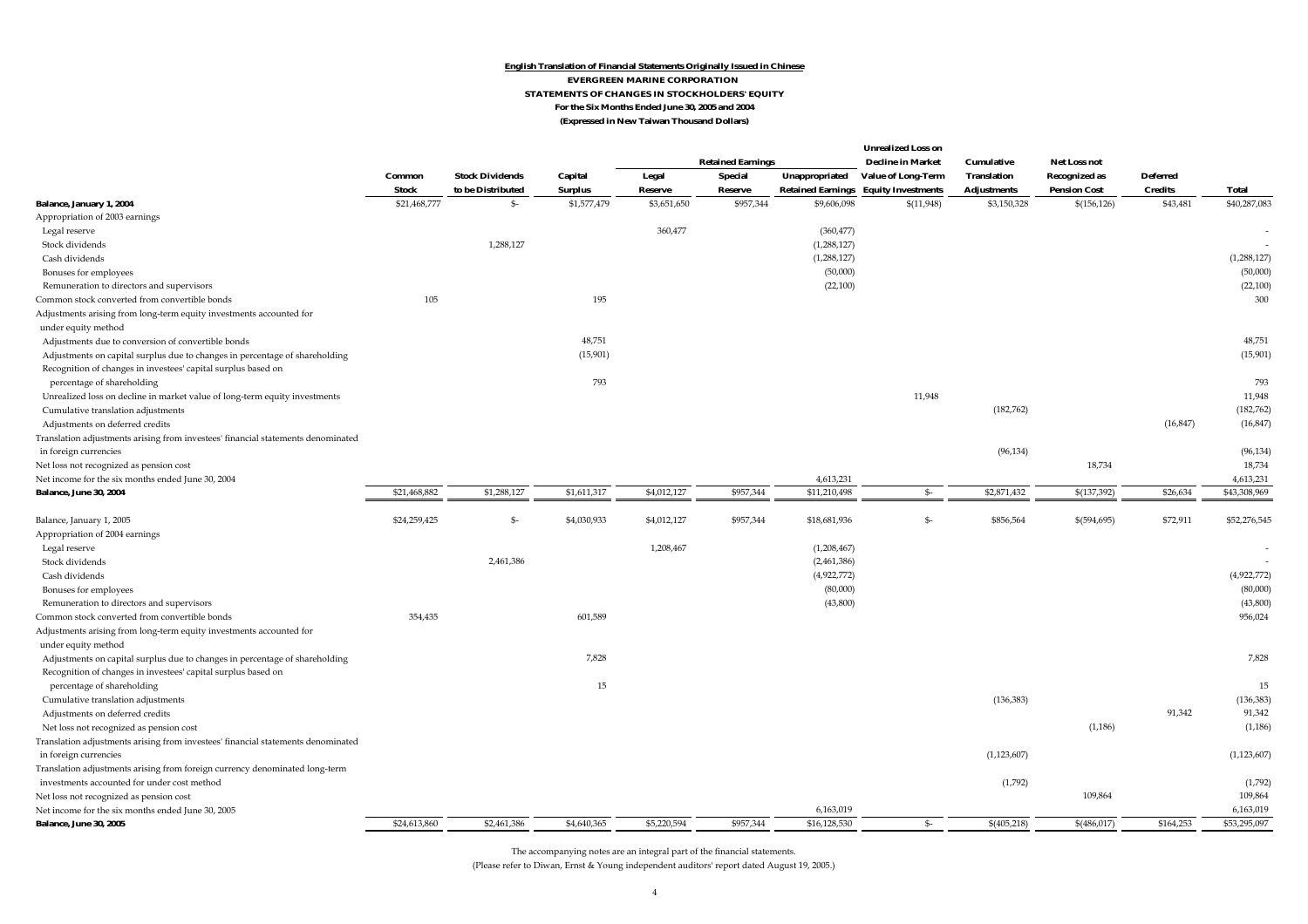#### **(Expressed in New Taiwan Thousand Dollars) English Translation of Financial Statements Originally Issued in Chinese EVERGREEN MARINE CORPORATION STATEMENTS OF CASH FLOWS For the Six Months Ended June 30, 2005 and 2004**

|                                                                                   | <b>Six Months Ended</b><br><b>June 30, 2005</b> | <b>Six Months Ended</b><br><b>June 30, 2004</b> |
|-----------------------------------------------------------------------------------|-------------------------------------------------|-------------------------------------------------|
| <b>Cash Flows from Operating Activities</b>                                       |                                                 |                                                 |
| Net income                                                                        | \$6,163,019                                     | \$4,613,231                                     |
| Adjustments to reconcile net income to net cash provided by operating activities: |                                                 |                                                 |
| Depreciation                                                                      | 607,988                                         | 855,637                                         |
| Amortization                                                                      | 31,174                                          | 31,553                                          |
| Reclassification of depreciation of dock facilities to operating costs and others | 93,138                                          | 91,799                                          |
| Reclassification of amortization of deferred charges to others                    | 36,729                                          | 39,382                                          |
| Net loss / (gain) on disposal of property, plant and equipment                    | 3,828                                           | (40,073)                                        |
| Excess of equity-accounted investment income over cash dividends                  | (2,602,406)                                     | (3,796,681)                                     |
| Realized income from capital reduction by investees                               |                                                 | (3,968)                                         |
| Realized loss on long-term investments                                            | 1,300                                           |                                                 |
| Gain on long-term bond investments                                                | (12,581)                                        |                                                 |
| Gain on disposal of investments                                                   | (80, 186)                                       | (72,046)                                        |
| Unrealized loss on decline in market value of short-term investments              | 6,446                                           | 60,469                                          |
| Decrease in short-term investments held for trading purposes                      | 3,320,981                                       | 3,810,650                                       |
| Decrease / (increase) in notes and accounts receivable                            | 260,605                                         | (485,085)                                       |
| (Increase) / decrease in other receivables                                        | (1,084,359)                                     | 33,192                                          |
| Increase in other financial assets - current                                      | (406, 839)                                      | (315,995)                                       |
| (Increase) / decrease in inventories                                              | (129, 892)                                      | 48,754                                          |
| (Increase) / decrease in prepayments                                              | (3, 383)                                        | 15,762                                          |
| Net decrease (increase) in agent accounts                                         | 2,438,745                                       | (1, 138, 331)                                   |
| Decrease in agency reciprocal accounts                                            | 190                                             | 826                                             |
| Decrease in restricted assets                                                     | 3,500                                           | $\overline{2}$                                  |
| (Increase) / decrease in other current assets                                     | (24, 188)                                       | 12,299                                          |
| (Decrease) / increase in notes and accounts payable                               | (1,588,425)                                     | 1,933,391                                       |
| Increase / (decrease) in income tax payable                                       | 637,615                                         | (56, 233)                                       |
| Increase in accrued expenses                                                      | 468,928                                         | 692,728                                         |
| Decrease in other payables                                                        | (28, 431)                                       | (18,596)                                        |
| Decrease in other current liabilities                                             | (163, 539)                                      | (5,664)                                         |
| Net change in accrued pension liability                                           | 52,232                                          | 10,941                                          |
| Net change in deferred income tax assets / liabilities                            | 292,384                                         | 444,683                                         |
| Net cash provided by operating activities                                         | 8,294,573                                       | 6,762,627                                       |
| <b>Cash Flows from Investing Activities</b>                                       |                                                 |                                                 |
| Proceeds from capital reduction by investees                                      |                                                 | 113,371                                         |
| Increase in other financial assets - non-current                                  | (1,513)                                         | (136, 339)                                      |
| Acquisition of property, plant and equipment                                      | (494, 045)                                      | (633,540)                                       |
| Proceeds from disposal of property, plant and equipment                           | 6,866                                           | 45,868                                          |
| Decrease in refundable deposits                                                   | 3,075                                           | 885                                             |
| Increase in deferred charges                                                      | (40, 846)                                       | (41, 194)                                       |
| Decrease in long-term receivables                                                 | 60,654                                          | 55,083                                          |
| Net cash used in investing activities                                             | (465, 809)                                      | (595, 866)                                      |
| <b>Cash Flows from Financing Activities</b>                                       |                                                 |                                                 |
| Decrease in short-term loans                                                      | (2,295,303)                                     | (3,894,968)                                     |
| Decrease in short-term bills payable                                              | (2,099,091)                                     | (1,549,559)                                     |
| Increase in corporate bonds payable                                               | 1,858                                           | 4,003,740                                       |
| Decrease) / increase in long-term loans                                           | (1,882,667)                                     | 1,321,485                                       |
| Decrease in restricted assets                                                     |                                                 | 339,482                                         |
| Distribution of remuneration to directors and supervisors and bonus to employees  |                                                 | (61,757)                                        |
| Net cash (used in) / provided by financing activities                             | (6,275,203)                                     | 158,423                                         |
| Net Increase in Cash and Cash Equivalents                                         | 1,553,561                                       | 6,325,184                                       |
| Cash and Cash Equivalents, Beginning of Period                                    | 4,171,007                                       | 2,623,647                                       |
| Cash and Cash Equivalents, End of Period                                          | \$5,724,568                                     | \$8,948,831                                     |
| <b>Supplemental Information:</b>                                                  |                                                 |                                                 |
| Interest paid                                                                     | \$278,635                                       | \$360,481                                       |
| Less: Interest capitalized                                                        |                                                 |                                                 |
| Interest paid, net of interest capitalized                                        | \$278,635                                       | \$360,481                                       |
| Income tax paid                                                                   | \$361,390                                       | \$39,213                                        |
| <b>Financing Activities not Affecting Cash Flows:</b>                             |                                                 |                                                 |
| Long-term liabilities due within one year                                         | \$3,986,849                                     | \$5,205,993                                     |
| Capitalization of retained earnings                                               | \$2,461,386                                     | \$1,288,127                                     |
| Conversion of convertible bonds into common stock                                 | \$956,024                                       | \$300                                           |
|                                                                                   |                                                 |                                                 |

The accompanying notes are an integral part of the financial statements. (Please refer to Diwan, Ernst & Young independent auditors' report dated August 19, 2005.)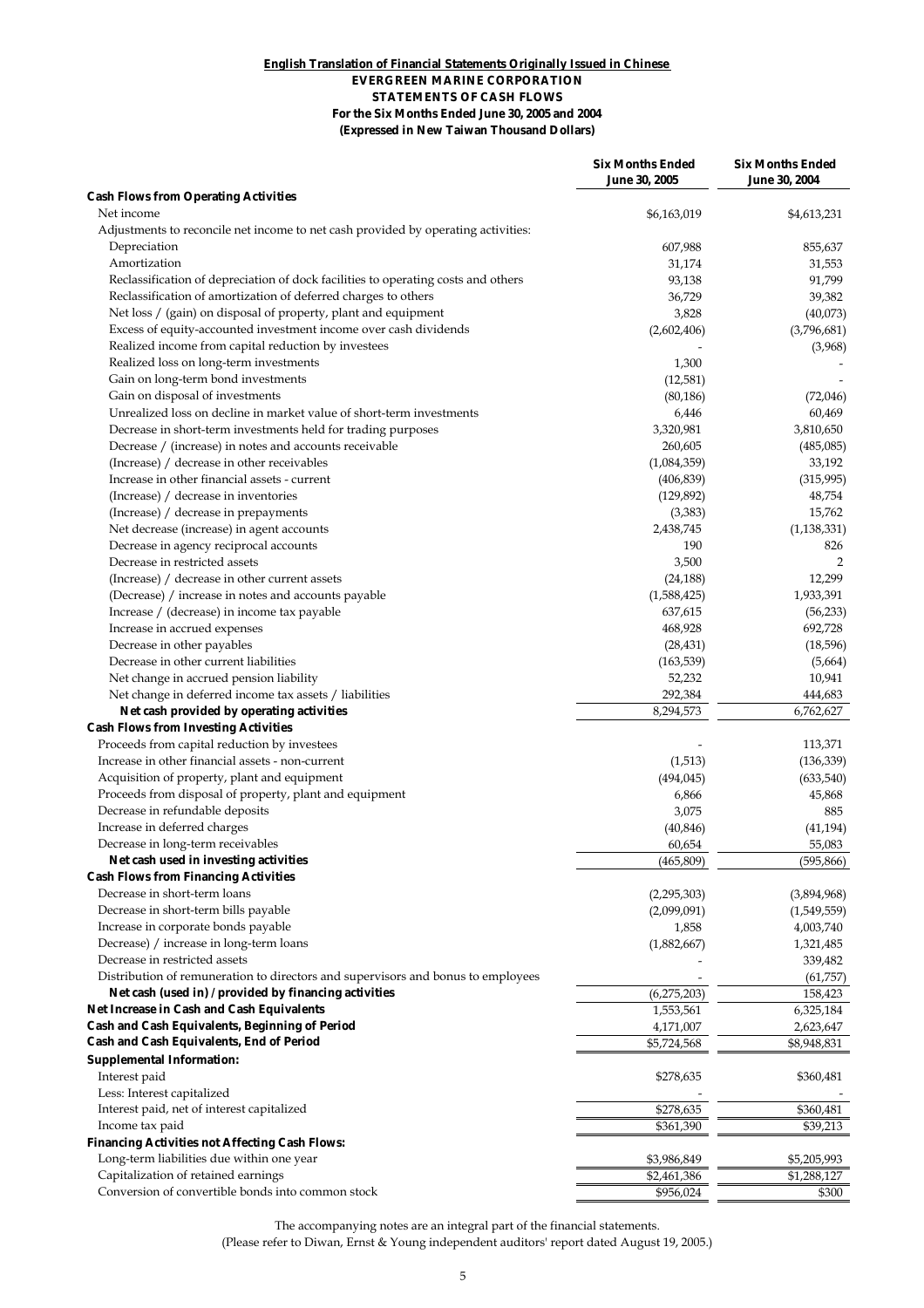# **English Translation of Financial Statements Originally Issued in Chinese**

# **EVERGREEN MARINE CORPORATION Notes to Financial Statements June 30, 2005 and 2004 (Expressed in New Taiwan thousand dollars unless otherwise stated)**

# **A. ORGANIZATION AND OPERATIONS**

- 1. Established on September 25, 1968, Evergreen Marine Corporation (the "Company") is mainly engaged in domestic and international marine transportation, shipping agency services and distribution of containers.
- 2. The Company was approved by the Securities and Futures Commission (SFC), Ministry of Finance (MOF) (currently known as the Securities and Futures Bureau (SFB), Financial Supervisory Commission, Executive Yuan) to be a public company on November 2, 1982 and was further approved by the SFC to be a listed company on July 6, 1987. The Company's shares have been publicly traded on the Taiwan Stock Exchange since September 21, 1987. The Company had 1,390 and 1,130 employees as of June 30, 2005 and 2004, respectively.

# **B. SUMMARY OF SIGNIFICANT ACCOUNTING POLICIES**

The accompanying financial statements are prepared in conformity with the "Guidelines for Preparation of Financial Reports by Securities Issuers" and accounting principles generally accepted in the Republic of China on Taiwan. The significant accounting polices are summarized below.

### **1. Classification of current and non-current assets and liabilities**

Current assets consist of cash and cash equivalents, short-term investments and other assets, which are expected to be converted into cash, sold, or consumed within one year from the balance sheet date. Current liabilities consist of payables, loans and other liabilities which, in the normal course of business, are to be paid back by current assets or other current liabilities within one year from the balance sheet date.

### **2. Accounting estimation**

- (1) In preparation of the financial statements, the Company make significant accounting estimation and assumptions in accordance with the generally accepted accounting principles. These estimation and assumptions would affect the amounts stated in the balance sheet on the balance sheet date, disclosure of contingent assets and liabilities, and the amounts of revenues and expenses for the accounting period. However, there might be differences between the actual result and estimation.
- (2) Accrued expenses are recorded at the amounts stated in the original supporting documents. Foreign port charges without supporting documents are estimated as per past records and period-end sailing schedules. Differences between the expenses actually incurred in the following year and the estimated accrued expenses are credited or charged to operating costs or expenses in the following year.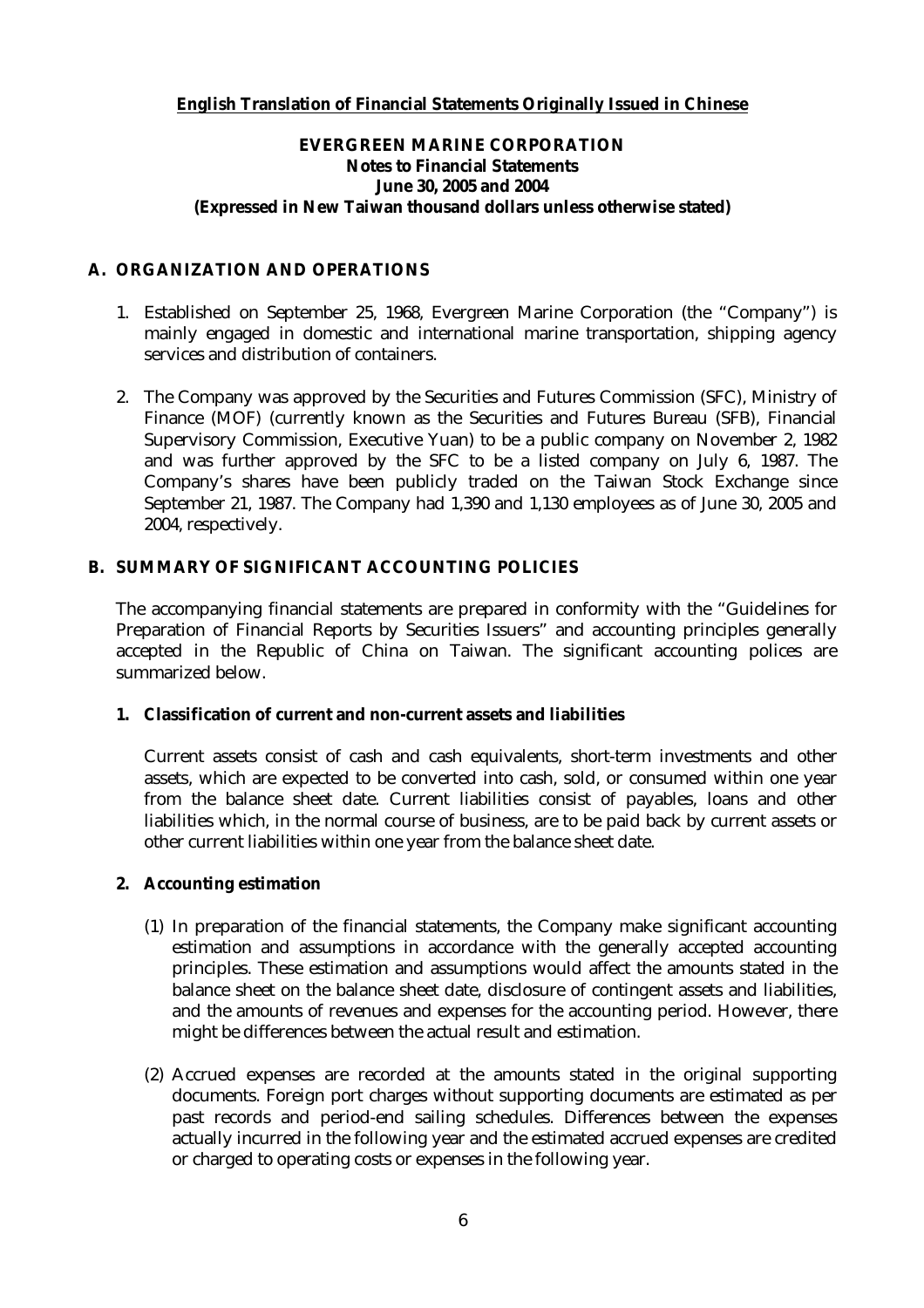# **3. Cash and cash equivalents**

Cash and cash equivalents are cash, unrestricted bank deposits and other highly liquid investments.

### **4. Short-term investments**

Short-term investments are initially stated at cost determined by the moving weighted-average method and restated at the lower of cost or market value method on the balance sheet date. The market value of listed equity securities is determined by the average closing prices in the last month of the accounting period. The market values for foreign stocks and domestic open-end mutual funds are determined by their closing prices and the net worth per share on the balance sheet date, respectively. Any loss on declines in market value is recorded as current non-operating loss. The loss on the decline in market value or gain on the market price recovery is recorded as current non-operating loss or income. Stock dividends received are accounted for as an increase in the number of shares held rather than investment income, and the average cost per share is recomputed accordingly on a weighted-average basis.

# **5. Allowance for doubtful accounts**

The allowance for doubtful accounts is provided based on the collectibility and aging analysis of notes and accounts receivable and other receivables.

# **6. Other financial assets**

Other financial assets are the financial assets other than cash and cash equivalents, short-term investments, notes and accounts receivable, long-term equity and bond investments, restricted bank deposits, and refundable deposits.

### **7. Inventories**

Fuel inventories are physically measured by the crew of each ship and reported back to the Head Office through telegraph for recording purpose at year-end. Valuation of inventories is based on the exchange rate prevailing at the end of the fiscal year.

### **8. Long-term equity investments**

- (1) Long-term equity investments are stated at historical cost and revalued at the end of the fiscal year. For the investee companies in which the Company holds less than 20% of the voting shares or over which the Company cannot exercise significant influence, the lower of cost or market value method is applied if the investees are listed companies. The unrealized loss resulting from the decline in market value of such investments is charged to stockholders' equity. If the investees are non-listed companies, the cost method is applied. When the loss in investment value is permanent and the possibility of a recovery in value is remote, the book value is adjusted and an investment loss is recognized accordingly.
- (2) The equity method is applied where the Company holds more than 20% of the voting shares or can exercise significant influence over the investees. The difference between the investment cost and the stocks' net worth is amortized over five years on a straightline basis. Unrealized gains (losses) arising from the transactions between the Company and its investees and the inter-investee transactions are eliminated. For the investee companies in which the Company holds more than 50% of the voting shares, the equity method is applied and the accounts of those investess are required to be consolidated into those of the Company.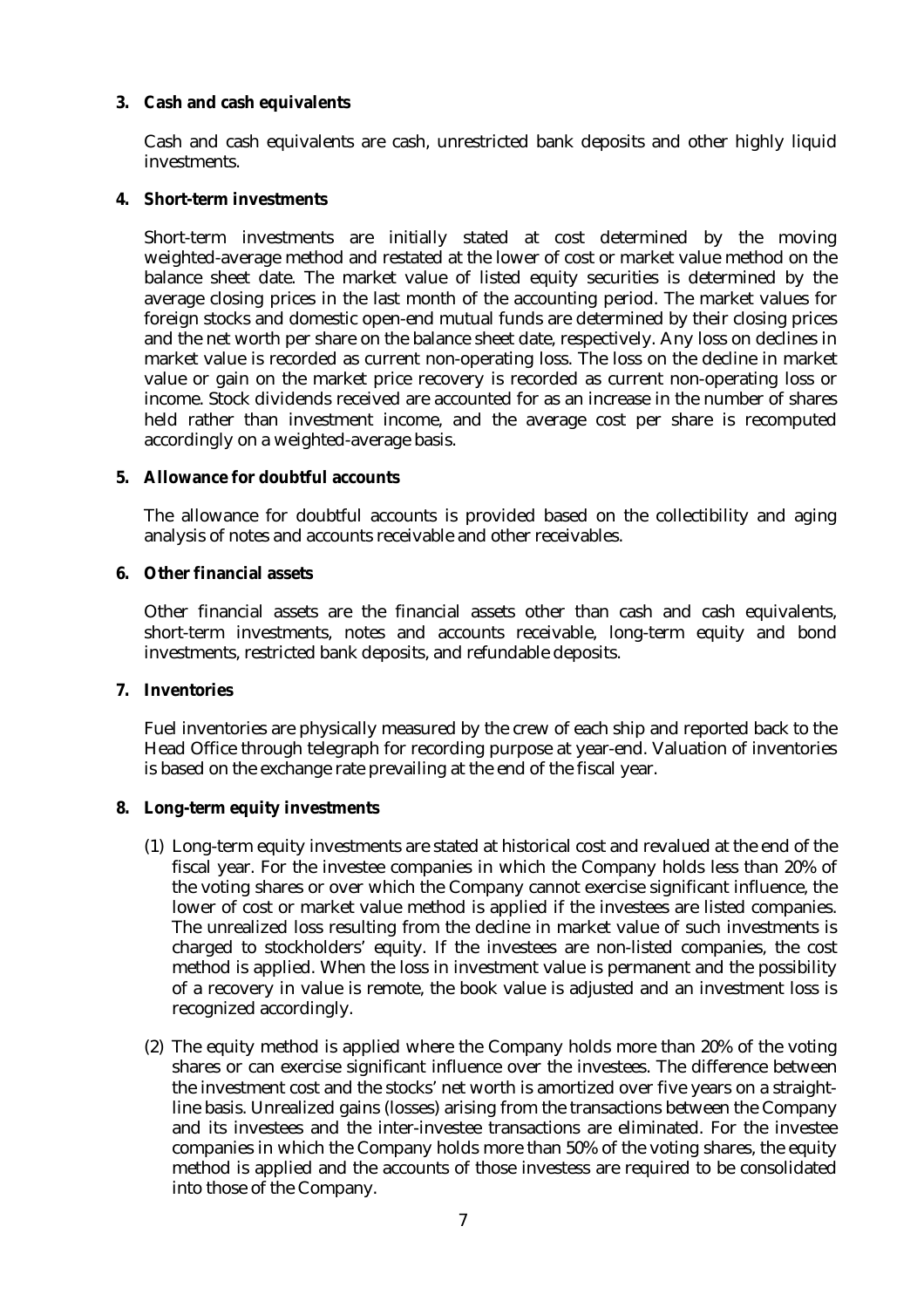- (3) Foreign currency denominated financial statements of overseas subsidiaries and investees are translated into New Taiwan dollars in accordance with the Statement of Financial Accounting Standards (SFAS) No. 14, "Accounting for Foreign Currency Transactions and Translation of Foreign Financial Statements". The translation differences are recorded as "cumulative translation adjustments" under stockholders' equity.
- (4) The consolidated financial statements of the Company and its subsidiaries are prepared in accordance with the SFAS No. 7, "Consolidated Financial Statements". The investees in which the Company directly or indirectly holds more than 50% of the voting shares, and the investees in which the Company directly or indirectly holds less than 50% of the voting shares but has substantial controlling power are required to be included in the consolidated financial statements.

# **9. Property, plant and equipment**

- (1) Property, plant and equipment are stated at cost plus capitalized interest and less accumulated depreciation and impairment. Expenditures incurred on major improvements or renewals that will increase the efficiency or prolong the useful lives of the assets are capitalized. Other expenditures related to regular maintenance and repairs are expensed as incurred. Gains or losses on disposal of property, plant and equipment are credited or charged to non-operating income in the year of disposal.
- (2) Depreciation is calculated on a straight-line basis according to the respective assets' useful lives regulated by the Authority plus one year for salvage value.
- (3) For ships and equipment that are still in use after expiration of their useful life, depreciation is provided based on the original method and the reassessed useful life and salvage value. For other assets that are still in use after expiration of their useful life, depreciation is provided based on the original method to the extent that the salvage value falls below \$3,000. Where impairment loss is recognized, property, plant and equipment shall be depreciated over their remaining useful life based on their carrying value adjusted for the impairment loss.

### **10. Asset impairment**

Pursuant to SFAS No. 35, the Company assesses indicators for impairment for all its assets within the scope of SFAS No. 35 on each balance sheet date. If impairment indicators exist, the Company shall then compare the carrying amount with the recoverable amount of the assets or the cash-generating unit ("CGU") and write down the carrying amount to the recoverable amount where applicable. Recoverable amount is defined as the higher of fair values less costs to sell and the values in use.

For previously recognized losses, the Company shall assess, on each balance sheet date, whether there is any indication that the impairment loss may no longer exist or may have decreased. If there is any such indication, the Company is required to recalculate the recoverable amount of the asset. If the recoverable amount increases as a result of the increase in the estimated service potential of the assets, the Company shall reverse the impairment loss to the extent that the carrying amount after the reversal would not exceed the carrying amount that would have been determined (net of amortization or depreciation) had no impairment loss been recognized for the assets in prior years. Impairment loss (reversal) is classified as non-operating losses/(income).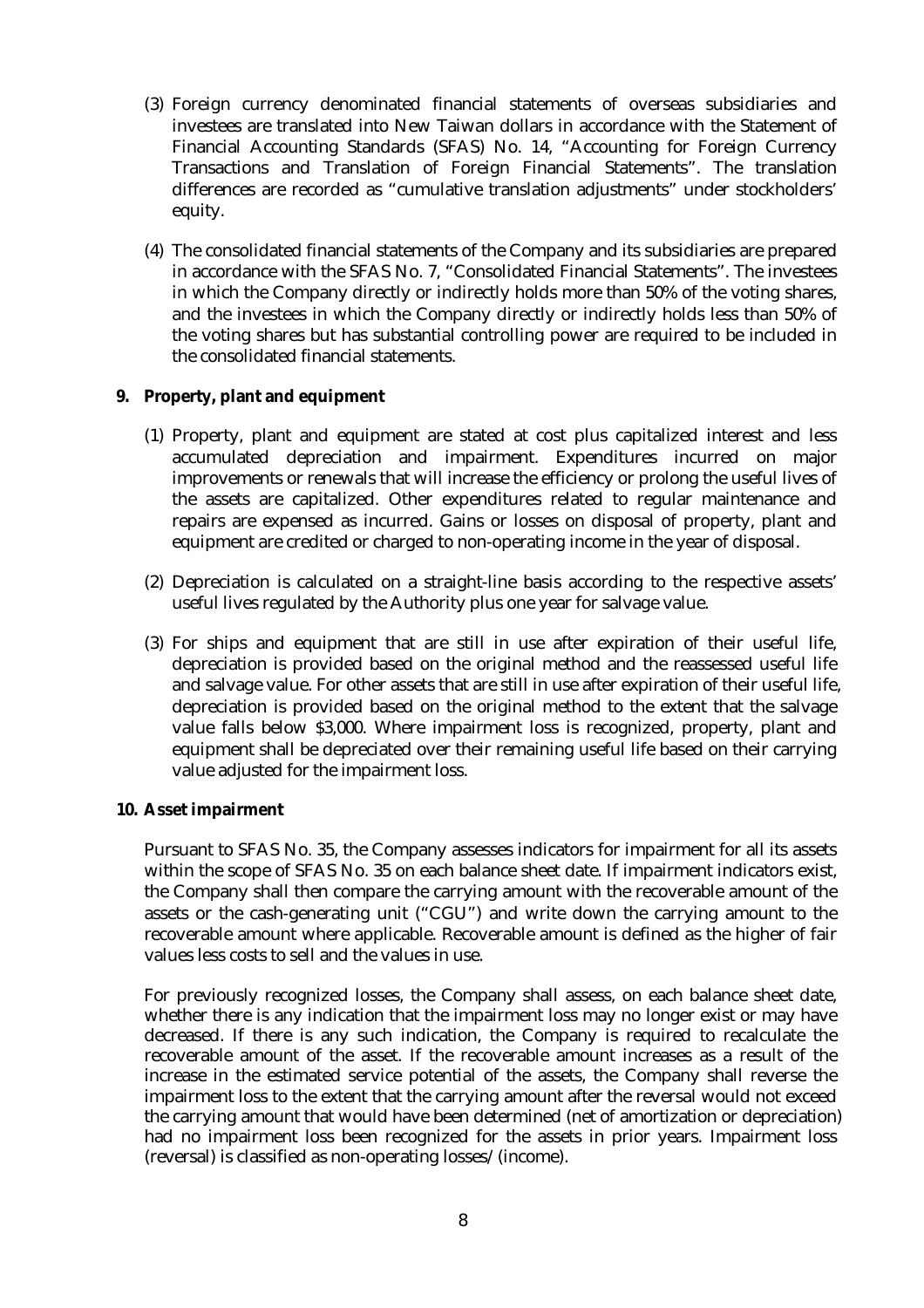# **11. Deferred charges**

Deferred charges refer to the expenses incurred on the use of container yards, issuance of corporate bonds, computer software and cable installation. The charges are amortized on a straight-line basis over seven years for the use of container yards and the issuing period for corporate bond issuance with the rest being amortized over 2-3 years.

# **12. Convertible bonds**

- (1) The difference between the issue price and face value of convertible corporate bonds is accounted for as premium or discount which is required to be amortized over the period from the date of issuance to maturity date in accordance with the interest method. Premium or discount on convertible corporate bonds with redemption options is required to be amortized over the period from the date of issuance to the expiry date of the redemption right. The excess of the redemption price over the face value of the convertible bonds is recognized as liability on interest compensation under the interest method during the period from the date of issuance to the expiry date of the redemption right.
- (2) Conversion of convertible bonds is accounted for by the book value method. The unamortized premium or discount, issuance cost, accrued interest payable, interest payable by the bondholders, liability on interest compensation and the face value of the bonds are netted on the date of conversion, and the resulting net amount is reversed accordingly. The excess of the net amount over the par value of the converted stock is recorded as capital surplus.
- (3) Where the bondholders do not exercise the redemption option before it expires, the interest compensation is amortized according to the interest method over the period from the date following the expiry date of the redemption option to the maturity date of the bonds. Where the market price of the stocks that can be converted from the convertible bonds on the expiry date of the redemption option exceeds the redemption price, the interest compensation recognized is reclassified to capital surplus.

### **13. Long-term liabilities**

The liabilities that expire within twelve months from the balance sheet date are recorded as long-term liabilities when the following conditions are met:

- (1) The original contract period exceeds twelve months;
- (2) The Company intends to do a long-term refinancing; and
- (3) The liabilities are refinanced or rolled over before the financial statements are issued.

# **14. Pensions**

(1) The Company's pension plan applies to all permanent employees. For the first fifteen years of service, two points are rewarded for each year of service. For service period exceeding 15 years, one point is rewarded for each additional year of service with a maximum of 45 points allowed. Pensions paid upon retirement are based on the service period and the average monthly salary of the six months prior to the approval of retirement. The Company's staff retirement and relief scheme has been revised several times and was approved by the Taipei City Government. The main purpose of the revision is to allow the employees transferred to related companies to apply for pensions as retired employees.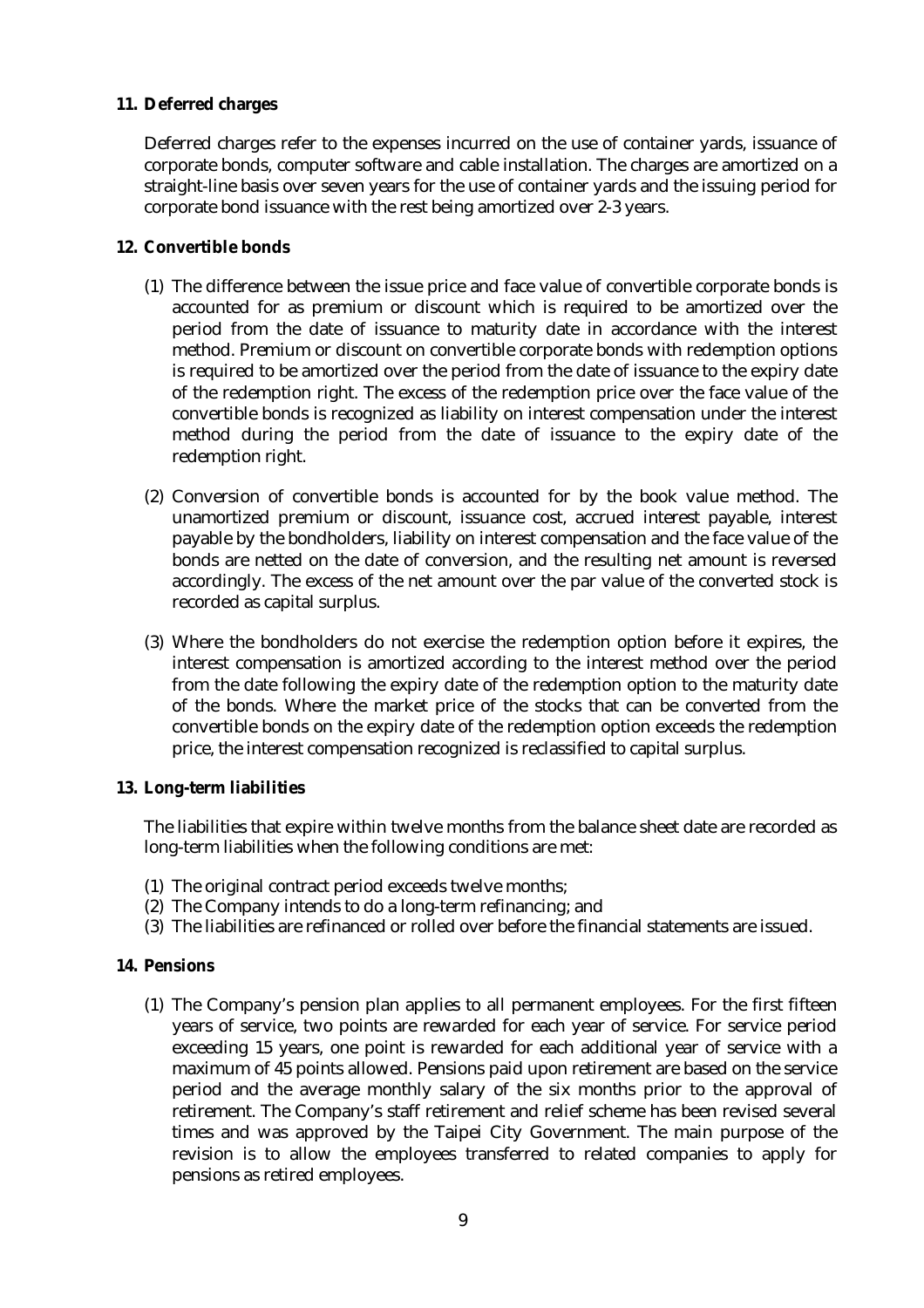- (2) Pursuant to the letter (91) Fu-Lao-2-Tze 09132271100 issued by the Taipei City Government on May 22, 2002 and the letter (91) Cai-Pei-Kuo-Shui-Shen-1-Tze 091003376 issued by the National Tax Administration (NTA) of Taipei on May 31, 2002, the Company revised the contribution rate for pension fund from 10.76% of the total monthly salary to 8.25% starting from March 2002. Pursuant to the letter (92) Bei-Shi-Lao-2-Tze 09232103200 issued by the Taipei City Government and the letter (92) Cai-Pei-Kuo-Shui-Shen-1-Tze 0920046375 issued by the NTA of Taipei on May 13, 2003, the contribution rate for pension fund was revised again from 8.25% of the total monthly salary to 9.6% starting from April 2003. The pension fund is deposited with the Central Trust of China in an exclusive account.
- (3) In accordance with the SFAS No. 18, "Accounting for Pensions", the Company has recognized pension costs based on the actuarial report since 1995. Additionally, in accordance with the SFAS No. 23, "Presentation and Disclosure of Interim Reporting", disclosure of the pension information is not required for interim financial reporting.
- (4) The Labor Pension Act ("the Act ), which adopts a defined contribution scheme, takes effect from July 1, 2005. In accordance with the Act, employees of the Company may elect to be subject to either the Act, and maintain their seniority before the enforcement of the Act, or the pension mechanism of the Labor Standards Law. For employees subject to the Act, the Company shall make monthly contributions to the employees' individual pension accounts on a basis no less than 6% of the employees' monthly wages.

### **15. Revenue recognition**

Recognition of revenues is accounted for in accordance with the SFAS No. 32, "Accounting for Revenue Recognition".

### **16. Income taxes**

- (1) Projected income tax is estimated based on the expected taxable income for the current year. Difference between the estimated tax and the actual tax paid is recorded as an adjustment to income tax expense for the current year. An additional 10% tax is levied on unappropriated retained earnings, which is recorded as income tax expense for the year when the tax is levied.
- (2) Inter-period and intra-period income taxes are allocated in accordance with the SFAS No. 22, "Accounting for Income Taxes". Income tax effects arising from taxable temporary differences are recognized as deferred income tax liabilities. Income tax effects arising from deductible temporary differences, loss carryforwards and income tax credits are recognized as deferred income tax assets and a valuation allowance is provided based on the expected realizability of the deferred income tax assets.
- (3) Income tax credits are accounted for in accordance with the SFAS No. 12, "Accounting for Income Tax Credits" and are recognized in the year when the related expenditures are incurred.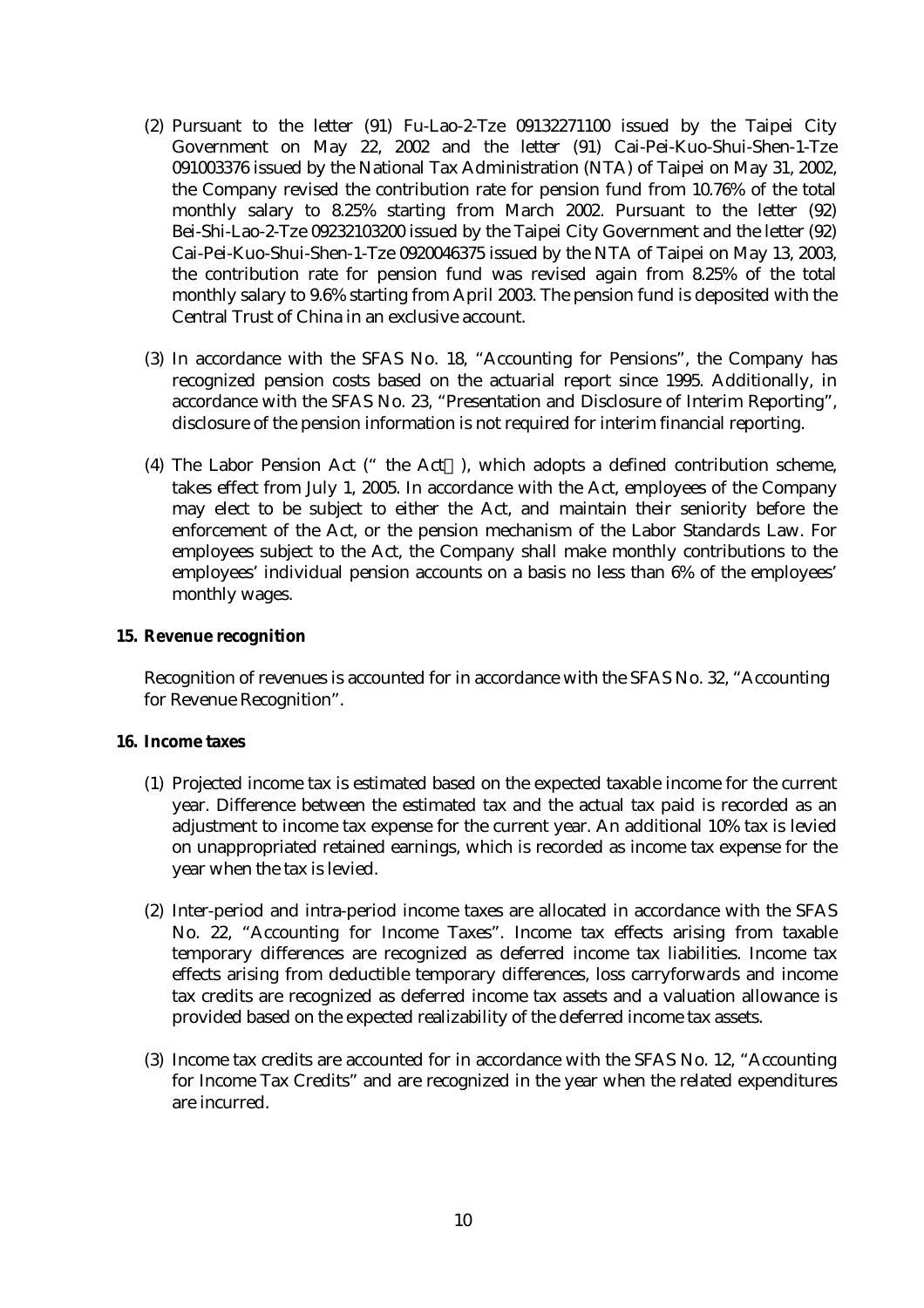# **17. Basic (diluted) earnings per share**

Basic earnings per share are calculated based on the net income (loss) attributed to common stockholders and the weighted-average number of common shares outstanding during the period. Any capital increase (reduction) through cash injection (withdrawal), treasury stock transactions or other factors that would cause a change in the number of outstanding shares are incorporated in the calculation on a weighted-average basis according to the circulation period. Adjustments are made retroactively to the weighted-average number of outstanding shares if there is any increase (decrease) in the number of outstanding shares which does not result in changes in the stockholders' percentage of equity interest. Where the effective dates of the above-mentioned events fall between the balance sheet date and the issue date of the financial statements, retroactive adjustments are also required. For the purpose of calculating diluted earnings per share, it is assumed that the convertible bonds are converted into the common stock on the date of issuance of the bonds, and the weighted-average number of outstanding shares is adjusted for the dilutive effects of the convertible bonds.

### **18. Foreign currency transactions**

- (1) The Company maintains its books of accounts in New Taiwan dollars. Transactions denominated in foreign currencies are converted into New Taiwan dollars at the exchange rate prevailing on the transaction date. In accordance with the SFAS No. 14, "Accounting for Foreign Currency Transactions and Translation of Foreign Financial Statements", foreign currency denominated receivables and payables are adjusted on the balance sheet date based on the spot exchange rate on that date. The unrealized foreign exchange gain (loss) due to the adjustment as well as the realized foreign exchange gain (loss) due to the exchange rate fluctuation when the foreign currency denominated receivables or payables are collected or paid off is credited or charged to non-operating income.
- (2) The long-term investments accounted for under the cost method are translated into New Taiwan dollars on the balance sheet date at the spot exchange rate on that date. If the translated amount of the long-term investments is less than their initial cost, their carrying amount is written down to the translated amount, and the difference between the translated amount and the initial cost is recorded as "cumulative translation adjustment" under stockholders' equity. If the translated amount exceeds the initial cost, the carrying amount of the long-term investments is maintained at their initial cost.

### **19. Derivative financial instruments**

Disclosure of derivative financial instruments is accounted for in accordance with the SFAS No. 27, "Disclosure of Financial Instruments". The derivative financial instruments undertaken by the Company and the related accounting policies are summarized below.

(1) Options

Premiums received for options written are recorded as a liability, whereas those paid for options bought are recorded as an asset. When the options are exercised, the premiums are reversed, and the gains or losses arising from the exercise of the option contracts are credited or charged to current income. The options that are outstanding or remain unexercised on the balance sheet date are revalued based on their market prices on that date, and the resulting gains or losses are credited or charged to current income.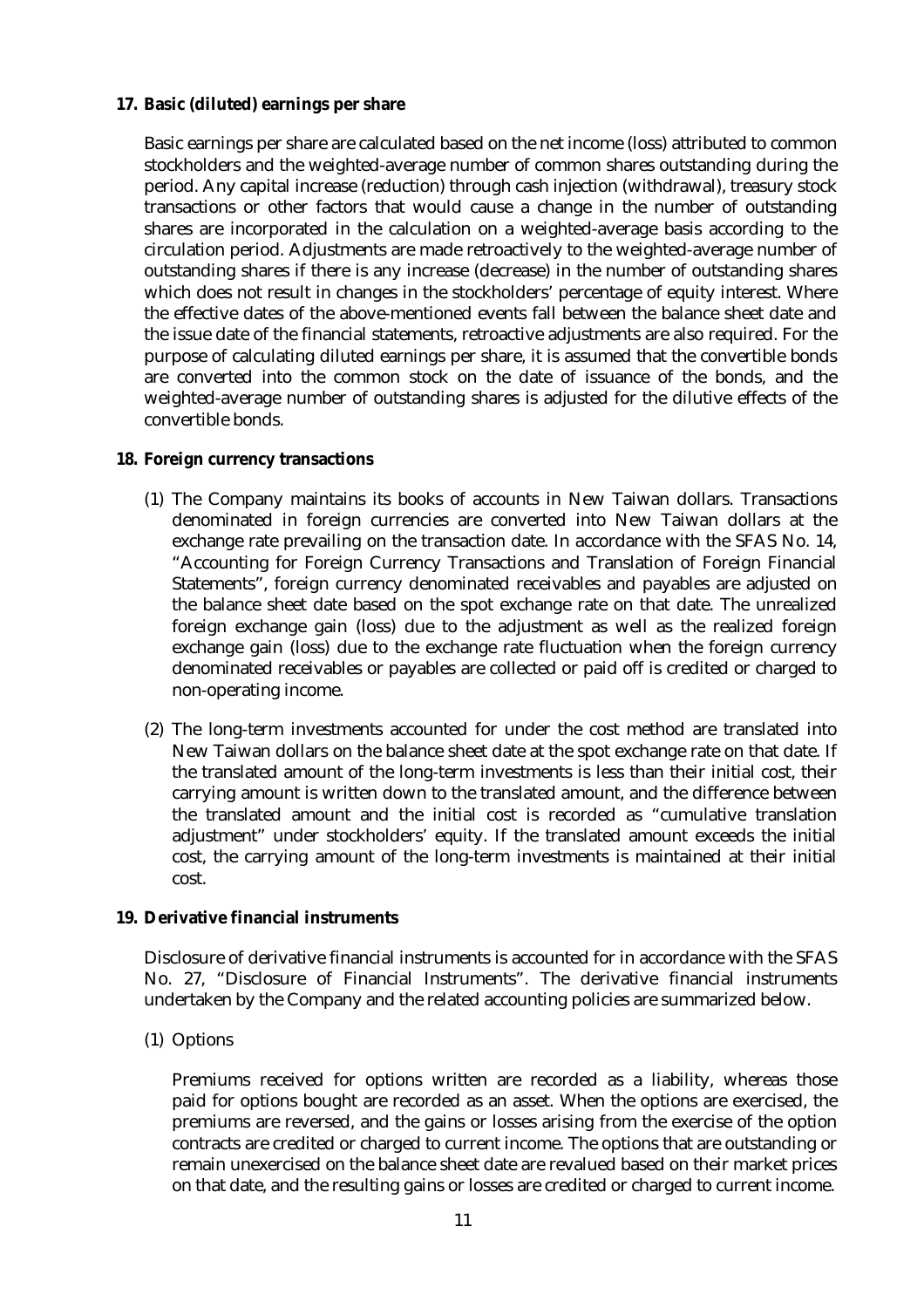(2) Interest rate swaps

Interest rate swaps undertaken for risk hedging purposes are recorded in the memorandum account on the contract date. The interest received or paid upon each settlement, or accrued on the balance sheet date, is recorded as an adjustment to current interest income or expense.

(3) Cross currency swaps

Cross currency swap contracts are undertaken for the Company's borrowings denominated in foreign currencies. The difference between the interest received or paid upon each settlement is recorded as an adjustment to foreign exchange gain or loss.

(4) Forward exchange contracts

Forward exchange contracts undertaken to hedge the exchange rate risk arising from foreign currency denominated receivables and payables are recorded at the spot rate on the contract date, and the difference between the spot rate and the contract rate is amortized over the contract period. On the balance sheet date, the contracts are restated based on the spot rate prevailing on that date, and the resulting exchange difference is credited or charged to current foreign exchange gain. The exchange differences arising from the settlement of the contracts are also credited or charged to current foreign exchange gain. For the forward exchange contracts utilized to hedge exchange rate risk arising from foreign operating branches' net investments, the exchange difference is recorded as cumulative translation adjustment under stockholders' equity.

(5) Oil swaps

Oil swap contracts are undertaken to hedge the fluctuations in oil prices. The amount received or paid on the settlement date is credited or charged to current fuel expense.

# **C. CHANGES IN ACCOUNTING PRINCIPLES**

Effective from January 1, 2005, the Company adopted the SFAS No. 35, "Accounting for Asset Impairment" to account for the impairment of its assets. Under the SFAS No. 35, retroactive adjustments are not required for the asset impairment occurring prior to January 1, 2005. Such a change in the accounting principle has no effect on the Company's net income and earnings per share for the six months ended June 30, 2005.

# **D. DETAILS OF SIGNIFICANT ACCOUNTS**

# 1. **Cash and cash equivalents**

|                                                          | June 30, 2005 | June 30, 2004 |
|----------------------------------------------------------|---------------|---------------|
| Cash                                                     | \$36,005      | \$35,937      |
| Demand deposits                                          | 168,730       | 5,286,494     |
| Checking account deposits                                | 38,262        | 183,834       |
| Foreign currency deposits                                | 1,519,199     | 999,120       |
| Time deposits (New Taiwan dollars)                       | 345,500       | 18,000        |
| Time deposits (foreign currencies)                       | 2,882,234     | 2,384,546     |
| Cash equivalents - negotiable certificates of<br>deposit | 733,000       |               |
| Add: Unrealized foreign exchange gain                    | 1,638         | 40,900        |
| Total                                                    | \$5,724,568   | \$8,948,831   |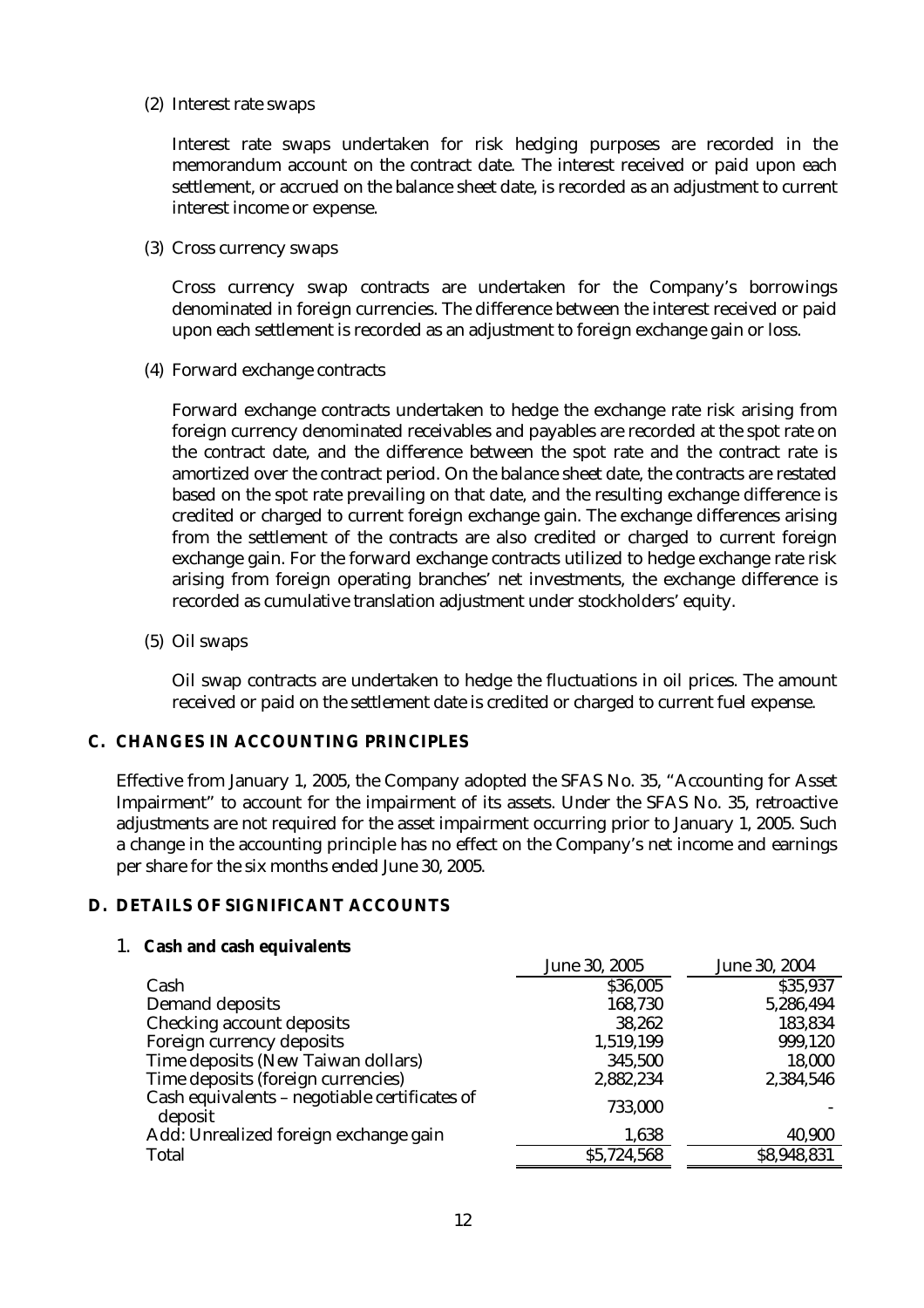The interest rates on the above time deposits for the six months ended June 30, 2005 and 2004 ranged from 0.80% to 3.38%, and 0.98% to 1.96%, respectively. The interest rates on the negotiable certificates of deposit for the six months ended June 30, 2005 ranged from 1.15% to 1.20%.

# **2. Short-term investments**

|                                                        | June 30, 2005 | June 30, 2004 |
|--------------------------------------------------------|---------------|---------------|
| <b>Equity securities</b>                               | \$302,707     | \$317,641     |
| Notes and bills                                        |               | 67,117        |
| Mutual funds                                           | 10,660,992    | 1,246,928     |
| Government bonds                                       | 40,944        | 61,416        |
| Corporate bonds                                        | 53,948        | 3,948         |
| Bonds purchased under resell agreements                | 2,712,871     |               |
| Subtotal                                               | 13,771,462    | 1,697,050     |
| Less: Allowance for loss on decline in market<br>value | (27,906)      | (85, 547)     |
| Short-term investments, net                            | \$13,743,556  | \$1,611,503   |

As of June 30, 2005, no short-term investments were pledged. As of June 30, 2004, certain short-term investments were pledged as collaterals for the sixth secured corporate bonds due within one year. Please refer to Note F for details.

# **3. Accounts receivable**

|                                        | June 30, 2005 | June 30, 2004 |
|----------------------------------------|---------------|---------------|
| Non-related parties                    | \$2,776,315   | \$3,167,235   |
| Add: Unrealized foreign exchange gain  | 31,824        | 22,722        |
| Less: Allowance for doubtful accounts  | (1,577)       | (1,577)       |
| Subtotal                               | 2,806,562     | 3,188,380     |
| <b>Related parties</b>                 | 364,568       | 236,894       |
| Less: Unrealized foreign exchange loss |               | (407)         |
| Subtotal                               | 364,568       | 236,487       |
| Accounts receivable, net               | \$3,171,130   | \$3,424,867   |

# **4. Other receivables**

|                                                         | June 30, 2005 | June 30, 2004 |
|---------------------------------------------------------|---------------|---------------|
| Non-related parties                                     |               |               |
| Accrued income                                          | \$8,391       | \$11,202      |
| Tax refund receivable                                   | 39,007        | 61,342        |
| Receivables from investments sold                       | 325,403       |               |
| Current portion of long-term installment<br>receivables | 58,099        | 61,941        |
| <b>Others</b>                                           | 291,915       | 197,560       |
| Less: Unrealized foreign exchange loss                  |               | (2)           |
| Subtotal                                                | 722,815       | 332,043       |
| <b>Related parties</b>                                  |               |               |
| Dividends receivable                                    | 633,105       | 212,031       |
| <b>Others</b>                                           | 10,073        | 110,897       |
| Add: Unrealized foreign exchange gain                   |               | 899           |
| Subtotal                                                | 643,178       | 323,827       |
| Total                                                   | \$1,365,993   | \$655,870     |
|                                                         |               |               |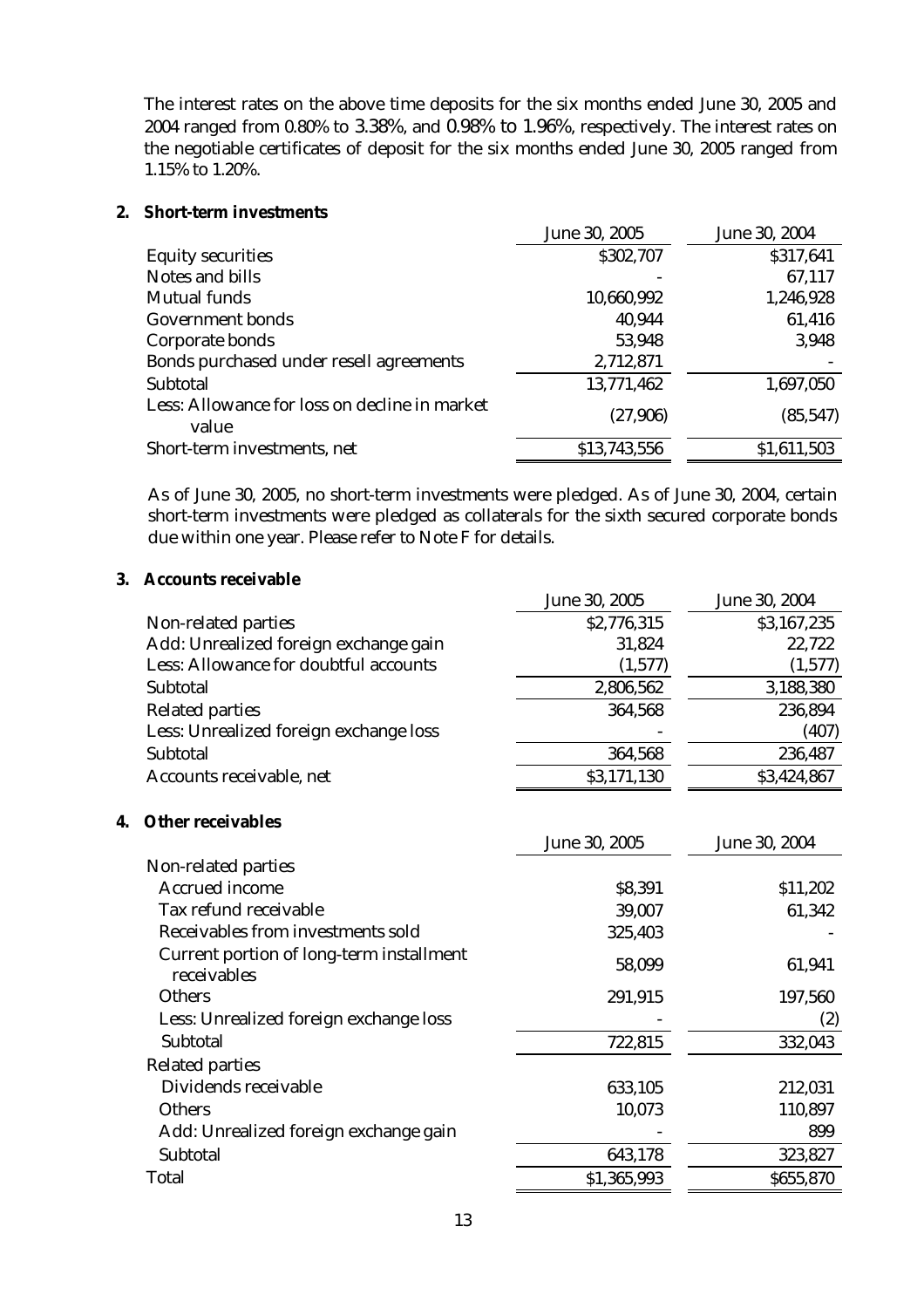Please refer to Note D10 for details of the current portion of long-term installment receivables.

#### **5. Other financial assets - current**

|                                                        | June 30, 2005 | June 30, 2004 |
|--------------------------------------------------------|---------------|---------------|
| Equity-linked notes                                    | \$477,058     | \$318,115     |
| Less: Allowance for loss on decline in market<br>value | (9,161)       | (2,120)       |
| Other financial assets – current, net                  | \$467,897     | \$315,995     |

As of June 30, 2005 and 2004, none of the above financial assets was pledged as collateral.

#### **6. Inventories**

|      | June 30, 2005 | June 30, 2004 |
|------|---------------|---------------|
| Fuel | \$569,141     | \$387,449     |
|      |               |               |

## **7. Other current assets**

|                            | June 30, 2005 | June 30, 2004 |
|----------------------------|---------------|---------------|
| Agency accounts            | \$2,484,544   | \$5,141,178   |
| Agency reciprocal accounts | 24,580        | 23,193        |
| <b>Temporary debits</b>    | 65,921        | 39,060        |
| Total                      | \$2,575,045   | \$5,203,431   |
|                            |               |               |

### (1) Agency accounts

The Company has entered into agreements with foreign agents to deal with the port formalities related to foreign ports such as arrival and departure of ships, cargo loading, discharging and forwarding, collection of freight and payment of expenses incurred with foreign ports. The above transactions are booked in the agency accounts.

(2) Agency reciprocal accounts

The Company has been appointed by Evergreen International S.A., Greencompass Marine S.A., Lloyd Triestino Di Navigazione S.P.A. and Hatsu Marine Limited as their agent to pay the petty cash required by their vessels, crew salaries and insurance premiums in Taiwan. The above transactions are booked in the agency reciprocal accounts.

#### **8. Long-term investments**

|                                      | June 30, 2005 | June 30, 2004 |
|--------------------------------------|---------------|---------------|
| Long-term equity investments         | \$55,669,382  | \$51,667,042  |
| Long-term bond investments           | 12,035        |               |
| Other long-term investments          | 312           | 312           |
| Other financial assets - non-current | 135,596       | 136,339       |
| Total                                | \$55,817,325  | \$51,803,693  |
|                                      |               |               |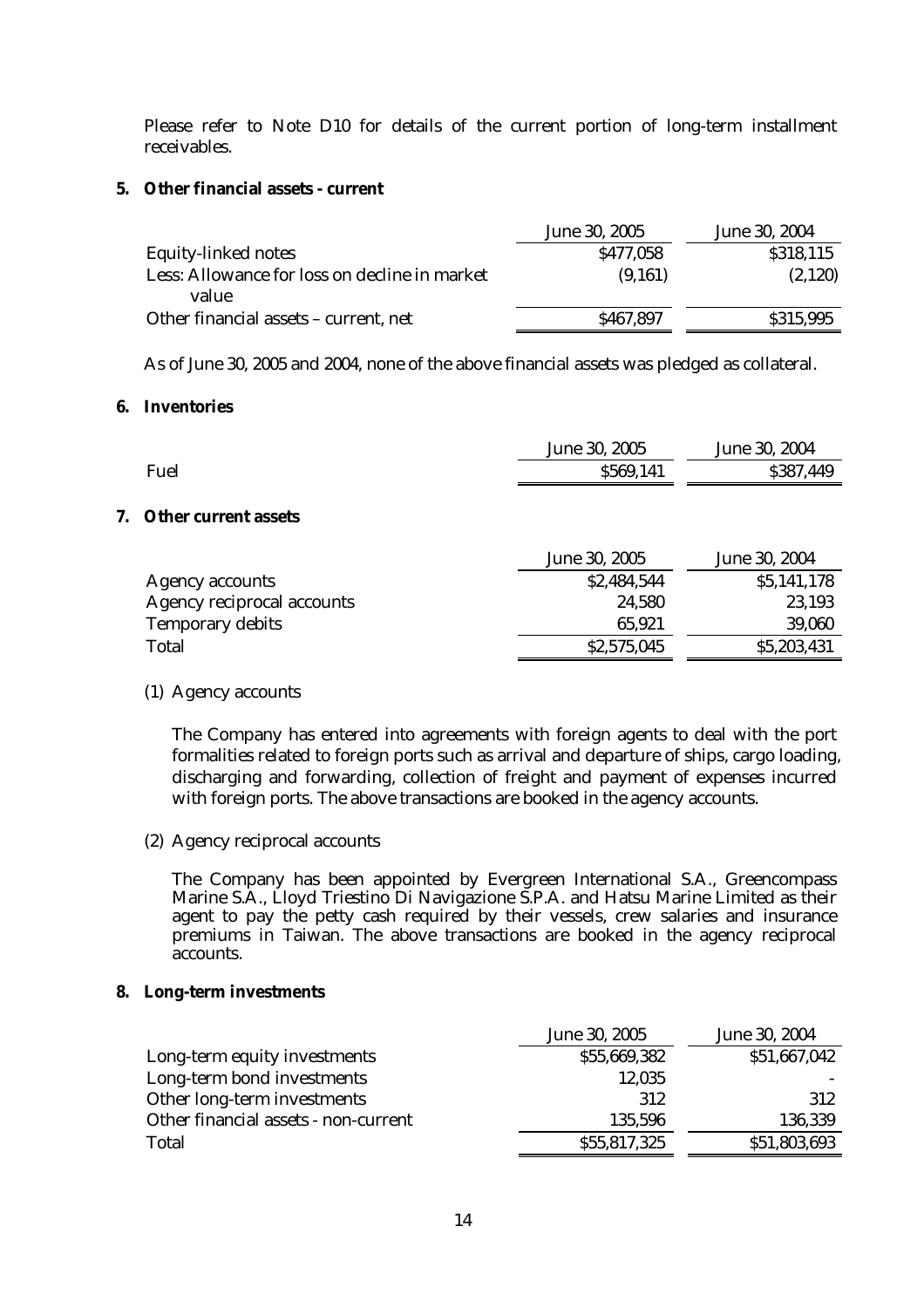# (1) Long-term equity investments

|                                                                     | June 30, 2005  |           | June 30, 2004 |           |
|---------------------------------------------------------------------|----------------|-----------|---------------|-----------|
|                                                                     |                | Ownership |               | Ownership |
|                                                                     | Amount         | (%)       | Amount        | (%)       |
| <b>Equity method</b>                                                |                |           |               |           |
| Peony Investment S.A.                                               | \$36,468,279   | 100.00    | \$31,805,867  | 100.00    |
| Taiwan Terminal Services Co., Ltd.                                  | 72,556         | 55.00     | 75,883        | 55.00     |
| Charng Yang Development Co., Ltd.                                   | 387,498        | 40.00     | 358,922       | 40.00     |
| Evergreen International Storage and<br><b>Transport Corporation</b> | 7,125,816      | 39.74     | 7,155,901     | 39.74     |
| <b>Evergreen Security Corporation</b>                               | 38,423         | 31.25     | 35,605        | 31.25     |
| <b>EVA Airways Corporation</b>                                      | 8,777,225      | 20.43     | 9,150,978     | 22.65     |
| <b>Taipei Port Container Terminal</b><br>Corporation                | 154,050        | 20.00     | 154,664       | 20.00     |
| <b>Toplogis Technology Corporation</b>                              | 5,917          | 25.00     |               |           |
| Subtotal                                                            | 53,029,764     |           | 48,737,820    |           |
| <b>Cost method</b>                                                  |                |           |               |           |
| Dongbu Pusan Container Terminal<br>Co., Ltd.                        | $\mathsf{S}$ - |           | \$40,041      | 15.00     |
| Power World Fund Inc.                                               | 50,000         | 5.68      | 50,000        | 5.68      |
| Fubon Securities Finance Co., Ltd.                                  | 190,322        | 4.93      | 190,322       | 4.93      |
| Taiwan High Speed Rail Corporation                                  | 1,250,000      | 2.53      | 1,250,000     | 2.53      |
| Linden Technologies, Inc.                                           | 15,372         | 2.53      | 15,372        | 2.53      |
| Taiwan Fixed Network Co., Ltd.                                      | 700,000        | 1.08      | 1,000,000     | 1.08      |
| Well Long Information Co., Ltd.                                     |                |           | 1,300         | 0.14      |
| Subtotal                                                            | \$2,205,694    |           | 2,547,035     |           |
| Lower of cost or market value                                       |                |           |               |           |
| method                                                              |                |           |               |           |
| Central Reinsurance Corp.                                           | 426,581        | 8.73      | 374,844       | 8.98      |
| Fubon Financial Holding Co., Ltd.                                   | 7,343          | 0.03      | 7,343         | 0.03      |
| Less: Allowance for loss on decline in<br>market value              |                |           |               |           |
| Subtotal                                                            | 433,924        |           | 382,187       |           |
| Total                                                               | \$55,669,382   |           | \$51,667,042  |           |

(a) The investment income recognized for the above investees accounted for under the equity method was based on their financial statements audited by independent auditors for the corresponding periods. For the six months ended June 30, 2005 and 2004, the investment income recognized for these investees amounted to \$3,246,511 thousand and \$4,014,212 thousand, respectively.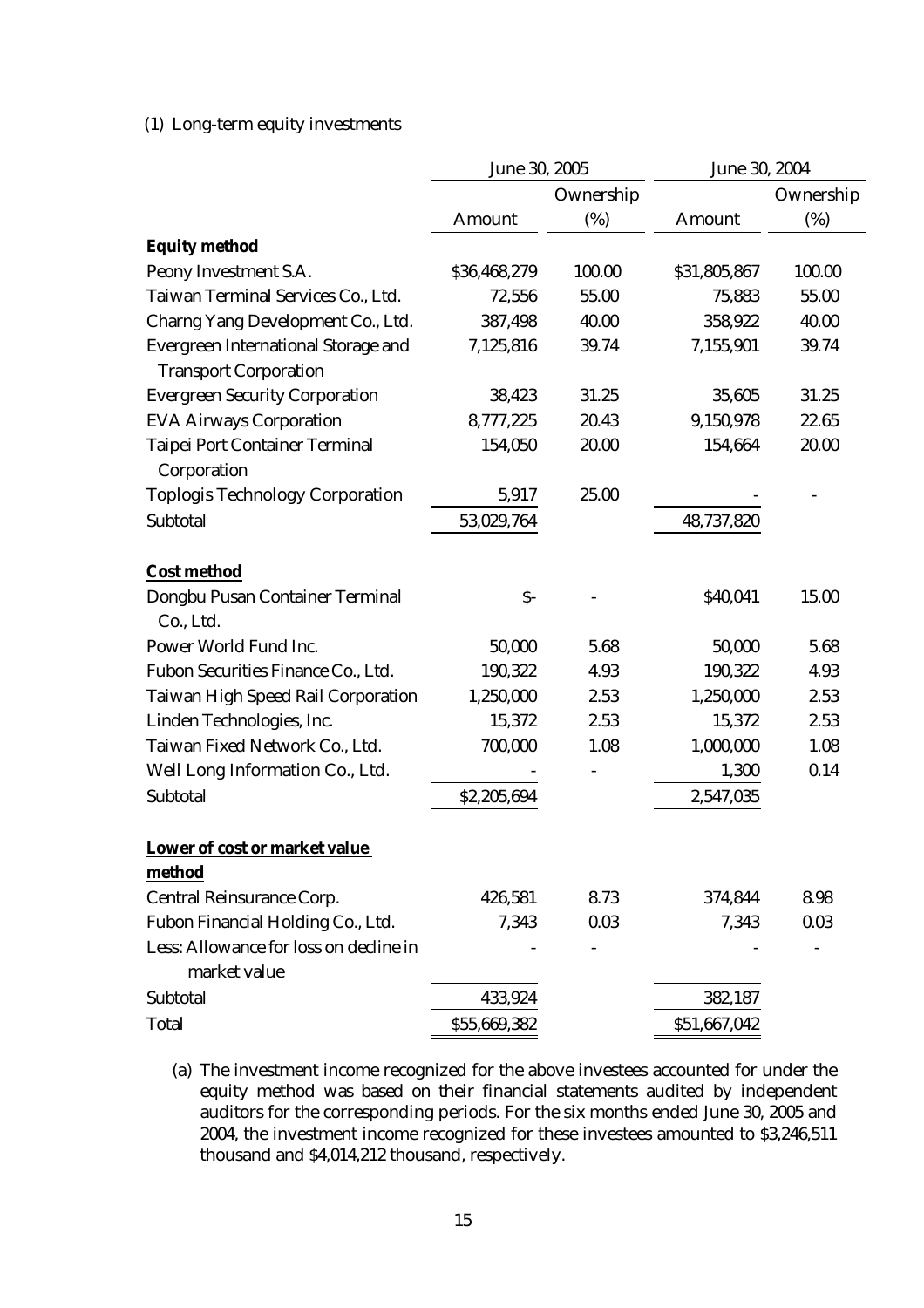- (b) On June 5, 2003, the Company's Board of Directors resolved to purchase the domestic unsecured convertible bonds issued by EVA Airways Corporation, totaling \$500 million (face value). As the Company intended to hold the investment in the above convertible bonds for long-term purposes, they were recorded under long-term bond investments. In March 2004, the Company converted all the convertible bonds into 46,382 thousand shares of EVA Airways' common stock at \$10.78 per share. As a result of the conversion, the Company's percentage of equity interest in EVA Airways increased and the investment in the above convertible bonds was reclassified to long-term equity investments, resulting in an increase of \$48,751 thousand in capital surplus. In addition, EVA Airways increased its capital through cash injection in September 2004. As a stockholder of EVA Airways, the Company was entitled to a subscription of 39,608 thousand new shares. However, the Company waived its subscription right. Hence, its percentage of equity interest in EVA Airways decreased, resulting in a decrease of \$116,351 thousand in capital surplus.
- (c) During the six-month period ended June 30, 2005, the market value of the investment in Well Long Information Co., Ltd., an investee accounted for under the cost method, declined. The Company assessed that the investment cost could not be recovered. As a result, a realized investment loss of \$1,300 thousand was recognized based on the carrying value and was recorded under non-operating expenses – other investment loss.
- (d) In February 2004, Fubon Securities Finance Co., Ltd., an investee accounted for under the cost method, reduced its capital. The conversion rate on the capital reduction was 634.921 shares for every 1,000 old shares held, and the amount returned to the stockholders was \$10 (par value) per share. As a result of the capital reduction, the proceeds received by the Company based on its proportionate equity interest in Fubon Securities were \$113,371 thousand, and the carrying amount of the Company's investment in Fubon Securities was written down by \$109,403 thousand. Accordingly, \$3,968 thousand of income was generated, which was recorded under "non-operating income – others".
- (e) In August 2004, Taiwan Fixed Network Co., Ltd., an investee accounted for under the cost method, reduced its capital. The conversion rate on the capital reduction was 700 shares for every 1000 old shares held, and the amount returned to the stockholders was \$10 (par value) per share. As a result of the capital reduction, the proceeds received by the Company based on its proportionate equity interest in Taiwan Fixed Network were \$300 million, and the carrying amount of the Company's investment in Taiwan Fixed Network was written down by \$300 million. Hence, no income (loss) was generated.
- (f) The Company previously pledged 300,000 shares of Dongbu Pusan Container Terminal Co., Ltd. (DPCT), an investee accounted for under the cost method, as collaterals for DPCT's borrowings. In June 2004, the Company's Board of Directors resolved to sell these 300,000 shares of DPCT to its related company, Peony Investment S.A., at book value. Please refer to Notes E and F for details.
- (g) As the Company directly holds more than 50% of the voting shares of Peony Investment S.A. and Taiwan Terminal Services Co., Ltd., these two investees were included in the consolidated financial statements of the Company and its subsidiaries as of and for the six months ended June 30, 2005.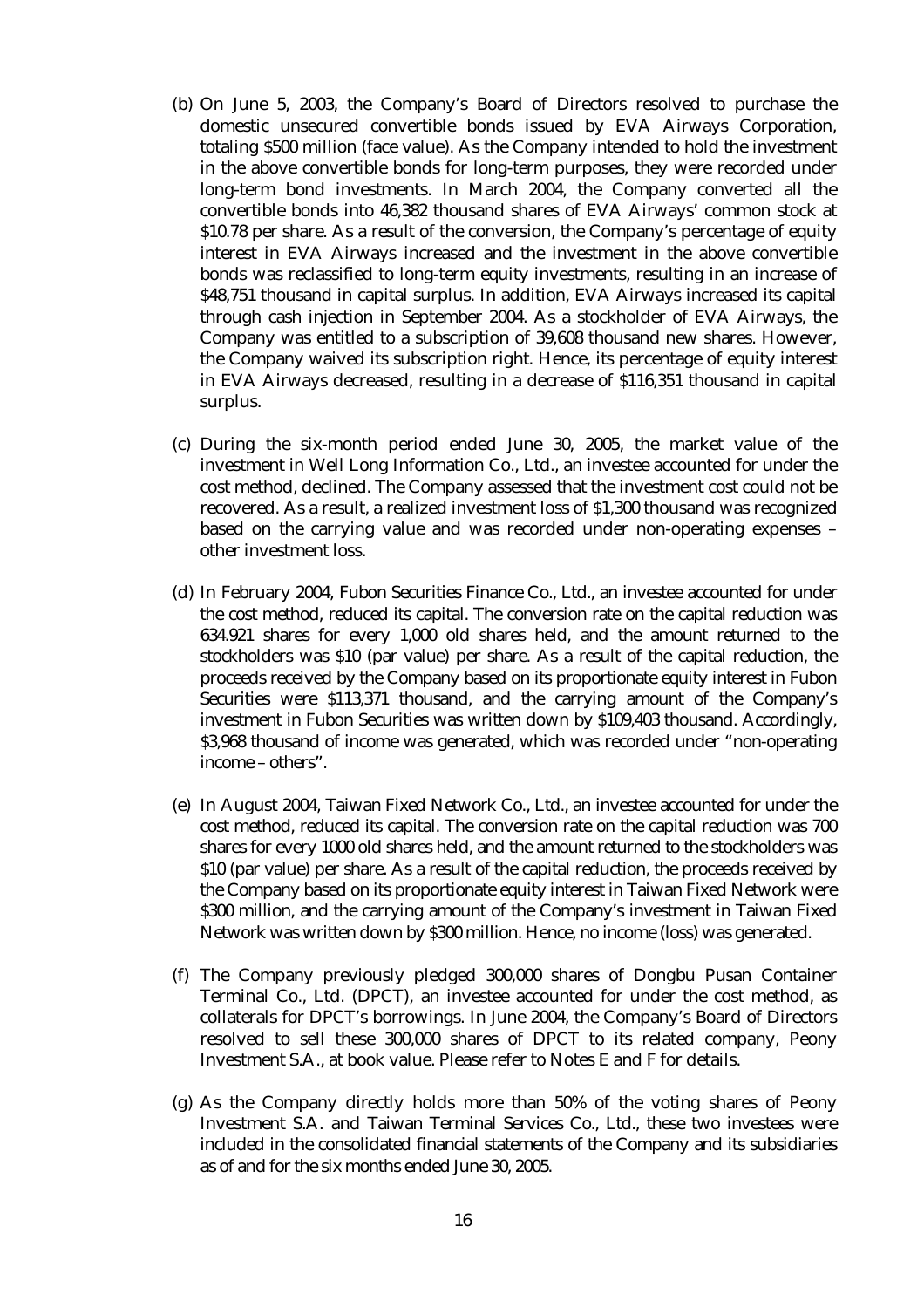#### (2) Long-term bond investments

|                              |                | Coupon |          |                             |
|------------------------------|----------------|--------|----------|-----------------------------|
| Item                         | Period         | Rate   |          | June 30, 2005 June 30, 2004 |
| Convertible bonds - Tuntex   | Mar 10, 2005 – | $0\%$  | \$12,581 | S-                          |
| (Thailand) Public Company    | Mar 10, 2013   |        |          |                             |
| Limited                      |                |        |          |                             |
| Less: Cumulative translation |                |        | (546)    |                             |
| adjustments                  |                |        |          |                             |
| Total                        |                |        | \$12,035 | S-                          |

In 1997, the Company purchased US\$180 thousand of the convertible bonds issued by Tuntex (Thailand) Public Company Limited. As Tuntex encountered financial difficulties, it defaulted at maturity of the bonds. Accordingly, the Company fully recognized the losses on the bonds in 2001. Tuntex subsequently filed an application to the court for corporate restructuring and reached a consensus with the creditors to reissue the above-mentioned bonds. The convertible bonds allocated to the Company were recorded at their face value of THB15,737 thousand (NT\$12,581 thousand), and the Company recognized \$12,581 thousand income under "non-operating income – others" for the three months ended March 31, 2005.

#### (3) Other long-term investments

|                                                | June 30, 2005 | June 30, 2004 |
|------------------------------------------------|---------------|---------------|
| Marshal Golf Country Club – membership fee and |               |               |
| service charges                                | S312          | S312          |
| (4) Other financial assets – non-current       |               |               |

|                                         | <b>Maturity Date</b> |           | June 30, 2005 June 30, 2004 |
|-----------------------------------------|----------------------|-----------|-----------------------------|
| Taishin International Bank - structured | Sep 12, 2013         | \$34,175  | \$34,175                    |
| time deposits                           |                      |           |                             |
| Banca Del Gottardo - inverse            | Sep 24, 2013         | 68,410    | 68,410                      |
| floating-rate bills                     |                      |           |                             |
| Banca Del Gottardo - money market       | No fixed             | 43,668    | 33,754                      |
| fund                                    | maturity date        |           |                             |
| Subtotal                                |                      | 146,253   | 136,339                     |
| Less: Cumulative translation            |                      | (10, 657) |                             |
| adjustments                             |                      |           |                             |
| Total                                   |                      | \$135,596 | \$136,339                   |

None of the above financial assets has been pledged as collateral. The interest rates ranged from 2.58% to 3.40% and 0.50% to 12.00% during the six-month period ended June 30, 2005 and 2004, respectively.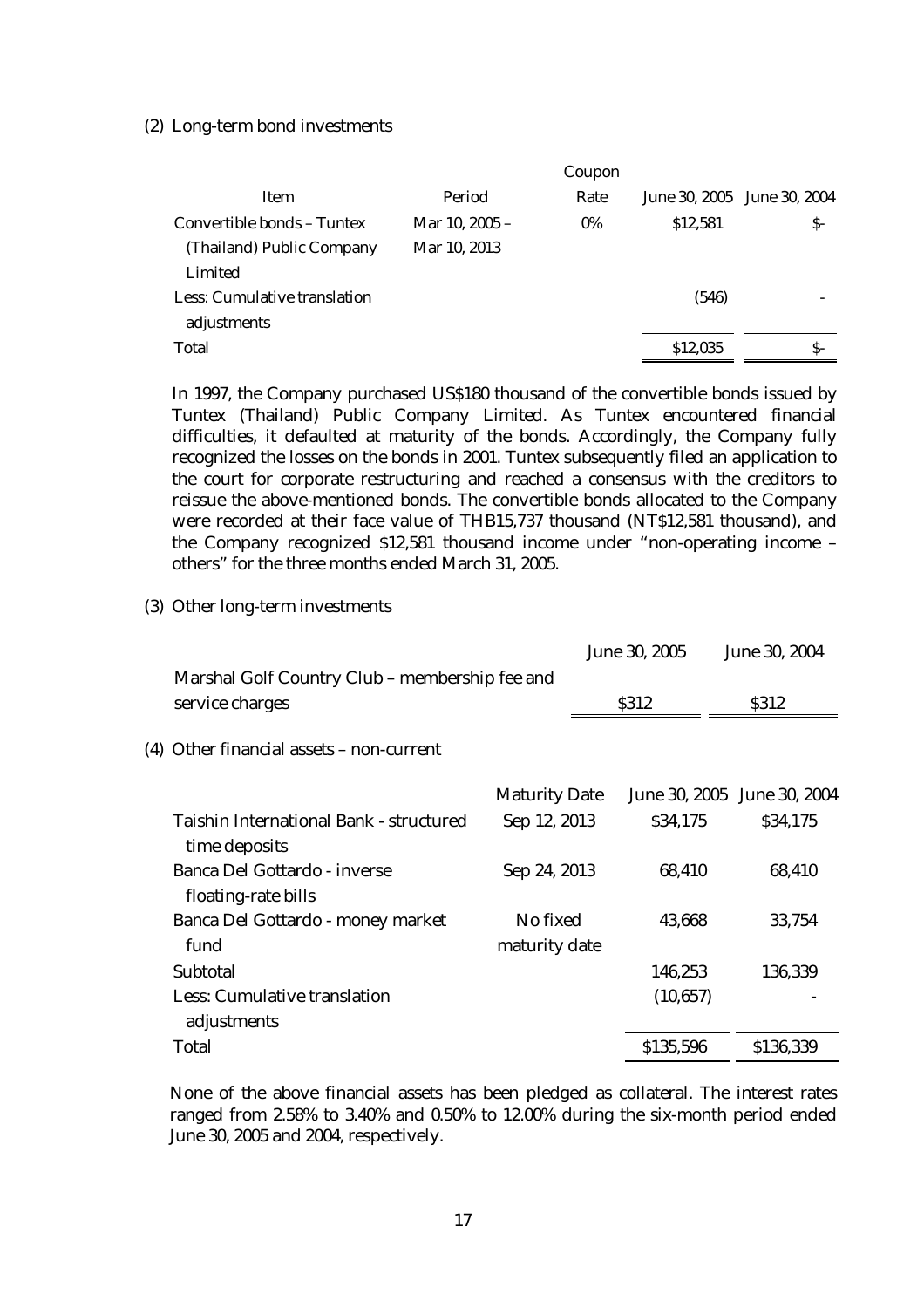### **9. Property, plant and equipment**

|                                 |              | June 30, 2005 |                |
|---------------------------------|--------------|---------------|----------------|
|                                 |              | Accumulated   |                |
|                                 | Cost         | Depreciation  | <b>Balance</b> |
| Land                            | \$1,998,859  | $S-$          | \$1,998,859    |
| <b>Buildings</b>                | 1,360,344    | 337,593       | 1,022,751      |
| Loading/discharging equipment   | 3,257,232    | 2,437,652     | 819,580        |
| Computer equipment              | 107,663      | 49,728        | 57,935         |
| <b>Transportation equipment</b> | 17,086,360   | 13,921,079    | 3,165,281      |
| Ships and equipment             | 9,877,935    | 9,557,922     | 320,013        |
| Dock facilities                 | 661,844      |               | 661,844        |
| Office equipment                | 216,411      | 145,326       | 71,085         |
| Subtotal                        | 34,566,648   | 26,449,300    | 8,117,348      |
| Prepayments for equipment       | 281,230      |               | 281,230        |
| <b>Total</b>                    | \$34,847,878 | \$26,449,300  | \$8,398,578    |
|                                 |              | June 30, 2004 |                |
|                                 |              | Accumulated   |                |
|                                 | Cost         | Depreciation  | <b>Balance</b> |
| Land                            | \$1,998,859  | $S-$          | \$1,998,859    |
| <b>Buildings</b>                | 1,355,960    | 310,757       | 1,045,203      |
| Loading/discharging equipment   | 3,078,645    | 2,061,288     | 1,017,357      |
| Computer equipment              | 154,359      | 87,385        | 66,974         |
| <b>Transportation equipment</b> | 17,741,877   | 13,154,322    | 4,587,555      |
| Ships and equipment             | 9,877,935    | 9,237,908     | 640,027        |
| Dock facilities                 | 820,836      |               | 820,836        |
| Office equipment                | 197,492      | 142,943       | 54,549         |
| Subtotal                        | 35,225,963   | 24,994,603    | 10,231,360     |
| Prepayments for equipment       | 19,506       |               | 19,506         |
|                                 |              |               |                |

- (1) Please refer to Note E for details of the transactions on property, plant and equipment with related parties and Note F for details of the assets pledged as collaterals.
- (2) All the aforementioned ships and equipment have been insured based on the market value of each vessel or the requirement of the creditor banks. As of June 30, 2005 and 2004, the insurance coverage amounted to US\$57,500 thousand and US\$71,000 thousand, respectively. In addition, the ships were covered by the protection and indemnity insurance with GARD. The indemnity amount was unlimited except for oil pollution which was limited to US\$8 billion for the six months ended June 30, 2005 and 2004.
- (3) The Company's loading/discharging equipment has been covered by the general insurance for construction machinery with insurance coverage amounting to \$1,238,667 thousand and \$1,370,174 thousand as of June 30, 2005 and 2004, respectively. The fire insurance coverage for office equipment was \$1,438,964 thousand and \$1,052,373 thousand as of June 30, 2005 and 2004, respectively. Container facilities were insured with full coverage amounting to US\$489,093 thousand and US\$381,415 thousand as of June 30, 2005 and 2004, respectively.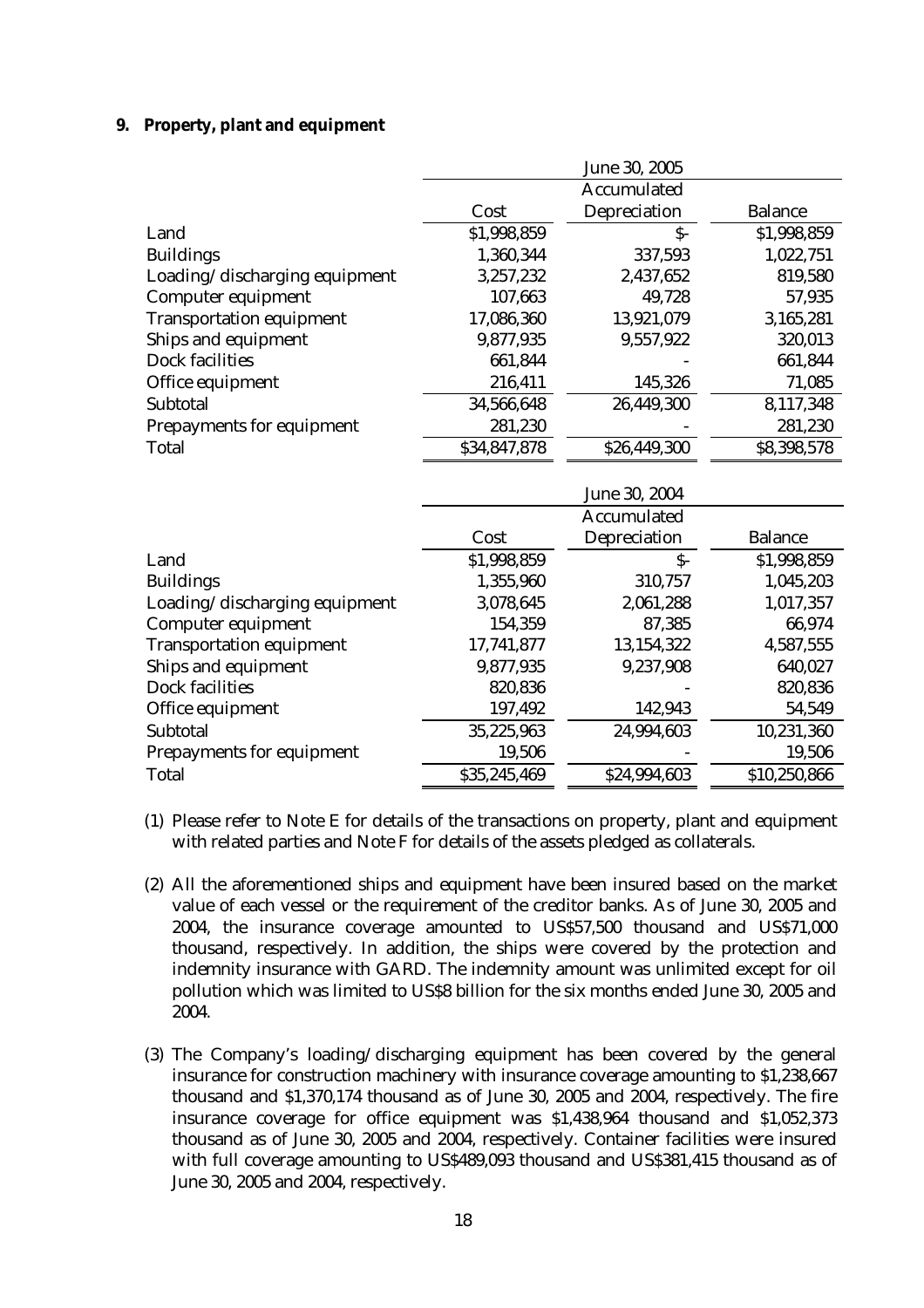- (4) The Company entered into a construction agreement with Kaohsiung Harbor Bureau to complete the extension project of Pier No. 116 of Kaohsiung Harbor. The Company is entitled to use the pier free of charge for 16 years commencing from the date of completion. At expiration of the 16-year period, the Company is obliged to return the pier to the Bureau but has the priority to lease the pier. The construction project was reclassified to dock facilities upon its completion on January 1, 1992, and is amortized on a straight-line basis over 16 years with the amortization charged to loading/discharging expenses.
- (5) The Company entered into a construction agreement with Kaohsiung Harbor Bureau to complete the extension project of Piers No. 79~81 of Kaohsiung Harbor. The Company is entitled to use the piers free of charge for 10 years commencing from the date of completion. At expiration of the 10-year period, the Company is obliged to return the piers to the Bureau but has the priority to lease the piers. The construction project was reclassified to dock facilities upon its completion in the beginning of 2000, and is amortized on a straight-line basis over 10 years with the amortization charged to loading/discharging expenses.

### **10. Long-term installment receivables**

|                                        | June 30, 2005 | June 30, 2004 |
|----------------------------------------|---------------|---------------|
| Receivables from sales of vessels      | \$488,794     | \$573,723     |
| Less: Unrealized foreign exchange loss | (42, 270)     | (15,085)      |
| Total                                  | 446,524       | 558,638       |
| Less: Current portion                  | (58,099)      | (61, 941)     |
| Long-term installment receivables, net | \$388,425     | \$496,697     |

- (1) The above installment receivables derived from the four vessels, GLEE, GLOW, GRUP and GALT sold in 2001 and 2002 with a total price of US\$54,648 thousand. The interest charged on the receivables is LIBOR (London InterBank Offered Rate) plus 1.5%. As of June 30, 2005 and 2004, the accrued amount of the receivables was US\$14,127 thousand and US\$16,578 thousand, respectively.
- (2) As of June 30, 2005, details of the above long-term installment receivables that were to be collected in the following years were as follows (expressed in thousand dollars):

| Amount            |
|-------------------|
| <b>USD 1,838</b>  |
| 2,451             |
| 8,124             |
| 1,143             |
| 571               |
| <b>USD 14,127</b> |
|                   |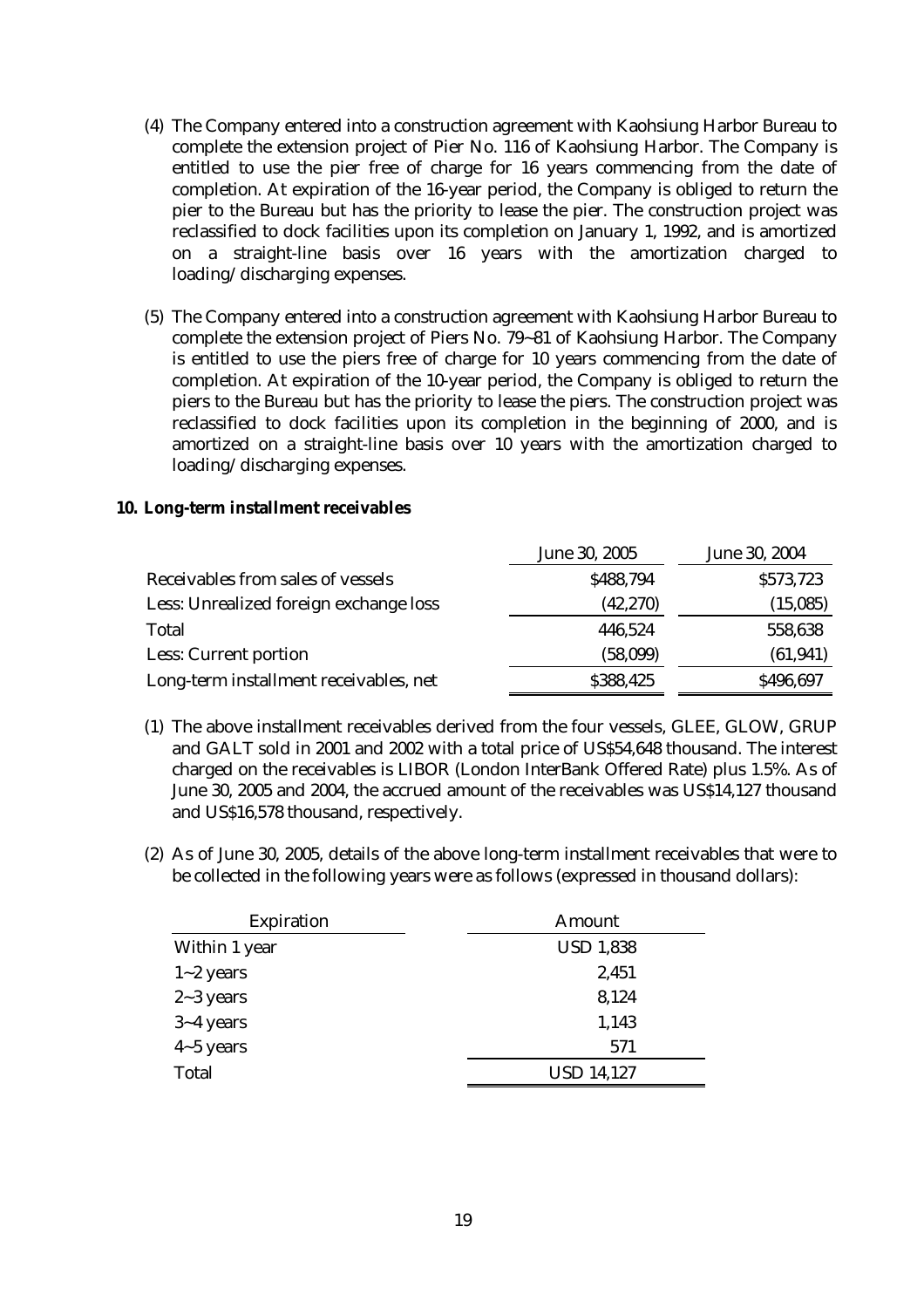### **11. Short-term loans**

|                                  | June 30, 2005            |           | June 30, 2004 |           |
|----------------------------------|--------------------------|-----------|---------------|-----------|
|                                  | Interest                 |           | Interest      |           |
| Item                             | Rate $(\%)$              | Amount    | Rate $(\%)$   | Amount    |
| New Taiwan dollars               | 1.35                     | \$500,000 | $1.30 - 1.35$ | \$120,000 |
| Foreign currencies               | $\overline{\phantom{a}}$ |           | 1.924         | 49,410    |
| Add: Unrealized foreign exchange |                          |           |               | 1,136     |
| loss                             |                          |           |               |           |
| Total                            |                          | \$500,000 |               | \$170,546 |

As the above short-term loans were all credit loans, none of them was secured with collaterals.

### **12. Short-term bills payable**

June 30, 2005: None.

|                               | June 30, 2004              |                     |          |
|-------------------------------|----------------------------|---------------------|----------|
|                               | Guarantor                  | Period              | Amount   |
| Commercial paper              | Taiwan Bills Finance Corp. | 06.17.04 - 07.09.04 | \$20,000 |
| Less: Unamortized<br>discount |                            |                     | (4)      |
| <b>Net</b>                    |                            |                     | \$19,996 |

No collateral was pledged for the issuance of the above commercial paper. The interest rate for the six-month period ended June 30, 2005 was 1.25%.

### **13. Accrued expenses**

|                                                | June 30, 2005 | June 30, 2004 |
|------------------------------------------------|---------------|---------------|
| <b>Accrued expenses</b>                        | \$293,464     | \$266,550     |
| <b>Estimated accrued expenses</b>              | 3,545,657     | 3,158,186     |
| Add: Unrealized foreign exchange (gain) / loss | (10, 317)     | 18,373        |
| Total                                          | \$3,828,804   | \$3,443,109   |

The estimated accrued expenses represent the estimation of the expenses to be incurred with the foreign agents and on the agency services rendered by the Company to the foreign marine transportation companies. The estimated accrued expenses as of December 31, 2004 were \$3,241,837 thousand of which \$2,488,959 thousand was reversed as of June 30, 2005, constituting 76.78% of the estimated amount. The estimated accrued expenses as of December 31, 2003 were \$2,498,088 thousand of which \$2,367,234 thousand was reversed as of June 30, 2004, constituting 94.76% of the estimated amount.

### **14. Long-term liabilities due within one year**

|                         | June 30, 2005 | June 30, 2004 |
|-------------------------|---------------|---------------|
| Corporate bonds payable | \$1,500,000   | \$2,500,000   |
| Long-term bank loans    | 2,486,849     | 2,705,993     |
| Total                   | \$3,986,849   | \$5,205,993   |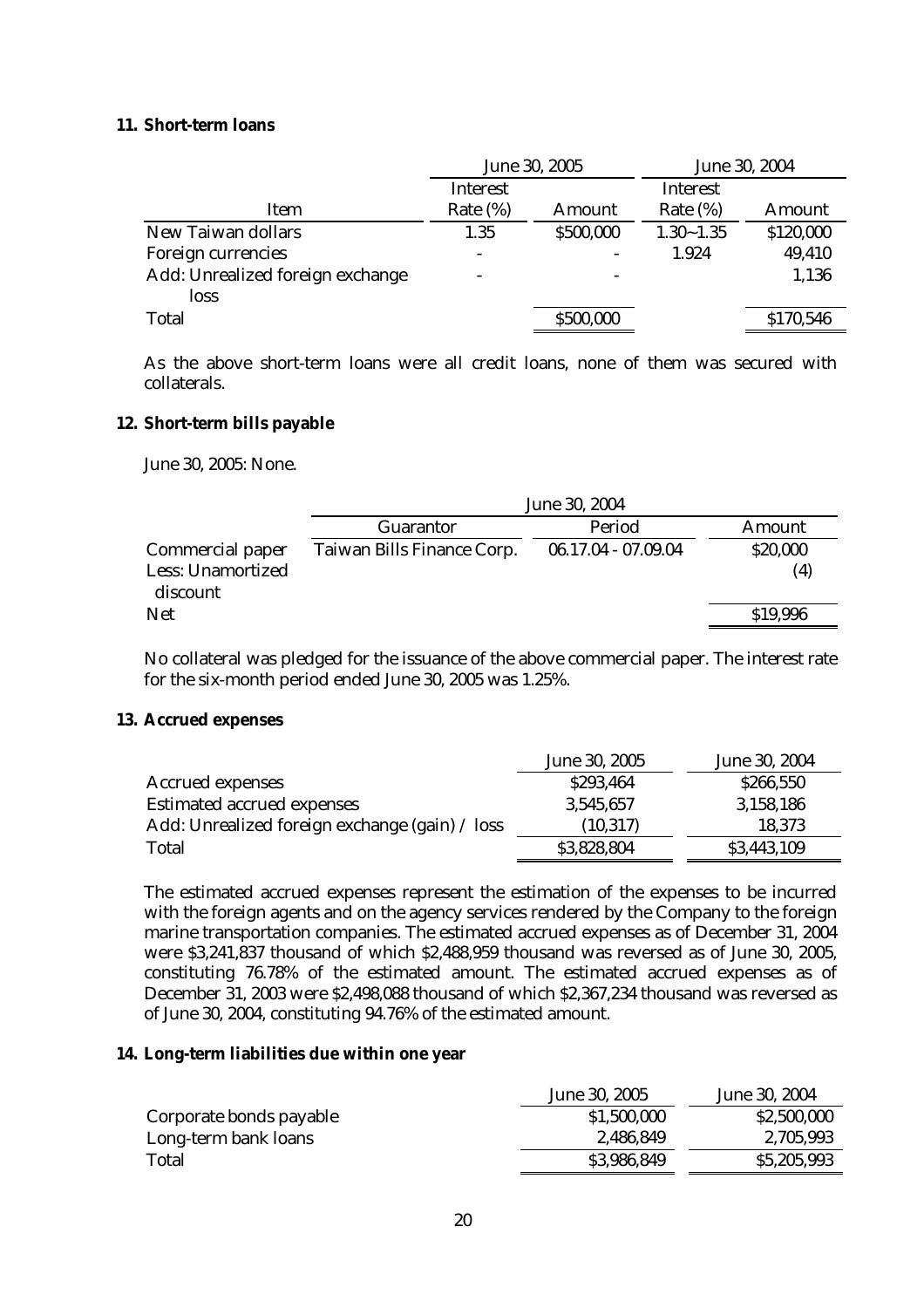### **15. Corporate bonds payable**

|                                    | June 30, 2005 | June 30, 2004 |
|------------------------------------|---------------|---------------|
| Sixth secured corporate bonds      | $S-$          | \$2,500,000   |
| Seventh secured corporate bonds    | 1,500,000     | 1,500,000     |
| Eighth secured corporate bonds     | 1,500,000     | 1,500,000     |
| Ninth secured corporate bonds      | 1,000,000     | 1,000,000     |
| Tenth secured corporate bonds      | 1,500,000     | 1,500,000     |
| Eleventh secured corporate bonds   | 1,500,000     | 1,500,000     |
| First unsecured convertible bonds  | 1,634,400     | 3,999,700     |
| Second unsecured convertible bonds | 1,864,300     |               |
| Add: Accrued interest compensation | 4,797         | 3,740         |
| Subtotal                           | 10,503,497    | 13,503,440    |
| Less: Current portion              | (1,500,000)   | (2,500,000)   |
| Corporate bonds payable, net       | \$9,003,497   | \$11,003,440  |

- (1) Please refer to Schedules  $1 \sim 4$  for details of the terms on the above corporate bonds.
- (2) On January 12, 2004, the Company issued its first unsecured domestic convertible bonds (hereinafter referred to as the "Bonds") at face value, totaling \$4 billion. The major terms on the issuance are set forth below.
	- (1) Period: 5 years (January 12, 2004 to January 11, 2009).
	- (2) Coupon rate: 0% per annum.
	- (3) Principal repayment and interest payment

Unless the Bonds are redeemed, repurchased, resold, converted or deregistered before maturity, or other events occur due to regulatory reasons, the principal of the Bonds is to be repaid in lump sum by cash at maturity based on the face value of the Bonds.

(4) Collaterals

The Bonds are unsecured. However, if the Company subsequently issues other convertible bonds secured with collaterals, the rights of the holders of the Bonds to claim their credits and the collaterals are set at the same rank as the holders of the convertible bonds issued subsequently.

- (5) Redemption at the Company's option
	- a. During the period from 3 months after the Bonds are issued to 40 days before the maturity of the Bonds, if the closing price of the Company's common stock at the Taiwan Stock Exchange is equal to 50% or above of the conversion price in effect for a period of 30 consecutive trading days, the Company may redeem 100% of the outstanding bonds in cash at the redemption price calculated based on the agreed yield rate on redemption within 30 trading days following the above-mentioned 30 consecutive trading days. The yield rate on redemption is 0.20% per annum during the period from 3 months to 3 years after the Bonds are issued. During the period from 3 years after the Bonds are issued to 40 days before the maturity of the Bonds, the Bonds are redeemable at their face value.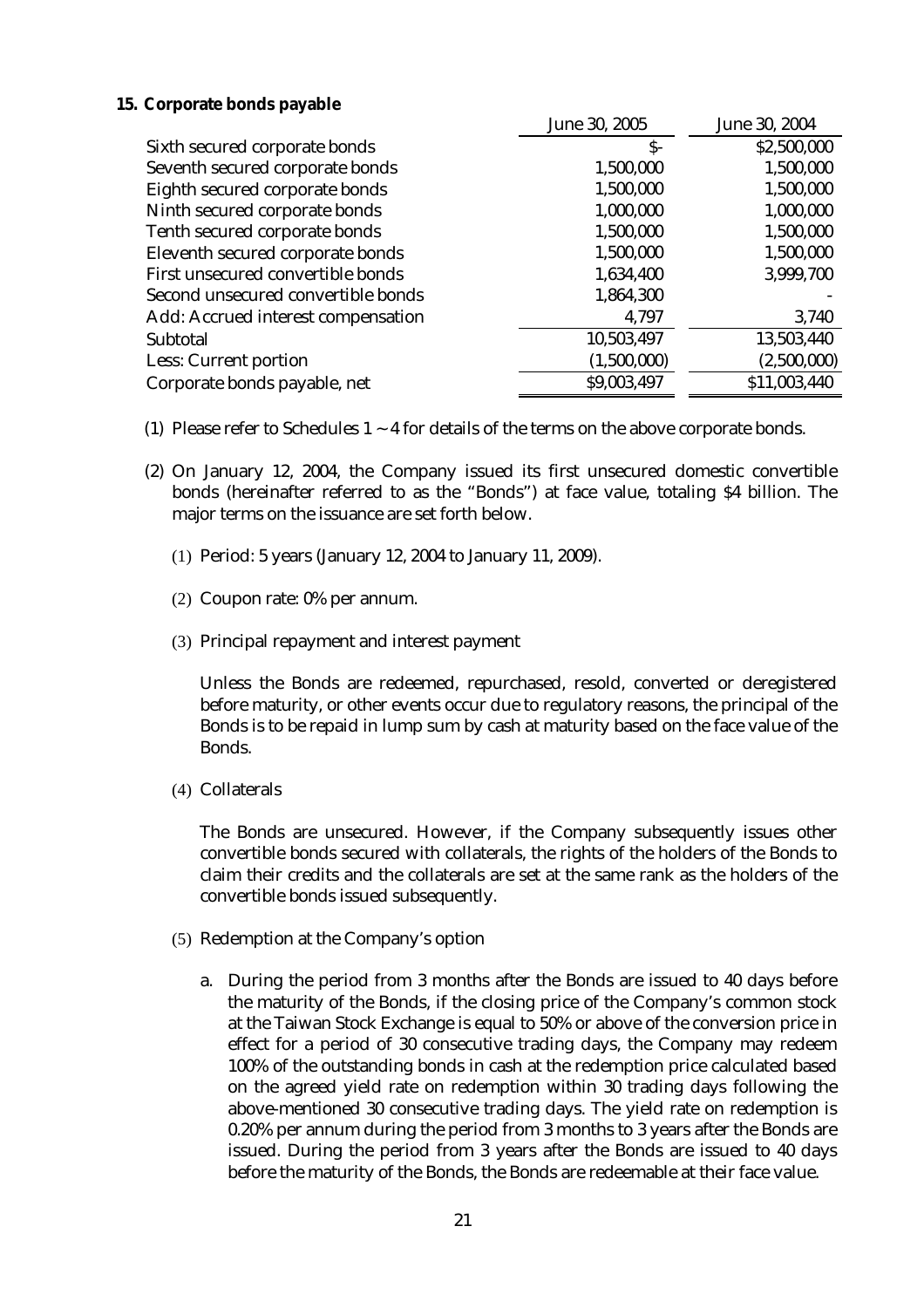- b. During the period from 3 months after the Bonds are issued to 40 days before the maturity of the Bonds, if the total amount of the Bonds outstanding after the conversion by the bondholders is less than \$400 million (10% of the total issued amount), the Company may redeem the outstanding bonds in cash in accordance with the terms stated in Paragraph a. above.
- c. When the Company issues its redemption notice, if the bondholders do not reply before the effective redemption date, the Company may convert the bonds held by those bondholders into common stock at the conversion price in effect at the expiration of the notice period.
- (6) Redemption at the bondholders' option

During the 30 days before the Bonds are issued for 3 years, the bondholders may require the Company to redeem their bonds in cash at the face value plus interest compensation (i.e. 100.60% of the face value with a yield rate of 0.20% per annum).

- (7) Terms on conversion
	- a. Conversion period

The bondholders may convert the Bonds into the Company's common stock during the period from 3 months after the Bonds are issued to 10 days before the maturity of the Bonds.

The bondholders are prohibited from exercising their conversion right during the period from 3 trading days before the announcement of cash or stock dividends to the date of distribution of the cash or stock dividends.

b. Conversion price

The conversion price is the lower of the three average closing prices of the Company's common stock during the 10, 15 and 20 trading days before October 3, 2003 multiplied by 115%. If any cash or stock dividends are distributed before October 3, 2003, the closing price used in the computation of the conversion price must be adjusted for the effect of the dividend distribution. If any cash or stock dividends are distributed during the period from the date on which the conversion price is set to the date on which the Bonds are converted, the conversion price is required to be adjusted in accordance with the adjusting formula specified in the bond agreement. The conversion price at the issuance of the Bonds was set at \$28.60. On June 30, 2005, the adjusted conversion price was \$24.07.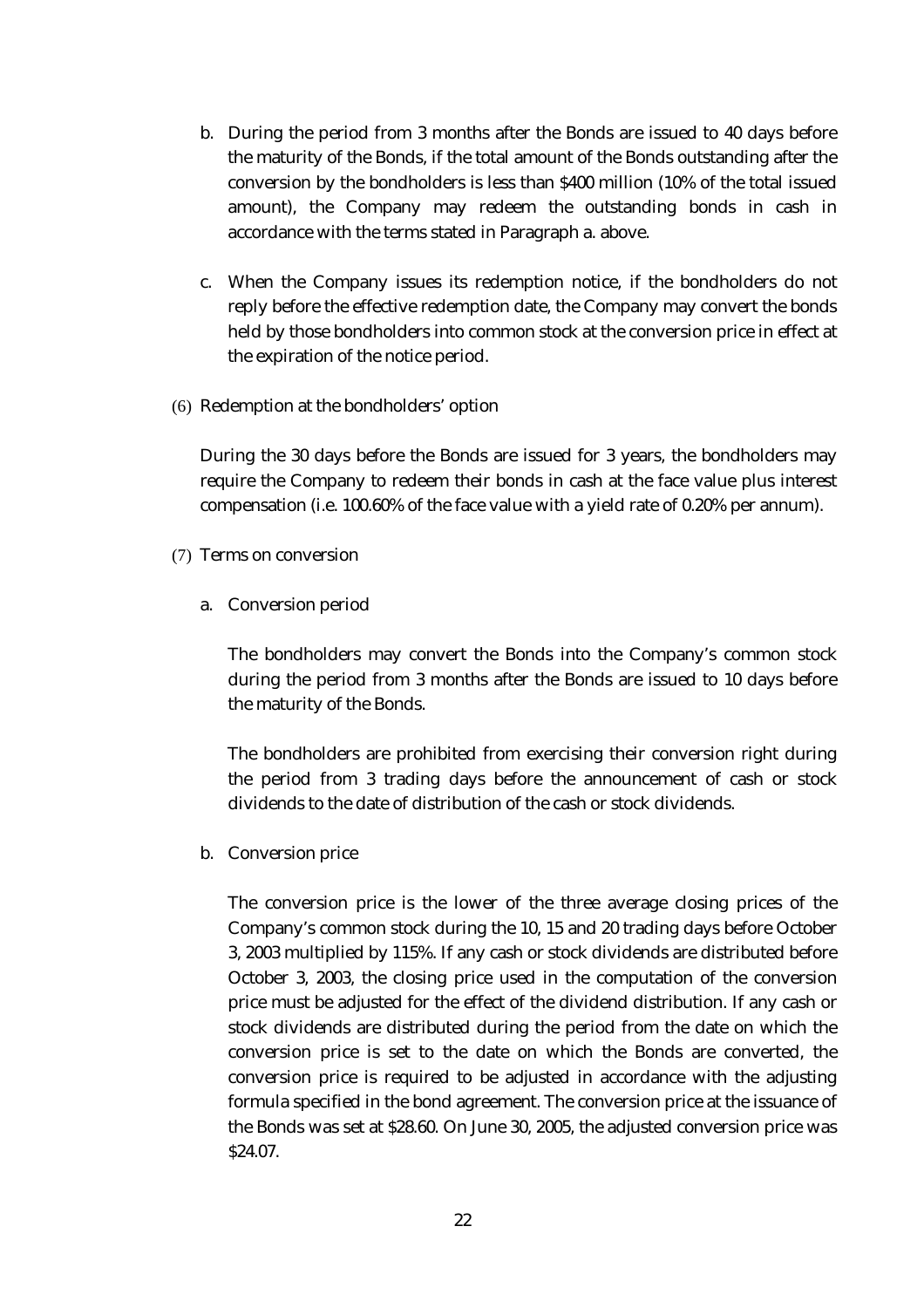### (8) Others

a. Entitlement to cash dividends

The bondholders who request to convert the Bonds on a date which is more than 3 trading days before the announcement of cash dividends are entitled to the cash dividends resolved by the stockholders in the current year.

The bondholders who request to convert the Bonds 3 trading days before the announcement of cash dividends or later are not entitled to the cash dividends resolved by the stockholders in the current year, but are entitled to the cash dividends resolved by the stockholders in the following year.

- b. The affiliated companies of the Company may subscribe the Bonds, but do not have the right to convert the Bonds into the Company's common stock.
- (3) On September 6, 2004, the Company issued its second unsecured domestic convertible bonds (hereinafter referred to as the "Second Bonds") at face value, totaling \$4.5 billion. The major terms on the issuance are set forth below.
	- (a) Period: 5 years (September 6, 2004 to September 5, 2009).
	- (b) Coupon rate: 0% per annum.
	- (c) Principal repayment and interest payment

Unless the Second Bonds are redeemed, repurchased, resold, converted or deregistered before maturity, or other events occur due to regulatory reasons, the principal of the Second Bonds is to be repaid in lump sum by cash at maturity based on the face value of the Second Bonds.

(d) Collaterals

The Second Bonds are unsecured. However, if the Company subsequently issues other convertible bonds secured with collaterals, the rights of the holders of the Second Bonds to claim their credits and the collaterals are set at the same rank as the holders of the convertible bonds issued subsequently.

- (e) Redemption at the Company's option
	- a. During the period from 3 months after the Second Bonds are issued to 40 days before the maturity of the Second Bonds, if the closing price of the Company's common stock at the Taiwan Stock Exchange is equal to 50% or above of the conversion price in effect for a period of 30 consecutive trading days, the Company may redeem the outstanding bonds in cash at the face value of the Second Bonds within 30 trading days following the above-mentioned 30 consecutive trading days.
	- b. During the period from 3 months after the Second Bonds are issued to 40 days before the maturity of the Second Bonds, if the total amount of the Second Bonds outstanding after the conversion by the bondholders is less than \$450 million (10% of the total issued amount), the Company may redeem the outstanding bonds at their face value any time during the 40 days before the maturity of the Second Bonds.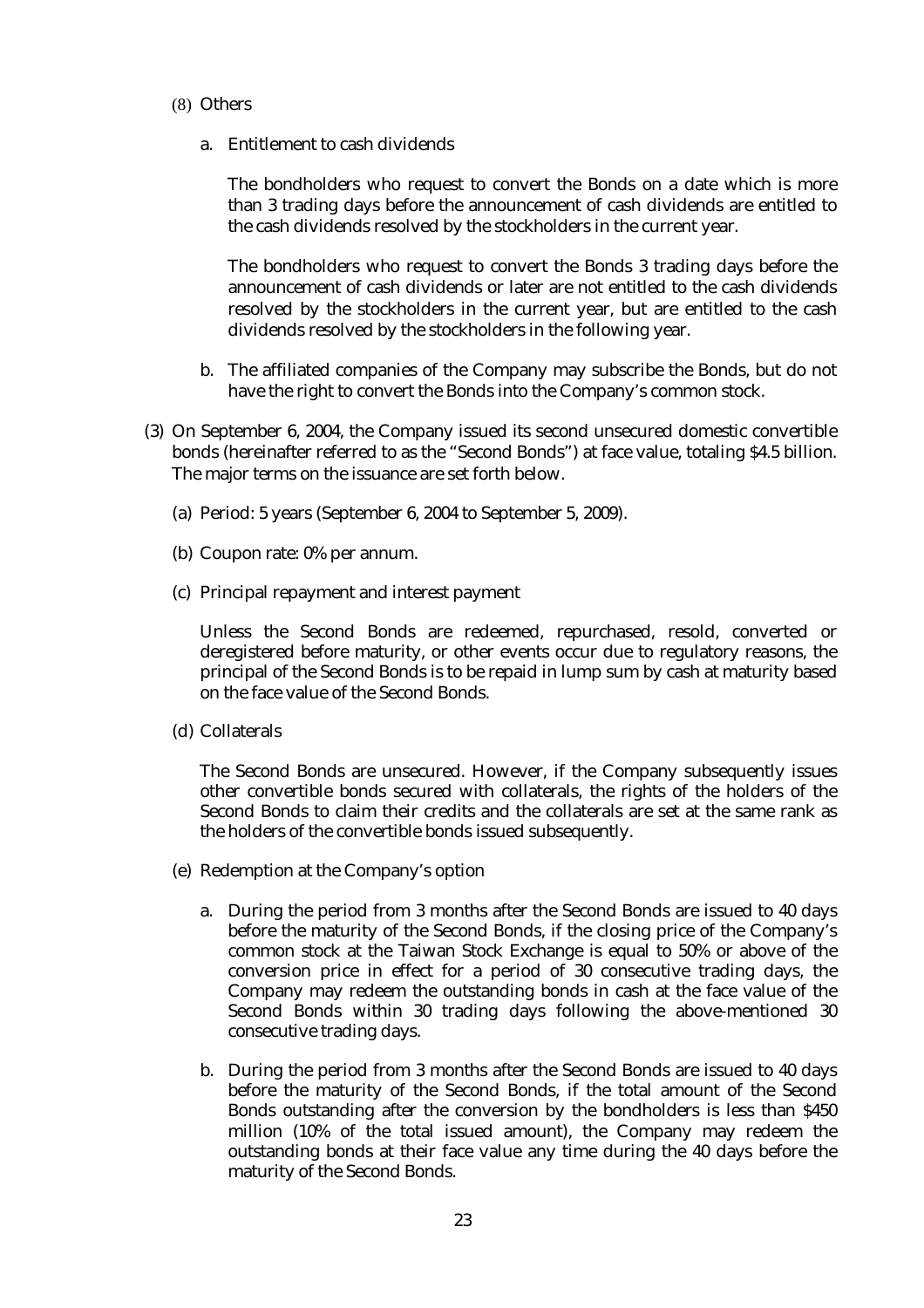- c. When the Company issues its redemption notice, if the bondholders do not reply before the effective redemption date, the Company may convert the bonds held by those bondholders into common stock at the conversion price in effect at the expiration of the notice period.
- (f) Redemption at the bondholders' option

During the 30 days before the Second Bonds are issued for 3.5 years, the bondholders may require the Company to redeem their bonds in cash at the face value.

- (g) Terms on conversion
	- a. Conversion period

The bondholders may convert the Second Bonds into the Company's common stock during the period from 1 month after the Second Bonds are issued to 10 days before the maturity of the second Bonds.

The bondholders are prohibited from exercising their conversion right during the period from 3 trading days before the announcement of cash or stock dividends to the date of distribution of the cash or stock dividends.

b. Conversion price

The conversion price can be any of the three average closing prices of the Company's common stock during the 1, 3 and 5 trading days before August 24, 2004 multiplied by 103%. If any cash or stock dividends are distributed before August 24, 2004, the closing price used in the computation of the conversion price must be adjusted for the effect of the dividend distribution. If any cash or stock dividends are distributed during the period from the date on which the conversion price is set to the date on which the Second Bonds are converted, the conversion price is required to be adjusted in accordance with the adjusting formula specified in the bond agreement. The conversion price at the issuance of the Second Bonds was set at \$28.50. On June 30, 2005, the adjusted conversion price was \$23.99.

(h) Entitlement to cash dividends

The bondholders who request to convert the Second Bonds during the period from January 1 of the current year to any date which is more than 3 trading days before the announcement of cash or stock dividends are entitled to the cash or stock dividends resolved by the stockholders in the current year. Conversion of the Second Bonds is prohibited during the period from 3 trading days before the announcement of cash or stock dividends to the ex-dividend date.

The bondholders who request to convert the Second Bonds during the period from the date following the ex-dividend date to December 31 of the current year are not entitled to the cash or stock dividends resolved by the stockholders in the current year, but are entitled to the cash or stock dividends resolved by the stockholders in the following year.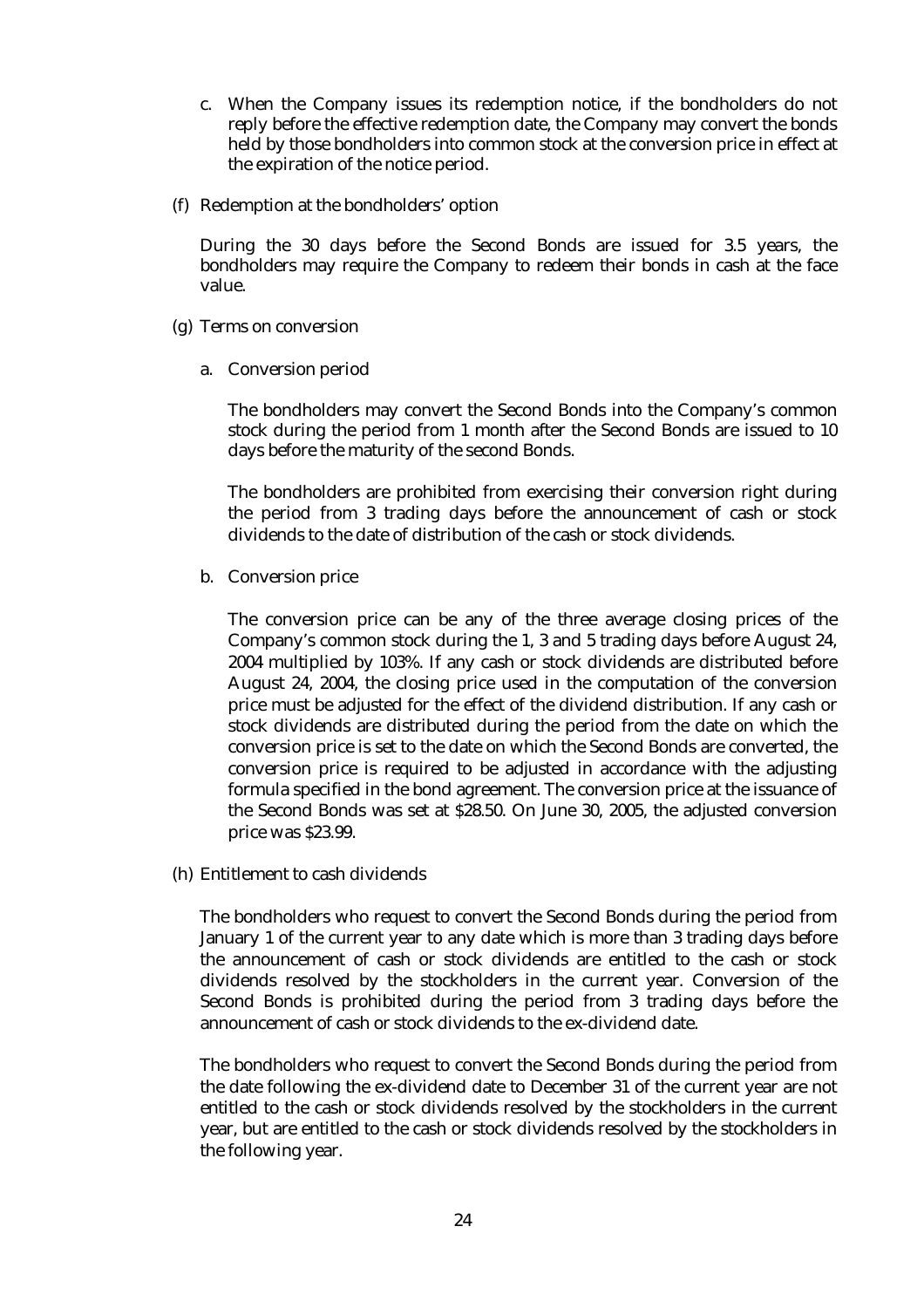# **16. Long-term loans**

# Long-term bank loans:

| Creditor                            | <b>Type</b> | Period                | June 30, 2005 | June 30, 2004 |
|-------------------------------------|-------------|-----------------------|---------------|---------------|
| Chiao Tung Bank                     | Secured     | $04.21.98 - 04.21.05$ | $S-$          | \$56,900      |
| Chiao Tung Bank                     | Secured     | $01.31.00 - 01.31.07$ | 145,440       | 218,160       |
| Chiao Tung Bank                     | Secured     | $06.26.01 - 03.01.08$ | 218,160       | 290,880       |
| <b>Bank of Taiwan</b>               | Secured     | $10.20.98 - 10.20.05$ | 200,000       | 600,000       |
| <b>Bank of Taiwan</b>               | Secured     | 12.17.02 - 08.06.07   | 495,000       | 693,000       |
| <b>Bank of Taiwan</b>               | Unsecured   | $05.27.02 - 05.27.07$ | 500,000       | 750,000       |
| The Bank of                         | Secured     | $02.25.05 - 08.25.07$ | 165,832       | 165,832       |
| Tokyo-Mitsubishi                    |             |                       |               |               |
| The Mizuho Corporate Bank           | Secured     | 03.31.03 - 03.31.07   | 587,395       | 915,469       |
| The Mizuho Corporate Bank           | Secured     | $10.01.03 - 09.08.08$ | 1,468,488     | 641,820       |
| The Mizuho Corporate Bank           | Secured     | 11.14.03 - 09.08.08   |               | 985,420       |
| <b>Bank of Panhsin</b>              | Unsecured   | $09.03.03 - 09.03.05$ | 13,000        | 81,000        |
| <b>Taiwan Cooperative Bank</b>      | Secured     | $06.24.03 - 06.24.08$ | 600,000       | 600,000       |
| Chang Hwa Bank                      | Unsecured   | 12.16.02 - 12.16.07   | 215,625       | 301,875       |
| Chang Hwa Bank                      | Unsecured   | 04.21.04 - 04.21.09   | 2,013,926     | 1,977,600     |
| Chang Hwa Bank                      | Unsecured   | 05.26.04 - 04.21.09   | 1,342,618     | 1,341,600     |
| <b>International Bank of Taipei</b> | Unsecured   | $03.15.02 - 03.15.06$ |               | 100,000       |
| Land Bank of Taiwan                 | Unsecured   | 12.19.02 - 12.19.07   | 625,000       | 875,000       |
| Hua Nan Commercial Bank             | Unsecured   | 07.23.02 - 07.23.07   | 312,500       | 437,500       |
| The Export-Import Bank of           | Unsecured   | $08.27.02 - 08.27.07$ | 200,000       | 280,000       |
| the Republic of China               |             |                       |               |               |
| <b>Sunny Bank</b>                   | Unsecured   | $11.28.02 - 11.28.05$ | 47,500        | 142,500       |
| <b>Bank of East Asia</b>            | Unsecured   | $02.27.03 - 02.27.09$ | 150,000       | 200,000       |
| <b>Calyon Corporate and</b>         | Unsecured   | 09.29.03 - 09.29.08   | 500,000       |               |
| <b>Investment Bank</b>              |             |                       |               |               |
| <b>First Commercial Bank</b>        | Unsecured   | $06.27.03 - 06.27.08$ | 2,100,000     | 2,100,000     |
| Credit Lyonnais                     |             | 09.29.03 - 09.29.08   |               | 500,000       |
| <b>Industrial Bank of Taiwan</b>    | Unsecured   | 11.11.03 - 11.11.07   | 240,000       | 300,000       |
| Asia Trust                          | Unsecured   | 12.30.03 - 07.20.05   | 1,000         | 1,000         |
| Subtotal                            |             |                       | 12,141,484    | 14,555,556    |
| Add: Unrealized foreign             |             |                       | (263, 952)    | 79,989        |
| exchange (gain) / loss              |             |                       |               |               |
| Total                               |             |                       | 11,877,532    | 14,635,545    |
| Less: Current portion               |             |                       | (2,486,849)   | (2,705,993)   |
| Long-term bank loans, net           |             |                       | \$9,390,683   | \$11,929,552  |

The interest rate range on the above long-term bank loans was 0.518%~4.511% and 0.518%~4.515% for the six-month period ended June 30, 2005 and 2004, respectively. Please refer to Note F for details of the collaterals pledged for the above long-term loans.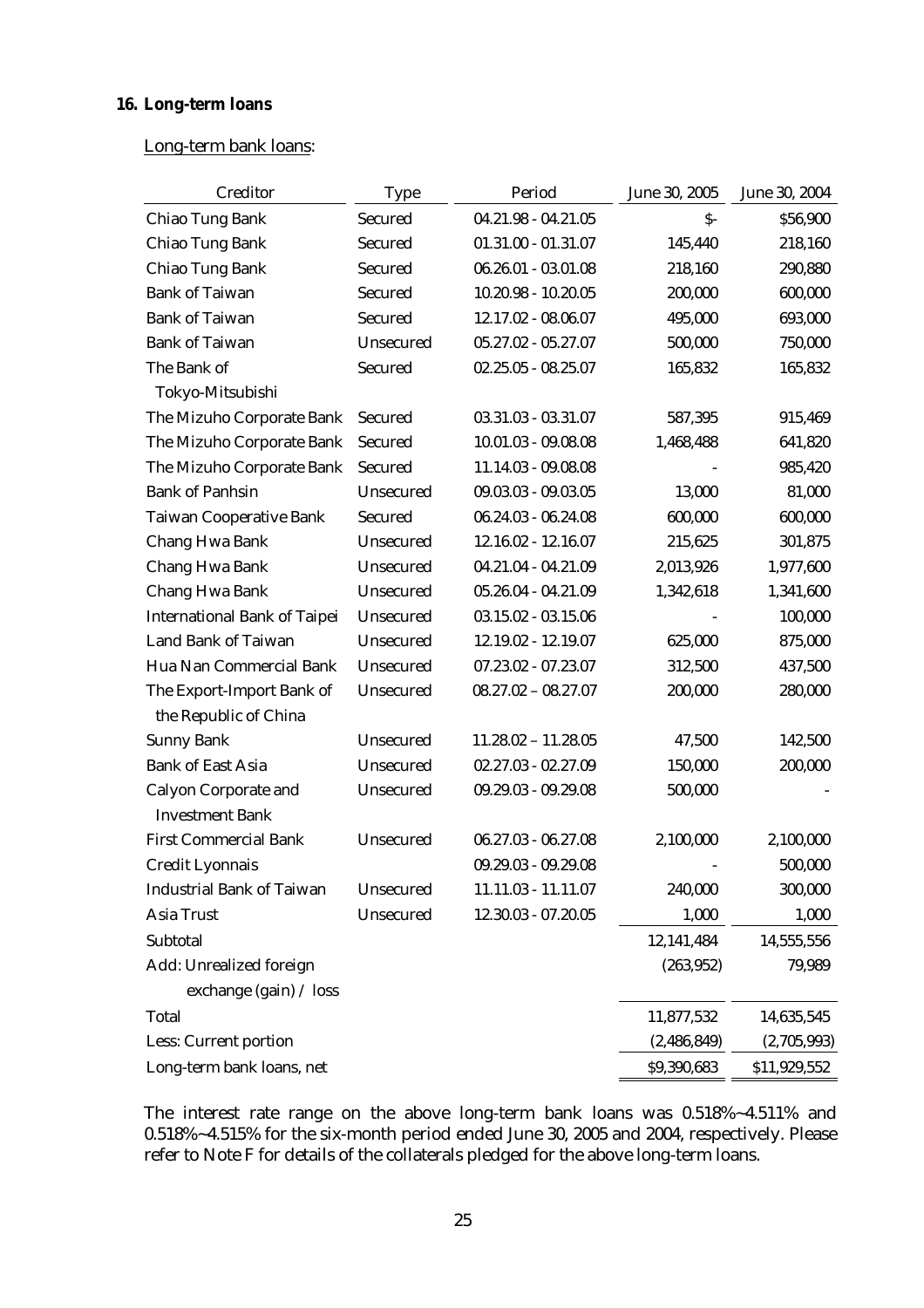# **17. Capital stock**

- (1) As of June 30, 2005 and 2004, the authorized capital of the Company was \$30,000,000 thousand and \$27,330,000 thousand, and the paid-in capital was \$24,613,860 thousand and \$21,468,882 thousand, divided into 2,461,386 thousand and 2,146,888 thousand shares of common stocks, respectively, with a par value of \$10 per share.
- (2) On June 23, 2005, the Company's stockholders resolved to increase capital by capitalizing \$2,461,386 thousand of retained earnings. Accordingly, 246,139 thousand new shares were issued with a par value of \$10 per share. The Company's capital stock after the capital increase amounted to \$27,075,246 thousand. The above capital increase was approved by the Financial Supervisory Commission of Executive Yuan on July 20, 2005 as per the Letter No. 0940129447 with the effective capital increase date set on August 26, 2005.
- (3) On June 24, 2004, the Company's stockholders resolved to increase capital by capitalizing \$1,288,127 thousand of retained earnings. Accordingly, 128,813 thousand new shares were issued with a par value of \$10 per share. The Company's capital stock after the capital increase amounted to \$22,757,009 thousand. The above capital increase was approved by the Financial Supervisory Commission of Executive Yuan on August 13, 2004 as per the Letter No. 0930136258 with the effective capital increase date set on September 30, 2004.
- (4) Details of the common stock converted from the unsecured domestic convertible bonds issued by the Company during the six months ended June 30, 2005 and 2004 are set forth below:

|                                    | Six Months Ended<br>June 30, 2005 |           | <b>Six Months Ended</b><br>June 30, 2004 |             |
|------------------------------------|-----------------------------------|-----------|------------------------------------------|-------------|
|                                    | No. of Shares                     |           | No. of Shares                            |             |
|                                    | (in '000)                         | Amount    | (in '000)                                | Amount      |
| First unsecured convertible bonds  | 20.211                            | \$202,111 | 10                                       | <b>S105</b> |
| Second unsecured convertible bonds | 15.232                            | 152.324   |                                          |             |
| Total                              | 35.443                            | \$354.435 | 10                                       | <b>S105</b> |

# **18. Capital surplus**

Under the Company Law, capital surplus arising from share issue premium and endowments received can be capitalized when the Company does not incur losses, provided that the annual amount capitalized cannot exceed 10% of the Company's paid-in capital. The remainder can only be used to offset losses. Additionally, pursuant to the Securities and Exchange Law and the Company Law, capitalization of the capital surplus is not allowed until the following year after the capital surplus is registered. Moreover, capital surplus cannot be used to make up losses unless the legal reserve is insufficient to cover the losses.

### **19. Appropriation of retained earnings and dividend policy**

(1) The sections of the Company's Articles of Incorporation that are applicable to the appropriation of the 2004 and 2003 earnings are as follows: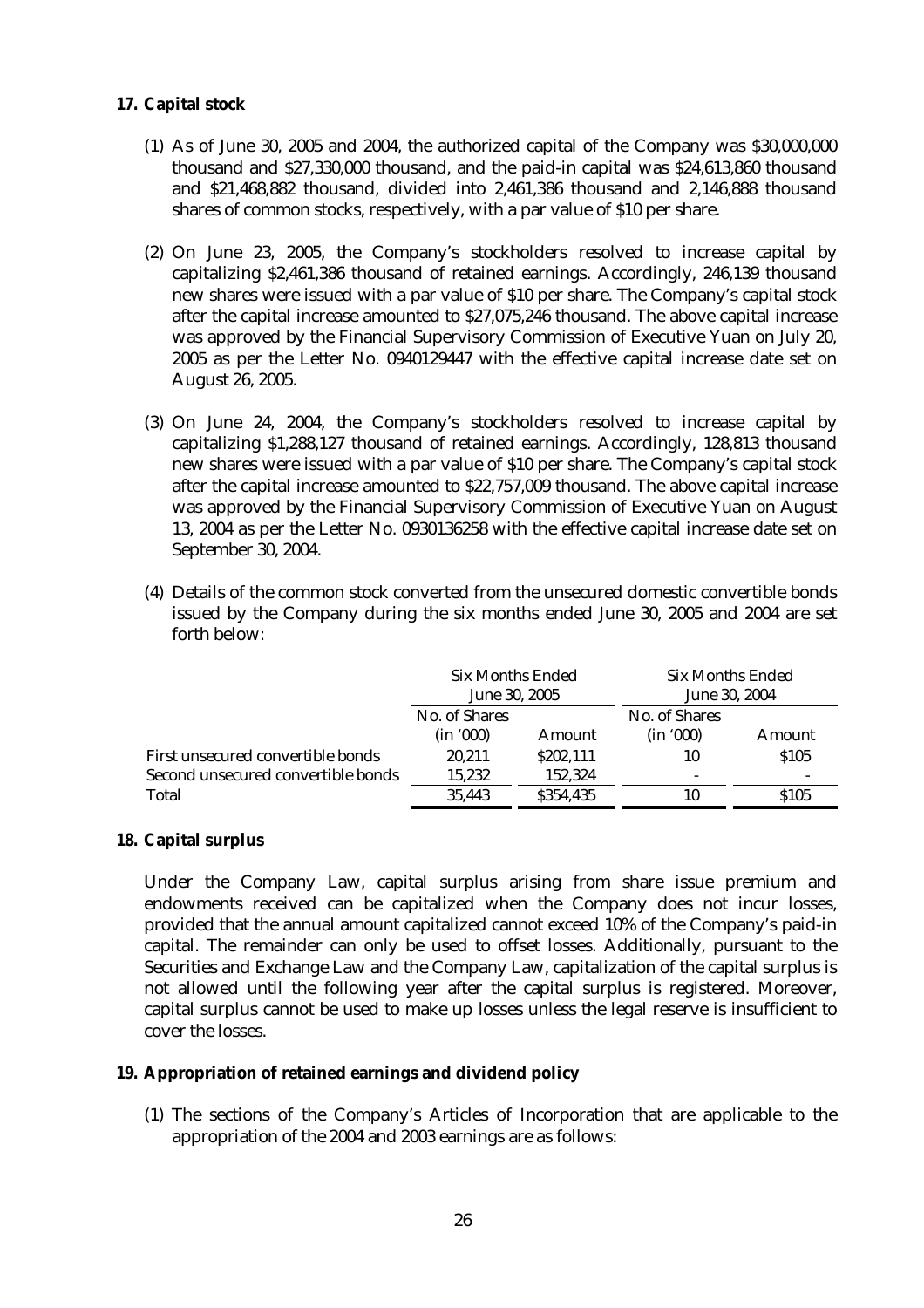According to Article 26 of the Company's Articles of Incorporation, if there is any profit for a fiscal year, the Company should first make provision for income tax, and make up the losses from prior years, then appropriate 10% of the residual amount as legal reserve. Dividends should be proposed by the Board of Directors and resolved by the stockholders. Bonuses paid to employees should be at least 1% of the total distributed amount and the remuneration paid to the directors and supervisors should not exceed 5% of the total distributed amount.

(2) Legal reserve

Pursuant to the Company Law, the Company is required to set aside 10% of its annual after-tax net income as legal reserve until the balance of such reserve equals the Company's paid-in capital. Utilization of the legal reserve is limited to offsetting deficits and capital increase. Appropriation of the legal reserve as cash dividends is prohibited.

(3) Special reserve

If there are any negative stockholders' equity items recorded by the Company, such as unrealized loss on the decline in market value of long-term equity investments and cumulative translation adjustments, the Company is required to set aside an amount equal to the amount of the negative stockholders' equity items to the special reserve from the after-tax net income. If the negative stockholders' equity items are subsequently reversed, an amount not exceeding the reversed amount can be appropriated from the special reserve.

- (4) The Company is currently at the stable growth stage. To facilitate future expansion plans, dividends distributed to stockholders are in the form of both cash and stocks with the proportions set at 0~50% and 100~50%, respectively. To maintain the Company's earnings per share at a certain level and in consideration of the impact of stock dividends on the Company's financial performance, the proportions of cash and stock dividends would be adjusted to 100%~50% and 0~50%, respectively, if the estimated earnings per share for the year in which the dividends are distributed decrease by more than 20%, compared to the prior year.
- (5) Appropriation of the 2004 and 2003 earnings as resolved by the stockholders on June 23, 2005 and June 24, 2004, respectively, is set forth below:

|                                                     |                              |             |        | Dividend Per Share |
|-----------------------------------------------------|------------------------------|-------------|--------|--------------------|
|                                                     | <b>Appropriated Earnings</b> |             |        | (in dollars)       |
|                                                     | 2004                         | 2003        | 2004   | 2003               |
| Cash dividends to common<br><b>stockholders</b>     | \$4,922,772                  | \$1,288,127 | \$2.00 | \$0.60             |
| Stock dividends to common<br>stockholders           | 2,461,386                    | 1,288,127   | 1.00   | 0.60               |
| Cash bonus to employees                             | 80,000                       | 50,000      |        |                    |
| <b>Remuneration to directors</b><br>and supervisors | 43,800                       | 22,100      |        |                    |

(6) Information relating to the appropriation of the Company's 2004 earnings as proposed by the Board of Directors and resolved by the stockholders in 2005 is published on the "Market Observation Post System" at the website of the Taiwan Stock Exchange.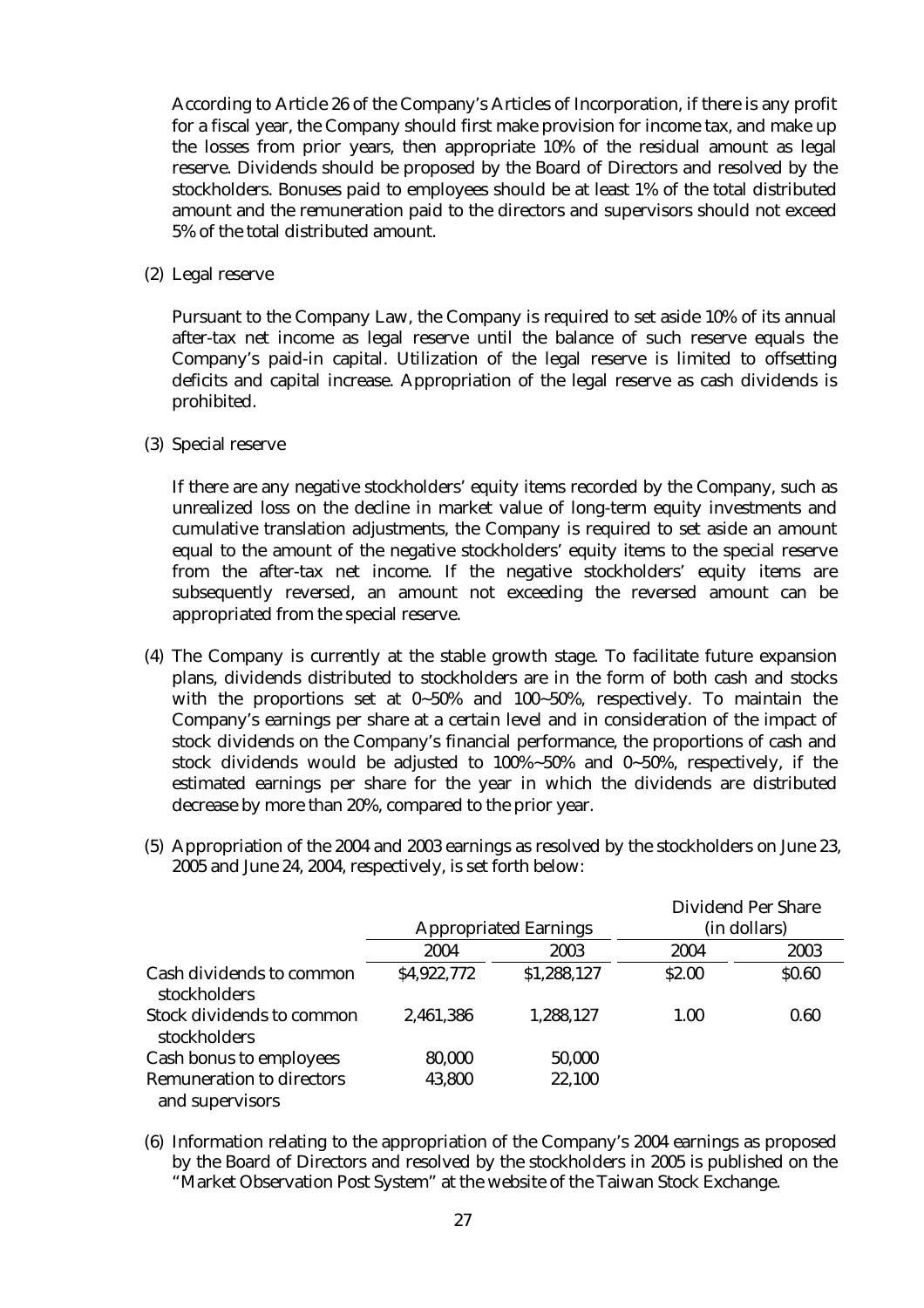# **20. Operating revenues**

|                          |               | Six Months Ended Six Months Ended |
|--------------------------|---------------|-----------------------------------|
|                          | June 30, 2005 | June 30, 2004                     |
| Marine freight income    | \$20,271,518  | \$18,066,390                      |
| Ship rental income       | 681,139       | 865,790                           |
| <b>Commission income</b> | 46,396        | 80,173                            |
| Agency service income    | 79,294        | 45,944                            |
| <b>Others</b>            | 158,412       | 127,999                           |
| Total                    | \$21,236,759  | \$19,186,296                      |

# **21. Expenses relating to employment, depreciation and amortization**

Expenses relating to employment, depreciation and amortization for the six months ended June 30, 2005 and 2004 disclosed by function are as follows:

|                            | Six Months Ended June 30, 2005 |                 |           |
|----------------------------|--------------------------------|-----------------|-----------|
|                            | Operating<br>Operating         |                 |           |
|                            | Costs                          | <b>Expenses</b> | Total     |
| Employment                 |                                |                 |           |
| Salaries and wages         | \$250,045                      | \$403,193       | \$653,238 |
| Labor and health insurance | 9.498                          | 13,913          | 23,411    |
| Pension                    | 40,472                         | 56,145          | 96,617    |
| <b>Others</b>              | 14,328                         | 12,602          | 26,930    |
| Total                      | \$314,343                      | \$485,853       | \$800,196 |
| Depreciation               | \$234,882                      | \$466,244       | \$701,126 |
| Amortization               | $\mathsf{S}$ -                 | \$31,174        | \$31,174  |

|                            | Six Months Ended June 30, 2004 |                 |           |
|----------------------------|--------------------------------|-----------------|-----------|
|                            | Operating<br>Operating         |                 |           |
|                            | Costs                          | <b>Expenses</b> | Total     |
| Employment                 |                                |                 |           |
| Salaries and wages         | \$249,660                      | \$343,042       | \$592,702 |
| Labor and health insurance | 11,075                         | 19,488          | 30,563    |
| <b>Pension</b>             | 22,411                         | 44,580          | 66,991    |
| <b>Others</b>              | 17,626                         | 39,925          | 57,551    |
| Total                      | \$300,772                      | \$447,035       | \$747,807 |
| Depreciation               | \$327,234                      | \$620,202       | \$947,436 |
| Amortization               | $\mathsf{S}$ -                 | \$31,553        | \$31,553  |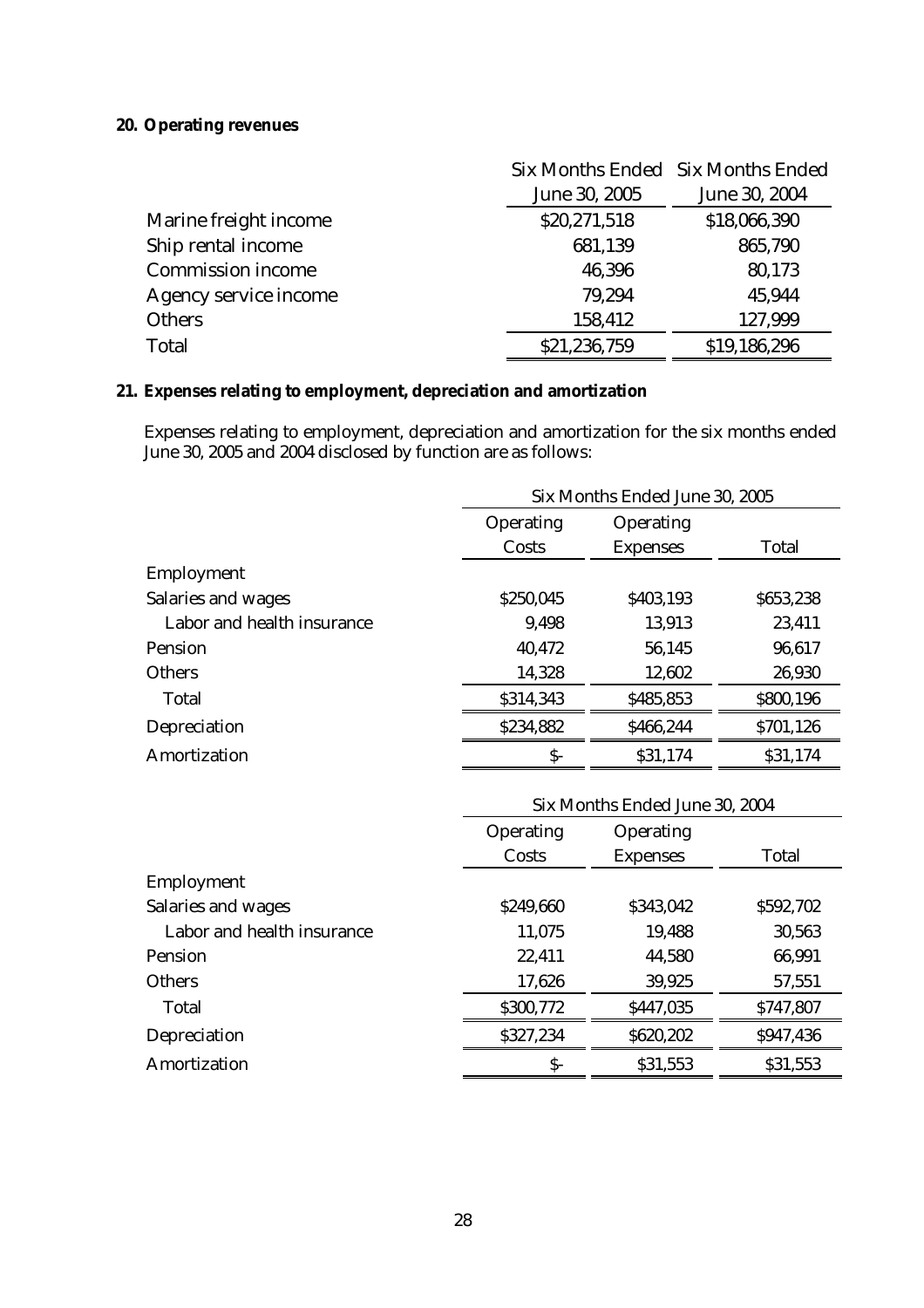# **22. Income taxes**

(1) The income taxes comprise the following:

|                                                                                      | <b>Six Months Ended</b> | <b>Six Months Ended</b> |
|--------------------------------------------------------------------------------------|-------------------------|-------------------------|
|                                                                                      | June 30, 2005           | June 30, 2004           |
| Income tax expense – current period                                                  | \$1,011,362             | \$-                     |
| Less: Investment tax credit                                                          | (12, 130)               |                         |
| Withholding tax                                                                      | (2,699)                 | (1,242)                 |
| Income tax payable (refund receivable)                                               | 996,533                 | (1,242)                 |
| Add: Withholding tax                                                                 | 2,699                   | 1,242                   |
| Separate income tax expense                                                          | 224                     | 2                       |
| Adjustments for changes in tax estimates                                             | (451)                   | (18, 152)               |
| Net change in deferred income tax assets / liabilities                               | 292,384                 | 444,683                 |
| Income tax expense                                                                   | \$1,291,389             | \$426,533               |
| (2) Deferred income tax assets and liabilities                                       |                         |                         |
|                                                                                      |                         |                         |
|                                                                                      | June 30, 2005           | June 30, 2004           |
| (a) Total deferred income tax liabilities                                            | \$(1,924,422)           | \$(1,305,792)           |
| (b) Total deferred income tax assets                                                 | \$118,962               | \$523,528               |
| (c) Valuation allowance for deferred income tax assets                               | \$(325)                 | \$(935)                 |
| (d) Temporary differences resulting in deferred income<br>tax assets or liabilities: |                         |                         |
| Equity-accounted investment income                                                   | \$(7, 459, 827)         | \$(4,586,454)           |
| Foreign dividends                                                                    | 2,309                   | 1,318                   |
| Unrealized foreign exchange gain                                                     | (219, 964)              | (553, 921)              |
| Unrealized foreign exchange loss                                                     | 452,536                 | 44,465                  |
| <b>Unrealized investment loss</b>                                                    | 1,300                   |                         |
| Unrealized expenses and losses                                                       | 19,700                  | 16,048                  |
| Unrealized gain on interest rate swaps                                               | (3,872)                 |                         |
| Pension expense                                                                      | (14, 024)               | (82, 796)               |
| Investment tax credit                                                                |                         | 36,035                  |
| Loss carryforwards                                                                   |                         | 1,888,142               |
| (e) Deferred income tax assets - current                                             | \$2,868                 | \$48,011                |
| Valuation allowance for deferred income tax                                          |                         |                         |
| assets - current                                                                     |                         |                         |
| Deferred income tax assets - current, net                                            | 2,868                   | 48,011                  |
| Deferred income tax liabilities - current                                            | (55, 959)               |                         |
| Net deferred income tax (liabilities) / assets -                                     |                         |                         |
| current                                                                              | \$(53,091)              | \$48,011                |
|                                                                                      |                         |                         |
| (f) Deferred income tax assets - non-current                                         | \$116,094               | \$475,517               |
| Valuation allowance for deferred income tax assets<br>- non-current                  | (325)                   | (935)                   |
| Deferred income tax assets - non-current, net                                        | 115,769                 | 474,582                 |
| Deferred income tax liabilities - non-current                                        | (1,868,463)             | (1,305,792)             |
| Net deferred income tax liabilities - non-current                                    | \$(1,752,694)           | \$ (831, 210)           |
|                                                                                      |                         |                         |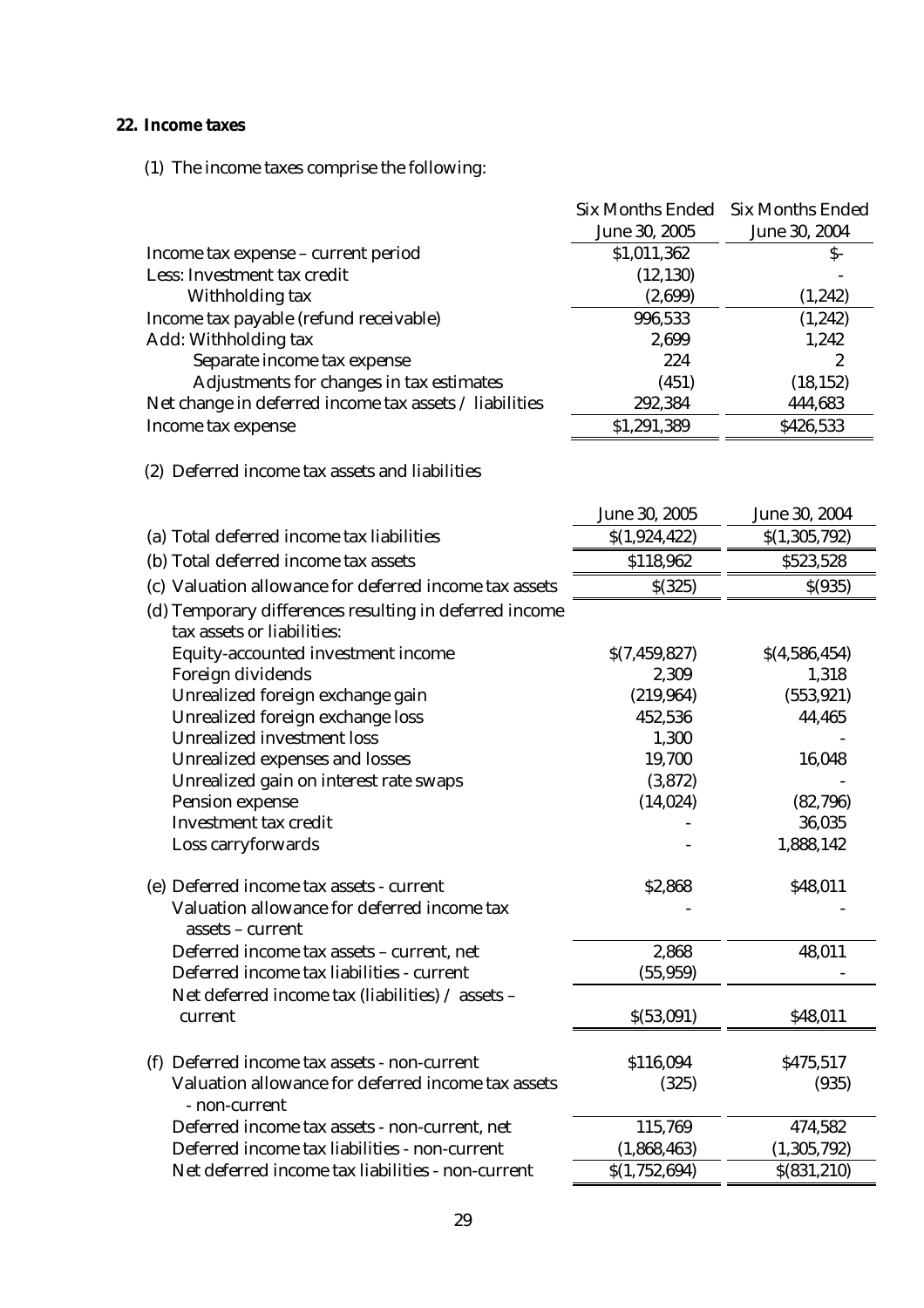- (3) The Company's income tax returns through 2000 have been assessed by the Tax Authorities.
- (4) Imputation tax credit

|                                                   | June 30, 2005 | June 30, 2004 |
|---------------------------------------------------|---------------|---------------|
| Balance of imputation tax credit account (ICA)    | \$542,762     | \$85,963      |
|                                                   |               |               |
|                                                   | 2004          | 2003          |
|                                                   | (Estimated)   | (Actual)      |
| Estimated (actual) tax credit rate for individual |               |               |
| stockholders                                      | 4.14%         | 3.44%         |

(5) Unappropriated retained earnings

|                  | June 30, 2005 | June 30, 2004 |
|------------------|---------------|---------------|
| 1997 and before  | \$5,570,596   | \$5,542,795   |
| 1998 and onwards | 4,394,915     | 1.054.472     |
| Total            | \$9,965,511   | \$6,597,267   |

The unappropriated retained earnings for the above years are the accumulated unappropriated retained earnings accounted for in accordance with the Business Accounting Law. Net income for the six months ended June 30, 2005 and 2004 was not included.

# **23. Earnings per share**

(1) Basic earnings per share

|                                                                           | Six Months Ended |             | Six Months Ended |             |
|---------------------------------------------------------------------------|------------------|-------------|------------------|-------------|
|                                                                           | June 30, 2005    |             | June 30, 2004    |             |
|                                                                           | Pre-tax          | After-tax   | Pre-tax          | After-tax   |
| Net income attributed to common<br>stockholders                           | \$7,454,408      | \$6,163,019 | \$5,039,764      | \$4,613,231 |
| (In thousand shares)                                                      |                  |             |                  |             |
| Beginning balance of shares outstanding                                   | 2,425,942        | 2,425,942   | 2,146,878        | 2,146,878   |
| Capitalization of retained earnings in 2005<br>$(0.10 \text{ per share})$ | 244,394          | 244,394     | 227,568          | 227,568     |
| Capitalization of retained earnings in 2004<br>$(0.06$ per share)         |                  |             | 128,813          | 128,813     |
| Common stock converted from convertible<br><b>bonds</b>                   | 17,999           | 17,999      | 1                |             |
| Weighted-average number of shares<br>outstanding                          | 2,688,335        | 2,688,335   | 2,503,260        | 2,503,260   |
| Basic earnings per share (in dollars)                                     | <b>S2.77</b>     | \$2.29      | \$2.01           | \$1.84      |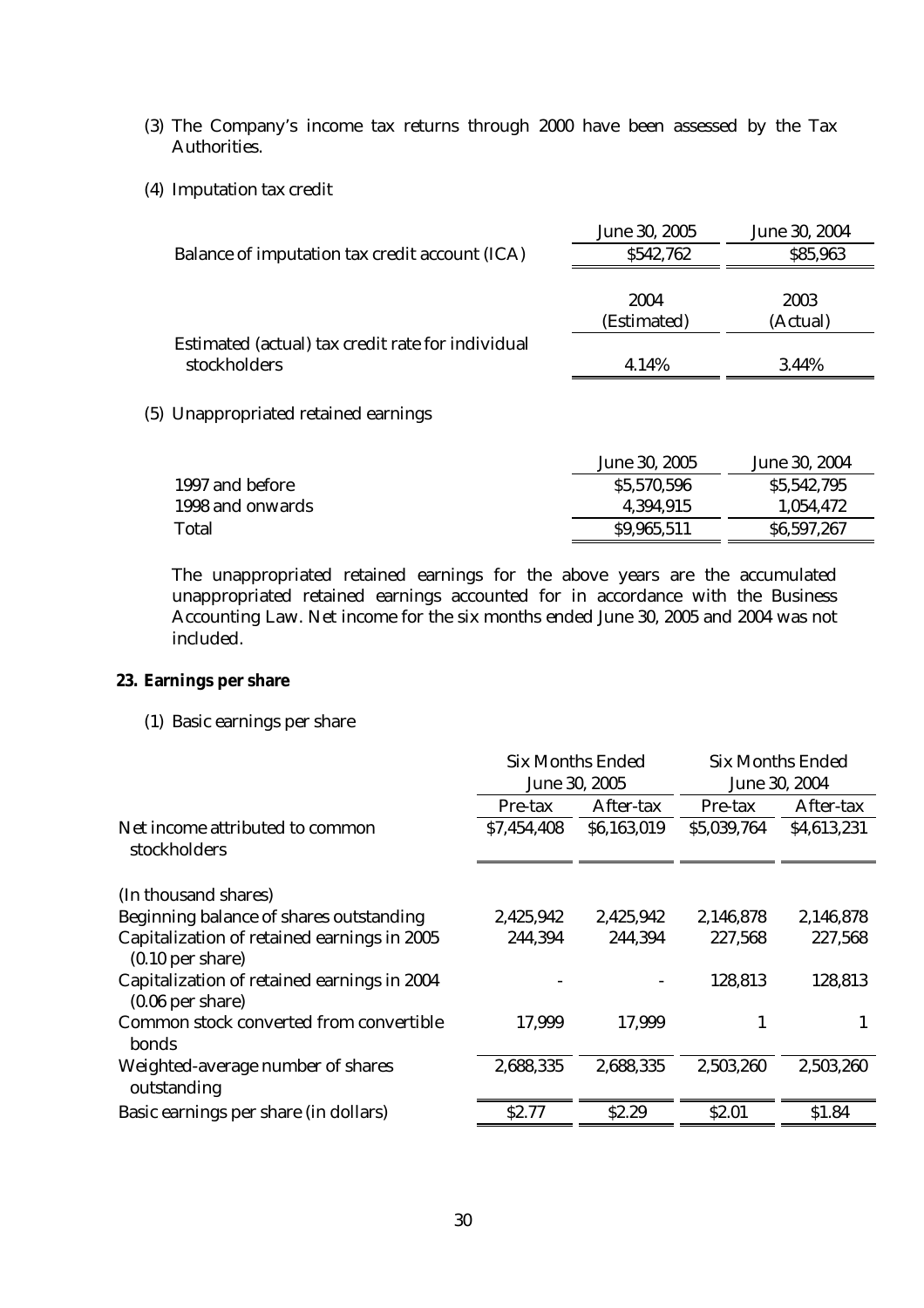# (2) Diluted earnings per share

|                                                                                                                                                                                                           | <b>Six Months Ended</b><br>June 30, 2005 |                      | <b>Six Months Ended</b><br>June 30, 2004 |                                 |
|-----------------------------------------------------------------------------------------------------------------------------------------------------------------------------------------------------------|------------------------------------------|----------------------|------------------------------------------|---------------------------------|
|                                                                                                                                                                                                           | Pre-tax                                  | After-tax            | Pre-tax                                  | After-tax                       |
| Net income attributed to common<br>stockholders                                                                                                                                                           | \$7,454,408                              | \$6,163,019          | \$5,039,764                              | \$4,613,231                     |
| Dilutive effect of potential common stock to<br>be converted from unsecured domestic<br>convertible bonds                                                                                                 | 2,023                                    | 1,982                | 3,891                                    | 3,854                           |
| Net income after dilutive effect                                                                                                                                                                          | \$7,456,431                              | \$6,165,001          | \$5,043,655                              | \$4,617,085                     |
| (In thousand shares)<br>Beginning balance of shares outstanding<br>Capitalization of retained earnings in 2005<br>$(0.10$ per share)<br>Capitalization of retained earnings in 2004<br>$(0.06$ per share) | 2,425,942<br>244,394                     | 2,425,942<br>244,394 | 2,146,878<br>227,568<br>128,813          | 2,146,878<br>227,568<br>128,813 |
| Common stock converted from convertible<br>bonds                                                                                                                                                          | 17,999                                   | 17,999               | 1                                        | 1                               |
| Potential common stock to be converted from<br>unsecured domestic convertible bonds                                                                                                                       | 164,803                                  | 164,803              | 153,227                                  | 153,227                         |
| Weighted-average number of shares<br>outstanding                                                                                                                                                          | 2,853,138                                | 2,853,138            | 2,656,487                                | 2,656,487                       |
| Diluted earnings per share (in dollars)                                                                                                                                                                   | \$2.61                                   | \$2.16               | \$1.90                                   | \$1.74                          |

# **E. RELATED PARTY TRANSACTIONS**

# **1. Names of the related parties and their relationship with the Company**

| <b>Related Party</b>                                          | Relationship with the Company                                     |
|---------------------------------------------------------------|-------------------------------------------------------------------|
| Evergreen International S.A. (EIS)                            | Major stockholder of the Company                                  |
| Taiwan Terminal Services Co., Ltd. (TTSC)                     | Subsidiary of the Company                                         |
| Peony Investment S.A. (Peony)                                 | Subsidiary of the Company                                         |
| <b>Evergreen International Storage and Transport</b>          | Investee accounted for by the equity method                       |
| Corporation (EITC)                                            |                                                                   |
| <b>EVA Airways Corporation (EVA)</b>                          | Investee accounted for by the equity method                       |
| <b>Evergreen Security Corporation (ESRC)</b>                  | Investee accounted for by the equity method                       |
| Charng Yang Development Co., Ltd. (CYD)                       | Investee accounted for by the equity method                       |
| Evergreen International Corporation (EIC)                     | Investee of the Company's major stockholder                       |
| Evergreen State Transport Co., Ltd. (Evergreen<br>State)      | Investee of the Company's major stockholder                       |
| Evergreen Star Transport Co., Ltd. (Evergreen<br>Star)        | Investee of the Company's major stockholder                       |
| <b>Evergreen Airline Service Corporation (EAS)</b>            | Investee of the Company's major stockholder                       |
| Tai Wha Checker Co., Ltd. (THC)                               | Indirect subsidiary of the Company (sold in<br><b>March 2005)</b> |
| Shanghai Pao Long International Container<br>Co., Ltd. (PLIC) | Indirect subsidiary of the Company (sold in<br><b>April 2005)</b> |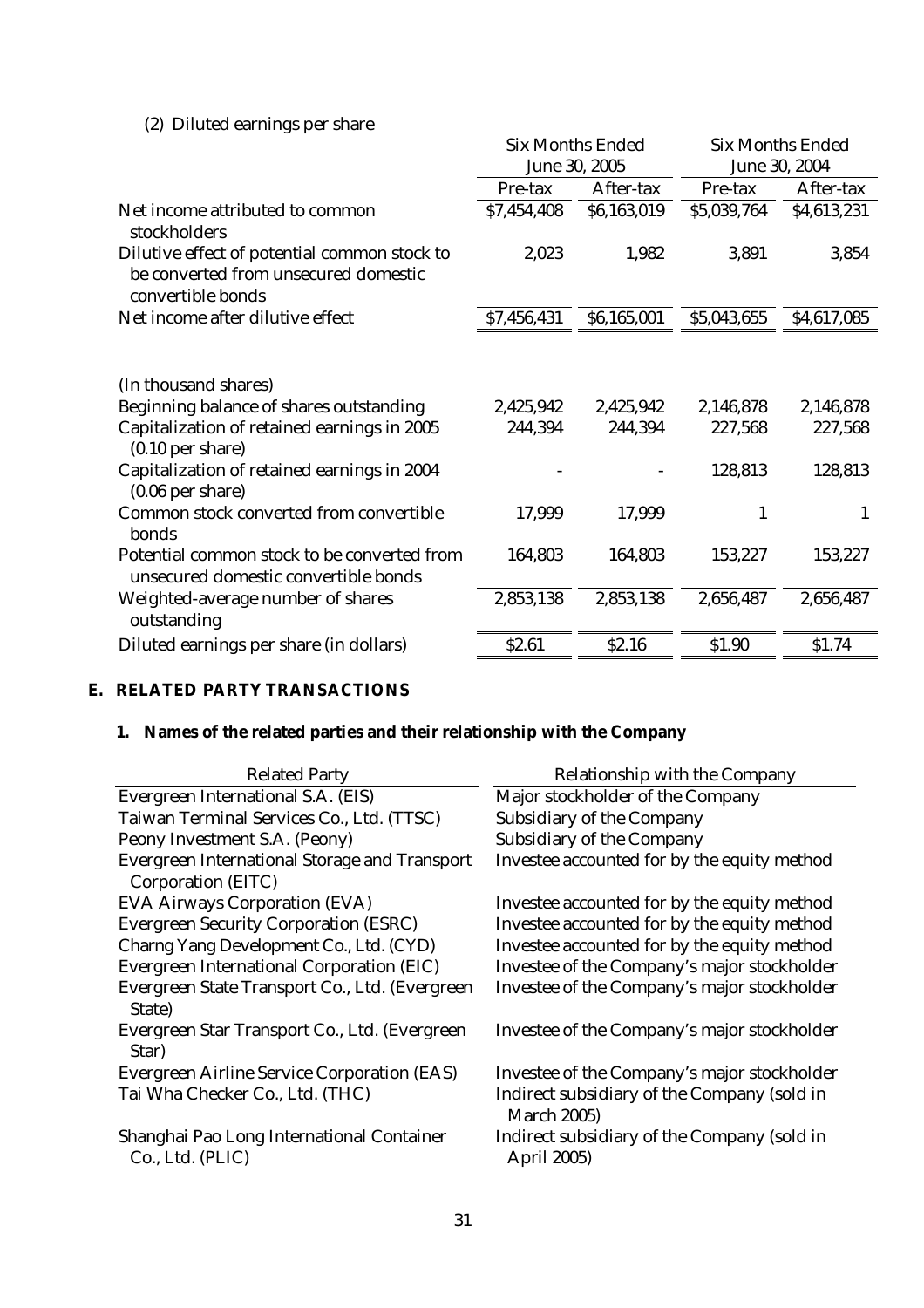Shenzhen Greentrans Transportation Co., Ltd. (SGTC) Vigor Enterprise S.A. (Vigor) Indirect subsidiary of the Company Clove Holding Ltd. (Clove) Indirect subsidiary of the Company Hatsu Marine Limited (HML) Indirect subsidiary of the Company PT. Multi Bina Transport (MBT) Indirect subsidiary of the Company PT. Multi Bina Pura International (MBPI) Indirect subsidiary of the Company Greencompass Marine S.A. (GMS) Indirect subsidiary of the Company Evergreen Heavy Industrial Co., (Malaysia) Sdn. Bhd. (EHIC(M)) Shanghai Jifa Logistics Co., Ltd. (SJL) Investee of Peony Ningbo Victory Container Co., Ltd. (NVC) Investee of Peony Qingdao Evergreen Container Storage and Transportation Co., Ltd. (QECT) Investee of Peony Island Equipment LLC. (Island) Investee of Peony Whitney Equipment LLC (Whitney) Investee of Peony Hemlock Equipment LLC (Hemlock) Investee of Peony Taranto Container Terminal S.P.A. (TCT) Investee of Peony Lloyd Triestino Di Navigazione S.P.A. (LT) Investee of Peony Evergreen Container Terminal (Thailand) (ECTT) Colon Container Terminal S.A. (CCT) Investee of Peony PT. Evergreen Marine Indonesia (EMI) Investee of Peony Evergreen Star (Thailand) Co., Ltd. (EGT) Investee of Peony Evergreen Shipping (S) Pte. Ltd. (EGS) Investee of Peony Evergreen Korea Corporation (EGK) Investee of Peony Evergreen India Pte. Ltd. (EGI) Investee of Peony Gaining Enterprise S.A. (GESA) Investee of EITC

Indirect subsidiary of the Company

Indirect subsidiary of the Company

Investee of Peony

### **2. Significant transactions with related parties**

(1) Operating revenues from related parties

|             | <b>Six Months Ended</b> |            | Six Months Ended |            |
|-------------|-------------------------|------------|------------------|------------|
|             | June 30, 2005           |            | June 30, 2004    |            |
|             |                         | % of Total |                  | % of Total |
|             |                         | Operating  |                  | Operating  |
|             | Amount                  | Revenues   | Amount           | Revenues   |
| <b>LT</b>   | \$101,157               | 0.48       | \$53,533         | 0.28       |
| <b>HML</b>  | 53,848                  | 0.25       | 50,504           | 0.26       |
| <b>EITC</b> | 49,963                  | 0.24       | 53,066           | 0.28       |
| <b>GMS</b>  | 51,825                  | 0.24       | 54,790           | 0.29       |
| <b>EIS</b>  | 44,797                  | 0.21       | 40,861           | 0.21       |
| <b>GESA</b> | 4,583                   | 0.02       |                  |            |
| Total       | \$306,173               | 1.44       | \$252,754        | 1.32       |

The terms on the above transactions with related parties are not materially different from those with non-related parties.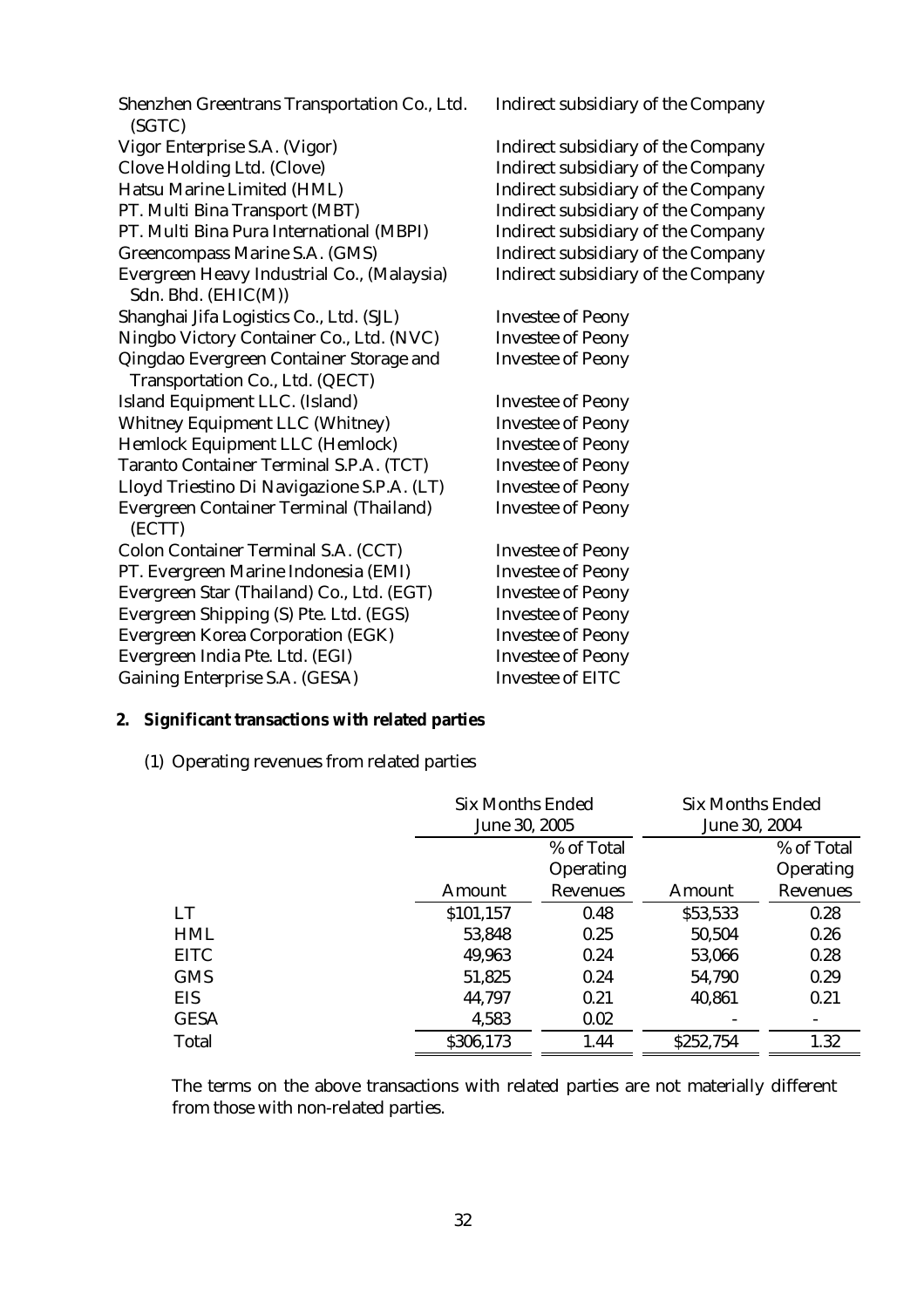(2) Expenditures on services rendered by related parties

|                        | <b>Six Months Ended</b><br>June 30, 2005 |                 | <b>Six Months Ended</b><br>June 30, 2004 |                 |
|------------------------|------------------------------------------|-----------------|------------------------------------------|-----------------|
|                        |                                          | % of Total      |                                          | % of Total      |
|                        |                                          | Operating       |                                          | Operating       |
|                        |                                          | Costs and       |                                          | Costs and       |
|                        | Amount                                   | <b>Expenses</b> | Amount                                   | <b>Expenses</b> |
| <b>EITC</b>            | \$885,561                                | 5.17            | \$1,070,948                              | 5.95            |
| <b>GESA</b>            | 987,083                                  | 5.77            | 973,384                                  | 5.40            |
| <b>HML</b>             | 299,928                                  | 1.75            | 183,457                                  | 1.02            |
| <b>TTSC</b>            | 308,046                                  | 1.80            | 310,316                                  | 1.72            |
| <b>GMS</b>             | 448,912                                  | 2.62            | 492,385                                  | 2.73            |
| LT                     | 1,370                                    | 0.01            | 118,019                                  | 0.66            |
| EIC                    | 243,241                                  | 1.42            | 205,540                                  | 1.14            |
| <b>EIS</b>             | 53,335                                   | 0.31            | 40,695                                   | 0.23            |
| EMI                    | 33,690                                   | 0.20            | 22,051                                   | 0.12            |
| <b>EGT</b>             | 25,237                                   | 0.15            | 36,279                                   | 0.20            |
| EGS                    | 22,438                                   | 0.13            | 13,240                                   | 0.07            |
| <b>EGK</b>             | 25,073                                   | 0.15            | 23,494                                   | 0.13            |
| <b>THC</b>             | 173                                      |                 | 59,826                                   | 0.33            |
| <b>Evergreen State</b> | 21,528                                   | 0.13            | 27,951                                   | 0.16            |
| <b>Evergreen Star</b>  | 20,356                                   | 0.12            | 28,028                                   | 0.16            |
| <b>ESRC</b>            | 21,182                                   | 0.12            | 21,491                                   | 0.12            |
| EAS                    | 4,250                                    | 0.02            | 2,574                                    | 0.01            |
| <b>EVA</b>             | 5,128                                    | 0.03            | 1,831                                    | 0.01            |
| Total                  | \$3,406,531                              | 19.90           | \$3,631,509                              | 20.16           |

The terms on the above transactions with related parties are not materially different from those with non-related parties.

### (3) Asset transactions

(a) Acquisitions of property, plant and equipment

|         |                                          | <b>Six Months</b> | Six Months    |
|---------|------------------------------------------|-------------------|---------------|
|         |                                          | Ended             | Ended         |
|         | <b>Asset Acquired</b>                    | June 30, 2005     | June 30, 2004 |
| EHIC(M) | Transportation equipment -<br>containers | $S-$              | \$433,201     |
| Vigor   | Transportation equipment -<br>containers |                   | 143,356       |
| EIC     | Office equipment                         | 19                |               |
| Total   |                                          | \$19              | \$576,557     |

In line with the Company's operational requirements and its plan to adjust the supply of containers, the Company's Board resolved to purchase the above containers by entering into contracts with EHIC(M) and Vigor for manufacturing of containers. Payments were required to be made by the end of the month following the delivery of containers. All payments had been made as of June 30, 2004. Please see Note E4 for details.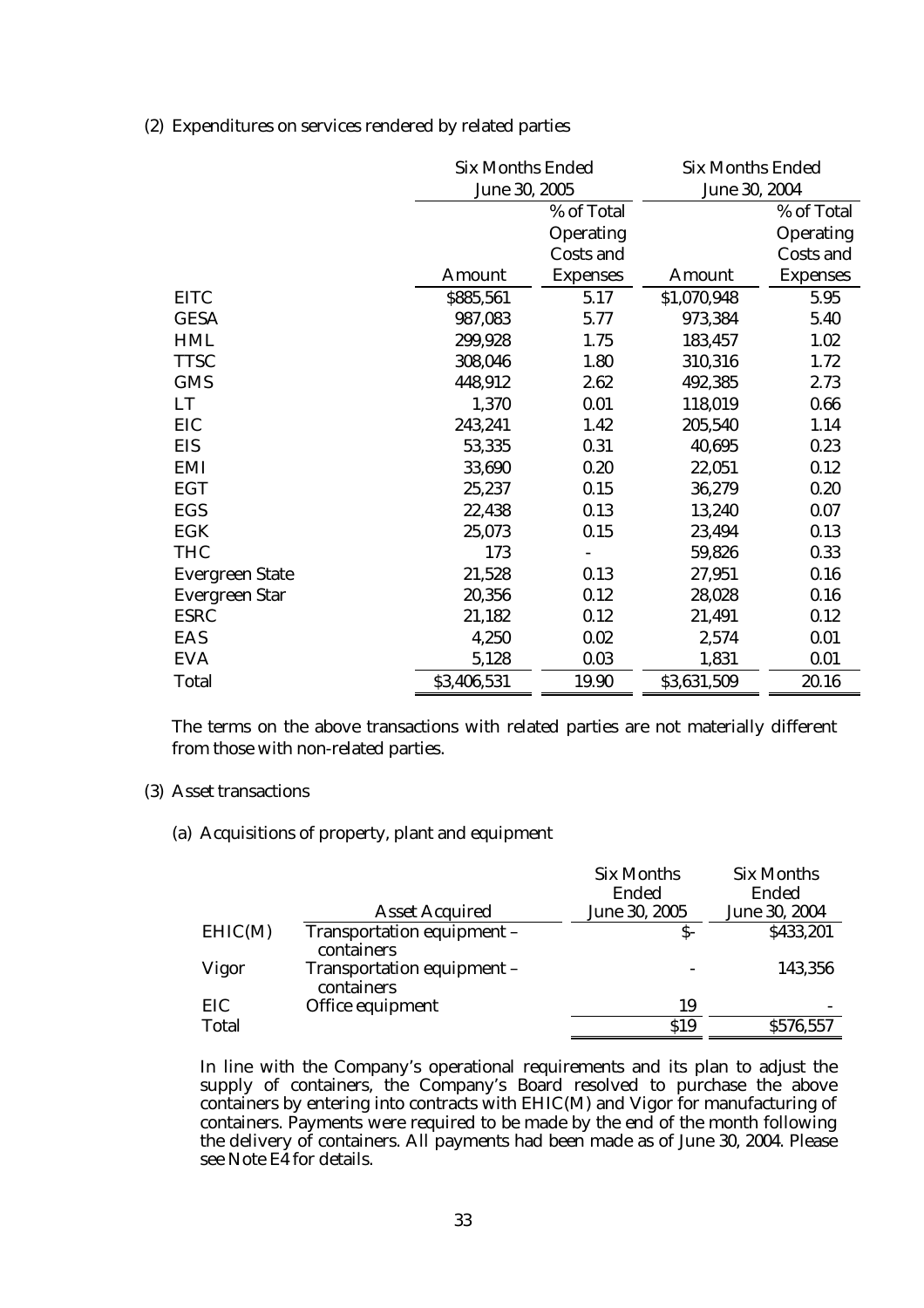(b) Sales of property, plant and equipment

|            |                    | <b>Six Months Ended</b> |               | <b>Six Months Ended</b> |              |
|------------|--------------------|-------------------------|---------------|-------------------------|--------------|
|            |                    |                         | June 30, 2005 | June 30, 2004           |              |
|            |                    | Selling                 | Gain          | Selling                 | Gain         |
|            | <b>Asset Sold</b>  | Price                   | (Loss)        | Price                   | (Loss)       |
| <b>LT</b>  | Transportation     | \$1,048                 | <b>S971</b>   | \$638                   | <b>\$590</b> |
|            | equipment          |                         |               |                         |              |
| <b>EIC</b> | Office equipment   |                         |               | 16                      |              |
| <b>CCT</b> | Computer equipment |                         |               | 195                     |              |
| <b>EVA</b> | Office equipment   | 2,645                   | 97            | 53                      | 18           |
| <b>THC</b> | Office equipment   |                         |               |                         |              |
| <b>TCT</b> | Transportation     |                         |               | 379                     | 33           |
|            | equipment          |                         |               |                         |              |
| Total      |                    | \$3,693                 | \$1,068       | \$1,282                 | <b>S641</b>  |

(c) Sales of long-term investments

In June 2004, the Company's Board of Directors resolved to sell its equity stake in Dongbu Pusan Container Terminal Co., Ltd. to Peony at book value. The transaction was completed in July 2004 and the Company had received all the proceeds.

# (4) Leases

(a) Rental income (recorded as non-operating income) derived from the operating premises and parking lots leased to the related parties are as follows:

|             |                       |          | <b>Six Months Ended</b><br>June 30, 2005 |          | <b>Six Months Ended</b><br>June 30, 2004 |  |
|-------------|-----------------------|----------|------------------------------------------|----------|------------------------------------------|--|
|             |                       |          | % of Total                               |          | % of Total                               |  |
|             |                       |          | Rental                                   |          | Rental                                   |  |
|             | <b>Lease Property</b> | Amount   | Income                                   | Amount   | Income                                   |  |
| EIC         | Office buildings      | \$28,357 | 97.34                                    | \$20,025 | 96.78                                    |  |
| <b>EVA</b>  | Office building       | 120      | 0.41                                     | 48       | 0.23                                     |  |
| <b>ESRC</b> | Parking lots          | 40       | 0.14                                     |          |                                          |  |
| Total       |                       | \$28,517 | 97.89                                    | \$20,073 | 97.01                                    |  |

(b) Rental expenses (recorded as general and administrative expenses) on operating premises and parking lots leased from the related parties are as follows:

|             |                  |          | <b>Six Months Ended</b><br>June 30, 2005 |          | <b>Six Months Ended</b><br>June 30, 2004 |
|-------------|------------------|----------|------------------------------------------|----------|------------------------------------------|
|             |                  |          | % of Total                               |          | % of Total                               |
|             | Leasehold        |          | Rental                                   |          | Rental                                   |
|             | Property         | Amount   | <b>Expenses</b>                          | Amount   | <b>Expenses</b>                          |
| EIC         | Office buildings | \$18,453 | 89.26                                    | \$14,751 | 78.31                                    |
| <b>EITC</b> | Office building  | 641      | 3.10                                     | 2,796    | 14.84                                    |
| <b>EVA</b>  | Parking lots     | 564      | 2.73                                     |          |                                          |
| Total       |                  | \$19,658 | 95.09                                    | \$17,547 | 93.15                                    |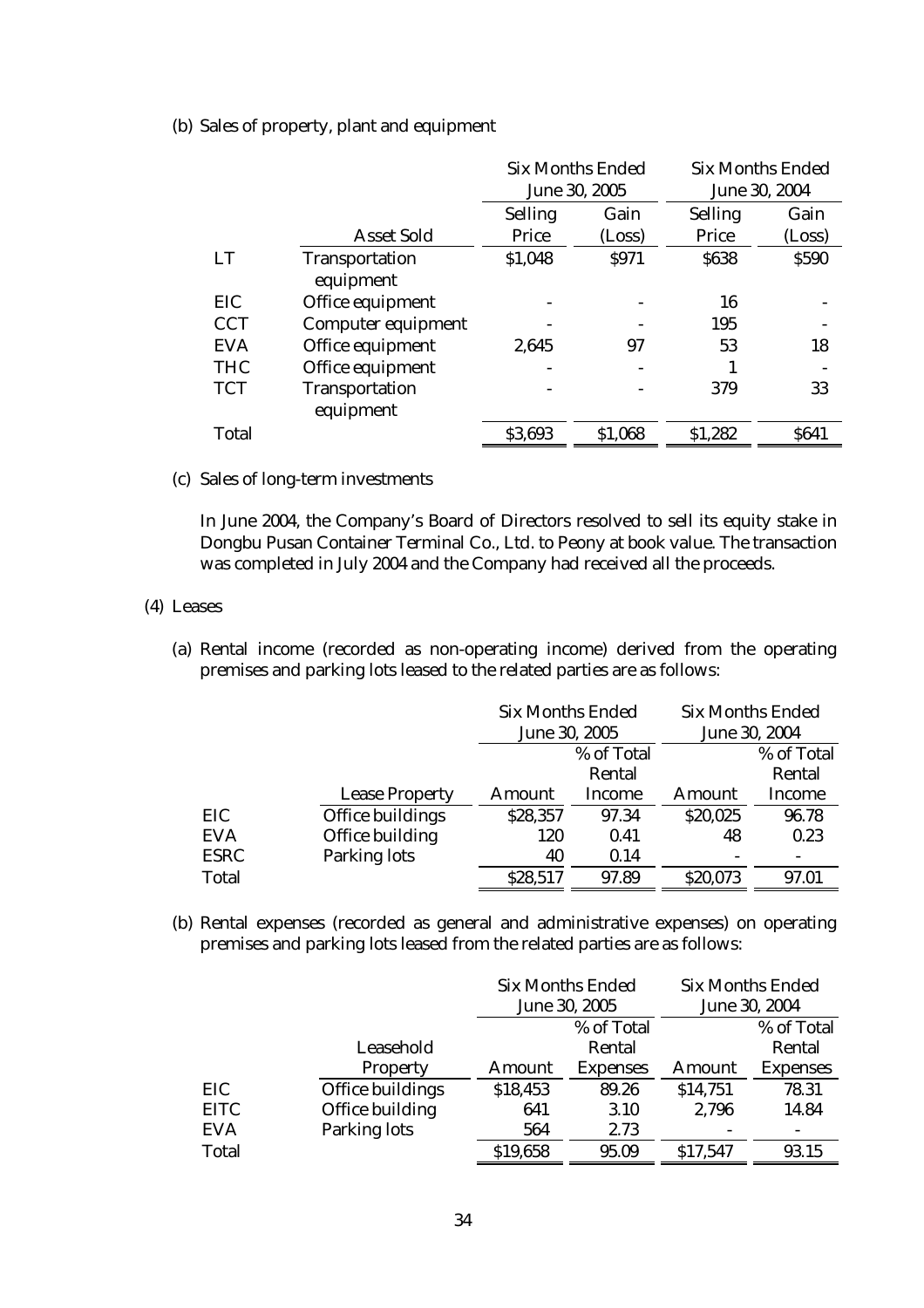|             | Six Months Ended<br>June 30, 2005 |                      |             | <b>Six Months Ended</b><br>June 30, 2004 |  |
|-------------|-----------------------------------|----------------------|-------------|------------------------------------------|--|
|             |                                   | % of Total           |             | % of Total                               |  |
|             |                                   | <b>Vessel Rental</b> |             | <b>Vessel Rental</b>                     |  |
|             | Amount                            | <b>Expenses</b>      | Amount      | <b>Expenses</b>                          |  |
| LT          | \$1,370                           | 0.05                 | \$176,912   | 6.22                                     |  |
| <b>HML</b>  | 299,928                           | 10.78                | 183,456     | 6.45                                     |  |
| <b>GMS</b>  | 462,451                           | 16.62                | 467,926     | 16.45                                    |  |
| EIS         | 52,915                            | 1.90                 | 40,852      | 1.44                                     |  |
| <b>GESA</b> | 992,111                           | 35.66                | 979,767     | 34.45                                    |  |
| <b>EITC</b> | 406,959                           | 14.63                | 427,465     | 15.03                                    |  |
| Total       | \$2,215,734                       | 79.64                | \$2,276,378 | 80.04                                    |  |

(c) Rental expenses incurred on the vessels leased from the related parties are recorded under direct operating costs. Details are set forth below:

(5) Receivables from and payables to related parties

The receivables from and payables to related parties bear no interest. Details are as follows:

|                     | June 30, 2005 |                | June 30, 2004 |                          |
|---------------------|---------------|----------------|---------------|--------------------------|
|                     | % of Account  |                |               | % of Account             |
|                     | Amount        | <b>Balance</b> | Amount        | <b>Balance</b>           |
| Accounts receivable |               |                |               |                          |
| EIC                 | \$209,542     | 6.61           | \$187,963     | 5.49                     |
| LT                  | 94,502        | 2.98           |               |                          |
| <b>HML</b>          | 36,661        | 1.16           |               | $\overline{\phantom{a}}$ |
| <b>EITC</b>         | 23,863        | 0.75           | 48,524        | 1.42                     |
| Total               | \$364,568     | 11.50          | \$236,487     | 6.91                     |

|                   | June 30, 2005 |                |           | June 30, 2004  |  |
|-------------------|---------------|----------------|-----------|----------------|--|
|                   |               | % of Account   |           | % of Account   |  |
|                   | Amount        | <b>Balance</b> | Amount    | <b>Balance</b> |  |
| Other receivables |               |                |           |                |  |
| <b>EITC</b>       | \$296,901     | 21.74          | \$212,112 | 32.34          |  |
| <b>EVA</b>        | 336,352       | 24.62          | 56        | 0.01           |  |
| <b>EIC</b>        | 7,481         | 0.55           | 89,037    | 13.58          |  |
| <b>EIS</b>        |               |                | 20,433    | 3.12           |  |
| <b>TTSC</b>       | 287           | 0.02           | 4         |                |  |
| <b>ESRC</b>       | 75            | 0.01           | 7         |                |  |
| EAS               |               |                | 3         |                |  |
| <b>PLIC</b>       |               |                | 22        |                |  |
| <b>ECTT</b>       |               |                | 78        | 0.01           |  |
| <b>MBPI</b>       |               |                | 29        |                |  |
| Island            | 155           | 0.01           |           |                |  |
| <b>CCT</b>        | 1,879         | 0.14           | 1,069     | 0.16           |  |
| <b>TCT</b>        | 48            |                | 977       | 0.15           |  |
| Total             | \$643,178     | 47.09          | \$323,827 | 49.37          |  |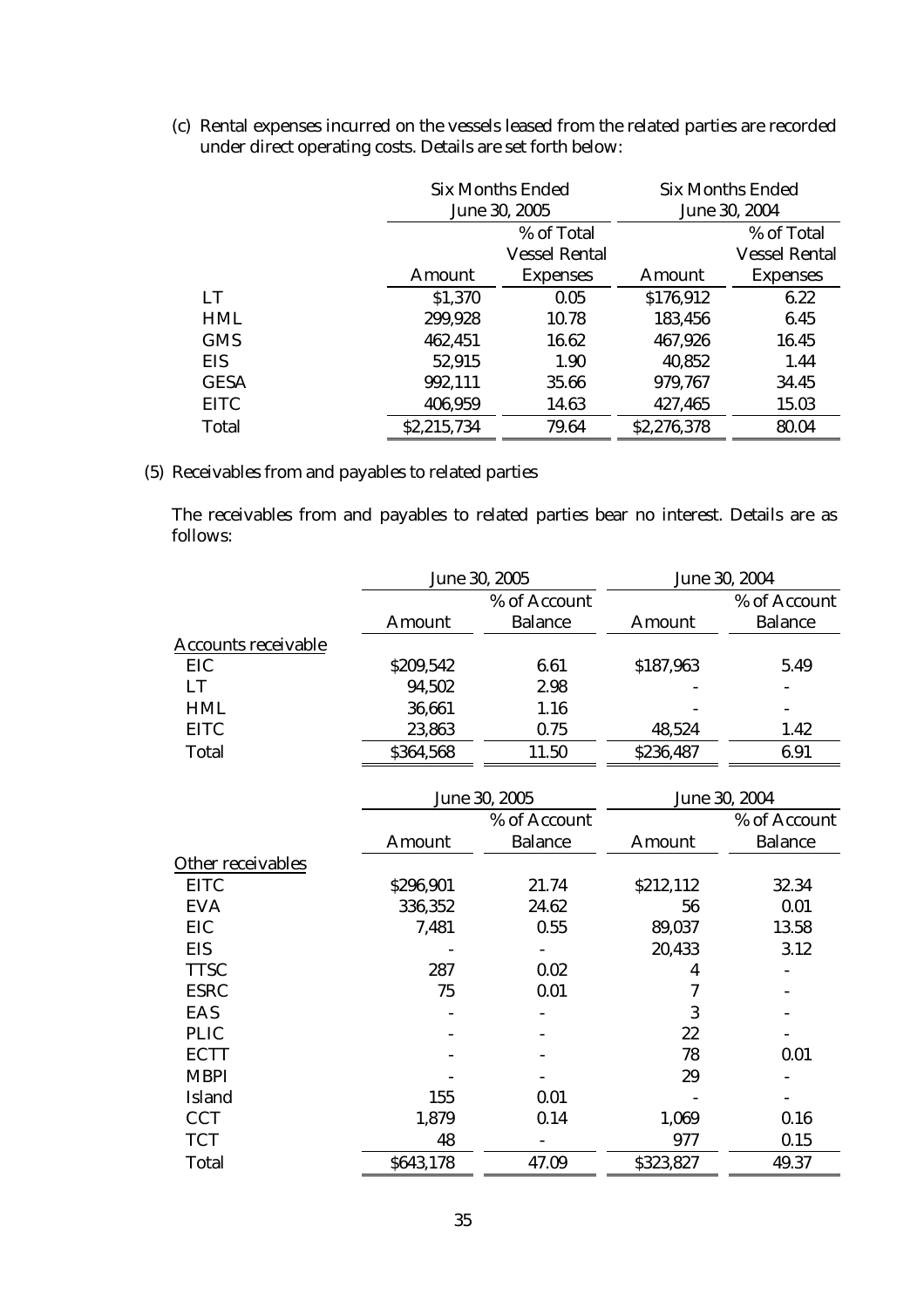| <b>Accounts payable</b> |                          |                          |             |       |
|-------------------------|--------------------------|--------------------------|-------------|-------|
| <b>EITC</b>             | \$83,008                 | 4.94                     | \$200,316   | 5.26  |
| <b>TTSC</b>             | 38,432                   | 2.29                     | 28,934      | 0.76  |
| EIC                     | 20,310                   | 1.21                     | 27,417      | 0.72  |
| <b>Evergreen State</b>  | $\overline{\phantom{a}}$ | $\overline{\phantom{a}}$ | 20,111      | 0.53  |
| <b>Evergreen Star</b>   |                          |                          | 15,540      | 0.41  |
| <b>THC</b>              |                          |                          | 9,367       | 0.24  |
| <b>ESRC</b>             | 3,871                    | 0.23                     | 1,174       | 0.03  |
| <b>LT</b>               | 4,207                    | 0.25                     | 872,313     | 22.91 |
| <b>EIS</b>              | 36,184                   | 2.15                     | 209,540     | 5.50  |
| <b>GMS</b>              | 32                       |                          | 6,723       | 0.18  |
| Island                  |                          |                          | 4,436       | 0.12  |
| <b>HML</b>              |                          |                          | 324,091     | 8.51  |
| <b>EVA</b>              | 1,674                    | 0.10                     | 498         | 0.01  |
| EAS                     | 513                      | 0.03                     |             |       |
| Total                   | \$188,231                | 11.20                    | \$1,720,460 | 45.18 |

#### **3. Endorsements and guarantees for related parties**

Endorsements and guarantees issued by the Company for its related parties are as follows: (expressed in thousand dollars)

|             | June 30, 2005 |         | June 30, 2004 |         |
|-------------|---------------|---------|---------------|---------|
| <b>GMS</b>  | US\$          | 380,670 | US\$          | 629,092 |
| <b>ECTT</b> | US\$          |         | US\$          | 5,811   |
| Peony       | US\$          | 18,000  | US\$          | 69,850  |
| <b>TCT</b>  | US\$          | 85,218  | US\$          | 85,264  |
| <b>HML</b>  | US\$          | 336,063 | US\$          | 344,065 |
| Island      | US\$          |         | US\$          | 9,136   |
| <b>CCT</b>  | US\$          | 19,080  | US\$          | 19,080  |
| Whitney     | US\$          | 9,394   | US\$          |         |
| Hemlock     | US\$          | 54,722  | US\$          |         |
| <b>PLIC</b> | US\$          |         | US\$          | 1,830   |

### **4. Significant contracts with related parties**

- (1) The Company has entered into an agreement with EIC for management and consulting services. Fees are charged on an hourly basis or as actually incurred. The contract was effective from July 1, 1995 and is renewed annually.
- (2) The Company has entered into an agency agreement with EIC. Under the agreement, EIC has been acting as the Company's agent for cargo forwarding and collection of freight since 2002. As of June 30, 2005 and 2004, the amount receivable under the agency agreement was \$209,542 thousand and \$187,963 thousand, respectively.
- (3) The Company has entered into agency agreements with its related parties to manage petty cash required by their vessels, and payments of crew salaries and insurance premiums in Taiwan. The transactions are recorded under "agency reciprocal accounts". As of June 30, 2005 and 2004, the debit balances of the accounts were as follows: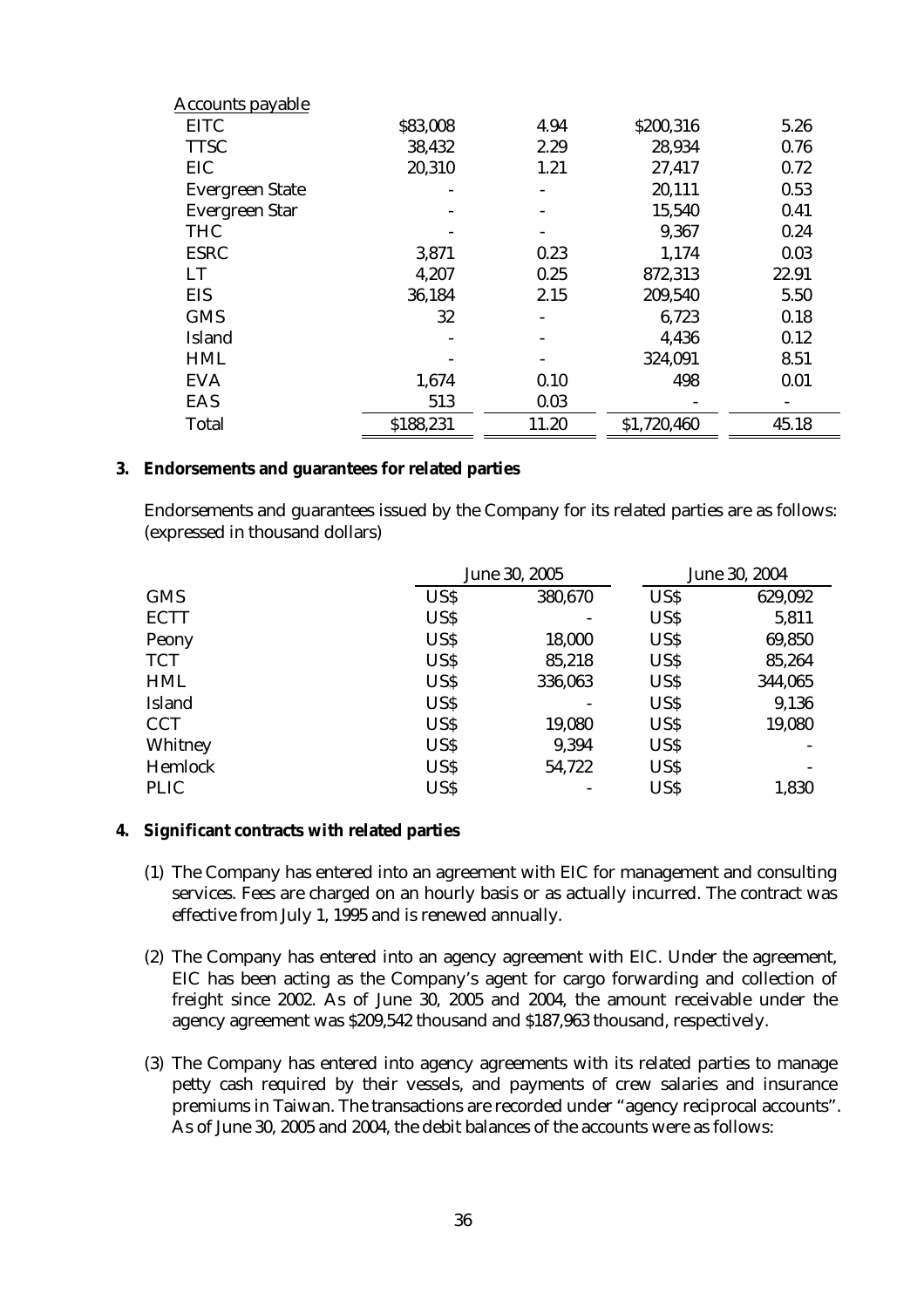|             | June 30, 2005 | June 30, 2004 |
|-------------|---------------|---------------|
| EIS         | \$8,723       | \$5,644       |
| <b>GMS</b>  | 10,232        | 11,586        |
| <b>GESA</b> | 4,332         | 5,288         |
| <b>HML</b>  | 1,293         | 675           |
| Total       | \$24,580      | \$23,193      |

- (4) The Company has entered into agency agreements with its related parties, under which the related parties act as the Company's overseas agents to deal with the port formalities related to foreign ports, such as arrival and departure of the Company's ships, cargo stevedoring and forwarding, collection of freight and payment of expenses incurred with foreign ports. The transactions are recorded under "agency accounts". As of June 30, 2005 and 2004, the balances of the accounts, excluding unrealized foreign exchange gains (losses), were as follows:
	- 2. Debit balances of agency accounts

|             | June 30, 2005 | June 30, 2004 |
|-------------|---------------|---------------|
| <b>GMS</b>  | $S-$          | \$329,584     |
| EIC         | 129,935       |               |
| <b>GESA</b> | 90,248        | 173,678       |
| LT          | 162,223       | 1,328,654     |
| <b>HML</b>  | 245,373       | 134,888       |
| <b>EMI</b>  | 100,599       |               |
| Total       | \$728,378     | \$1,966,804   |

| 3. | Credit balances of agency accounts |               |                          |  |  |
|----|------------------------------------|---------------|--------------------------|--|--|
|    |                                    | June 30, 2005 | June 30, 2004            |  |  |
|    | <b>EIS</b>                         | \$1,070,596   | \$1,773,279              |  |  |
|    | <b>GMS</b>                         | 579,460       |                          |  |  |
|    | EGT                                | 16,239        | ۰                        |  |  |
|    | EGI                                | 55,484        | $\overline{\phantom{0}}$ |  |  |
|    | Total                              | \$1,721,779   | \$1,773,279              |  |  |

- (5) In line with the Company's operational requirement and its plan to adjust the supply of containers, the Board of Directors on February 4, 2004 resolved to purchase containers (recorded under transportation equipment) from EHIC(M) and Vigor for a total price of US\$20,669 thousand. All the containers were delivered and the payments were paid up in the third quarter of 2004.
- (6) The Company has been commissioned by its related parties to manage their vessels. The management fees are charged monthly and are recorded as operating revenues. Details of the management fees recognized for the six months ended June 30, 2005 and 2004 are as follows:

|             | June 30, 2005 | June 30, 2004 |
|-------------|---------------|---------------|
| <b>EITC</b> | \$45,828      | \$48,931      |
| <b>EIS</b>  | 27,900        | 15,194        |
| <b>GMS</b>  | 35,581        | 24,791        |
| <b>HML</b>  | 10,587        | 5,293         |
| <b>GESA</b> | 4,583         |               |
| Total       | \$124,479     | \$94,209      |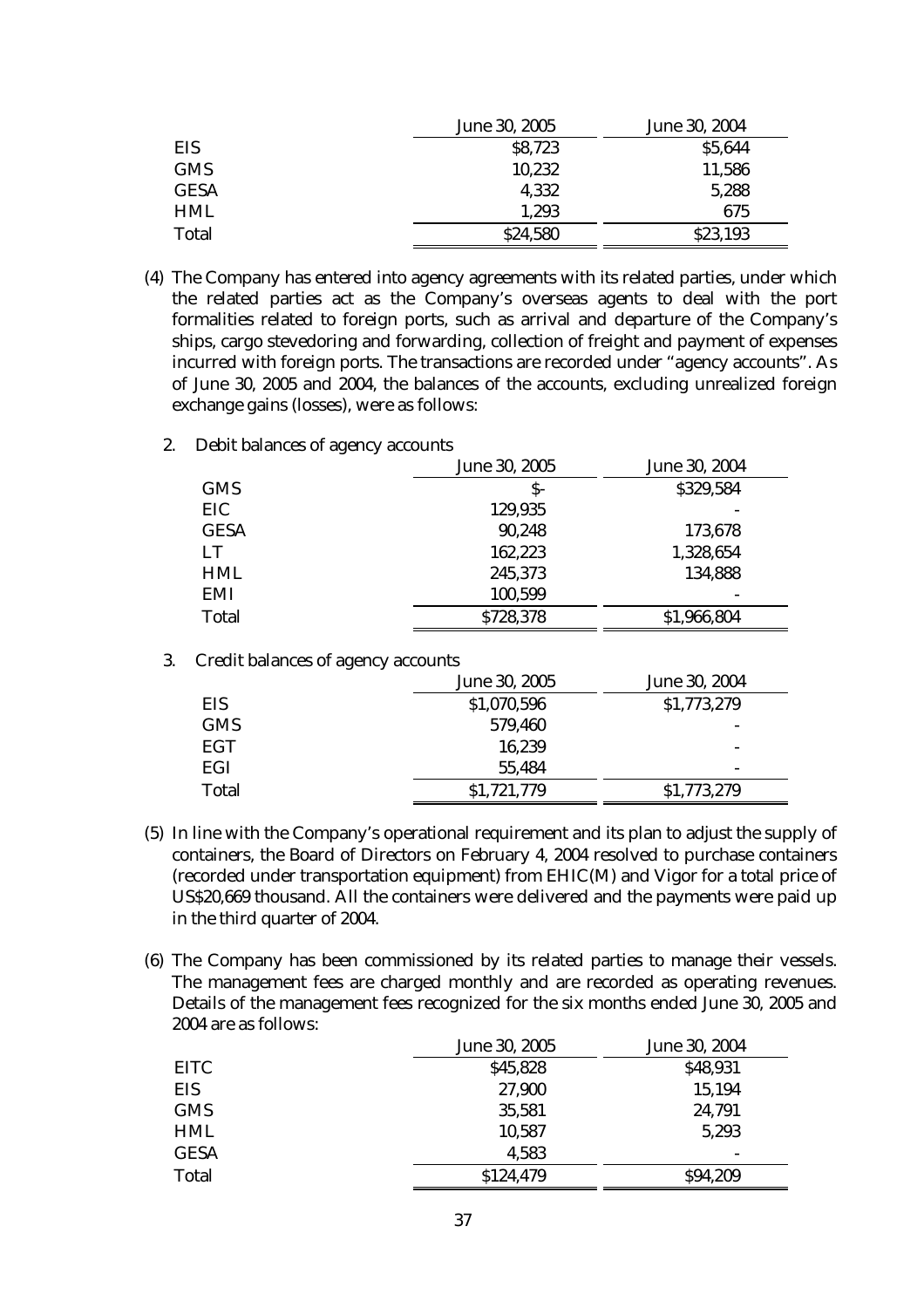(7) Please refer to Note G for details of the agreements entered into by the Company with EITC, GESA, GMS and EIS for the long-term leases of ships.

# **F. PLEDGED ASSETS**

# **1. Short-term investments**

|                     |               | <b>Carrying Value</b> |  |  |
|---------------------|---------------|-----------------------|--|--|
|                     | June 30, 2005 | June 30, 2004         |  |  |
| <b>Mutual funds</b> |               | \$429,607             |  |  |

The above mutual funds were pledged for the sixth secured corporate bonds issued by the Company that were due within one year.

# **2. Long-term equity investments**

|                                           | <b>Carrying Value</b> |               |  |
|-------------------------------------------|-----------------------|---------------|--|
|                                           | June 30, 2005         | June 30, 2004 |  |
| Dongbu Pusan Container Terminal Co., Ltd. |                       | \$40,041      |  |

The above long-term equity investment was pledged as collateral for the bank loans of Dongbu Pusan Container Terminal Co., Ltd.

# **3. Property, plant and equipment**

|                                         | <b>Carrying Value</b> |               |                                        |
|-----------------------------------------|-----------------------|---------------|----------------------------------------|
|                                         | June 30, 2005         | June 30, 2004 | <b>Purpose</b>                         |
| Land                                    | \$1,947,491           | \$1,947,491   | Long-term loans                        |
| <b>Buildings</b>                        | 1,012,200             | 1,034,399     | Long-term loans                        |
| Loading and<br>discharging<br>equipment | 520,088               | 824,926       | Long-term loans                        |
| Transportation<br>equipment             | 2,054,573             | 1,413,340     | Long-term loans                        |
| Ships and equipment                     | 274,580               | 423,820       | Long-term loans and<br>corporate bonds |
| Total                                   | \$5,808,932           | \$5,643,976   |                                        |

# **4. Restricted assets - current**

|               | June 30, 2005 | June 30, 2004 | Pledgee                  | Purpose     |
|---------------|---------------|---------------|--------------------------|-------------|
| Time deposits | \$130,000     | \$130,000     | Kaohsiung Harbor Bureau  | Performance |
|               |               |               |                          | guarantee   |
| Time deposits | 1,050         | 3.500         | Military - Finance       | Performance |
|               |               |               | Department               | guarantee   |
| Time deposits | 600           | 800           | Kaohsiung Customs Bureau | Performance |
|               |               |               |                          | guarantee   |
| Time deposits | 50            | 50            | Directorate General of   | Performance |
|               |               |               | Customs                  | guarantee   |
| Total         | \$131,700     | \$134,350     |                          |             |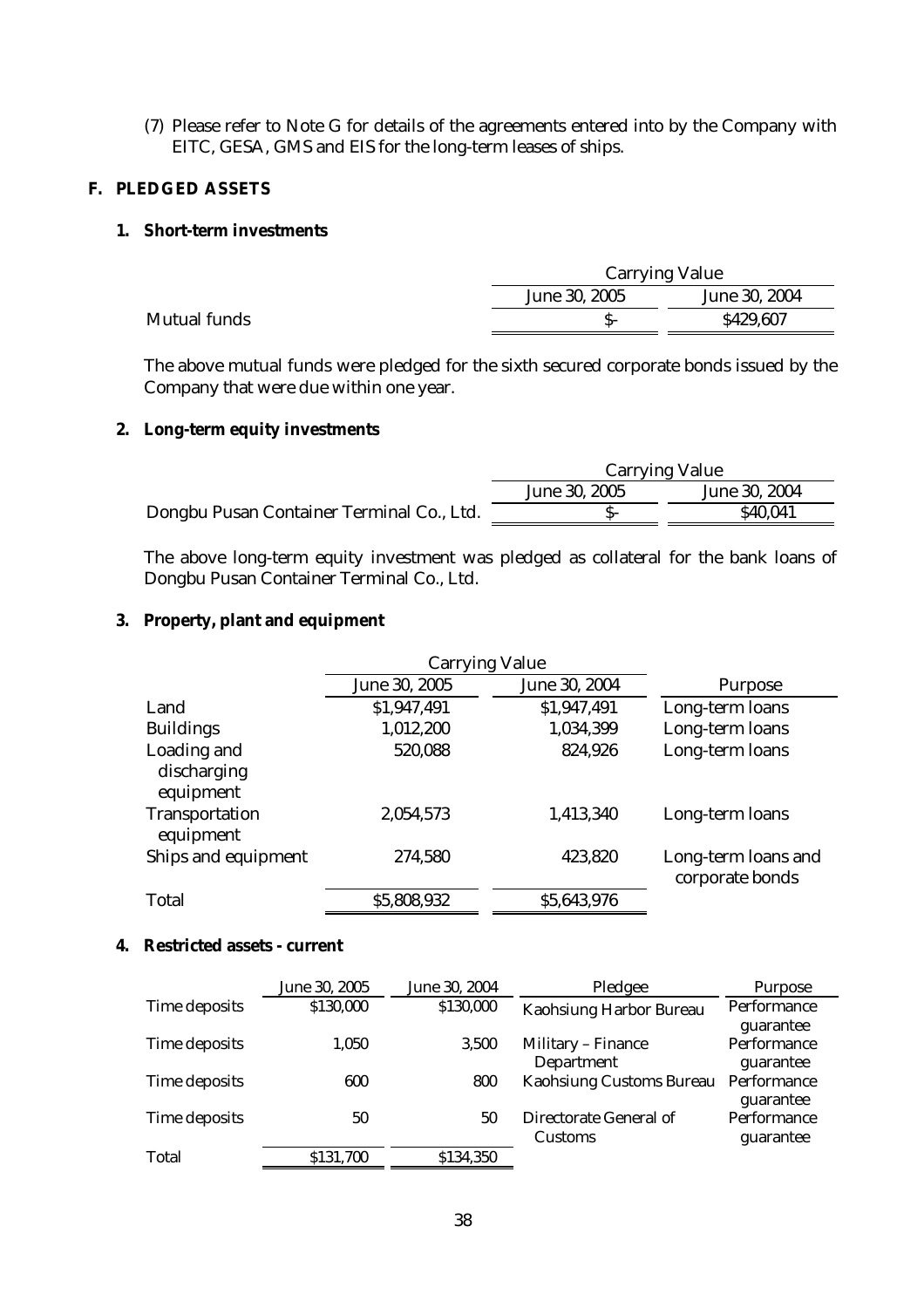# **5. Restricted assets – non-current**

|               | June 30, 2005 | June 30, 2004 | Pledgee      |
|---------------|---------------|---------------|--------------|
| Time deposits |               | \$10,184      | Artesia Bank |

# **G. COMMITMENTS AND CONTINGENT LIABILITIES**

1. Details of the stand-by letters of credit issued by the banks on behalf of the Company are as follows: (expressed in thousand dollars)

| <b>Guarantor</b>       | June 30, 2005 |         | June 30, 2004 |         |
|------------------------|---------------|---------|---------------|---------|
| Taipei Fubon Bank      | NTS           | 282,213 | NTS.          | 365,100 |
| <b>Bank of America</b> | USS           | 5.000   | USS           | 650     |

2. Endorsements and guarantees issued by the Company are as follows: (expressed in thousand dollars)

| Companies receiving guarantees | June 30, 2005 |         |      | June 30, 2004 |
|--------------------------------|---------------|---------|------|---------------|
| <b>GMS</b>                     | US\$          | 380,670 | US\$ | 629,092       |
| <b>ECTT</b>                    | US\$          |         | US\$ | 5,811         |
| Peony                          | <b>USS</b>    | 18,000  | US\$ | 69,850        |
| <b>TCT</b>                     | US\$          | 85,218  | US\$ | 85,264        |
| <b>HML</b>                     | US\$          | 336,063 | US\$ | 344,065       |
| Island                         | US\$          |         | US\$ | 9,136         |
| <b>CCT</b>                     | US\$          | 19,080  | US\$ | 19,080        |
| Whitney                        | US\$          | 9,394   | US\$ |               |
| Hemlock                        | US\$          | 54,722  | US\$ |               |
| <b>PLIC</b>                    | US\$          |         | US\$ | 1,830         |

- 3. A former stockholder of the Company sold some of its shares through issuance of global depository receipts (GDRs). The issuance of GDRs was approved by the SEC on June 19, 1996 as per the Letter (85) Tai-Cai-Zheng (1) No. 35410. On August 2, 1996, the GDRs were approved by the UK governing authority to be listed on the London Stock Exchange and were issued in Asia, Europe and the US. The initial number of units issued was 5,449,592, representing 54,495,920 shares of the Company's common stock at NT\$50.50 per share, and the number of supplementary units issued was 817,438. In total, the number of units issued was 6,267,030, representing 62,670,300 shares of the Company's common stock at NT\$50.50 per share, and the GDRs issued amounted to US\$115 million. Another 1,938,288 units, representing 19,382,926 shares of the Company's common stock, were issued during the period from 1997 to June 30, 2005. As of June 30, 2005, 6,947,813 units were redeemed and 1,257,505 units, representing 12,575,096 shares of the Company's common stock, were outstanding.
- 4. The Company was indicted for the disputes on processing of freight and bills of lading. The lawsuit has been referred to the Company's lawyer. As of June 30, 2005, the maximum amounts of compensation claimed were NT\$1,869 thousand and US\$257 thousand plus the statutory interest. As of June 30, 2005, the case was pending the Court's ruling, and the Company had made a provision of NT\$8,606 thousand for the possible loss.
- 5. As of June 30, 2005, the medium-term loan facilities granted by the financial institutions with the resolution from the Board of Directors to finance the Company's purchase of new containers and general working capital requirement were NT\$12,597,000 thousand and US\$99,500 thousand, respectively, and the unutilized credits were NT\$7,133,775 thousand and US\$38,250 thousand, respectively.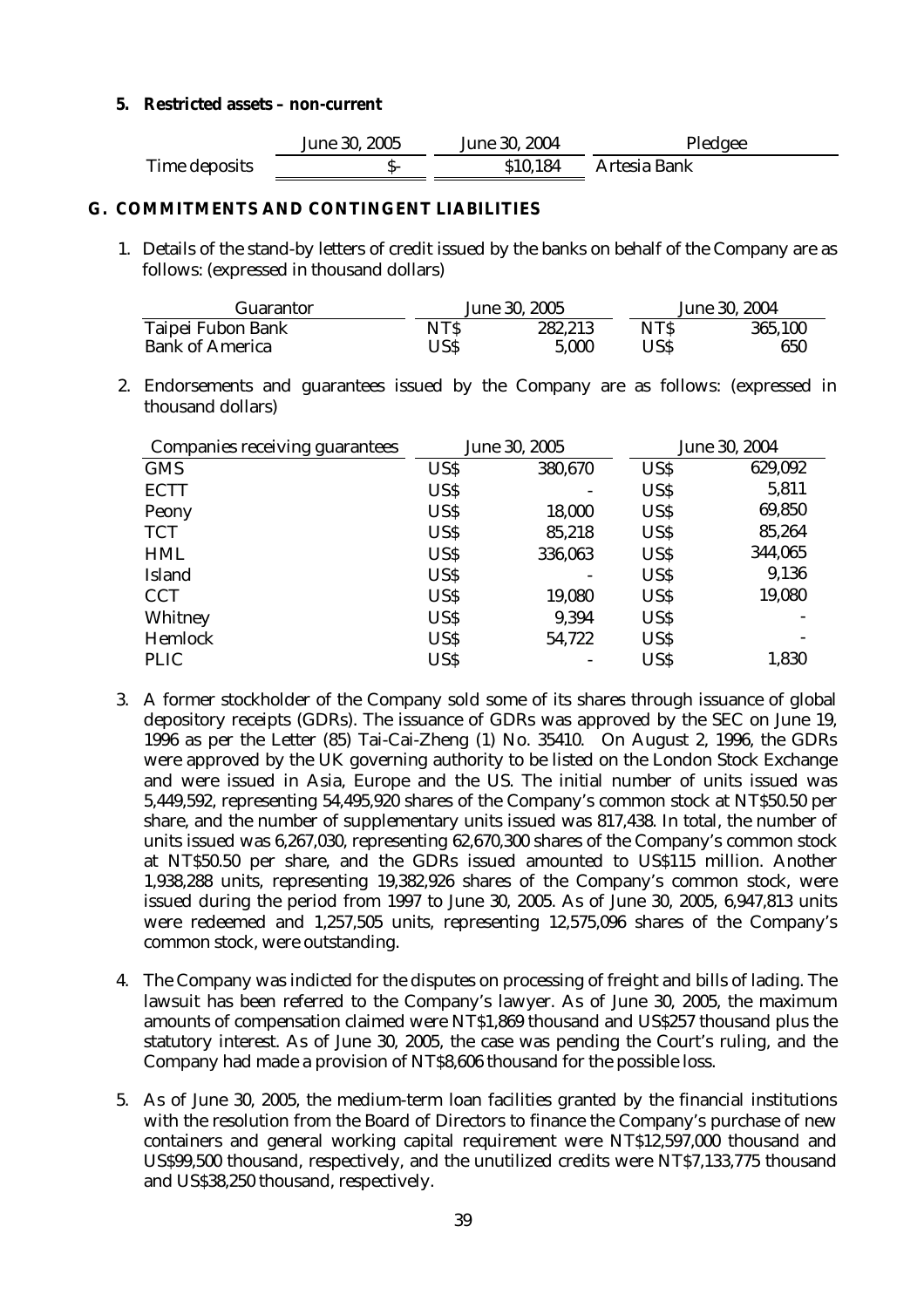6. As of June 30, 2005, details of the loading and discharging equipment acquired to support the operations of the No. 4 Container Distribution Center at Kaohsiung Harbor were as follows: (expressed in thousand dollars)

| Item                   | <b>Contract Amount</b> |        |      | <b>Amount Paid</b> |      | <b>Amount Accrued</b> |  |
|------------------------|------------------------|--------|------|--------------------|------|-----------------------|--|
| <b>Transfer cranes</b> | USS.                   | 10,740 | US\$ | 2,148              | US\$ | 8,592                 |  |
| Spreader               |                        | 160    |      | 144                |      | 16                    |  |
| <b>Gantry cranes</b>   |                        | 16,650 |      | 2,498              |      | 14,152                |  |
| Total                  | USS                    | 27,550 | US\$ | 4,790              | USS  | 22,760                |  |

7. As of June 30, 2005, the estimated amounts of rent payable in the following years under the long-term lease agreements entered into by the Company for the rental of ships and equipment are set forth below:

|             | Amount                |
|-------------|-----------------------|
| Lessor      | (in thousand dollars) |
| <b>EITC</b> | <b>US\$58,626</b>     |
| <b>GESA</b> | 133,858               |
| <b>GMS</b>  | 44,870                |
| EIS         | 3,816                 |
| <b>KGS</b>  | 20,333                |
| <b>EPC</b>  | 2,677                 |
| Total       | US\$264,180           |

8. On March 2, 2005, the Company's Board resolved to acquire certain floors and parking lots of an office building in Beijing. Details are as follows:

| <b>Contract Amount</b> | <b>Amount Paid</b> | <b>Amount Accrued</b> |
|------------------------|--------------------|-----------------------|
| RMB 37,109             | <b>RMB 33,748</b>  | <b>RMB 3,361</b>      |

9. As of June 30, 2005 and 2004, the promissory notes issued by the Company for loans borrowed amounted to \$10,365,521 thousand and \$14,278,845 thousand, respectively.

# **H. SIGNIFICANT DISASTER LOSSES**

None.

# **I. SIGNIFICANT SUBSEQUENT EVENTS**

On July 18, 2005, the Company's vessel, Ever Growth, collided with the terminal facilities and vessels of another company due to the tropical storm. The repair cost for the damage to Ever Growth was estimated to be US\$40 thousand. As of the date on which the financial statements were issued, the above company had not claimed from the Company for the damage to its terminal facilities and vessels.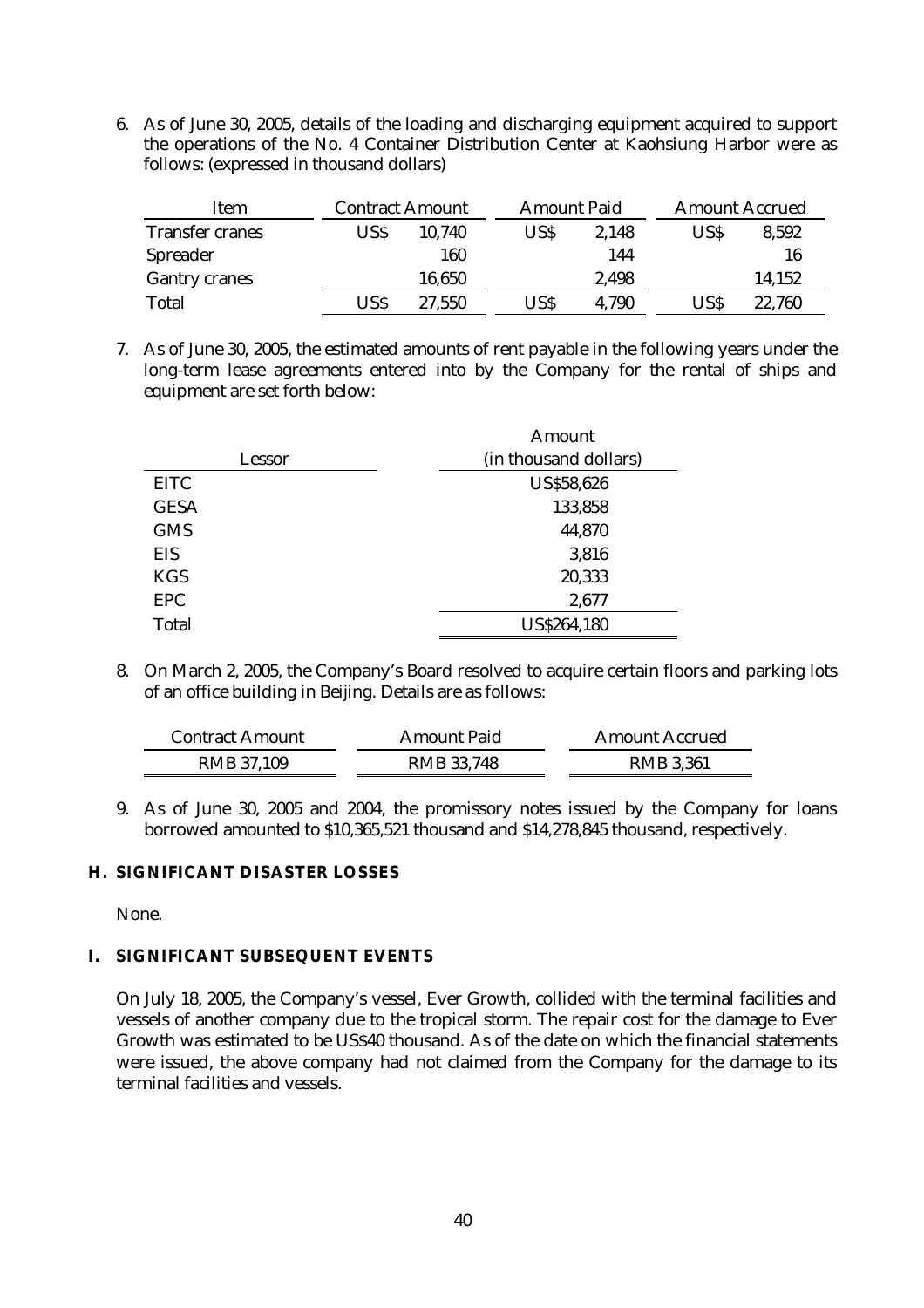# **J. OTHERS**

# 1. Derivative financial instruments

(1) The contract (notional principal) amounts and credit risk (expressed in thousand dollars)

|                               | June 30, 2005 |           |                    | June 30, 2004 |           |                    |  |
|-------------------------------|---------------|-----------|--------------------|---------------|-----------|--------------------|--|
|                               |               | Notional  |                    |               | Notional  |                    |  |
|                               |               | Principal |                    |               | Principal |                    |  |
|                               |               | (Contract |                    |               | (Contract |                    |  |
| <b>Financial Instruments</b>  |               | Amount)   | <b>Credit Risk</b> |               | Amount)   | <b>Credit Risk</b> |  |
| <b>Non-trading purposes</b>   |               |           |                    |               |           |                    |  |
| Interest rate swaps (IRS)     | US\$          | 159,000   | US\$1,203          | <b>USS</b>    | 66,000    |                    |  |
|                               | <b>NTS</b>    | 2,012,500 |                    | NT\$          | 2,717,500 |                    |  |
|                               | EUR           |           |                    | <b>EUR</b>    | 25,000    |                    |  |
| Cross currency swaps<br>(CCS) | <b>USS</b>    | 17,500    |                    | <b>USS</b>    | 26,250    |                    |  |
| Oil swaps                     | US\$          | 17,664    | <b>US\$6,163</b>   | US\$          | 7,118     |                    |  |
| <b>Trading purposes</b>       |               |           |                    |               |           |                    |  |
| Foreign exchange options      | US\$          | 83,235    |                    | US\$          | 484,235   |                    |  |
|                               | <b>EUR</b>    | 32,000    |                    | <b>EUR</b>    | 48,000    |                    |  |
|                               | <b>JPY</b>    | 1,920,000 |                    | <b>JPY</b>    | 1,920,000 |                    |  |
|                               | <b>GBP</b>    |           |                    | <b>GBP</b>    | 5,000     |                    |  |
|                               |               |           |                    |               |           |                    |  |

The above credits risk amounts are based on the contracts with positive fair values on the balance sheet date and represent the possible loss that will be incurred by the Company in the event that the counterparties default. The counterparties of the Company are all well-known banks with good credit ratings. Thus, the credit risk is assessed to be remote.

(2) Market risk

Interest rate swaps, cross currency swaps, foreign exchange options, forward exchange contracts and oil swaps are utilized to hedge against fluctuations in interest rates, exchange rates and oil prices. Thus, the market risk is offset against each other. Periodic reviews are conducted on the Company's exposure to market risk, and a stop-loss mechanism has been established to minimize the impact of market risk on the Company's operations.

(3) Liquidity risk, cash flow risk and the amount, timing and uncertainty of future cash requirements

As no principals are exchanged upon settlement of the interest rate swaps, cross currency swaps, forward exchange contracts and foreign exchange options, no significant cash requirement is expected. Therefore, the Company's working capital is assessed to be adequate and no funding risk is expected. In addition, the interest rates, exchange rates and prices are fixed. Thus, cash flow risk is remote.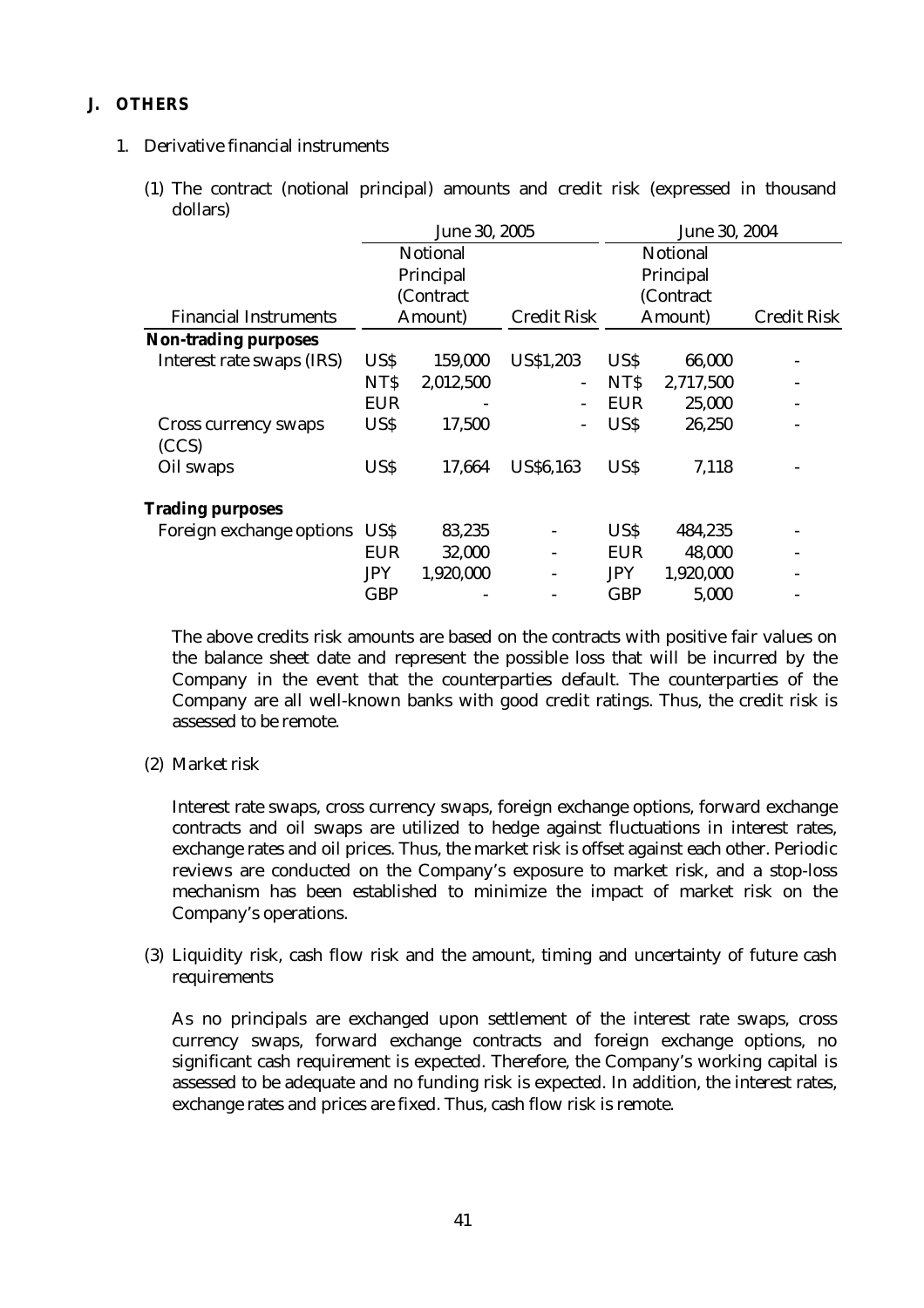(4) The purposes and strategies of holding derivative financial instruments

The derivative financial instruments are held for trading and non-trading purposes. Interest rate swaps, cross currency swaps, forward exchange contracts and foreign exchange options are undertaken to hedge against fluctuations in interest rates and exchange rates, whereas oil swaps are used to hedge against fluctuations in oil prices and control the cost within a tolerable limit. The aim of the hedging strategy is to hedge most of the market risk. For the derivative financial instruments held for trading purposes, they are undertaken to make profits on the interest rate, exchange rate and price differentials.

- (5) Disclosures of derivative financial instruments in the financial statements
	- (a) Interest rate swaps

The contracts are settled based on the difference between the spot interest rate and contracted interest rate. The amount received and paid upon settlement is recorded as a deduction from and an addition to the interest expense on shipping finance, respectively.

(b) Cross currency swaps

The difference between the spot exchange rate and the contracted rate is recorded as foreign exchange gain or loss at maturity of the contracts.

(c) Foreign exchange options

As the Company has actual position in the underlying assets, full settlements are conducted at expiration of the contracts. The difference between the spot exchange rate and the contracted rate is recorded as foreign exchange gain or loss upon settlement.

(d) Oil swaps

The contracts are settled based on the difference between the spot oil price and the contracted price. The amount received and paid upon settlement is recorded as a deduction from and an addition to fuel expense.

(6) Financial instruments undertaken to hedge the commitments for expected transactions

Oil swaps are undertaken to fix the oil price within a tolerable limit for future oil usage.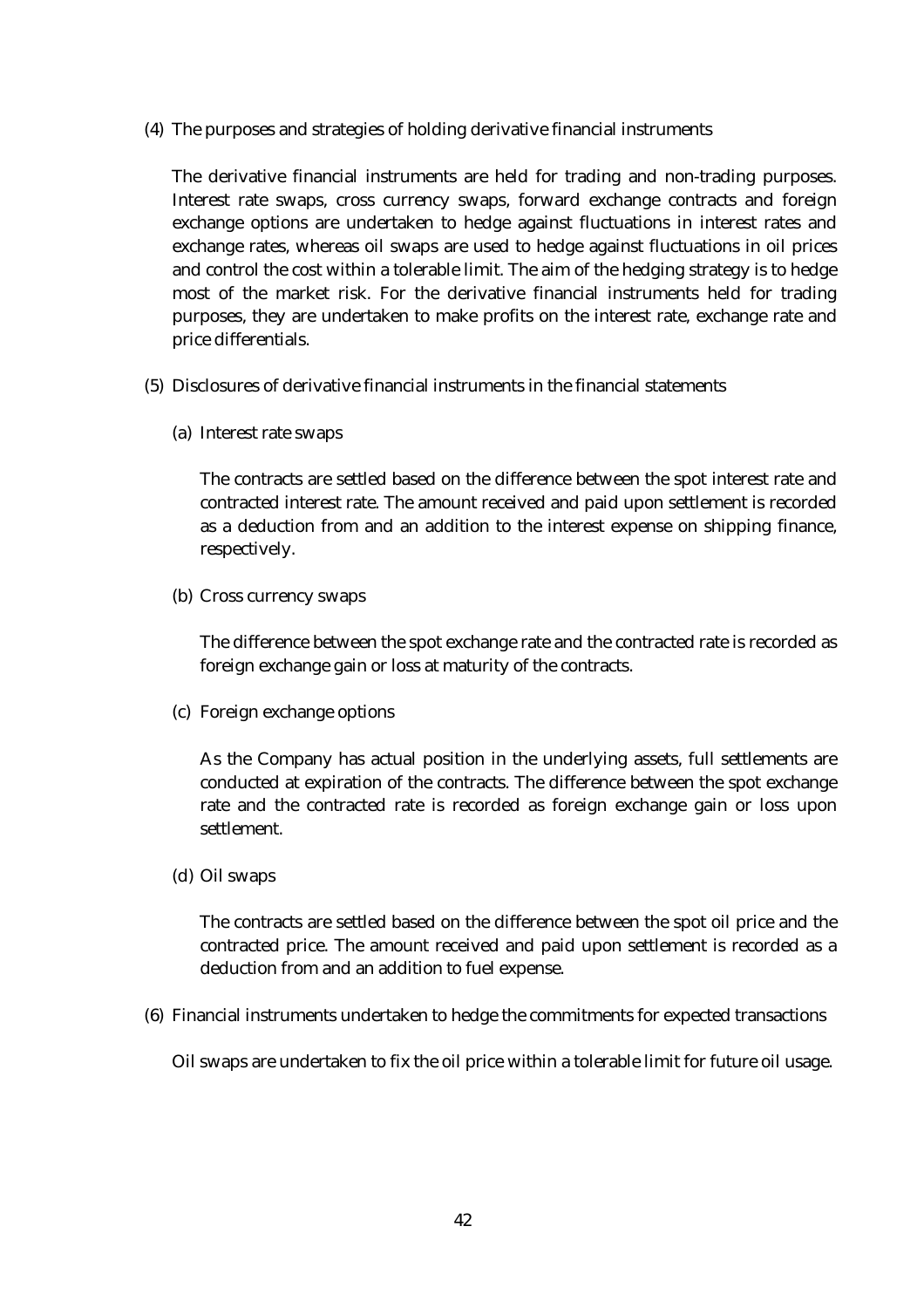# 2. Fair values of financial instruments

|                                                        | June 30, 2005 |                   |                          | June 30, 2004     |
|--------------------------------------------------------|---------------|-------------------|--------------------------|-------------------|
| <b>Non-Derivative Financial</b>                        | Carrying      |                   | Carrying                 |                   |
| <b>Instruments</b>                                     | Value         | <b>Fair Value</b> | Value                    | <b>Fair Value</b> |
| <b>Assets</b>                                          |               |                   |                          |                   |
| Cash and cash equivalents                              | \$5,724,568   | \$5,724,568       | \$8,948,831              | \$8,948,831       |
| Short-term investments                                 | 13,743,556    | 13,798,250        | 1,611,503                | 1,619,823         |
| Notes and accounts receivable                          | 4,490,050     | 4,490,050         | 4,018,815                | 4,018,815         |
| Other financial assets - current                       | 467,897       | 467,897           | 315,995                  | 315,995           |
| Long-term equity investments                           | 55,669,382    | 55,655,008        | 51,667,042               | 51,888,961        |
| Long-term bond investments                             | 12,035        | 12,035            |                          |                   |
| Other financial assets -<br>non-current                | 135,596       | 135,596           | 136,339                  | 136,339           |
| Refundable deposits                                    | 39,333        | 39,333            | 42,435                   | 42,435            |
| Long-term receivables (including<br>current portion)   | 446,524       | 446,524           | 558,638                  | 558,638           |
| <b>Restricted assets</b>                               | 131,700       | 131,700           | 144,534                  | 144,534           |
| Liabilities                                            |               |                   |                          |                   |
| Short-term loans                                       | 500,000       | 500,000           | 170,546                  | 170,546           |
| Short-term bills payable                               |               |                   | 19,996                   | 19,996            |
| Notes and accounts payable                             | 11,646,771    | 11,646,771        | 8,661,240                | 8,661,240         |
| Corporate bonds payable<br>(including current portion) | 10,503,497    | 10,503,497        | 13,503,440               | 13,503,440        |
| Long-term loans (including<br>current portion)         | 11,877,532    | 11,877,532        | 14,635,545               | 14,635,545        |
| Guarantee deposits received                            | 85            | 85                | 85                       | 85                |
| <b>Derivative Financial Instruments</b>                |               |                   |                          |                   |
| Interest rate swaps (IRS)                              |               | US\$(5,842)       |                          | (1, 121)<br>US\$  |
| Cross currency swaps (CCS)                             |               | US\$(2,236)       | $\overline{\phantom{0}}$ | US\$<br>(937)     |
| Foreign exchange options                               |               | US\$(2,690)       | $\overline{\phantom{0}}$ | US\$<br>(5, 131)  |
| Oil swaps                                              |               | <b>US\$ 6,163</b> | $\overline{a}$           | US\$<br>(3,830)   |

The methods and assumptions adopted by the Company to estimate the fair values of the above financial instruments are summarized below.

- (1) Fair values of the short-term financial instruments are estimated to be equal to their carrying values. As maturity of these instruments is short, it is reasonable that their fair values equal their carrying values. This method is applied to cash and cash equivalents, notes and accounts receivable, refundable deposits, restricted assets, short-term loans, short-term notes and bills payable, notes and accounts payable, and guarantee deposits received.
- (2) Fair values of marketable securities equal the quoted market prices, if available. If the quoted market prices are not available, fair values are estimated using financial information or other information.
- (3) Fair values of long-term loans are estimated based on the present values of future cash flows. The discount rate is based on the interest rate charged on a comparable long-term loan with similar terms and conditions.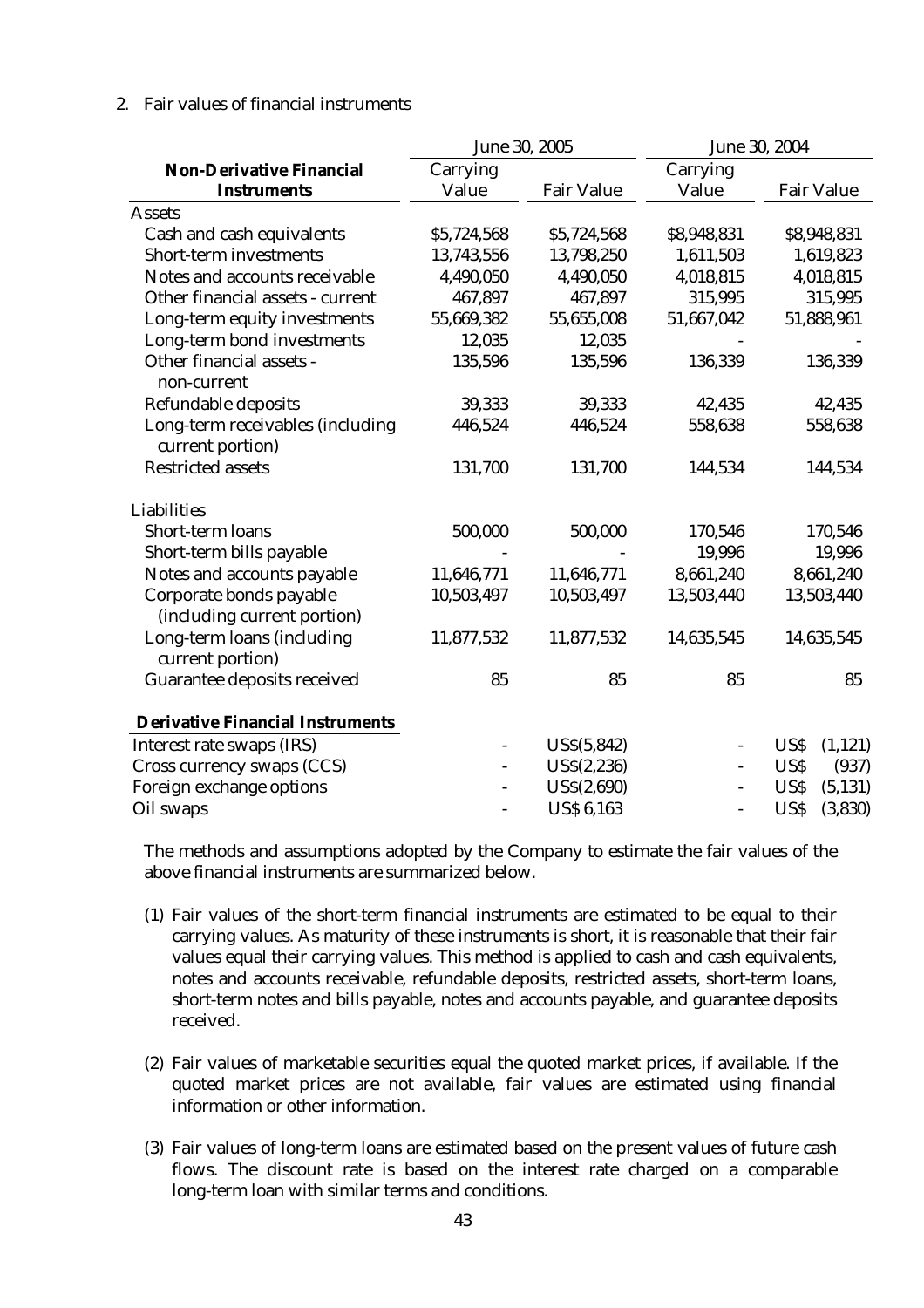- (4) Fair values of corporate bonds payable equal the quoted market prices, if available. If the quoted market prices are not available, fair values are estimated using financial information or other information.
- (5) Fair values of derivative financial instruments are estimated to be equal to the amounts that should be received or paid if the contracts are settled on the balance sheet date. Unrealized gains (losses) on the outstanding contracts are normally included in the estimation. The prices quoted by the financial institutions are used as a reference for estimation of the derivative financial instruments' fair values.
- 3. Certain vessels of GMS, an indirect subsidiary of the Company, were under investigation by the US government agency due to inadequate documentation on fuel handling. In April 2005, the Company reached an agreement with the US Department of Justice, under which GMS agreed to make a reconciliation payment of US\$12,515 thousand.

# **K. SUPPLEMENTARY DISCLOSURES**

# **1. Information on significant transactions**

(1) Loans extended by the Company

None.

(2) Endorsements and guarantees provided by the Company

Please see Schedule 6.

(3) Marketable securities held by the Company as at June 30, 2005

Please see Schedule 7.

(4) Acquisition or sale of one specific security with the accumulated amount exceeding NT\$100 million or 20% of the Company's paid-in capital

Please see Schedule 8.

(5) Acquisition of real estate properties with an amount exceeding NT\$100 million or 20% of the Company's paid-in capital

None.

(6) Disposal of real estate properties with an amount exceeding NT\$100 million or 20% of the Company's paid-in capital

None.

(7) Purchases from or sales to related parties exceeding NT\$100 million or 20% of the Company's paid-in capital

Please see Schedule 9.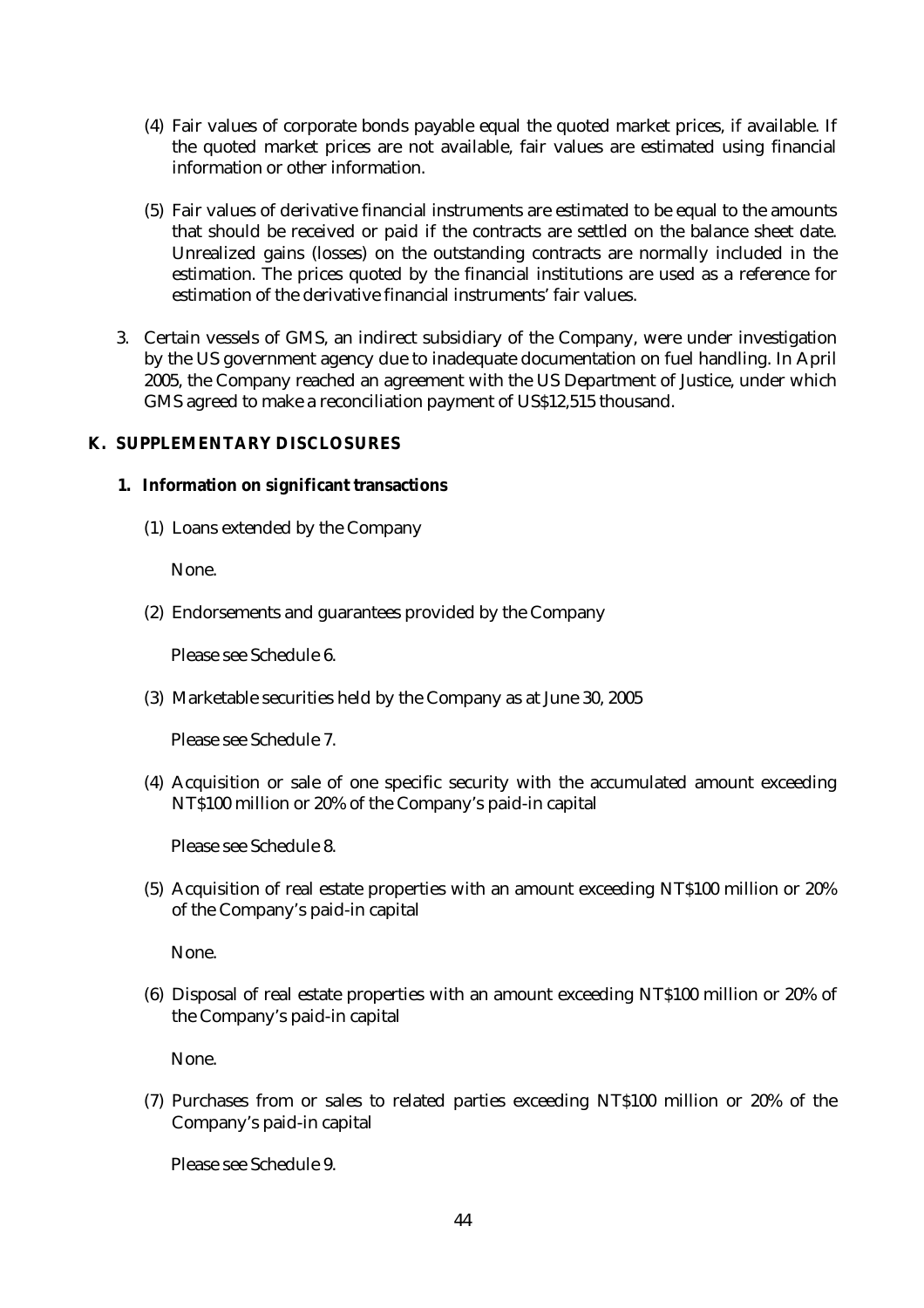(8) Receivables from related parties exceeding NT\$100 million or 20% of the Company's paid-in capital

Please see Schedule 10.

(9) Derivative financial instruments undertaken by the Company

Please see Notes J1 and J2.

### **2. Information on the investees**

(1) Information on the investees over which the Company can directly or indirectly exercise significant influence or in which the Company has controlling power

Please see Schedule 11.

- (2) Significant transactions conducted by the investees in which the Company has direct or indirect controlling power
	- (a) Loans extended by the investees

Please see Schedule 5.

(b) Endorsements and guarantees provided by the investees

None.

(c) Marketable securities held by the investees as at June 30, 2005

Please see Schedule 7.

(d) Acquisition or sale of one specific security with the accumulated amount exceeding NT\$100 million or 20% of the respective investee's paid-in capital

None.

(e) Acquisition of real estate properties with an amount exceeding of NT\$100 million or 20% of the respective investee's paid-in capital

None.

(f) Disposal of real estate properties with an amount exceeding NT\$100 million or 20% of the respective investee's paid-in capital

None.

(g) Purchases from or sales to related parties exceeding NT\$100 million or 20% of the respective investee's paid-in capital

Please see Schedule 9.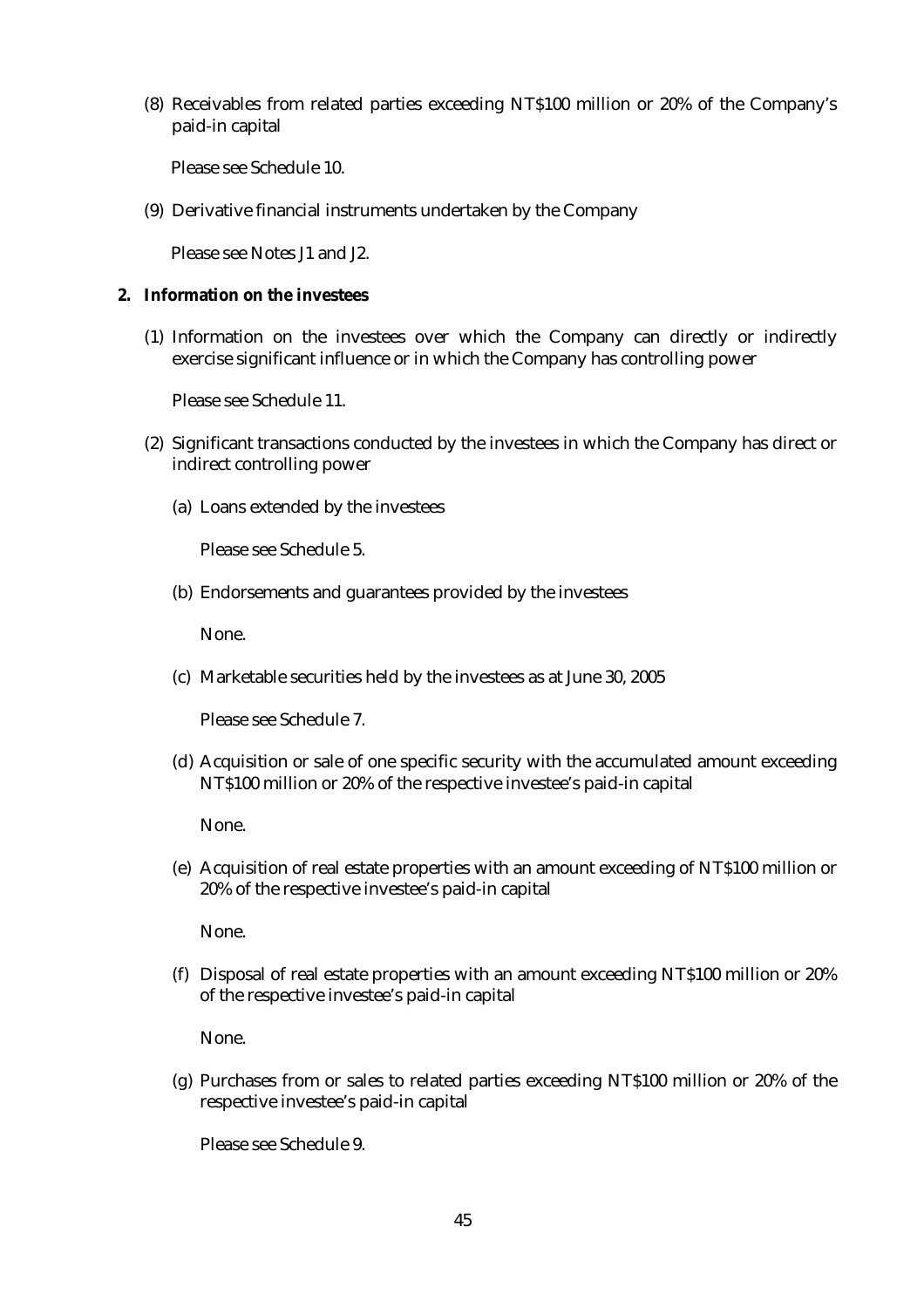(h) Receivables from related parties exceeding NT\$100 million or 20% of the respective investee's paid-in capital

None.

(i) Derivative financial instruments undertaken by the investees

None.

## **3. Information on Mainland China investments**

(1) Details of investments in Mainland China

Please see Schedule 12.

(2) Significant transactions conducted directly or indirectly with the investees in Mainland China

None.

# **L. SEGMENT INFORMATION**

Not applicable to the interim financial reporting.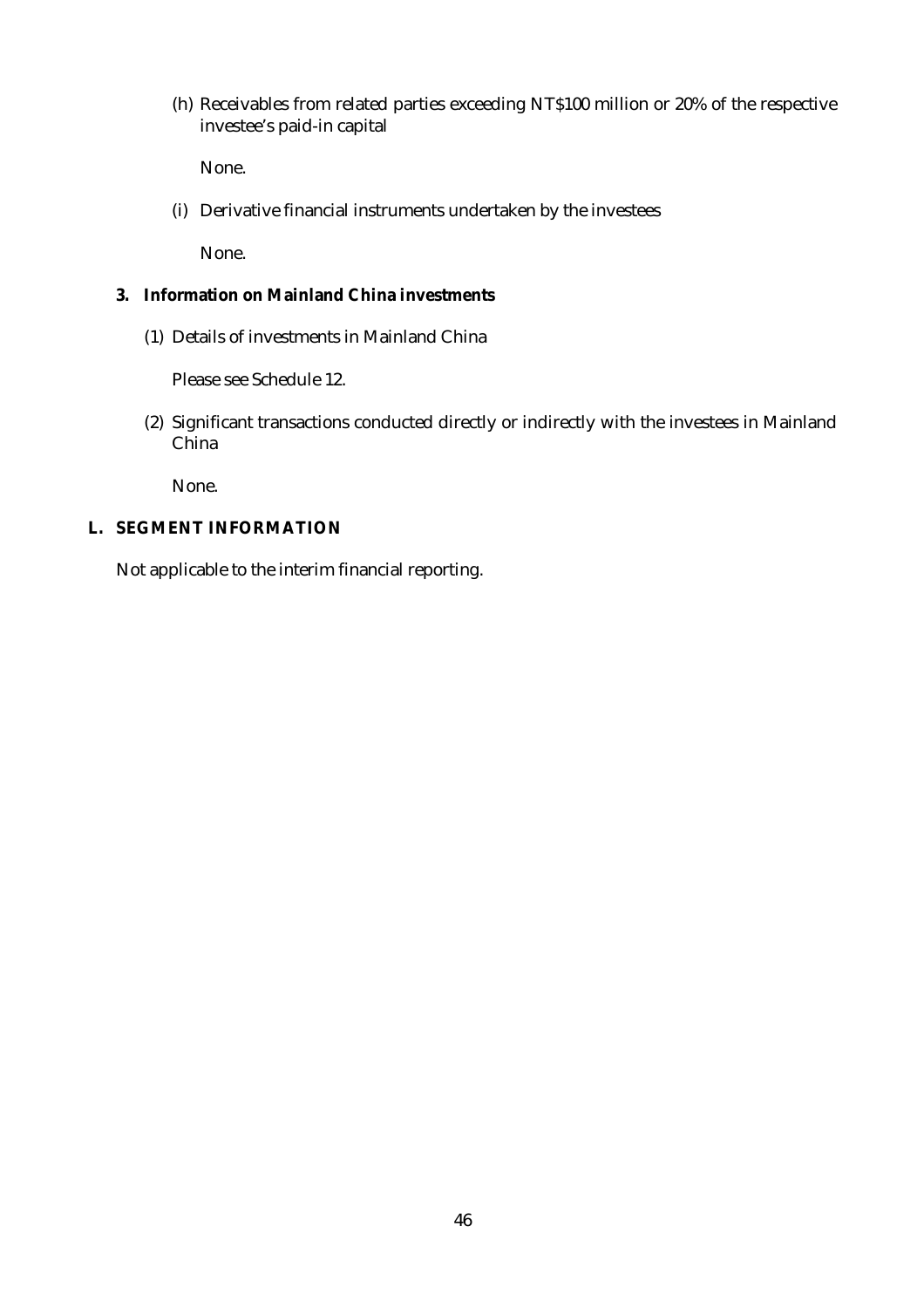# **Evergreen Marine Corporation Summary of Terms on Corporate Bonds June 30, 2005**

| <b>Type of Corporate Bonds</b>            | <b>Seventh Secured Corporate Bonds</b>                      | <b>Eighth Secured Corporate Bonds</b>                                                                                                       |  |  |
|-------------------------------------------|-------------------------------------------------------------|---------------------------------------------------------------------------------------------------------------------------------------------|--|--|
| Date of issuance                          | Bonds A ~ C: November $9 \sim 10,2000$                      | Bond A: December 13 ~ 19, 2001<br>Bond B: December 13 ~ 14, 2001                                                                            |  |  |
| Face value                                | NT\$1,000,000                                               | NT\$1,000,000                                                                                                                               |  |  |
| Place of issuance                         | Taiwan                                                      | Taiwan                                                                                                                                      |  |  |
| Issue price                               | Market price                                                | Market price                                                                                                                                |  |  |
| Principal amount                          | NT\$1,500,000,000                                           | NT\$1,500,000,000                                                                                                                           |  |  |
| Interest rate                             | 5.145%                                                      | 2.600%                                                                                                                                      |  |  |
| Period                                    | 5 years                                                     | 5 years                                                                                                                                     |  |  |
|                                           |                                                             | Bond A: December 13 ~ 19, 2006                                                                                                              |  |  |
| Maturity                                  | Bonds A ~ C: November $9 \sim 10$ , 2005                    | Bond B: December 13 ~ 14, 2006                                                                                                              |  |  |
|                                           | Chiao Tung Bank                                             | Taiwan Cooperative Bank                                                                                                                     |  |  |
| Guarantor                                 | Taiwan Cooperative Bank                                     | <b>Bank of Taiwan</b>                                                                                                                       |  |  |
|                                           | Taipei Fubon Bank                                           |                                                                                                                                             |  |  |
| Trustee                                   | <b>Bank of Taiwan</b>                                       | <b>Cathay United Bank</b>                                                                                                                   |  |  |
| Underwriter                               | Fuh-Hwa Securities Co., Ltd.                                | Polaris Securities Co., Ltd.                                                                                                                |  |  |
| Lawyer                                    | Chens Law and Patent Office                                 | <b>Chens Law and Patent Office</b>                                                                                                          |  |  |
| Certified public accountant               | Diwan, Ernst & Young                                        | Diwan, Ernst & Young                                                                                                                        |  |  |
| Principal repayment                       | Principals of Bonds A, B and C are to be<br>the face value. | Principals of Bonds A and B are to be<br>repaid in lump sum at maturity based on repaid in lump sum at maturity based on<br>the face value. |  |  |
| Interest payment                          | Simple interest, payable annually                           | Simple interest, payable annually                                                                                                           |  |  |
| Principal outstanding                     | NT\$1,500,000,000                                           | NT\$1,500,000,000                                                                                                                           |  |  |
| Clauses on redemption and early repayment | None                                                        | None                                                                                                                                        |  |  |
| <b>Restricted clauses</b>                 | None                                                        | None                                                                                                                                        |  |  |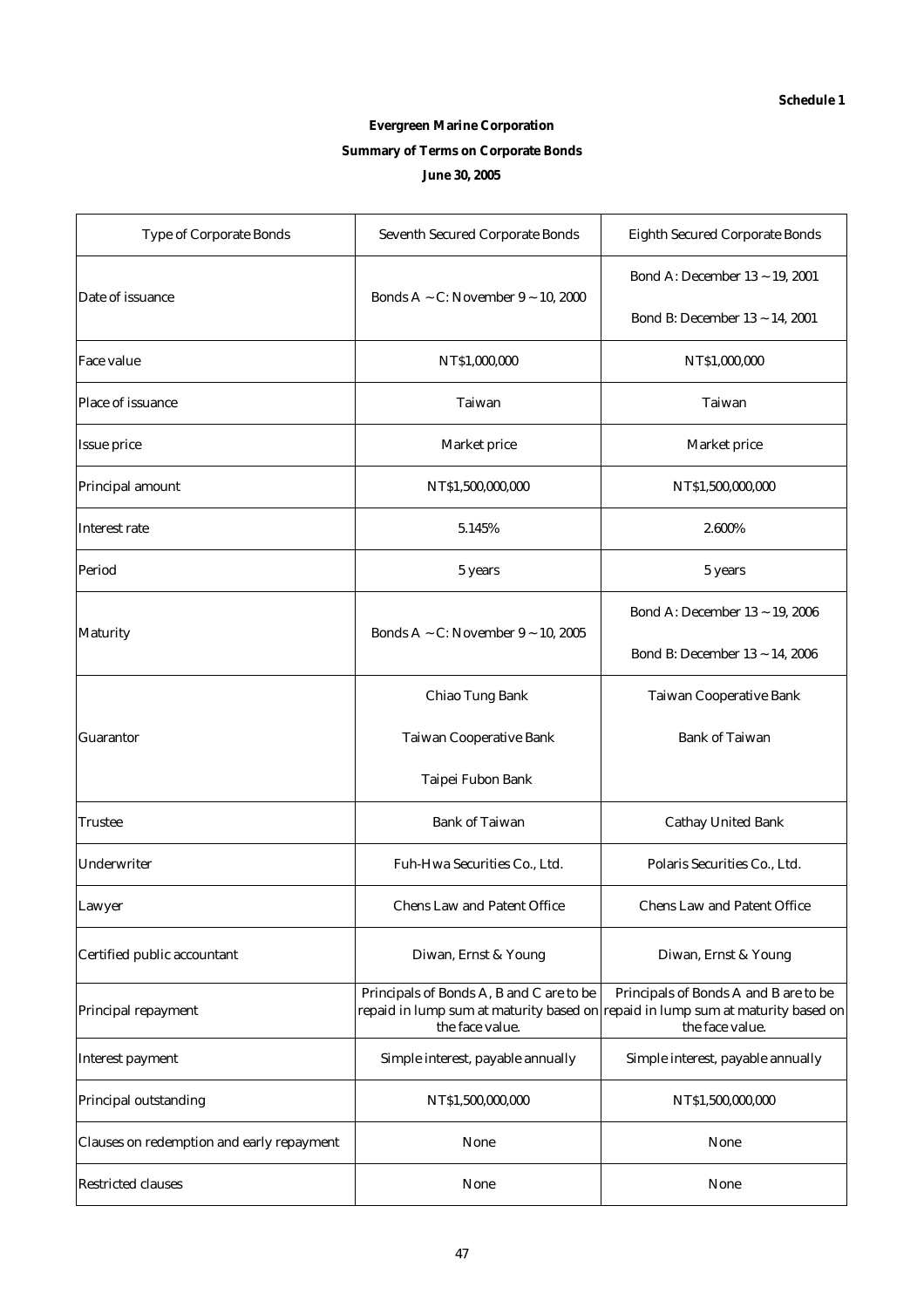# **Evergreen Marine Corporation Summary of Terms on Corporate Bonds June 30, 2005**

| Type of Corporate Bonds                   | Ninth Secured Corporate Bonds                                                                             | <b>Tenth Secured Corporate Bonds</b>                                                                            |
|-------------------------------------------|-----------------------------------------------------------------------------------------------------------|-----------------------------------------------------------------------------------------------------------------|
|                                           | Bond A: May 14, 2002                                                                                      | Bond A: June 13, 2002                                                                                           |
|                                           | Bond B: May 15, 2002                                                                                      | Bond B: June 14, 2002                                                                                           |
|                                           | Bond C: May 16, 2002                                                                                      | Bond C: June 17, 2002                                                                                           |
| Date of issuance                          | Bond D: May 17, 2002                                                                                      | Bond D: June 18, 2002                                                                                           |
|                                           |                                                                                                           | Bond E: June 19, 2002                                                                                           |
|                                           |                                                                                                           | Bond F: June 20, 2002                                                                                           |
| Face value                                | NT\$1,000,000                                                                                             | NT\$1,000,000                                                                                                   |
| Place of issuance                         | Taiwan                                                                                                    | Taiwan                                                                                                          |
| Issue price                               | Market price                                                                                              | Market price                                                                                                    |
| Principal amount                          | NT\$1,000,000,000                                                                                         | NT\$1,500,000,000                                                                                               |
| Interest rate                             | 3.400%                                                                                                    | 3.900%                                                                                                          |
| Period                                    | 5 years                                                                                                   | 5 years                                                                                                         |
|                                           | Bond A: May 14, 2007                                                                                      | Bond A: June 13, 2007                                                                                           |
|                                           | Bond B: May 15, 2007                                                                                      | Bond B: June 14, 2007                                                                                           |
|                                           | Bond C: May 16, 2007                                                                                      | Bond C: June 17, 2007                                                                                           |
| Maturity                                  | Bond D: May 17, 2007                                                                                      | Bond D: June 18, 2007                                                                                           |
|                                           |                                                                                                           | Bond E: June 19, 2007                                                                                           |
|                                           |                                                                                                           | Bond F: June 20, 2007                                                                                           |
| Guarantor                                 | Hua Nan Commercial Bank                                                                                   | <b>Bank of Taiwan</b>                                                                                           |
| Trustee                                   | <b>Bank of Taiwan</b>                                                                                     | <b>Cathay United Bank</b>                                                                                       |
|                                           | <b>SinoPac Securities</b>                                                                                 | <b>SinoPac Securities</b>                                                                                       |
| Underwriter                               | <b>KGI</b> Securities                                                                                     | <b>KGI</b> Securities                                                                                           |
|                                           |                                                                                                           | <b>Yuanta Core Pacific Securities</b>                                                                           |
| Lawyer                                    | Chens Law and Patent Office                                                                               | <b>Chens Law and Patent Office</b>                                                                              |
| Certified public accountant               | Diwan, Ernst & Young                                                                                      | Diwan, Ernst & Young                                                                                            |
| Principal repayment                       | Principals of Bonds A, B, C and D are to<br>be repaid in lump sum at maturity based<br>on the face value. | Principals of Bonds A, B, C, D, E and F<br>are to be repaid in lump sum at maturity<br>based on the face value. |
| Interest payment                          | Simple interest, payable annually                                                                         | Simple interest, payable annually                                                                               |
| Principal outstanding                     | NT\$1,000,000,000                                                                                         | NT\$1,500,000,000                                                                                               |
| Clauses on redemption and early repayment | None                                                                                                      | None                                                                                                            |
| <b>Restricted clauses</b>                 | None                                                                                                      | None                                                                                                            |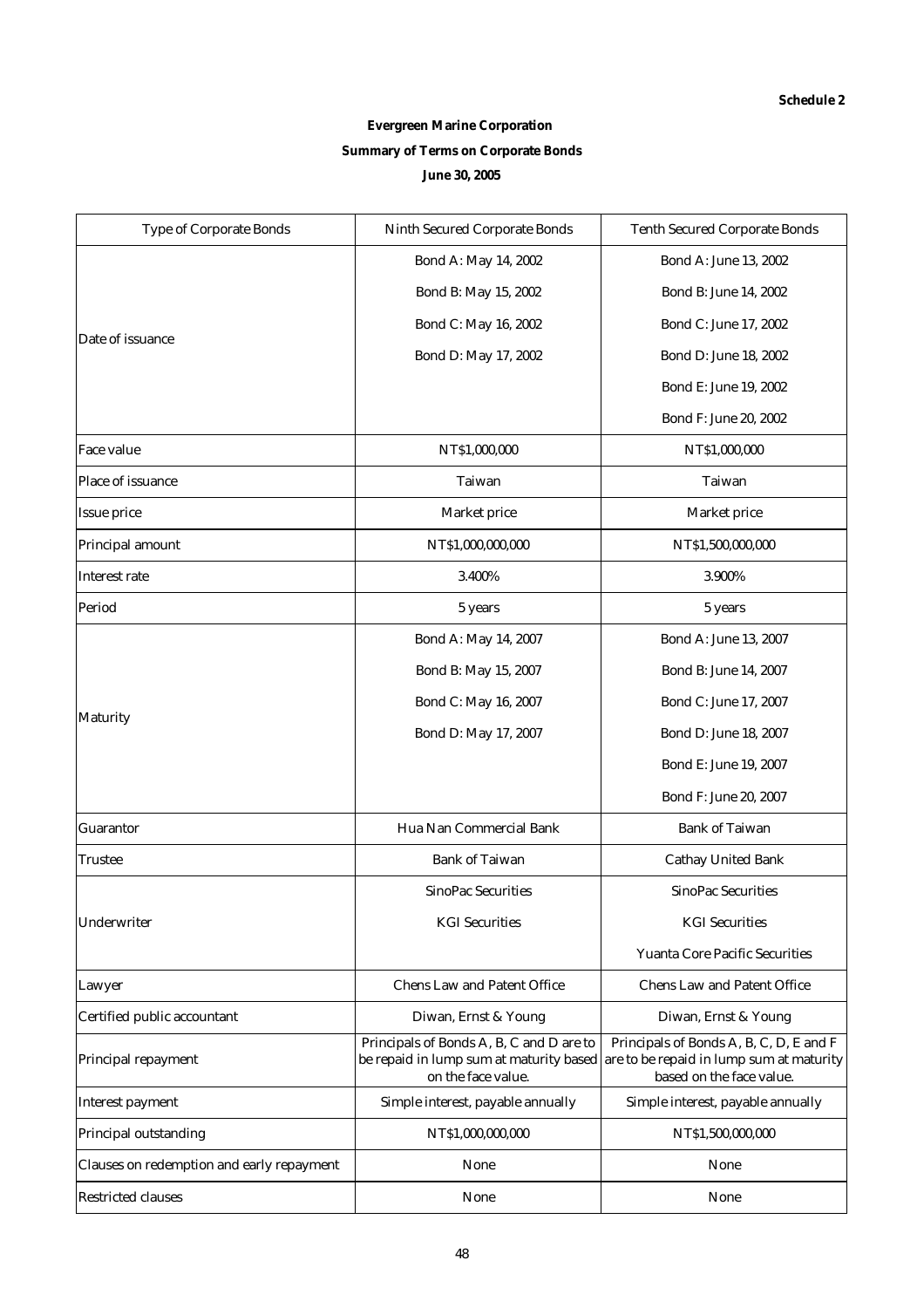# **Evergreen Marine Corporation Summary of Terms on Corporate Bonds June 30, 2005**

| Type of Corporate Bonds                   | Eleventh Secured Corporate Bonds                                                                    | First Unsecured Corporate Bonds                                                                                                                                                                                                                 |  |  |
|-------------------------------------------|-----------------------------------------------------------------------------------------------------|-------------------------------------------------------------------------------------------------------------------------------------------------------------------------------------------------------------------------------------------------|--|--|
| Date of issuance                          | Bond A: June 2 $\sim$ 6, 2003                                                                       |                                                                                                                                                                                                                                                 |  |  |
|                                           | Bond B: June $3 \sim 5$ , 2003                                                                      | January 12, 2004                                                                                                                                                                                                                                |  |  |
| Face value                                | NT\$5,000,000                                                                                       | NT\$100,000                                                                                                                                                                                                                                     |  |  |
| Place of issuance                         | Taiwan                                                                                              | Taiwan                                                                                                                                                                                                                                          |  |  |
| Issue price                               | Market price                                                                                        | Face value                                                                                                                                                                                                                                      |  |  |
| Principal amount                          | NT\$1,500,000,000                                                                                   | NT\$4,000,000,000                                                                                                                                                                                                                               |  |  |
|                                           | Bond A: 1.47%                                                                                       |                                                                                                                                                                                                                                                 |  |  |
| Interest rate                             | Bond B: 4% - Six-month LIBOR                                                                        | $0.00\%$                                                                                                                                                                                                                                        |  |  |
| Period                                    | 5 years                                                                                             | 5 years                                                                                                                                                                                                                                         |  |  |
|                                           | Bond A: June 2 ~ 6, 2008                                                                            |                                                                                                                                                                                                                                                 |  |  |
| Maturity                                  | Bond B: June $3 \sim 5$ , 2008                                                                      | January 11, 2009                                                                                                                                                                                                                                |  |  |
|                                           | <b>Bank of Taiwan</b>                                                                               |                                                                                                                                                                                                                                                 |  |  |
| Guarantor                                 | Land Bank                                                                                           | None                                                                                                                                                                                                                                            |  |  |
| Trustee                                   | <b>International Commercial Bank of China</b>                                                       | Hua Nan Commercial Bank                                                                                                                                                                                                                         |  |  |
|                                           | Fuh-Hwa Securities Co., Ltd.                                                                        |                                                                                                                                                                                                                                                 |  |  |
| Underwriter                               | Citi Securities Corp.                                                                               | SinoPac Securities                                                                                                                                                                                                                              |  |  |
| Lawyer                                    | <b>Chens Law and Patent Office</b>                                                                  | <b>Chens Law and Patent Office</b>                                                                                                                                                                                                              |  |  |
| Certified public accountant               | Diwan, Ernst & Young                                                                                | Diwan, Ernst & Young                                                                                                                                                                                                                            |  |  |
| Principal repayment                       | Principals of Bonds A and B are to be<br>repaid in lump sum at maturity based<br>on the face value. | To be repaid in lump sum at maturity<br>based on the face value.                                                                                                                                                                                |  |  |
|                                           | Bond A: Simple interest, payable<br>annually                                                        |                                                                                                                                                                                                                                                 |  |  |
| Interest payment                          | Bond B: Interest is payable semi-<br>annually.                                                      |                                                                                                                                                                                                                                                 |  |  |
| Principal outstanding                     | NT\$1,500,000,000                                                                                   | NT\$1,634,400,000                                                                                                                                                                                                                               |  |  |
| Clauses on redemption and early repayment | None                                                                                                | During the 30 days before the bonds are<br>issued for 3 years, the bondholders may<br>exercise their redemption option at a<br>yield rate of 0.20% per annum. When<br>the bonds mature on January 11, 2009,<br>they are redeemed at face value. |  |  |
| <b>Restricted clauses</b>                 | None                                                                                                | None                                                                                                                                                                                                                                            |  |  |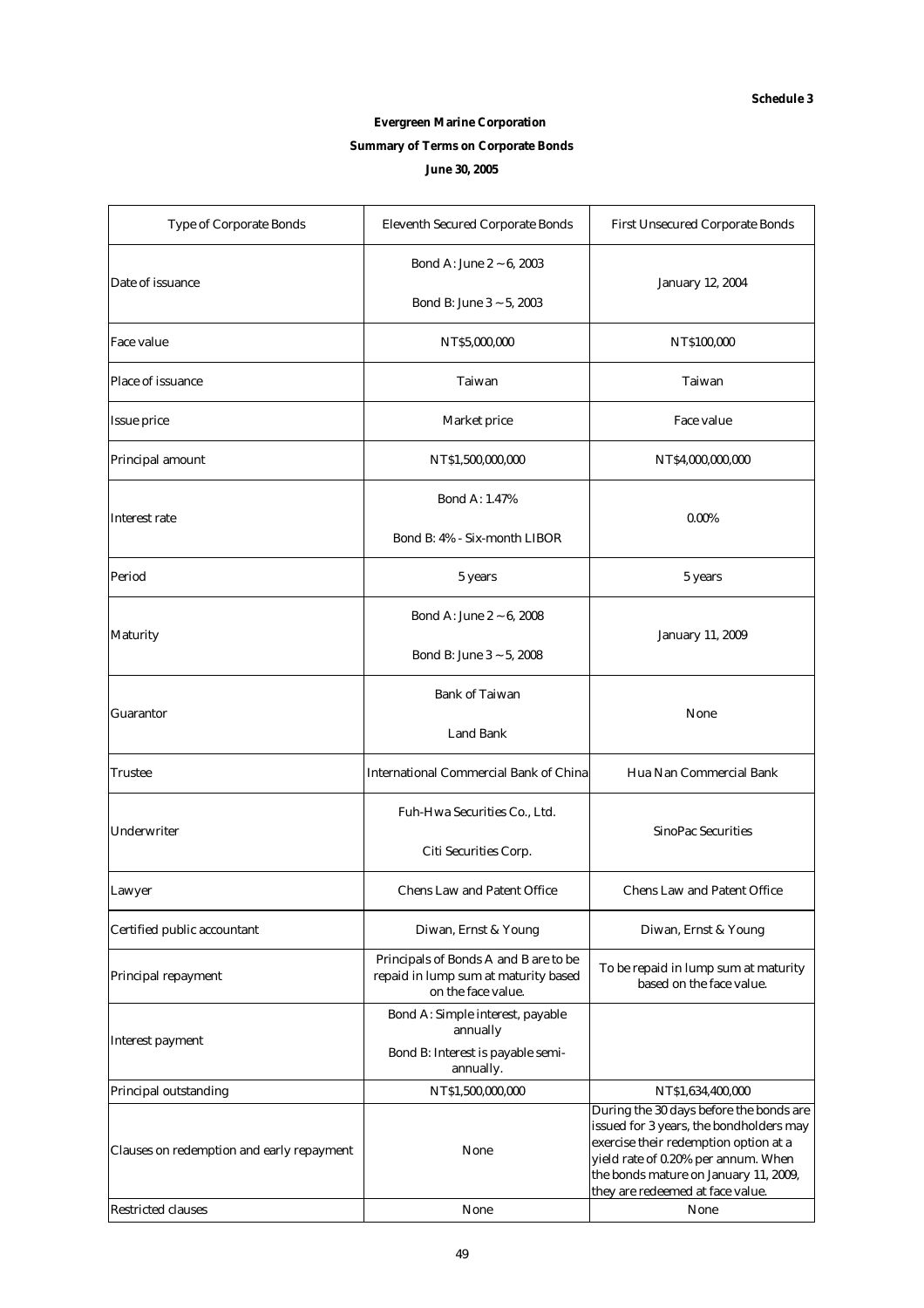# **Evergreen Marine Corporation**

# **Summary of Terms on Corporate Bonds**

# **June 30, 2005**

| <b>Type of Corporate Bonds</b>            | <b>Second Unsecured Corporate Bonds</b>                                                                                                 |
|-------------------------------------------|-----------------------------------------------------------------------------------------------------------------------------------------|
| Date of issuance                          | September 6, 2004                                                                                                                       |
| Face value                                | NT\$100,000                                                                                                                             |
| Place of issuance                         | Taiwan                                                                                                                                  |
| Issue price                               | Face value                                                                                                                              |
| Principal amount                          | NT\$4,500,000,000                                                                                                                       |
| Interest rate                             | $0\%$                                                                                                                                   |
| Period                                    | 5 years                                                                                                                                 |
| Maturity                                  | September 6, 2009                                                                                                                       |
| Guarantor                                 | None                                                                                                                                    |
| Trustee                                   | SinoPac Commercial Bank                                                                                                                 |
| Underwriter                               | <b>President Securities</b>                                                                                                             |
| Lawyer                                    | Law Office of S. S. Lai                                                                                                                 |
| Certified public accountant               | Diwan, Ernst & Young                                                                                                                    |
| Principal repayment                       | To be repaid in lump sum at maturity based on the<br>face value.                                                                        |
| Principal outstanding                     | NT\$1,864,300,000                                                                                                                       |
| Clauses on redemption and early repayment | During the 30 days before the bonds are issued for 3.5<br>years, the bondholders may exercise their redemption<br>option at face value. |
| <b>Restricted clauses</b>                 | None                                                                                                                                    |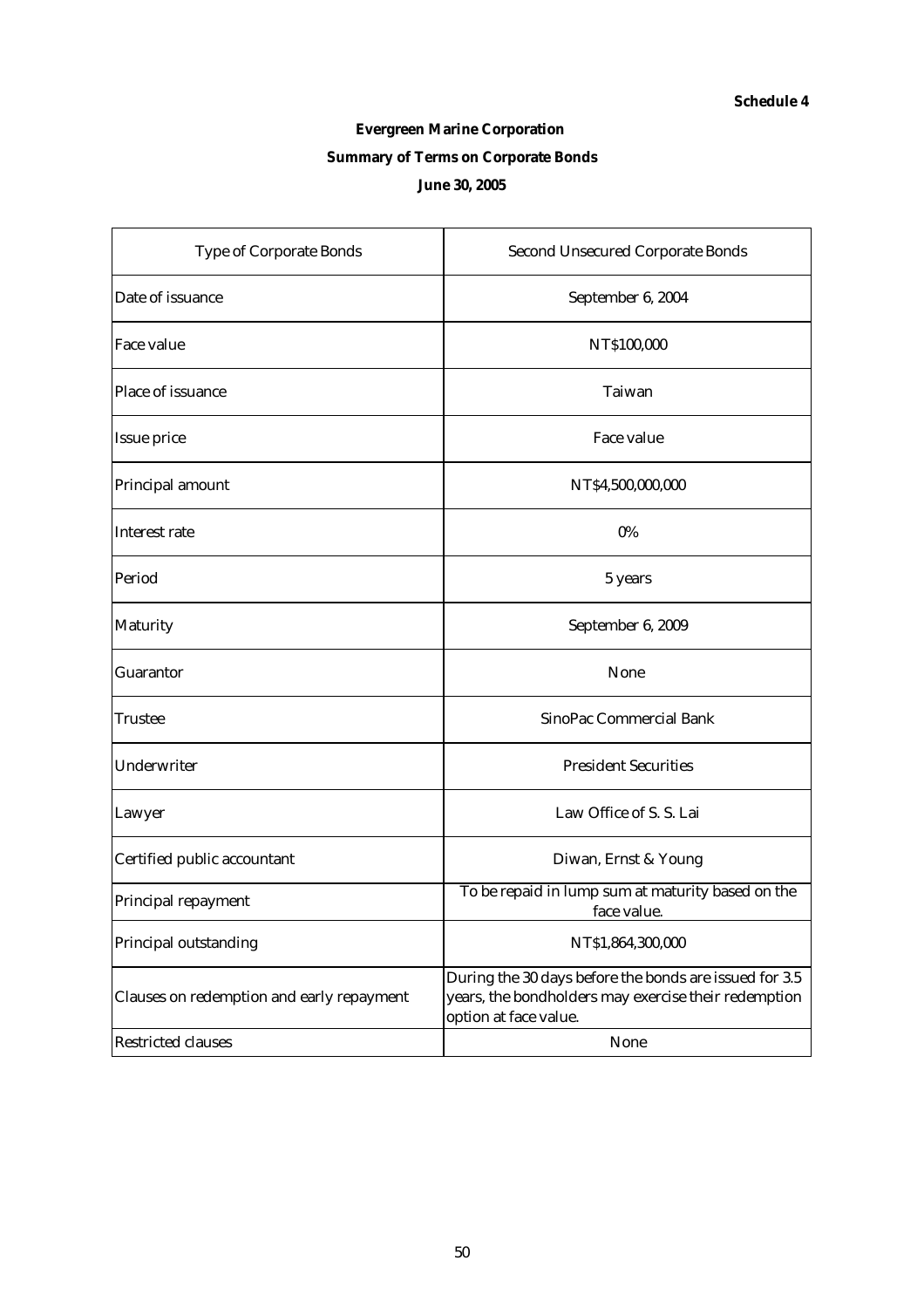#### **Evergreen Marine Corporation and Subsidiaries**

#### **Loans Extended**

#### **For the Six Months Ended June 30, 2005**

#### **(Expressed in Thousands of New Taiwan Dollars unless Otherwise Specified)**

|                          |                           |                             |                        |                |                      |                |                   |                   |                  |        | Collateral |                      | Maximum Amount of<br>Loans Allowed to be |
|--------------------------|---------------------------|-----------------------------|------------------------|----------------|----------------------|----------------|-------------------|-------------------|------------------|--------|------------|----------------------|------------------------------------------|
|                          |                           | Financial                   |                        |                |                      |                | Annual Amount     |                   |                  |        |            | Limit on Loans       | Extended by the                          |
|                          |                           | Statement                   |                        | Balance as at  |                      | Nature of Loan | of Transactions   | Reason for Short- | Allowance for    |        |            | Extended to a Single | Company or its                           |
| Lender                   | Borrower                  | Account                     | <b>Highest Balance</b> | June 30, 2005  | <b>Interest Rate</b> | (Note 1)       | with the Borrower | Term Financing    | <b>Bad Debts</b> | Item   | Value      | Company (Note 2)     | Subsidiaries (Note 2)                    |
| Peony<br>Investment S.A. | Evergreen India Pvt. Ltd. | Receivables<br>from related | <b>USD 250</b>         | <b>USD 250</b> | $SIBOR + 0.4\%$      | $\mathbf{2}$   | $USD -$           | Working capital   | USD-             | $\sim$ | USD-       | <b>USD 231,091</b>   | <b>USD 462,182</b>                       |
|                          |                           | parties                     |                        |                |                      |                |                   | requirement       |                  |        |            |                      |                                          |
|                          |                           |                             |                        |                |                      |                |                   |                   |                  |        |            |                      |                                          |
|                          |                           |                             |                        |                |                      |                |                   |                   |                  |        |            |                      |                                          |
|                          |                           |                             |                        |                |                      |                |                   |                   |                  |        |            |                      |                                          |
|                          |                           |                             |                        |                |                      |                |                   |                   |                  |        |            |                      |                                          |
|                          |                           |                             |                        |                |                      |                |                   |                   |                  |        |            |                      |                                          |
|                          |                           |                             |                        |                |                      |                |                   |                   |                  |        |            |                      |                                          |
|                          |                           |                             |                        |                |                      |                |                   |                   |                  |        |            |                      |                                          |
|                          |                           |                             |                        |                |                      |                |                   |                   |                  |        |            |                      |                                          |
|                          |                           |                             |                        |                |                      |                |                   |                   |                  |        |            |                      |                                          |
|                          |                           |                             |                        |                |                      |                |                   |                   |                  |        |            |                      |                                          |
|                          |                           |                             |                        |                |                      |                |                   |                   |                  |        |            |                      |                                          |
|                          |                           |                             |                        |                |                      |                |                   |                   |                  |        |            |                      |                                          |
|                          |                           |                             |                        |                |                      |                |                   |                   |                  |        |            |                      |                                          |
|                          |                           |                             |                        |                |                      |                |                   |                   |                  |        |            |                      |                                          |
|                          |                           |                             |                        |                |                      |                |                   |                   |                  |        |            |                      |                                          |
|                          |                           |                             |                        |                |                      |                |                   |                   |                  |        |            |                      |                                          |
|                          |                           |                             |                        |                |                      |                |                   |                   |                  |        |            |                      |                                          |
|                          |                           |                             |                        |                |                      |                |                   |                   |                  |        |            |                      |                                          |
|                          |                           |                             |                        |                |                      |                |                   |                   |                  |        |            |                      |                                          |
|                          |                           |                             |                        |                |                      |                |                   |                   |                  |        |            |                      |                                          |
|                          |                           |                             |                        |                |                      |                |                   |                   |                  |        |            |                      |                                          |

Note 1: Nature of loans extended

"1" denotes the loans extended to the companies which have transactions with the Company or its subsidiaries. The annual amount of the transactions is stated accordingly.

"2" denotes the loans extended to the companies which require short-term financing. The reason for short-term financing is stated accordingly.

Note 2: Limit on loans extended

 1. According to the Company's credit policy, the total amount of loans granted to a single company should not exceed 20% of the net worth stated in the latest financial statements. The calculation is as follows: Peony: US\$1,155,454 thousand \* 20% = US\$231,091 thousand

2. According to the Company's credit policy, the total amount of loans granted by the Company or its subsidiaries should not exceed 40% of the net worth stated in the latest financial statements. The calculation is as foll Peony: US\$1,155,454 thousand \* 40% = US\$462,182 thousand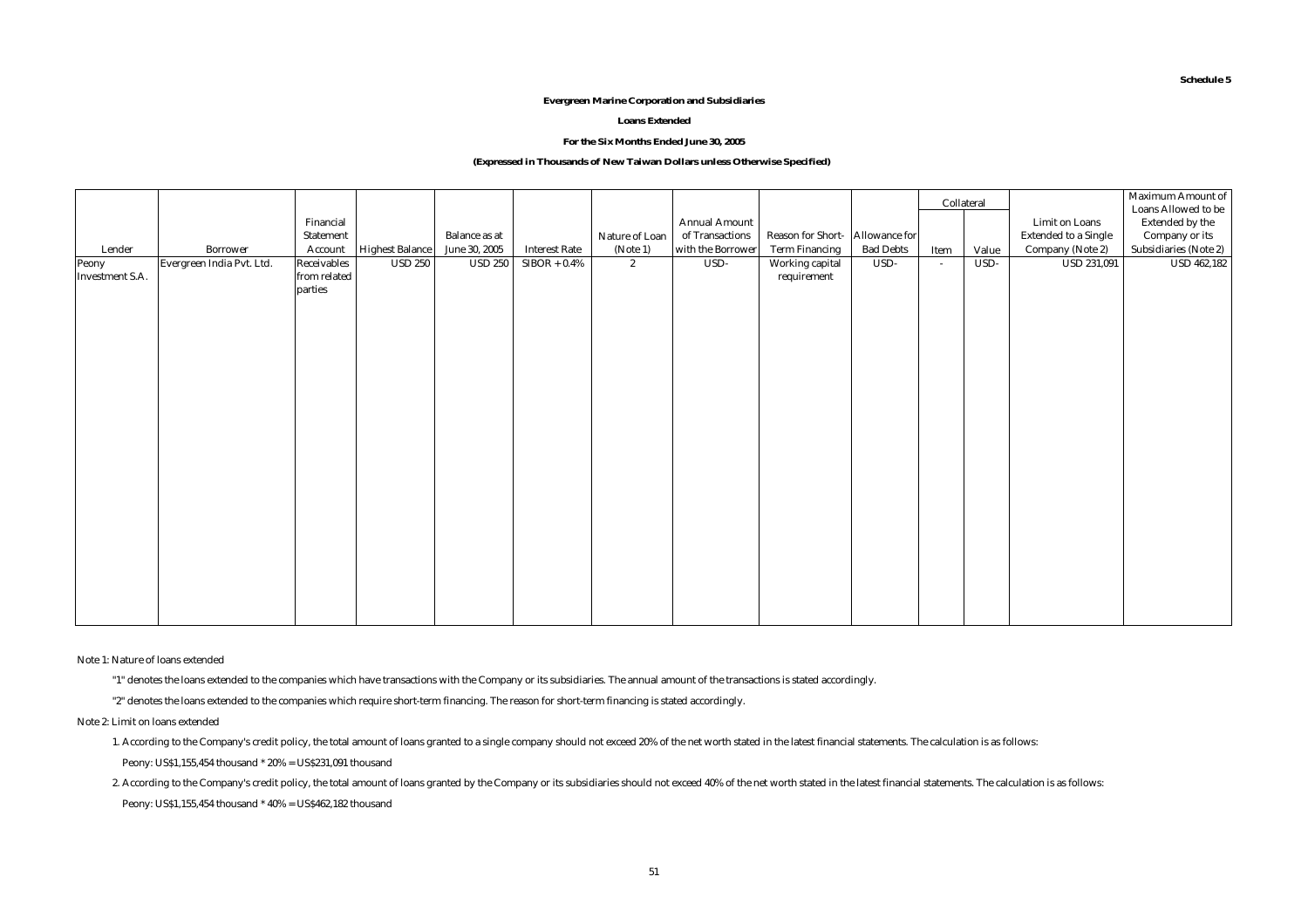#### **Evergreen Marine Corporation and Subsidiaries Endorsements and Guarantees Provided For the Six Months Ended June 30, 2005 (Expressed in Thousands of New Taiwan Dollars unless Otherwise Specified)**

|                         |                                   |                  |                                                         |                            |                            |                                             |                         | Maximum Amount of         |
|-------------------------|-----------------------------------|------------------|---------------------------------------------------------|----------------------------|----------------------------|---------------------------------------------|-------------------------|---------------------------|
|                         |                                   |                  | Limit on                                                |                            |                            |                                             | Ratio of Accumulated    | Endorsements/Guarantees   |
|                         |                                   | Nature of        | $\operatorname{Endorsements}/\operatorname{Guarantees}$ |                            |                            | Amount of                                   | Amount of               | Allowed to be Provided by |
|                         |                                   | Relationship     | Provided to a Single                                    |                            |                            | Balance as at March Endorsements/Guarantees | Endorsements/Guarantees | the Company or its        |
| Endorser/Guarantor      | Counterparty                      | (Note 1)         | Company                                                 | <b>Highest Balance</b>     | 31, 2005                   | Secured with Collaterals                    | to Net Worth (%)        | Subsidiaries (Note 2)     |
| <b>Evergreen Marine</b> | Greencompass Marine S.A.          | 3                | \$106,590,194                                           | \$15,082,625               | \$12,032,042               | $S-$                                        | 22.58                   | \$159,885,291             |
| Corporation             |                                   |                  |                                                         | (USD447,185)               | (USD380, 670)              |                                             |                         |                           |
|                         |                                   |                  |                                                         |                            |                            |                                             |                         |                           |
|                         |                                   |                  |                                                         |                            |                            |                                             |                         |                           |
| <b>Evergreen Marine</b> | Peony Investment S.A.             | $\boldsymbol{2}$ | 106,590,194                                             | 2.500.153                  | 568,935                    |                                             | 1.07                    |                           |
| Corporation             |                                   |                  |                                                         | (USD79, 100)               | (USD18,000)                |                                             |                         |                           |
|                         |                                   |                  |                                                         |                            |                            |                                             |                         |                           |
|                         |                                   |                  |                                                         |                            |                            |                                             |                         |                           |
| <b>Evergreen Marine</b> | Taranto Container Terminal S.P.A. | $\overline{1}$   | 26,647,549                                              | 2,868,507                  | 2,693,532                  |                                             | 5.05                    |                           |
| Corporation             |                                   |                  |                                                         | (USD90,754)                | (USD85, 218)               |                                             |                         |                           |
|                         |                                   |                  |                                                         |                            |                            |                                             |                         |                           |
|                         |                                   |                  |                                                         |                            |                            |                                             |                         |                           |
|                         |                                   |                  |                                                         |                            |                            |                                             |                         |                           |
| <b>Evergreen Marine</b> | Hatsu Marine Limited              | 3                | 106,590,194                                             | 11,135,765<br>(USD352,314) | 10,622,122<br>(USD336,063) |                                             | 19.93                   |                           |
| Corporation             |                                   |                  |                                                         |                            |                            |                                             |                         |                           |
|                         |                                   |                  |                                                         |                            |                            |                                             |                         |                           |
|                         |                                   |                  |                                                         |                            |                            |                                             |                         |                           |
| <b>Evergreen Marine</b> | Island Equipment LLC              | 3                | 106,590,194                                             | 1,941,712                  |                            |                                             |                         |                           |
| Corporation             |                                   |                  |                                                         | (USD61, 432)               |                            |                                             |                         |                           |
|                         |                                   |                  |                                                         |                            |                            |                                             |                         |                           |
|                         |                                   |                  |                                                         |                            |                            |                                             |                         |                           |
| <b>Evergreen Marine</b> | <b>Whitney Equipment LLC</b>      | 3                | 106,590,194                                             | 296,927                    | 296,927                    |                                             | 0.56                    |                           |
| Corporation             |                                   |                  |                                                         | (USD9,394)                 | (USD9,394)                 |                                             |                         |                           |
|                         |                                   |                  |                                                         |                            |                            |                                             |                         |                           |
|                         |                                   |                  |                                                         |                            |                            |                                             |                         |                           |
| <b>Evergreen Marine</b> | Hemlock Equipment LLC             | 3                | 106,590,194                                             | 1,729,630                  | 1,729,630                  |                                             | 3.25                    |                           |
| Corporation             |                                   |                  |                                                         | (USD54,722)                | (USD54, 722)               |                                             |                         |                           |
|                         |                                   |                  |                                                         |                            |                            |                                             |                         |                           |
|                         |                                   |                  |                                                         |                            |                            |                                             |                         |                           |
|                         |                                   |                  | 26,647,549                                              | 603,071                    | 603,071                    |                                             | 1.13                    |                           |
| <b>Evergreen Marine</b> | Colon Container Terminal S.A.     | $\overline{1}$   |                                                         | (USD19,080)                | (USD19,080)                |                                             |                         |                           |
| Corporation             |                                   |                  |                                                         |                            |                            |                                             |                         |                           |
|                         |                                   |                  |                                                         |                            |                            |                                             |                         |                           |
|                         |                                   |                  |                                                         |                            |                            |                                             |                         |                           |

Note 1: Nature of the counterparty's relationship with the Company or its subsidiaries

"1" denotes the endorsements/guarantees provided to the companies which have transactions with the Company or its subsidiaries.

"2" denotes the endorsements/guarantees provided to the subsidiaries of which the Company holds more than 50% of the common stock.

"3" denotes the endorsements/guarantees provided to the investees of which the Company together with its subsidiaries hold more than 50% of the common stock.

"4" denotes the endorsements/guarantees provided to the companies which directly or indirectly hold more than 50% of the Company's common stock.

"5" denotes the endorsements/guarantees provided pursuant to construction contracts.

"6" denotes the endorsements/guarantees provided to joint venture companies based on the Company's or its subsidiaries' proportionate equity interest in the company.

Note 2: According to the Company's credit policy, the total amount of endorsements or guarantees provided by the Company or its subsidiaries should not exceed 300% of the net worth stated in the latest financial statements The calculation is as follows:

The Company: NT\$53,295,097 thousand \* 300% = NT\$159,885,291 thousand

Peony: US\$1,155,454 thousand \* 300% = US\$3,466,362 thousand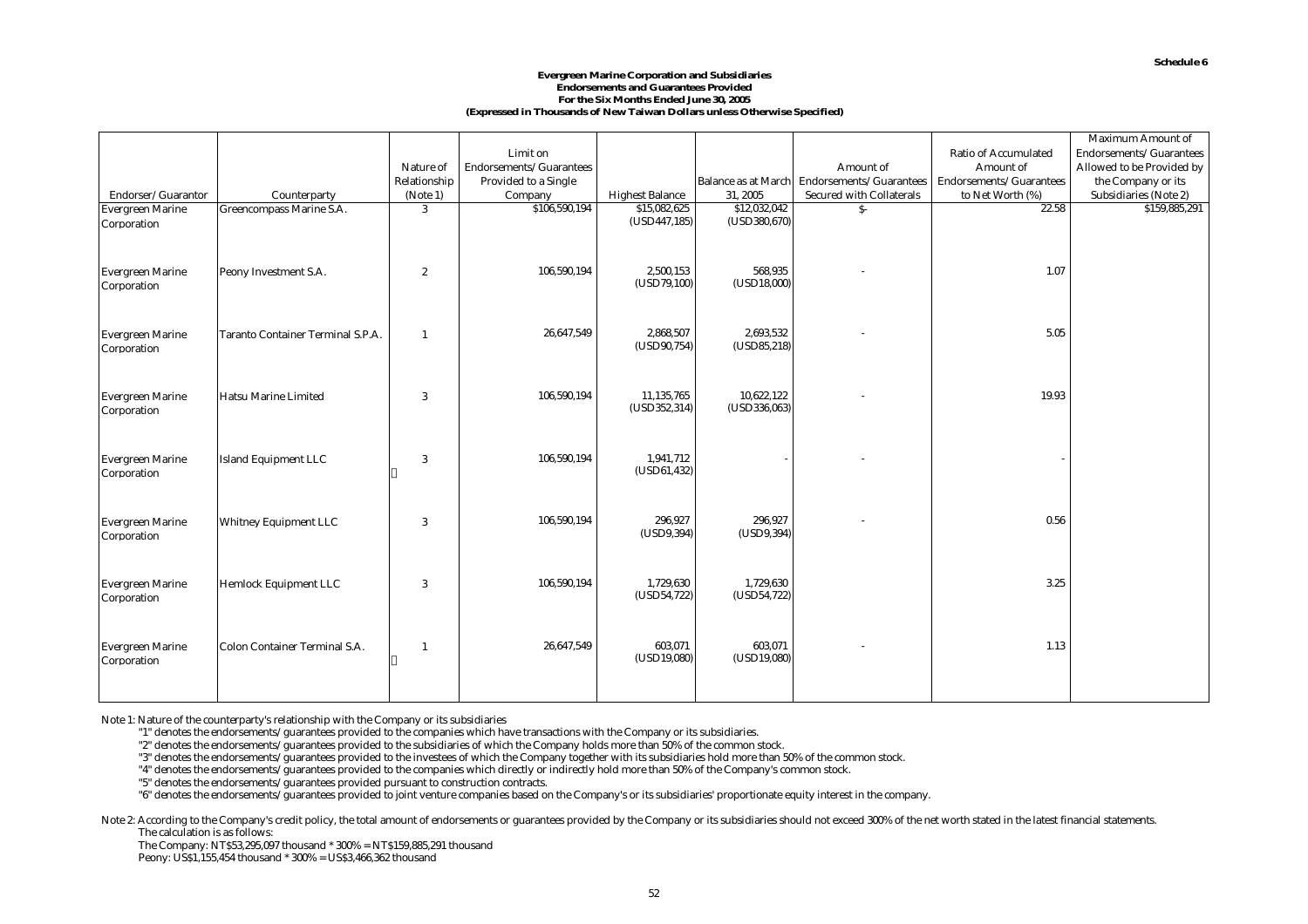#### **Marketable Securities Held as at June 30, 2005 (Expressed in Thousands of New Taiwan Dollars / Thousand Shares unless Otherwise Specified) Evergreen Marine Corporation and Subsidiaries**

|             |                                                     |                                                                              | Financial                   |              |                       | Balance as at June 30, 2005 |                |        |
|-------------|-----------------------------------------------------|------------------------------------------------------------------------------|-----------------------------|--------------|-----------------------|-----------------------------|----------------|--------|
|             |                                                     |                                                                              | Statement                   | No. of       |                       |                             | Market Value / |        |
| Investor    | <b>Marketable Securities</b>                        | Relationship with the Company                                                | Account                     | Shares/Units | <b>Carrying Value</b> | Ownership (%)               | Net Worth      | Remark |
| Evergreen   | Stocks:                                             |                                                                              |                             |              |                       |                             |                |        |
| Marine      | Peony Investment S.A.                               | Subsidiary of the Company                                                    | Long-term equity investment | 4,765        | \$36,468,279          | 100.00                      | \$36,521,017   |        |
| Corporation | Taiwan Terminal Services Co., Ltd.                  | Subsidiary of the Company                                                    | Long-term equity investment | 5,500        | 72,556                | 55.00                       | 72,556         |        |
|             | Charng Yang Development Co., Ltd.                   | Investee company accounted for under equity method                           | Long-term equity investment | 32,000       | 387,498               | 40.00                       | 387,498        |        |
|             | Evergreen International Storage and Transport Corp. | Investee company accounted for under equity method                           | Long-term equity investment | 424,062      | 7,125,816             | 39.74                       | 7,117,569      |        |
|             | <b>Evergreen Security Corporation</b>               | Investee company accounted for under equity method                           | Long-term equity investment | 3,125        | 38,423                | 31.25                       | 38,423         |        |
|             | <b>EVA Airways Corporation</b>                      | Investee company accounted for under equity method                           | Long-term equity investment | 685,687      | 8,777,225             | 20.43                       | 8,777,225      |        |
|             | Taipei Port Container Terminal Corporation          | Investee company accounted for under equity method                           | Long-term equity investment | 16,000       | 154,050               | 20.00                       | 154,050        |        |
|             | Toplogis Technology Corp.                           | Investee company accounted for under equity method                           | Long-term equity investment | 1,000        | 5,917                 | 25.00                       | 5.917          |        |
|             | Power World Fund Inc.                               | Investee company accounted for under equity method                           | Long-term equity investment | 5,000        | 50,000                | 5.68                        | 60,068         |        |
|             | Fubon Securities Finance Co., Ltd.                  | Investee company accounted for under equity method                           | Long-term equity investment | 19,717       | 190,322               | 4.93                        | 253,829        |        |
|             | Taiwan High Speed Rail Corporation                  | Investee company accounted for under equity method                           | Long-term equity investment | 126,735      | 1,250,000             | 2.53                        | 949,510        |        |
|             | Linden Technologies Inc.                            | Investee company accounted for under equity method                           | Long-term equity investment | 50           | 15,372                | 2.53                        | 15.372         |        |
|             | Taiwan Fixed Network Corp.                          | Investee company accounted for under equity method                           | Long-term equity investment | 70,000       | 700,000               | 1.08                        | 742,677        |        |
|             | Central Reinsurance Corp.                           | Investee company accounted for under lower of cost or<br>market value method | Long-term equity investment | 36,647       | 426,581               | 8.73                        | 470.554        |        |
|             | Fubon Financial Holding Co., Ltd.                   | Investee company accounted for under lower of cost or<br>market value method | Long-term equity investment | 2,853        | 7,343                 | 0.04                        | 88,743         |        |
|             | China Man-made Fiber Corporation                    | None                                                                         | Short-term investment       | 100          | 1,637                 |                             | 1,458          |        |
|             | China Steel Corporation                             | None                                                                         | Short-term investment       | 302          | 9,675                 |                             | 9,545          |        |
|             | China Motor Corporation                             | None                                                                         | Short-term investment       | 518          | 19.772                | $\sim$                      | 17.365         |        |
|             | Delta Electronics, Inc.                             | None                                                                         | Short-term investment       | 100          | 4,917                 |                             | 5.095          |        |
|             | <b>CMC Magnetics Corporation</b>                    | None                                                                         | Short-term investment       | 1,069        | 17,962                | $\overline{\phantom{a}}$    | 16,197         |        |
|             | Compal Electronics, Inc.                            | None                                                                         | Short-term investment       | 200          | 6.199                 |                             | 6,196          |        |
|             | Mosel Vitelic Inc.                                  | None                                                                         | Short-term investment       | 1,500        | 20,289                | $\sim$                      | 18,240         |        |
|             | Silicon Integrated Systems Corp.                    | None                                                                         | Short-term investment       | 300          | 5,107                 |                             | 5,088          |        |
|             | Avision, Inc.                                       | None                                                                         | Short-term investment       | 100          | 1,733                 |                             | 1,758          |        |
|             | VIA Technologies, Inc.                              | None                                                                         | Short-term investment       | 200          | 4,647                 |                             | 4,434          |        |
|             | Everlight Electronics Co., Ltd.                     | None                                                                         | Short-term investment       | 200          | 8,457                 | $\sim$                      | 8.510          |        |
|             | Cyberhome Entertainment Co., Ltd.                   | None                                                                         | Short-term investment       | 193          | 7,833                 |                             | 3.179          |        |
|             | <b>Epistar Corporation</b>                          | None                                                                         | Short-term investment       | 137          | 6,596                 | $\overline{\phantom{a}}$    | 6,783          |        |
|             | Yang Ming Marine Transport Corp.                    | None                                                                         | Short-term investment       | 2,050        | 63,796                |                             | 58,887         |        |
|             | Waterland Financial Holdings Corporation            | None                                                                         | Short-term investment       | 600          | 7.796                 | $\sim$                      | 7.818          |        |
|             | Chi Mei Optoelectronics                             | None                                                                         | Short-term investment       | 200          | 10,102                |                             | 9,934          |        |
|             | Promise Technology, Inc.                            | None                                                                         | Short-term investment       | 78           | 1,909                 | $\sim$                      | 1,824          |        |
|             | Far Eastone Telecommunications Co., Ltd.            | None                                                                         | Short-term investment       | 150          | 6,071                 |                             | 6,119          |        |
|             | Powerchip Semiconductor Corp.                       | None                                                                         | Short-term investment       | 239          | 5,077                 |                             | 5,259          |        |
|             | Simplo Technology Co., Ltd.                         | None                                                                         | Short-term investment       | 100          | 7,971                 |                             | 8,265          |        |
|             | Cameo Communications, Inc.                          | None                                                                         | Short-term investment       | 50           | 2,128                 | $\sim$                      | 1,966          |        |
|             | All Ring Tech Co., Ltd.                             | None                                                                         | Short-term investment       | 410          | 17,281                | $\sim$                      | 9,418          |        |
|             | Holtek Semiconductor Inc.                           | None                                                                         | Short-term investment       | 100          | 3.738                 | $\sim$                      | 3.654          |        |
|             | Aten International Co., Ltd.                        | None                                                                         | Short-term investment       | 500          | 37,551                |                             | 36,415         |        |
|             | Lanner Electronics Inc.                             | None                                                                         | Short-term investment       | 324          | 7,522                 | $\sim$                      | 6,966          |        |
|             | Formosa Petrochemical Corporation                   | None                                                                         | Short-term investment       | 50           | 3,255                 |                             | 3,258          |        |
|             | Unifosa Corp.                                       | None                                                                         | Short-term investment       | 200          | 6,884                 |                             | 6,726          |        |
|             | <b>CISCO</b>                                        | None                                                                         | Short-term investment       | 9            | 6.802                 |                             | 5,702          |        |
|             |                                                     |                                                                              |                             |              |                       |                             |                |        |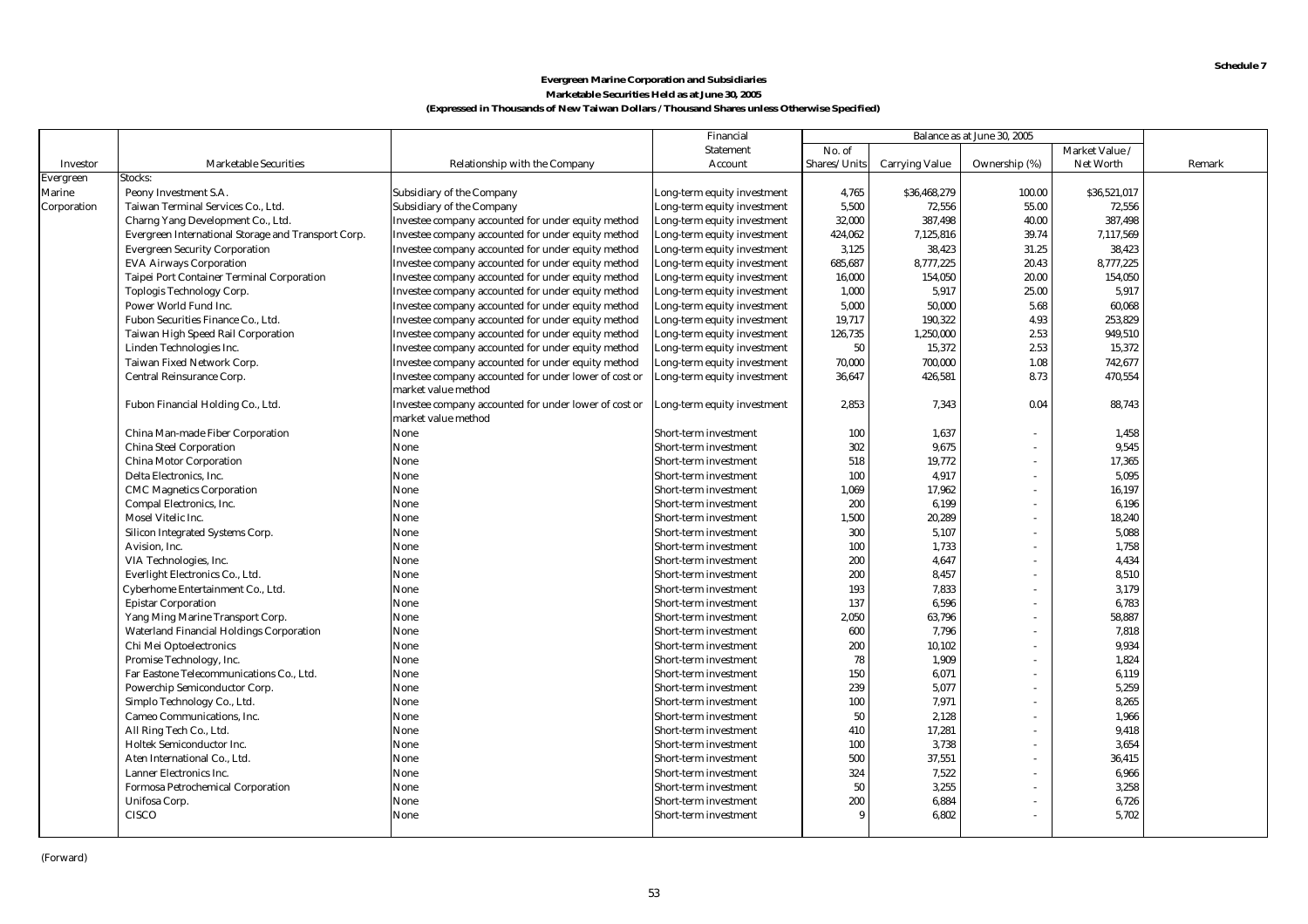#### **Marketable Securities Held as at June 30, 2005 (Expressed in Thousands of New Taiwan Dollars / Thousand Shares unless Otherwise Specified) Evergreen Marine Corporation and Subsidiaries**

|             |                                                       |                               | Financial             |              |                | Balance as at June 30, 2005 |                |        |
|-------------|-------------------------------------------------------|-------------------------------|-----------------------|--------------|----------------|-----------------------------|----------------|--------|
|             |                                                       |                               | Statement             | No. of       |                |                             | Market Value / |        |
| Investor    | <b>Marketable Securities</b>                          | Relationship with the Company | Account               | Shares/Units | Carrying Value | Ownership (%)               | Net Worth      | Remark |
| Evergreen   | Mutual Funds:                                         |                               |                       |              |                |                             |                |        |
| Marine      | Waterland High Growth Fund                            | None                          | Short-term investment | 3,000        | \$30,000       |                             | \$28.920       |        |
| Corporation | Taishin Taishin Fund                                  | None                          | Short-term investment | 500          | 5,000          | $\sim$                      | 4,965          |        |
|             | Dresdner Technology Dam Fund                          | None                          | Short-term investment | 2,796        | 30,060         |                             | 29,748         |        |
|             | TLAM Longterm Dominance Fund                          | None                          | Short-term investment | 3,000        | 30,000         |                             | 30,000         |        |
|             | ABN AMRO Taiwan High-Dividend Yield Equities Fund     | None                          | Short-term investment | 3,000        | 30,030         |                             | 29,040         |        |
|             | <b>FGIT Balanced Fund</b>                             | None                          | Short-term investment | 1,588        | 20,000         |                             | 19,068         |        |
|             | Chung Hsing Happy Fund                                | None                          | Short-term investment | 1.000        | 10,000         |                             | 9.920          |        |
|             | Jin Sun Multi-Strategy Balanced Fund                  | None                          | Short-term investment | 1,000        | 10.000         |                             | 10.087         |        |
|             | Mega Fancy Balanced Fund                              | None                          | Short-term investment | 798          | 8,000          |                             | 6,954          |        |
|             | Sheng Hua 0566 Global Balance Fund                    | None                          | Short-term investment | 1,969        | 20,000         |                             | 19,016         |        |
|             | Sheng Hua 9966 Global Balance Fund                    | None                          | Short-term investment | 5,007        | 50,000         |                             | 50,438         |        |
|             | <b>Transcend Balanced Fund</b>                        | None                          | Short-term investment | 473          | 5,000          |                             | 4,726          |        |
|             | Cathay High Dividend Balanced Fund                    | None                          | Short-term investment | 3,000        | 30,000         |                             | 30,210         |        |
|             | The IIT Balanced Fund                                 | None                          | Short-term investment | 2,641        | 30,000         |                             | 30,053         |        |
|             | Fu Hwa Aegis Fund                                     | None                          | Short-term investment | 2,000        | 20,000         |                             | 19,824         |        |
|             | TIM Grand Value Fund                                  | None                          | Short-term investment | 2,000        | 20,000         |                             | 20,122         |        |
|             | <b>ABN AMRO Value Fund</b>                            | None                          | Short-term investment | 2,559        | 30,000         |                             | 26,779         |        |
|             | ABN AMRO Taiwan Local Balanced Fund                   | None                          | Short-term investment | 1,995        | 20,000         |                             | 19,829         |        |
|             | Polaris Win-win New Balance Fund                      | None                          | Short-term investment | 1,500        | 15,000         |                             | 15,001         |        |
|             | Jin Sun Global Balanced Fund                          | None                          | Short-term investment | 1.000        | 10,000         |                             | 9.930          |        |
|             | Adam Mid & Small Cap Dynamic Balance Fund             | None                          | Short-term investment | 1.000        | 10,000         |                             | 10.510         |        |
|             | Fuhwa Diamond Fund                                    | None                          | Short-term investment | 2,947        | 30,000         |                             | 30,031         |        |
|             | <b>NITC Great Fortune</b>                             | None                          | Short-term investment | 2,281        | 30,030         |                             | 30,468         |        |
|             | <b>Capital Asset Allocation</b>                       | None                          | Short-term investment | 8,658        | 100,125        |                             | 101,377        |        |
|             | <b>HSBC Trinity Balanced Fund</b>                     | None                          | Short-term investment | 4.000        | 40,000         |                             | 40,076         |        |
|             | JF (Taiwan) Pacific Balanced Fund                     | None                          | Short-term investment | 3,000        | 30,000         |                             | 30,062         |        |
|             | New Light Fortune Balanced Fund                       | None                          | Short-term investment | 6.000        | 60,000         |                             | 60,558         |        |
|             | Grand Cathay Global Balance Fund Of Funds             | None                          | Short-term investment | 1,000        | 10,000         |                             | 10.040         |        |
|             | Fu Hwa System Funds of Funds                          | None                          | Short-term investment | 500          | 5,000          |                             | 5,358          |        |
|             | NITC Global Balance Fund of Funds                     | None                          | Short-term investment | 6,906        | 70,000         |                             | 70,211         |        |
|             | Union Global Fund of Funds                            | None                          | Short-term investment | 930          | 10,000         |                             | 9,717          |        |
|             | Hua Nan Global Henry Fund                             | None                          | Short-term investment | 3,000        | 30,000         |                             | 30,024         |        |
|             | Franklin Templeton Global Bond Fund of Funds          | None                          | Short-term investment | 3.000        | 30,000         |                             | 30,000         |        |
|             | Polaris Global ETFs Fund                              | None                          | Short-term investment | 5,000        | 50,000         |                             | 50.700         |        |
|             | Polaris Global Short-Duration Diversified Bond Fund   | None                          | Short-term investment | 6,000        | 60,000         |                             | 58,496         |        |
|             | <b>UBS Global Credit Bond Fund</b>                    | None                          | Short-term investment | 3,000        | 30,000         |                             | 29,953         |        |
|             | TIIM Asia Win-Win Fund                                | None                          | Short-term investment | 3,000        | 30,000         |                             | 29,940         |        |
|             | Fubon Global REIT Fund                                | None                          | Short-term investment | 10,000       | 100,000        |                             | 99,400         |        |
|             | Truswell Global Balanced Fund                         | None                          | Short-term investment | 3,000        | 30,000         |                             | 30.069         |        |
|             | The First Global Investment Trust Dragon and Tiger    | None                          | Short-term investment | 5,000        | 50,000         |                             | 50.987         |        |
|             | ShinKong Guaranteed Fund                              | None                          | Short-term investment | 3,000        | 30,000         |                             | 29,724         |        |
|             | Jin Sun Win-Tide Guaranteed Fund                      | None                          | Short-term investment | 3,000        | 30,000         |                             | 29,460         |        |
|             | Polaris Global REITs Fund                             | None                          | Short-term investment | 10,000       | 100,000        |                             | 99,400         |        |
|             | Fuhwa Convertible Securities Strategy Fund            | None                          | Short-term investment | 5,000        | 50,000         |                             | 50,115         |        |
|             | Fuhhwa Fimalaya Fund                                  | None                          | Short-term investment | 3,000        | 30,000         |                             | 30,150         |        |
|             | FGIT Private Placement High Yield Bond Fund           | None                          | Short-term investment | 5.000        | 50,000         |                             | 49.558         |        |
|             | Fuhhwa Angel Fund                                     | None                          | Short-term investment | 3,000        | 30,000         |                             | 29.790         |        |
|             | Fuhhwa Total Return Fund                              | None                          | Short-term investment | 3,000        | 30,000         |                             | 30,120         |        |
|             | New Light Lucky Star Fund                             | None                          | Short-term investment | 7,993        | 80,000         |                             | 80,135         |        |
|             | Fgit Fullwin Bond Fund                                | None                          | Short-term investment | 4,973        | 50,000         |                             | 50,014         |        |
|             | Taiwan Bond & Convertible Bond Private Placement Fund | None                          | Short-term investment | 6,000        | 60,000         |                             | 60,114         |        |
|             |                                                       |                               |                       |              |                |                             |                |        |
|             |                                                       |                               |                       |              |                |                             |                |        |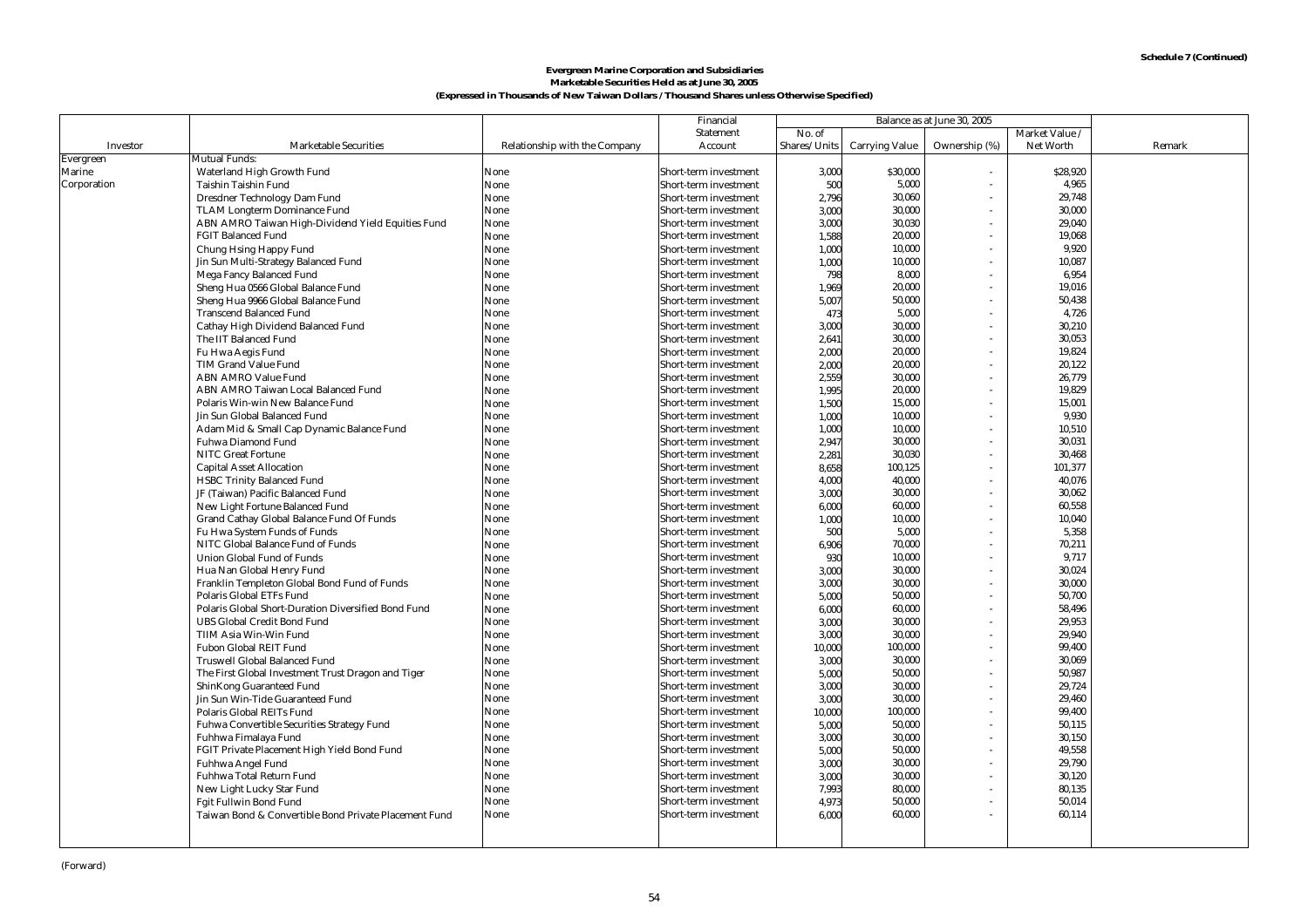#### **Marketable Securities Held as at June 30, 2005 (Expressed in Thousands of New Taiwan Dollars / Thousand Shares unless Otherwise Specified) Evergreen Marine Corporation and Subsidiaries**

|             |                                                                                  |                               | Financial                                      | Balance as at June 30, 2005 |                       |                |                   |        |
|-------------|----------------------------------------------------------------------------------|-------------------------------|------------------------------------------------|-----------------------------|-----------------------|----------------|-------------------|--------|
|             |                                                                                  |                               | Statement                                      | No. of                      |                       |                | Market Value /    |        |
| Investor    | <b>Marketable Securities</b>                                                     | Relationship with the Company | Account                                        | Shares/Units                | <b>Carrying Value</b> | Ownership (%)  | Net Worth         | Remark |
| Evergreen   | Transcend Strategic balanced Fund                                                | None                          | Short-term investment                          | 10,000                      | \$100,000             |                | \$100,957         |        |
| Marine      | KGI 100% Principal Guaranteed Fund                                               | None                          | Short-term investment                          | 5,000                       | 50,000                | $\blacksquare$ | 49,539            |        |
| Corporation | KGI Covertible Multi-Strategy Fund                                               | None                          | Short-term investment                          | 2.000                       | 20.000                |                | 20.043            |        |
|             | Ta Chong Bond                                                                    | None                          | Short-term investment                          | 14,603                      | 185,000               |                | 186,296           |        |
|             | <b>Grand Cathay Bond</b>                                                         | None                          | Short-term investment                          | 12,673                      | 160,000               |                | 161,021           |        |
|             | Mega Diamond Bond Fund                                                           | None                          | Short-term investment                          | 76,782                      | 858,000               |                | 864,696           |        |
|             | Chung Hsing Ping-An Fund                                                         | None                          | Short-term investment                          | 14,386                      | 150,000               |                | 150,857           |        |
|             | <b>FGIT Benefits II</b>                                                          | None                          | Short-term investment                          | 7,218                       | 103,000               |                | 103,510           |        |
|             | Jin Sun Bond Fund                                                                | None                          | Short-term investment                          | 49,548                      | 658,200               |                | 663,021           |        |
|             | Fuhwa Apex Bond Fund                                                             | None                          | Short-term investment                          | 10,054                      | 115,000               |                | 116,376           |        |
|             | Hua Nan Phoenix                                                                  | None                          | Short-term investment                          | 31,031                      | 456,000               |                | 458,830           |        |
|             | Hua Nan Unicorn                                                                  | None                          | Short-term investment                          | 28,997                      | 312,000               |                | 314,623           |        |
|             | JF (Taiwan) Bond Fund                                                            | None                          | Short-term investment                          | 9,715                       | 145,000               |                | 145,230           |        |
|             | Fu Hwa Bond Fund                                                                 | None                          | Short-term investment                          | 21,696                      | 268,000               |                | 272,000           |        |
|             | Fu Hwa Advantage Bond Fund                                                       | None                          | Short-term investment                          | 41,641                      | 420,000               |                | 425,678           |        |
|             | <b>TIIM Bond</b>                                                                 | None                          | Short-term investment                          | 24,035                      | 331,000               | ä,             | 333,772           |        |
|             | NITC Bond                                                                        | None                          | Short-term investment                          | 1,580                       | 253,000               |                | 254,740           |        |
|             | NITC Taiwan Bond                                                                 | None                          | Short-term investment                          | 26,237                      | 360,000               |                | 362,249           |        |
|             | Cathay Bond                                                                      | None                          | Short-term investment                          | 15,231                      | 171,000               | $\sim$         | 172,302           |        |
|             | <b>IIT Increment Fund</b>                                                        | None                          | Short-term investment                          | 32,031                      | 475,000               |                | 477,954           |        |
|             | Sheng Hua 1699 Bond                                                              | None                          | Short-term investment                          | 11,604                      | 140,000               |                | 141,251           |        |
|             | Sheng Hua 5599 Bond                                                              | None                          | Short-term investment                          | 15,452                      | 168,000               |                | 169,834           |        |
|             | President Home Run                                                               | None                          | Short-term investment                          | 584                         | 8,000                 |                | 8,041             |        |
|             | ABN AMRO Income Fund                                                             | None                          | Short-term investment                          | 3,249                       | 50,000                |                | 50,223            |        |
|             | <b>KGI Victory Fund</b>                                                          | None                          | Short-term investment                          | 11,876                      | 125,000               |                | 125,245           |        |
|             | FuBon Ju-I Fund                                                                  | None                          | Short-term investment                          | 3,866                       | 60,000                | ٠              | 60,211            |        |
|             | FuBon Ju-I II                                                                    | None                          | Short-term investment                          | 6,707                       | 93,000                |                | 95,775            |        |
|             | FuBon Ju-I III                                                                   | None                          | Short-term investment                          | 13,734                      | 163,000               |                | 164,773           |        |
|             | FuBon Dragon Bond Fund                                                           | None                          | Short-term investment                          | 11,796                      | 135,000               |                | 136,149           |        |
|             | <b>Truswell Premier Fund</b>                                                     | None                          | Short-term investment                          | 3,506                       | 37,000                |                | 38,272            |        |
|             | Fu Hwa Bond                                                                      | None                          | Short-term investment                          | 505                         | 6,500                 |                | 6,594             |        |
|             | Fu Hwa Albatross Fund                                                            | None                          | Short-term investment                          | 11,207                      | 122,500               |                | 123,794           |        |
|             | Invesco Income Fund                                                              | None                          | Short-term investment                          | 17,439                      | 195,000               |                | 195,359           |        |
|             | <b>Transcend Fortune</b>                                                         | None                          | Short-term investment                          | 9,963                       | 118,000               | $\sim$         | 118,882           |        |
|             | ShinKong Taiwan Luck                                                             | None                          | Short-term investment                          | 11,785                      | 191,000               |                | 192,082           |        |
|             | ShinKong Chi-Shin Fund                                                           | None                          | Short-term investment                          | 2,140                       | 30,000                |                | 30,060            |        |
|             | ShinKong Chi-Xiang Fund<br><b>Reliance Forever</b>                               | None                          | Short-term investment                          | 6,138<br>4,959              | 88,000                |                | 88,565            |        |
|             | Dresdner Bond DAM                                                                | None                          | Short-term investment                          | 17,646                      | 70,000<br>200,000     | ä,<br>$\sim$   | 70,402<br>200,255 |        |
|             | Fubon Chi-hsiang I Fund                                                          | None                          | Short-term investment                          | 46,729                      | 592,000               |                | 599,312           |        |
|             | Fubon Chi-hsiang III Fund                                                        | None<br>None                  | Short-term investment<br>Short-term investment | 6,300                       | 65,000                | ä,             | 65,450            |        |
|             | Polaris De-Bao Fund                                                              | None                          | Short-term investment                          | 30,256                      | 327,000               | $\sim$         | 328,774           |        |
|             |                                                                                  |                               | Short-term investment                          | 110                         | 34,670                | ä,             | 32,351            |        |
|             | Franklin US Government Fund                                                      | None                          | Short-term investment                          | 243                         | 80,468                |                | 80,529            |        |
|             | MFS Inflation-Adjusted Bond Fund<br>MFS Meridian Global Balanced Fund            | None                          | Short-term investment                          | 31                          | 15,913                | $\sim$         | 15,582            |        |
|             |                                                                                  | None                          | Short-term investment                          | 3                           | 10,386                |                | 9,934             |        |
|             | ABN AMRO Korea Bonus 104% Guaranteed Fund<br>Parvest Asian Bond Fund Convertible | None<br>None                  | Short-term investment                          |                             | 3,516                 | $\sim$         | 3,828             |        |
|             | Permal Fund                                                                      | None                          | Short-term investment                          |                             | 3,510                 |                | 3,802             |        |
|             | Forsyth Alternative Income Fund (Euro)                                           | None                          | Short-term investment                          | 88                          | 42,530                | $\sim$         | 37,779            |        |
|             | Forsyth Alternative Income Fund (JPY)                                            | None                          | Short-term investment                          | 85                          | 31,580                |                | 27,339            |        |
|             | Skandia Global Bond Fund Class B                                                 | None                          | Short-term investment                          | 41                          | 15,792                |                | 15,804            |        |
|             | ABN AMRO Hong Kong Equity Guaranteed Fund                                        | None                          | Short-term investment                          | 10                          | 31,735                |                | 30,118            |        |
|             | JF (Taiwan) Asia Total Return Bond Private Placement FulNone                     |                               | Short-term investment                          | 100                         | 31,495                |                | 31,608            |        |
|             | Alexandra Global Investment (Asia) Fund-B share                                  | None                          | Short-term investment                          | 39                          | 16,952                |                | 15,406            |        |
|             |                                                                                  |                               |                                                |                             |                       |                |                   |        |
|             |                                                                                  |                               |                                                |                             |                       |                |                   |        |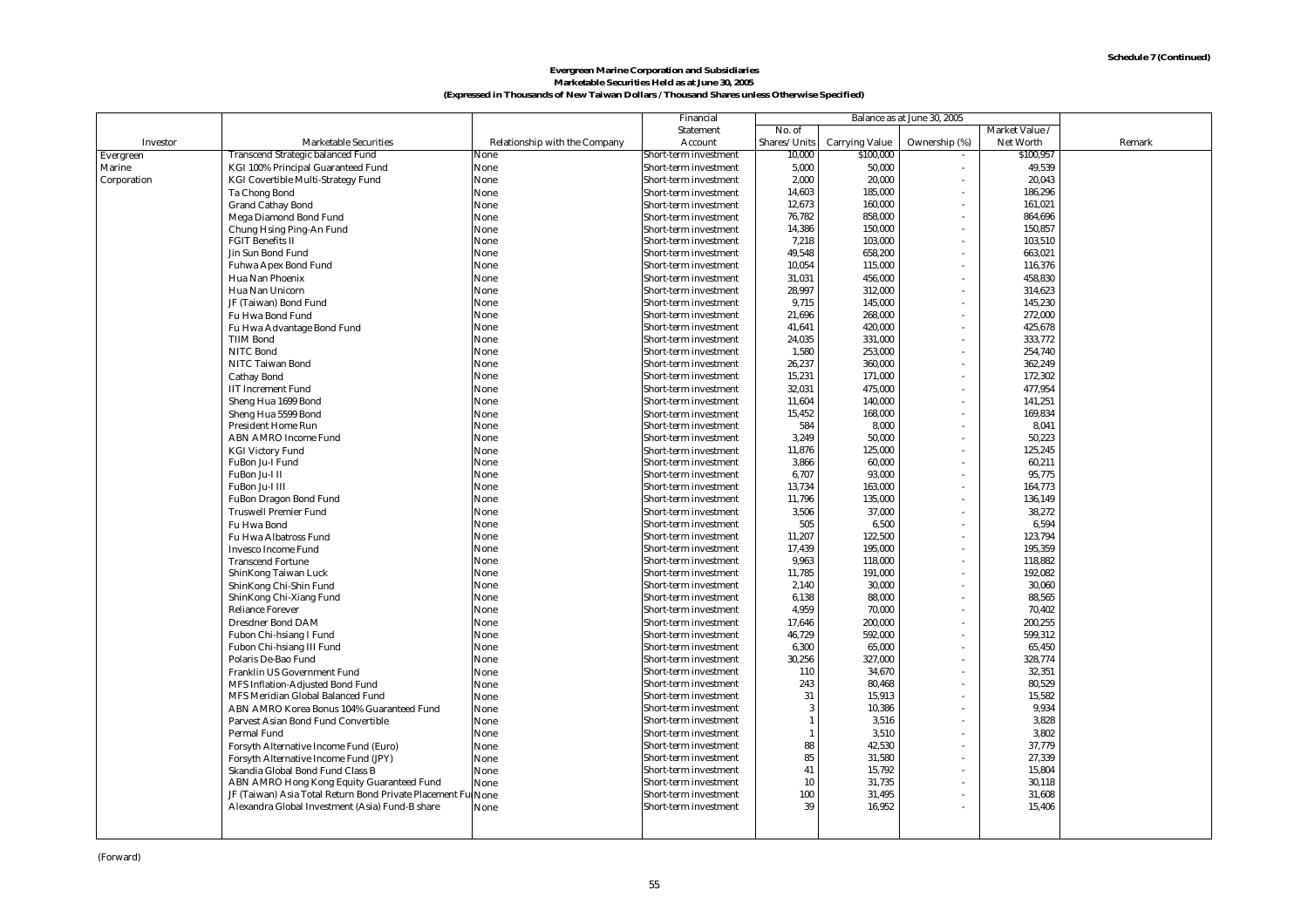#### **Marketable Securities Held as at June 30, 2005 Evergreen Marine Corporation and Subsidiaries (Expressed in Thousands of New Taiwan Dollars / Thousand Shares unless Otherwise Specified)**

|                             |                                                  | Financial<br>Balance as at June 30, 2005                                                                         |                             |                  |                       |                          |                    |        |
|-----------------------------|--------------------------------------------------|------------------------------------------------------------------------------------------------------------------|-----------------------------|------------------|-----------------------|--------------------------|--------------------|--------|
|                             |                                                  |                                                                                                                  | Statement                   | No. of           |                       |                          | Market Value / Net |        |
| Investor                    | <b>Marketable Securities</b>                     | Relationship with the Company                                                                                    | Account                     | Shares/Units     | <b>Carrying Value</b> | Ownership (%)            | Worth              | Remark |
| <b>Evergreen Marine</b>     | Government Bonds:                                |                                                                                                                  |                             |                  |                       |                          |                    |        |
| Corporation                 | Korea Container Authority Bonds                  | None                                                                                                             | Short-term investment       |                  | \$40,944              |                          | \$48,366           |        |
|                             |                                                  |                                                                                                                  |                             |                  |                       |                          |                    |        |
|                             | Corporate Bonds:                                 |                                                                                                                  |                             |                  |                       |                          |                    |        |
|                             | Convertible bonds - Tuntex (Thailand)            | None                                                                                                             | Long-term bond investment   | 16               | 12.035                | $\overline{\phantom{a}}$ | 12,035             |        |
|                             | Public Company Limited                           |                                                                                                                  |                             |                  |                       |                          |                    |        |
|                             | Merrill Lynch                                    | None                                                                                                             | Short-term investment       | $\overline{1}$   | 3,948                 | $\overline{\phantom{a}}$ | 3,380              |        |
|                             | Convertible bonds - Jihsun FHC                   | None                                                                                                             | Short-term investment       | 500              | 50,000                |                          | 49,310             |        |
|                             |                                                  |                                                                                                                  |                             |                  |                       |                          |                    |        |
|                             | Bonds with resell agreements:                    |                                                                                                                  |                             |                  |                       |                          |                    |        |
|                             | Sasco NIM 2004-19XS Class A                      | None                                                                                                             | Short-term investment       |                  | 252,860               |                          | 252.860            |        |
|                             | Sailn 2004-4 Class B                             | None                                                                                                             | Short-term investment       |                  | 158,038               | $\sim$                   | 158,038            |        |
|                             | <b>Treasury bills</b>                            | None                                                                                                             | Short-term investment       | $\sim$           | 2,301,973             | $\sim$                   | 2,301,973          |        |
|                             |                                                  |                                                                                                                  |                             |                  |                       |                          |                    |        |
| Peony Investment S.A.       | Greencompass Marine S.A.                         | Indirect subsidiary of the Company                                                                               | Long-term equity investment | 3.535            | <b>USD791.210</b>     | 100.00                   | <b>USD791.210</b>  |        |
|                             | Vigor Enterprise S.A.                            | Indirect subsidiary of the Company                                                                               | Long-term equity investment | 80               | <b>USD4.465</b>       | 100.00                   | <b>USD4.465</b>    |        |
|                             | Clove Holding Ltd.                               | Indirect subsidiary of the Company                                                                               | Long-term equity investment | 10               | USD71,531             | 100.00                   | <b>USD71,531</b>   |        |
|                             | Evergreen Heavy Industrial Corp. (M) Berhad      | Indirect subsidiary of the Company                                                                               | Long-term equity investment | 42,120           | <b>USD34,867</b>      | 97.50                    | <b>USD34,867</b>   |        |
|                             | PT. Multi Bina Pura International                | Indirect subsidiary of the Company                                                                               | Long-term equity investment | 68               | <b>USD9,284</b>       | 95.00                    | <b>USD9,284</b>    |        |
|                             | PT. Multi Bina Pura Transport                    | Indirect subsidiary of the Company                                                                               | Long-term equity investment | $\boldsymbol{2}$ | <b>USD162</b>         | 17.39                    | <b>USD162</b>      |        |
|                             | Armand Investment (Nether Lands) N.V.            | Indirect subsidiary of the Company                                                                               | Long-term equity investment | $\overline{4}$   | <b>USD1,810</b>       | 70.00                    | <b>USD1,810</b>    |        |
|                             |                                                  |                                                                                                                  |                             |                  | <b>USD2,886</b>       | 55.00                    | <b>USD2,886</b>    |        |
|                             | Shenzhen Greentrans Transportation Co., Ltd.     | Indirect subsidiary of the Company                                                                               | Long-term equity investment |                  |                       |                          |                    |        |
|                             | Hatsu Marine Limited                             | Indirect subsidiary of the Company                                                                               | Long-term equity investment | 765              | USD108,261            | 51.00                    | USD108,261         |        |
|                             | Luanta Investment (Netherlands) N.V.             | Investee company of Peony accounted for under equity method                                                      | Long-term equity investment |                  | <b>USD12,598</b>      | 50.00                    | <b>USD12,598</b>   |        |
|                             | Evergreen Container Terminal (Thailand) Ltd.     | Investee company of Peony accounted for under equity method                                                      | Long-term equity investment | 12,250           | <b>USD17,012</b>      | 48.18                    | <b>USD17,012</b>   |        |
|                             | Shanghai Jifa Logistics Co., Ltd.                | Investee company of Peony accounted for under equity method                                                      | Long-term equity investment |                  | <b>USD7,601</b>       | 21.06                    | <b>USD7,601</b>    |        |
|                             | Ningbo Victory Container Co., Ltd.               | Investee company of Peony accounted for under equity method                                                      | Long-term equity investment |                  | <b>USD2,368</b>       | 40.00                    | <b>USD2,368</b>    |        |
|                             |                                                  | Qingdao Evergreen Container Storage & Transportation Investee company of Peony accounted for under equity method | Long-term equity investment | $\sim$           | <b>USD4,916</b>       | 40.00                    | <b>USD4,916</b>    |        |
|                             | Co., Ltd.                                        |                                                                                                                  |                             |                  |                       |                          |                    |        |
|                             | Balsam Investment (Nether lands) N.V.            | Investee company of Peony accounted for under equity method                                                      | Long-term equity investment |                  | USD160,671            | 49.00                    | USD160,671         |        |
|                             | Evergreen Shipping Singapore Pte. Ltd.           | Investee company of Peony accounted for under equity method                                                      | Long-term equity investment | 383              | <b>USD956</b>         | 25.50                    | <b>USD956</b>      |        |
|                             | <b>Evergreen Korea Corporation</b>               | Investee company of Peony accounted for under equity method                                                      | Long-term equity investment | 61               | <b>USD2,055</b>       | 50.00                    | <b>USD2,055</b>    |        |
|                             | Evergreen Star (Thailand) Co., Ltd.              | Investee company of Peony accounted for under equity method                                                      | Long-term equity investment | 204              | <b>USD1.047</b>       | 25.50                    | <b>USD1,047</b>    |        |
|                             | PT. Evergreen Marine Indonesia                   | Investee company of Peony accounted for under equity method                                                      | Long-term equity investment |                  | <b>USD836</b>         | 25.40                    | <b>USD836</b>      |        |
|                             | Evergreen India Pte Ltd.                         | Investee company of Peony accounted for under equity method                                                      | Long-term equity investment | 5                | <b>USD115</b>         | 49.99                    | <b>USD115</b>      |        |
|                             | Evergreen Marine Australia Pty Ltd.              | Investee company of Peony accounted for under equity method                                                      | Long-term equity investment |                  | <b>USD300</b>         | 25.50                    | <b>USD300</b>      |        |
|                             | Hutchison Inland Container Depots Limited        | Investee company of Peony accounted for under cost method                                                        | Long-term equity investment | $\overline{1}$   | <b>USD1,492</b>       | 7.50                     | <b>USD1,492</b>    |        |
|                             | South Asia Gateway Terminals                     | Investee company of Peony accounted for under cost method                                                        | Long-term equity investment | 6,211            | <b>USD2,412</b>       | 5.00                     | <b>USD2,412</b>    |        |
|                             | Dongbu Pusan Container Terminal Co., Ltd.        | Investee company of Peony accounted for under cost method                                                        | Long-term equity investment | 300              | <b>USD1,556</b>       | 15.00                    | <b>USD1,556</b>    |        |
|                             |                                                  |                                                                                                                  |                             |                  |                       |                          |                    |        |
| PT. Multi Bina Pura         | PT. Multi Bina Pura Transport                    | <b>Indirect subsidiary of Peony</b>                                                                              | Long-term equity investment | 8                | <b>USD680</b>         | 72.95                    | <b>USD680</b>      |        |
| International               |                                                  |                                                                                                                  |                             |                  |                       |                          |                    |        |
|                             |                                                  |                                                                                                                  |                             |                  |                       |                          |                    |        |
| Clove Holding Ltd.          | Ample Holding LTD.                               | Indirect subsidiary of Peony                                                                                     | Long-term equity investment | 9                | <b>USD19,244</b>      | 90.00                    | <b>USD19,244</b>   |        |
|                             | Classic Outlook Investment Ltd.                  | Investee company of Clove accounted for under cost method                                                        | Long-term equity investment |                  | USD102,359            | 2.25                     | USD102,359         |        |
|                             | Everup profits ltd.                              | Investee company of Clove accounted for under cost method                                                        | Long-term equity investment |                  |                       | 2.25                     |                    |        |
|                             | <b>Island Equipment LLC</b>                      | <b>Indirect subsidiary of Peony</b>                                                                              | Long-term equity investment | $\sim$           | <b>USD212</b>         | 36.00                    | <b>USD212</b>      |        |
|                             |                                                  |                                                                                                                  |                             |                  |                       |                          |                    |        |
| Ample Holding Ltd.          | Colon Container Terminal S.A.                    | Investee company of Ample accounted for under equity method                                                      | Long-term equity investment | 22,860           | <b>USD52,684</b>      | 40.00                    | <b>USD52,684</b>   |        |
|                             |                                                  |                                                                                                                  |                             |                  |                       |                          |                    |        |
| <b>Island Equipment LLC</b> | <b>Whitney Equipment LLC</b>                     | Investee company of Island accounted for under equity method                                                     | Long-term equity investment |                  | <b>USD173</b>         | 100.00                   | <b>USD173</b>      |        |
|                             | <b>Hemlock Equipment LLC</b>                     | Investee company of Island accounted for under equity method                                                     | Long-term equity investment |                  | <b>USD115</b>         | 100.00                   | <b>USD115</b>      |        |
|                             |                                                  |                                                                                                                  |                             |                  |                       |                          |                    |        |
| Hatsu Marine Limited        | <b>Island Equipment LLC</b>                      | Indirect subsidiary of Peony                                                                                     |                             | $\sim$           | <b>USD92</b>          | 15.00                    | <b>USD92</b>       |        |
|                             |                                                  |                                                                                                                  | Long-term equity investment |                  |                       |                          |                    |        |
| Armand Investment           |                                                  |                                                                                                                  |                             | 40               | (USD303)              | 100.00                   | (USD303)           |        |
|                             | Armand Estate (Netherlands) B.V.                 | <b>Indirect subsidiary of Peony</b>                                                                              | Long-term equity investment |                  |                       |                          |                    |        |
| (Netherlands) N.V.          |                                                  |                                                                                                                  |                             |                  |                       |                          |                    |        |
|                             |                                                  |                                                                                                                  |                             |                  |                       |                          |                    |        |
| Armand Estate (Netherlands) | Taipei Port Container Terminal                   | Investee company of Armand Estate B.V. accounted for                                                             | Long-term equity investment | 80,000           | <b>USD2.268</b>       | 10.00                    | <b>USD2.268</b>    |        |
| B.V.                        |                                                  | under equity method                                                                                              |                             |                  |                       |                          |                    |        |
|                             |                                                  |                                                                                                                  |                             |                  |                       |                          |                    |        |
| Greencompass Marines S.A.   | UG. Hidden Dragon Balance Fund B                 | None                                                                                                             | Short-term investment       | 103              | <b>USD1,030</b>       |                          | <b>USD967</b>      |        |
|                             | Portus Banc Notes Series X                       | None                                                                                                             | Short-term investment       | 98               | <b>USD1,000</b>       | $\overline{\phantom{a}}$ | <b>USD1,000</b>    |        |
|                             | ABN AMRO Global Emerging Bond Capital Protected  | None                                                                                                             | Short-term investment       | $\overline{1}$   | <b>USD1,000</b>       | $\overline{\phantom{a}}$ | <b>USD1,000</b>    |        |
|                             | <b>Notes</b>                                     |                                                                                                                  |                             |                  |                       |                          |                    |        |
|                             | <b>UBS Forward Arbitrage Strategy Fast Notes</b> | None                                                                                                             | Short-term investment       | 50               | <b>USD5,000</b>       |                          | <b>USD5,000</b>    |        |
|                             |                                                  |                                                                                                                  |                             |                  |                       |                          |                    |        |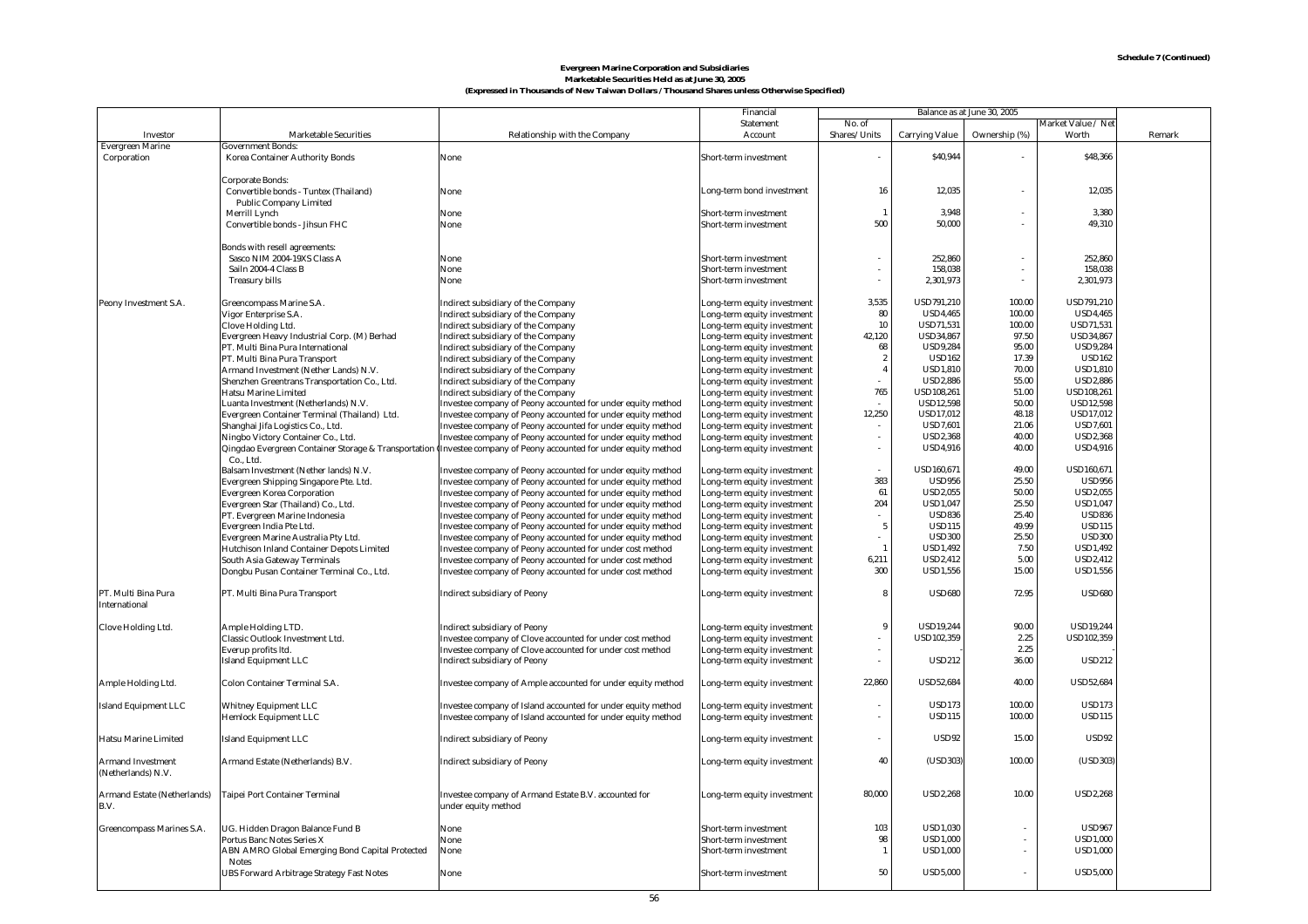**Schedule 8**

#### **Evergreen Marine Corporation and Subsidiaries Summary of Significant Transactions on One Specific Security Exceeding NT\$100 Million or 20 Percent of the Paid-in Capital For the Six Months Ended June 30, 2005**

|              |                                        | <b>Financial Statement</b> |                         |       | January 1, 2005 |                          |              | Buy       |                          | Sell                 |                          |                          | June 30, 2005            |           |
|--------------|----------------------------------------|----------------------------|-------------------------|-------|-----------------|--------------------------|--------------|-----------|--------------------------|----------------------|--------------------------|--------------------------|--------------------------|-----------|
| Buver/Seller | <b>Marketable Securities</b>           | Account                    | Counterparty            | Party | Shares/Units    | Amount                   | Shares/Units | Amount    | Shares/Units             | <b>Selling Price</b> | <b>Carrying Value</b>    | Disposal                 | Shares/Units             | Amount    |
| Evergreen    | Mutual Funds:                          |                            |                         |       |                 |                          |              |           |                          |                      |                          |                          |                          |           |
| Marine       | Fubon Global REIT Fund                 | Short-term investment      | Open market transaction | No    | $\sim$          | $S-$                     | 10,000       | \$100,000 | $\overline{\phantom{a}}$ |                      | $\overline{\phantom{a}}$ |                          | 10,000                   | \$100,000 |
| Corporation  | Polaris Global REITs Fund              | Short-term investment      | Open market transaction | No    | $\sim$          | $\overline{\phantom{a}}$ | 10,000       | 100,000   | $\overline{\phantom{a}}$ |                      | $\bar{a}$                | $\overline{\phantom{a}}$ | 10,000                   | 100,000   |
|              | Transcend Strategic balanced Fund      | Short-term investment      | Open market transaction | No    |                 | $\sim$                   | 10,000       | 100,000   | $\sim$                   | $\sim$               | ÷.                       | $\sim$                   | 10,000                   | 100,000   |
|              | Ta Chong Bond                          | Short-term investment      | Open market transaction | No    | 30,023          | 380,000                  | 2,751        | 35,000    | 18,171                   | 230,467              | 230,000                  | 467                      | 14,603                   | 185,000   |
|              | <b>Grand Cathay Bond</b>               | Short-term investment      | Open market transaction | No    | 10,322          | 130,000                  | 7,908        | 100,000   | 5,558                    | 70,196               | 70,000                   | 196                      | 12,673                   | 160,000   |
|              | Maga Diamond Bond Fund                 | Short-term investment      | Open market transaction | No    | 90.388          | 1.008.000                | 34,773       | 390,000   | 48.379                   | 541.743              | 540,000                  | 1,743                    | 76,782                   | 858.000   |
|              | Chung Hsing Ping-An Fund               | Short-term investment      | Open market transaction | No    | 36,045          | 375,000                  | 32,572       | 340,000   | 54,230                   | 567,344              | 565,000                  | 2,344                    | 14,386                   | 150,000   |
|              | <b>FGIT Benefits</b>                   | Short-term investment      | Open market transaction | No    |                 | $\sim$                   | 21,134       | 343,000   | 21,134                   | 343,130              | 343,000                  | 130                      | $\sim$                   |           |
|              | <b>FGIT Benefits II</b>                | Short-term investment      | Open market transaction | No    | 20,993          | 298,000                  | 32,453       | 463,000   | 46,228                   | 659,645              | 658,000                  | 1,645                    | 7,218                    | 103,000   |
|              | Jin Sun Bond Fund                      | Short-term investment      | Open market transaction | No    | 45,133          | 598,200                  | 21,753       | 290,000   | 17,337                   | 231,042              | 230,000                  | 1,042                    | 49,548                   | 658,200   |
|              | TLAM B.B. Bond Fund                    | Short-term investment      | Open market transaction | No    | 31,412          | 345,000                  | 28,581       | 315,000   | 59,993                   | 662,971              | 660,000                  | 2,971                    | $\sim$                   |           |
|              | Hua Nan Phoenix                        | Short-term investment      | Open market transaction | No    | 36,323          | 531,000                  | 21,709       | 320,000   | 27,001                   | 397,415              | 395,000                  | 2,415                    | 31,031                   | 456,000   |
|              | Hua Nan Unicorn                        | Short-term investment      | Open market transaction | No    | 11,466          | 122,000                  | 30,560       | 330,000   | 13,028                   | 140,829              | 140,000                  | 829                      | 28,997                   | 312,000   |
|              | JF (Taiwan) Bond Fund                  | Short-term investment      | Open market transaction | No    | 3,380           | 50,000                   | 11,057       | 165,000   | 4,722                    | 70,339               | 70,000                   | 339                      | 9,715                    | 145,000   |
|              | JF First Bond Fund                     | Short-term investment      | Open market transaction | No    | 10,956          | 150,000                  | $\sim$       |           | 10.956                   | 150.078              | 150,000                  | 78                       | $\sim$                   |           |
|              | Fu Hwa Advantage Bond Fund             | Short-term investment      | Open market transaction | No    | 72,376          | 730.000                  | $\sim$       |           | 30.735                   | 313.920              | 310,000                  | 3.920                    | 41,641                   | 420.000   |
|              | <b>TIIM Bond</b>                       | Short-term investment      | Open market transaction | No    | 45,266          | 621,000                  | 28,934       | 400,000   | 50,164                   | 694,849              | 690,000                  | 4,849                    | 24,035                   | 331,000   |
|              | PCA Bond Fund                          | Short-term investment      | Open market transaction | No    | 18,490          | 280,000                  | $\sim$       | $\sim$    | 18,490                   | 280,550              | 280,000                  | 550                      | $\sim$                   |           |
|              | <b>NITC Bond</b>                       | Short-term investment      | Open market transaction | No    | 472             | 75,000                   | 1,109        | 178,000   | $\sim$                   |                      | $\sim$                   | $\sim$                   | 1,580                    | 253,000   |
|              | NITC Taiwan Bond                       | Short-term investment      | Open market transaction | No    | 17,905          | 245,000                  | 25,479       | 350,000   | 17,147                   | 235,697              | 235,000                  | 697                      | 26,237                   | 360,000   |
|              | <b>Cathay Bond</b>                     | Short-term investment      | Open market transaction | No    | 13,410          | 150,000                  | 8,870        | 100,000   | 7,048                    | 79,258               | 79,000                   | 258                      | 15,231                   | 171,000   |
|              | Cathay Capital Income Growth Bond Fund | Short-term investment      | Open market transaction | No    | 25,628          | 272,000                  | 9,768        | 104,000   | 35,396                   | 378,968              | 376,000                  | 2,968                    | $\sim$                   |           |
|              | IIT Wan Pao Fund                       | Short-term investment      | Open market transaction | No    |                 | $\sim$                   | 6,741        | 100,000   | 6,741                    | 100.099              | 100,000                  | 99                       | $\sim$                   |           |
|              | <b>IIT Increment Fund</b>              | Short-term investment      | Open market transaction | No    | 36.153          | 535.000                  | 39,736       | 590,000   | 43,859                   | 652.618              | 650,000                  | 2.618                    | 32,031                   | 475.000   |
|              | Sheng Hua 1699 Bond                    | Short-term investment      | Open market transaction | No    | 49,803          | 600,000                  | 23,142       | 280,000   | 61,341                   | 745,000              | 740,000                  | 5,000                    | 11,604                   | 140,000   |
|              | Sheng Hua 5599 Bond                    | Short-term investment      | Open market transaction | No    | 13,272          | 143,000                  | 19,656       | 215,000   | 17,475                   | 192,029              | 190,000                  | 2,029                    | 15,452                   | 168,000   |
|              | <b>President Home Run</b>              | Short-term investment      | Open market transaction | No    | 20,002          | 273,000                  | 11,677       | 160,000   | 31,095                   | 426,256              | 425,000                  | 1,256                    | 584                      | 8,000     |
|              | <b>ABN AMRO Select Bond</b>            | Short-term investment      | Open market transaction | No    | 9,081           | 100,000                  | $\sim$       |           | 9,081                    | 100,204              | 100,000                  | 204                      | $\sim$                   |           |
|              | ABN AMRO Taiwan Bond Fund              | Short-term investment      | Open market transaction | No    | 9,432           | 100,000                  | $\sim$       | $\sim$    | 9,432                    | 100,596              | 100,000                  | 596                      | $\sim$                   |           |
|              | ABN AMRO Aggressive Taiwan Bond Fund   | Short-term investment      | Open market transaction | No    | 46,504          | 500,000                  |              |           | 46,504                   | 501,618              | 500,000                  | 1,618                    | $\overline{\phantom{a}}$ |           |
|              | <b>KGI Victory Fund</b>                | Short-term investment      | Open market transaction | No    | 33,514          | 350,000                  | 11,876       | 125,000   | 33,514                   | 351,441              | 350,000                  | 1,441                    | 11,876                   | 125,000   |
|              | FuBon Ju-I III                         | Short-term investment      | Open market transaction | No    | 31,514          | 373.000                  | 4.600        | 55,000    | 22,380                   | 267,350              | 265,000                  | 2.350                    | 13,734                   | 163.000   |
|              | <b>Truswell Bond Fund</b>              | Short-term investment      | Open market transaction | No    | 60,471          | 749,000                  | 15,635       | 195,000   | 76,107                   | 950,853              | 944,000                  | 6,853                    | $\sim$                   |           |
|              | Fu Hwa Bond                            | Short-term investment      | Open market transaction | No    | 8,271           | 106,500                  | $\sim$       | $\sim$    | 7,766                    | 101,444              | 100,000                  | 1,444                    | 505                      | 6,500     |
|              | <b>Invesco Income Fund</b>             | Short-term investment      | Open market transaction | No    | 4,493           | 50,000                   | 14,743       | 165,000   | 1,797                    | 20,047               | 20,000                   | 47                       | 17,439                   | 195,000   |
|              | <b>Transcend Fortune</b>               | Short-term investment      | Open market transaction | No    | 26,910          | 318,000                  | 24,426       | 290,000   | 41,373                   | 493,244              | 490,000                  | 3,244                    | 9,963                    | 118,000   |
|              | ShinKong Taiwan Luck                   | Short-term investment      | Open market transaction | No    | 13,099          | 211,000                  | 17,248       | 280,000   | 18,562                   | 301,468              | 300,000                  | 1,468                    | 11,785                   | 191,000   |
|              | ShinKong Chi-Xiang Fund                | Short-term investment      | Open market transaction | No    | 42,544          | 608,000                  | 16,343       | 235,000   | 52,748                   | 758,885              | 755,000                  | 3,885                    | 6,138                    | 88,000    |
|              | <b>CITC Cash Reserves</b>              | Short-term investment      | Open market transaction | No    | 13,049          | 148,000                  | 263          | 3,000     | 13,312                   | 152,786              | 151,000                  | 1,786                    | $\overline{\phantom{a}}$ |           |
|              | <b>Reliance Forever</b>                | Short-term investment      | Open market transaction | No    | 21,318          | 300.000                  | 21,926       | 310,000   | 38.286                   | 542,551              | 540,000                  | 2,551                    | 4,959                    | 70,000    |
|              | <b>RSIT Enhanced Bond Fund</b>         | Short-term investment      | Open market transaction | No    | 25,412          | 271,000                  | 13,453       | 145,000   | 38,865                   | 419,610              | 416,000                  | 3,610                    | $\sim$                   |           |
|              | Dresdner Bond DAM                      | Short-term investment      | Open market transaction | No    |                 | $\sim$                   | 17,646       | 200,000   |                          |                      |                          | $\sim$                   | 17,646                   | 200,000   |
|              | <b>Union Bond</b>                      | Short-term investment      | Open market transaction | No    | 33,871          | 400,000                  | 26,140       | 310,000   | 60,011                   | 713,447              | 710,000                  | 3,447                    | $\sim$                   |           |
|              | Union Yo-Li Bond Fund                  | Short-term investment      | Open market transaction | No    | 29,442          | 315,000                  | $\sim$       |           | 29,442                   | 317,599              | 315,000                  | 2,599                    | $\sim$                   |           |
|              | Polaris De Li Bond Fund                | Short-term investment      | Open market transaction | No    | 13,604          | 200,000                  | 13,594       | 200,000   | 27,198                   | 400,688              | 400,000                  | 688                      | $\sim$                   |           |
|              | Polaris De-Bao Fund                    | Short-term investment      | Open market transaction | No    | 43,872          | 472,000                  | 31,855       | 345,000   | 45,471                   | 492,407              | 490,000                  | 2,407                    | 30,256                   | 327,000   |
|              | Taishin Lucky Fund                     | Short-term investment      | Open market transaction | No    | 20,000          | 200,000                  |              |           | 20,000                   | 200,152              | 200,000                  | 152                      | $\sim$                   |           |
|              |                                        |                            |                         |       |                 |                          |              |           |                          |                      |                          |                          |                          |           |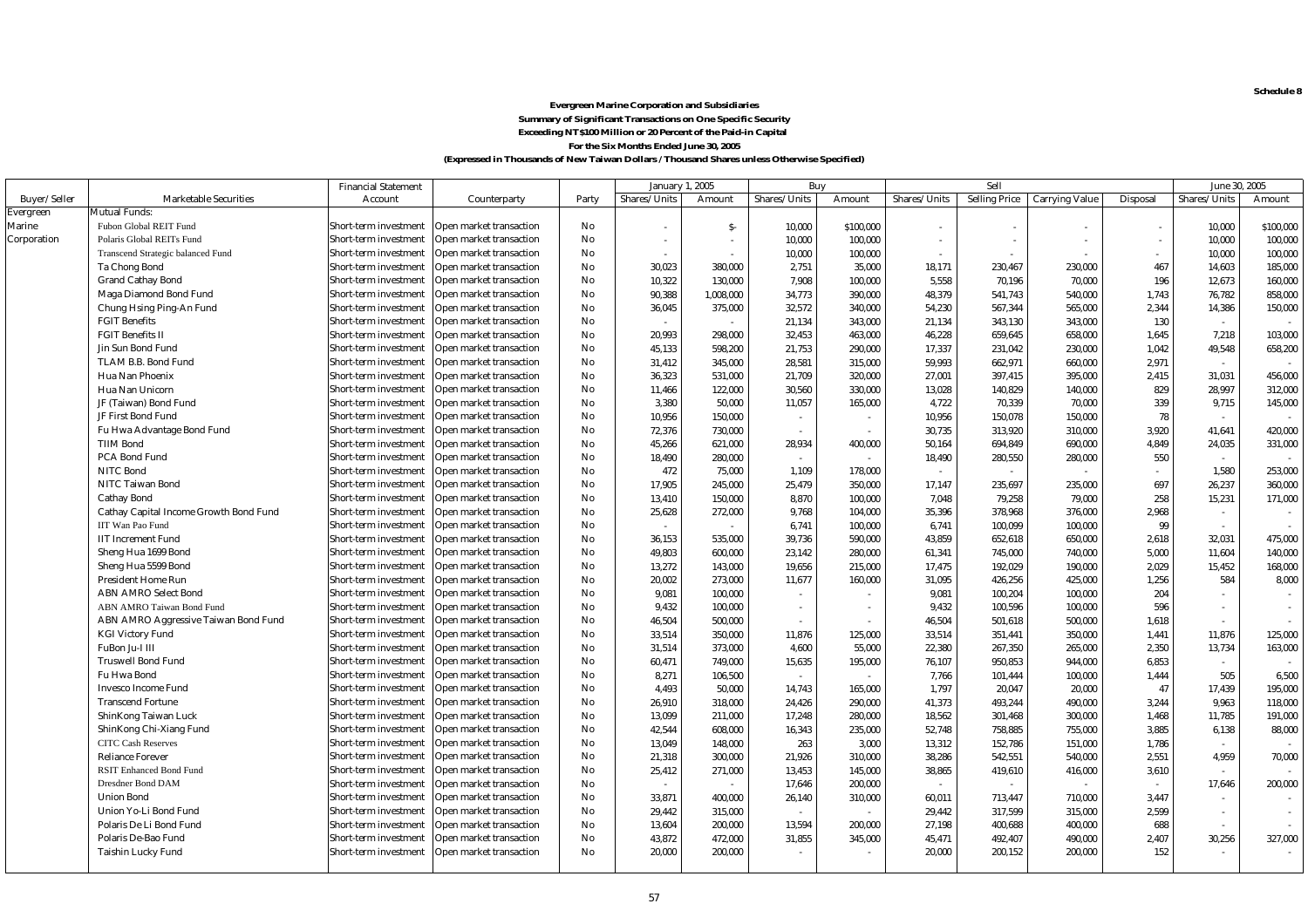#### **Evergreen Marine Corporation and Subsidiaries Purchases from and Sales to Related Parties Exceeding NT\$100 Million or 20 Percent of the Paid-in Capital For the Six Months Ended June 30, 2005**

#### **(Expressed in Thousands of New Taiwan Dollars unless Otherwise Specified)**

|                                                                    |              | Transaction                                                                                                                                                                                                                                                                                                                                                  |                   |                | on Related Party Transactions | Reason for Difference in the Terms               | Notes/Accounts Receivable (Payable) |                |                              |                      |
|--------------------------------------------------------------------|--------------|--------------------------------------------------------------------------------------------------------------------------------------------------------------------------------------------------------------------------------------------------------------------------------------------------------------------------------------------------------------|-------------------|----------------|-------------------------------|--------------------------------------------------|-------------------------------------|----------------|------------------------------|----------------------|
|                                                                    |              |                                                                                                                                                                                                                                                                                                                                                              |                   | % of the Total |                               |                                                  |                                     |                | % of Total<br>Notes/Accounts | Remark               |
| <b>Evergreen International</b><br>Storage & Transport Corp. (EITC) |              | Purchases                                                                                                                                                                                                                                                                                                                                                    | \$885,561         | 5.17           | $30 - 60$ days                | $\overline{a}$                                   |                                     | \$(83,008)     | 4.90                         |                      |
| Evergreen International Corp.                                      |              | Purchases                                                                                                                                                                                                                                                                                                                                                    | 243,241           | 1.42           | $30 - 60$ days                |                                                  | $\sim$                              | (20, 310)      | 1.20                         |                      |
| Taiwan Terminal Services Co., Ltd.                                 |              | Purchases                                                                                                                                                                                                                                                                                                                                                    | 308,046           | 1.80           | $30 - 60$ days                |                                                  | $\sim$                              | (38, 432)      | 2.27                         |                      |
| Hatsu Marine Limited                                               |              | Purchases                                                                                                                                                                                                                                                                                                                                                    | 299,928           |                | $30 - 60$ days                |                                                  | $\overline{\phantom{a}}$            |                | $\bar{a}$                    |                      |
| Greencompass Marine S.A.                                           |              | Purchases                                                                                                                                                                                                                                                                                                                                                    | 448,912           | 2.62           | $30 - 60$ days                |                                                  | $\sim$                              | (32)           | $\bar{a}$                    |                      |
| Gaining Enterprise S.A.                                            |              | Purchases                                                                                                                                                                                                                                                                                                                                                    | 987,083           | 5.77           | $30 - 60$ days                |                                                  | $\sim$                              | $\sim$         | $\sim$                       |                      |
| Lloyd Triestino Di Navigazione S.P.A.                              |              | Sales                                                                                                                                                                                                                                                                                                                                                        | 101,157           | 0.48           | $30 - 60$ days                |                                                  | $\sim$                              | 94,502         | 2.98                         |                      |
| <b>Evergreen Marine Corporation</b>                                |              | <b>Sales</b>                                                                                                                                                                                                                                                                                                                                                 | 309,494           | 100.00         | $30 - 60$ days                |                                                  | $\overline{\phantom{a}}$            | 62,658         | 100.00                       |                      |
| <b>Evergreen Marine Corporation</b>                                |              | Sales                                                                                                                                                                                                                                                                                                                                                        | GBP 4,602         | 2.31           | $30 - 60$ days                |                                                  | $\sim$                              | GBP 2,534      | 11.85                        |                      |
| <b>Evergreen Marine Corporation</b>                                |              | Sales                                                                                                                                                                                                                                                                                                                                                        | <b>USD 15,879</b> |                | $30 - 60$ days                |                                                  | $\sim$                              | <b>USD 211</b> | 0.09                         |                      |
|                                                                    |              |                                                                                                                                                                                                                                                                                                                                                              |                   |                |                               |                                                  |                                     |                |                              |                      |
|                                                                    | Counterparty | Nature of Relationship<br>Investee accounted for by<br>equity method<br>Investee of the Company's<br>major stockholder<br>Subsidiary of the Company<br>Indirect subsidiary of<br>the Company<br>Indirect subsidiary of<br>the Company<br>Subsidiary of EITC<br>Investee of the Company's<br>subsidiary<br>Parent company<br>Parent company<br>Parent company | Purchases / Sales | Amount         |                               | Purchases / Sales<br>Credit Term<br>1.75<br>1.46 | <b>Unit Price</b>                   | Credit Term    | Balance                      | Receivable (Payable) |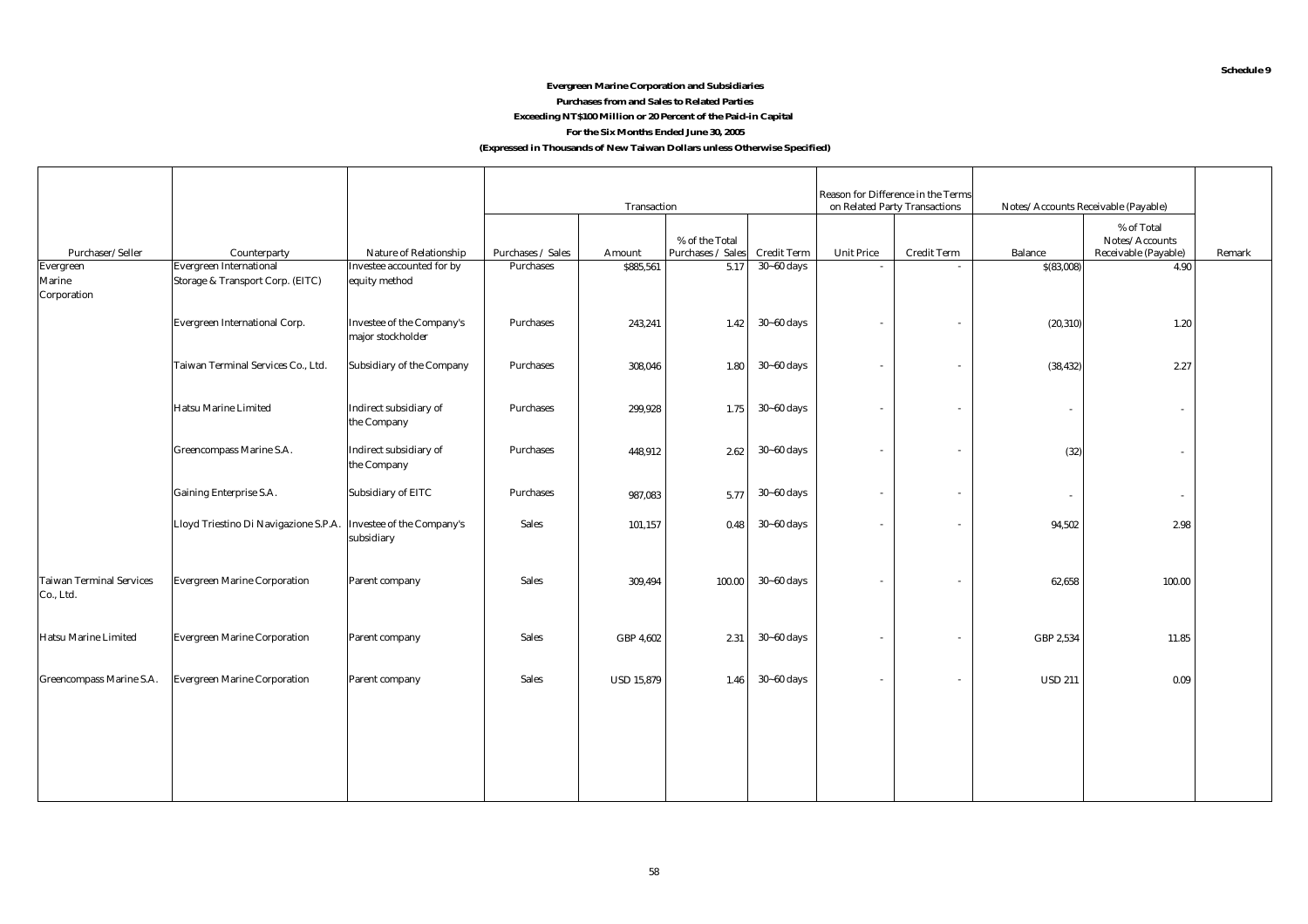#### **(Expressed in Thousands of New Taiwan Dollars unless Otherwise Specified) Evergreen Marine Corporation and Subsidiaries Receivables from Related Parties For the Six Months Ended June 30, 2005 Exceeding NT\$100 Million or 20 Percent of the Paid-in Capital**

|                  |                                 |                                                         |                                  |                          | Overdue Receivables      |                     | <b>Amount Received</b>    |                                     |
|------------------|---------------------------------|---------------------------------------------------------|----------------------------------|--------------------------|--------------------------|---------------------|---------------------------|-------------------------------------|
|                  |                                 |                                                         |                                  | <b>Turnover Rate</b>     |                          |                     |                           | Subsequent to the Allowance for Bad |
| Creditor         | Counterparty                    | Nature of Relationship                                  | Balance as at June 30, 2005      | (No. of Times)           | Amount                   | <b>Action Taken</b> | <b>Balance Sheet Date</b> | Debts                               |
| Evergreen Marine | Evergreen International Corp.   | Investee of the Company's                               | Accounts receivable<br>\$209,542 | $\overline{\phantom{a}}$ | $\hat{\mathbf{S}}$ -     |                     | \$127,324                 | $S-$                                |
| Corporation      |                                 | major stockholder                                       |                                  |                          |                          |                     |                           |                                     |
|                  |                                 |                                                         |                                  |                          |                          |                     |                           |                                     |
|                  | Evergreen International Storage | Investee of the Company accounted for Other receivables | 296,901                          |                          | $\overline{\phantom{a}}$ |                     | $30\,$                    | $\sim$                              |
|                  | and Transport Corporation       | under equity method                                     |                                  |                          |                          |                     |                           |                                     |
|                  |                                 |                                                         |                                  |                          |                          |                     |                           |                                     |
|                  | <b>EVA Airways Corporation</b>  | Investee of the Company accounted for Other receivables | 336,352                          |                          | $\sim$                   |                     |                           | $\sim$                              |
|                  |                                 | under equity method                                     |                                  |                          |                          |                     |                           |                                     |
|                  |                                 |                                                         |                                  |                          |                          |                     |                           |                                     |
|                  |                                 |                                                         |                                  |                          |                          |                     |                           |                                     |
|                  |                                 |                                                         |                                  |                          |                          |                     |                           |                                     |
|                  |                                 |                                                         |                                  |                          |                          |                     |                           |                                     |
|                  |                                 |                                                         |                                  |                          |                          |                     |                           |                                     |
|                  |                                 |                                                         |                                  |                          |                          |                     |                           |                                     |
|                  |                                 |                                                         |                                  |                          |                          |                     |                           |                                     |
|                  |                                 |                                                         |                                  |                          |                          |                     |                           |                                     |
|                  |                                 |                                                         |                                  |                          |                          |                     |                           |                                     |
|                  |                                 |                                                         |                                  |                          |                          |                     |                           |                                     |
|                  |                                 |                                                         |                                  |                          |                          |                     |                           |                                     |
|                  |                                 |                                                         |                                  |                          |                          |                     |                           |                                     |
|                  |                                 |                                                         |                                  |                          |                          |                     |                           |                                     |
|                  |                                 |                                                         |                                  |                          |                          |                     |                           |                                     |
|                  |                                 |                                                         |                                  |                          |                          |                     |                           |                                     |
|                  |                                 |                                                         |                                  |                          |                          |                     |                           |                                     |
|                  |                                 |                                                         |                                  |                          |                          |                     |                           |                                     |
|                  |                                 |                                                         |                                  |                          |                          |                     |                           |                                     |
|                  |                                 |                                                         |                                  |                          |                          |                     |                           |                                     |
|                  |                                 |                                                         |                                  |                          |                          |                     |                           |                                     |

**Schedule 10**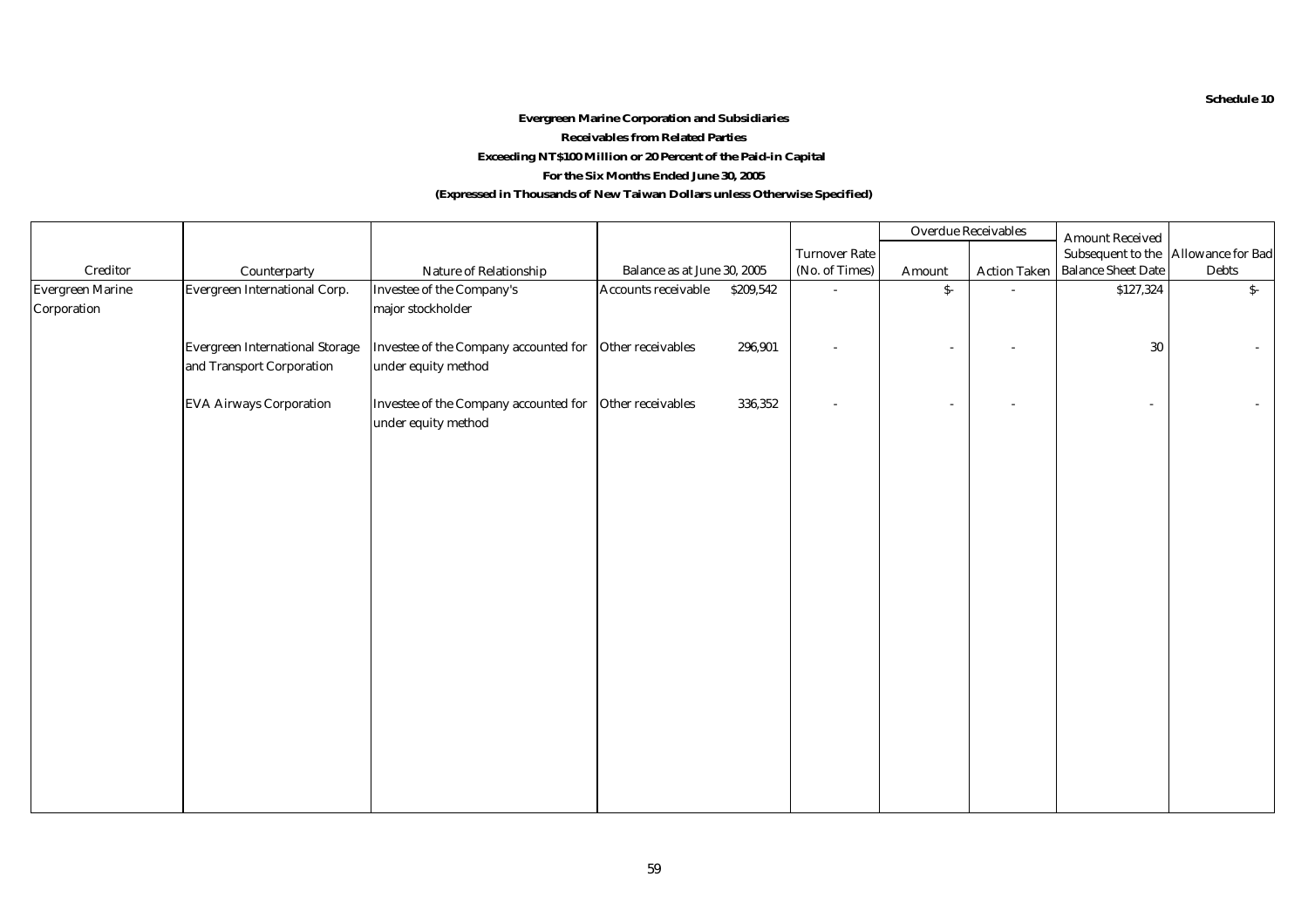#### **Evergreen Marine Corporation and Subsidiaries**

#### **Information on Investee Companies**

#### **For the Six Months Ended June 30, 2005**

|             |                                        |                                                                             |                                      | <b>Initial Investment Amount</b><br>Shares Held as at June 30, 2005 |                    |               |           |                       |                             |                        |                            |
|-------------|----------------------------------------|-----------------------------------------------------------------------------|--------------------------------------|---------------------------------------------------------------------|--------------------|---------------|-----------|-----------------------|-----------------------------|------------------------|----------------------------|
|             |                                        |                                                                             |                                      | <b>Balance as at June</b>                                           | Balance as at      |               | Ownership |                       | Net Income<br>(Loss) of the | <b>Investment Gain</b> |                            |
| Investor    | Investee                               | <b>Address</b>                                                              | <b>Main Business</b>                 | 30, 2005                                                            | January 1, 2005    | No. of Shares | $(\%)$    | <b>Carrying Value</b> | Investee                    | (Loss)                 | Remark                     |
| Evergreen   | Peony Investment S.A.                  | 53Rd Street, Urbanizacion Obarrio                                           | <b>Investment activities</b>         | <b>USD 476,500</b>                                                  | <b>USD 476,500</b> | 4.765         | 100.00    | \$36,468,279          | \$2,906,778                 | \$2,918,923            | Subsidiary of the          |
| Marine      |                                        | Torre Swiss Bank, 2nd Floor, Panama                                         |                                      |                                                                     |                    |               |           |                       |                             |                        | Company                    |
| Corporation |                                        |                                                                             |                                      |                                                                     |                    |               |           |                       |                             |                        |                            |
|             |                                        |                                                                             |                                      |                                                                     |                    |               |           |                       |                             |                        |                            |
|             | <b>Taiwan Terminal Services</b>        | 2F, No.177, Ssu Wei 4th Rd., Lingya District,                               | Loading and discharging operations   | 55,000                                                              | 55,000             | 5,500         | 55.00     | 72,556                | (1, 324)                    |                        | (1,525) Subsidiary of the  |
|             | Co., Ltd.                              | Kaohsiung, Taiwan                                                           | of container yards                   |                                                                     |                    |               |           |                       |                             |                        | Company                    |
|             |                                        |                                                                             |                                      |                                                                     |                    |               |           |                       |                             |                        |                            |
|             |                                        |                                                                             |                                      |                                                                     |                    |               |           |                       |                             |                        |                            |
|             | <b>Charng Yang Development</b>         | 2F, No.369, Jingguo Rd., Taoyuan City,                                      | Development, rental and sale of      | 320,000                                                             | 320,000            | 32.000        | 40.00     | 387,498               | 33,468                      | 13,387                 | Investee accounted         |
|             | Co., Ltd.                              | Taoyuan County, Taiwan                                                      | residential and commercial buildings |                                                                     |                    |               |           |                       |                             |                        | for by equity method       |
|             |                                        |                                                                             |                                      |                                                                     |                    |               |           |                       |                             |                        |                            |
|             | <b>Evergreen International Storage</b> | No.899, Jingguo Rd., Taoyuan City,                                          | Container transportation and         | 4,753,514                                                           | 4,753,514          | 424,062       | 39.74     | 7,125,816             | 545,378                     | 206,260                | Investee accounted         |
|             | and Transport Corporation              | Taoyuan County, Taiwan                                                      | gas stations                         |                                                                     |                    |               |           |                       |                             |                        | for by equity method       |
|             |                                        |                                                                             |                                      |                                                                     |                    |               |           |                       |                             |                        |                            |
|             |                                        |                                                                             |                                      |                                                                     |                    |               |           |                       |                             |                        |                            |
|             |                                        | Evergreen Security Corporation 4&5F, No. 111, Sungjiang Rd., Taipei, Taiwan | General security guards services     | 25,000                                                              | 25,000             | 3,125         | 31.25     | 38,423                | 16,372                      | 4,491                  | Investee accounted         |
|             |                                        |                                                                             |                                      |                                                                     |                    |               |           |                       |                             |                        | for by equity method       |
|             |                                        |                                                                             |                                      |                                                                     |                    |               |           |                       |                             |                        |                            |
|             |                                        |                                                                             |                                      |                                                                     |                    |               |           |                       |                             |                        |                            |
|             | <b>EVA Airways Corporation</b>         | 11F, No.376, Hsinnan Rd., Section 1,                                        | International passenger and cargo    | 8,569,973                                                           | 8,569,973          | 685.687       | 20.43     | 8,777,225             | 589,437                     | 108,812                | Investee accounted         |
|             |                                        | Lu Chu Hsiang, Taoyuan County, Taiwan                                       | transportation                       |                                                                     |                    |               |           |                       |                             |                        | for by equity method       |
|             |                                        |                                                                             |                                      |                                                                     |                    |               |           |                       |                             |                        |                            |
|             |                                        |                                                                             |                                      |                                                                     |                    |               |           |                       |                             |                        |                            |
|             | Taipei Port Container Terminal         | 6F-1, No.220, Songjiang Rd., Taipei, Taiwan                                 | Container distribution and cargo     | 160,000                                                             | 160,000            | 16,000        | 20.00     | 154,050               | (4, 727)                    |                        | (945) Investee accounted   |
|             | Corporation                            |                                                                             | stevedoring                          |                                                                     |                    |               |           |                       |                             |                        | for by equity method       |
|             |                                        |                                                                             |                                      |                                                                     |                    |               |           |                       |                             |                        |                            |
|             |                                        |                                                                             |                                      |                                                                     |                    |               |           |                       |                             |                        |                            |
|             |                                        |                                                                             |                                      |                                                                     |                    |               |           |                       |                             |                        |                            |
|             |                                        | Toplogis Technology Corporation 3F-3, No.185, Kewang Rd., Gaoyuan Village,  | IT services and design and wholesale | 10,000                                                              | 10,000             | 1,000         | 25.00     | 5,917                 | (11, 569)                   |                        | (2,892) Investee accounted |
|             |                                        | Longtan Shiang, Taoyuan County                                              | of software                          |                                                                     |                    |               |           |                       |                             |                        | for by equity method       |
|             |                                        |                                                                             |                                      |                                                                     |                    |               |           |                       |                             |                        |                            |
|             |                                        |                                                                             |                                      |                                                                     |                    |               |           |                       |                             |                        |                            |
|             |                                        |                                                                             |                                      |                                                                     |                    |               |           |                       |                             |                        |                            |
|             |                                        |                                                                             |                                      |                                                                     |                    |               |           |                       |                             |                        |                            |
|             |                                        |                                                                             |                                      |                                                                     |                    |               |           |                       |                             |                        |                            |
|             |                                        |                                                                             |                                      |                                                                     |                    |               |           |                       |                             |                        |                            |
|             |                                        |                                                                             |                                      |                                                                     |                    |               |           |                       |                             |                        |                            |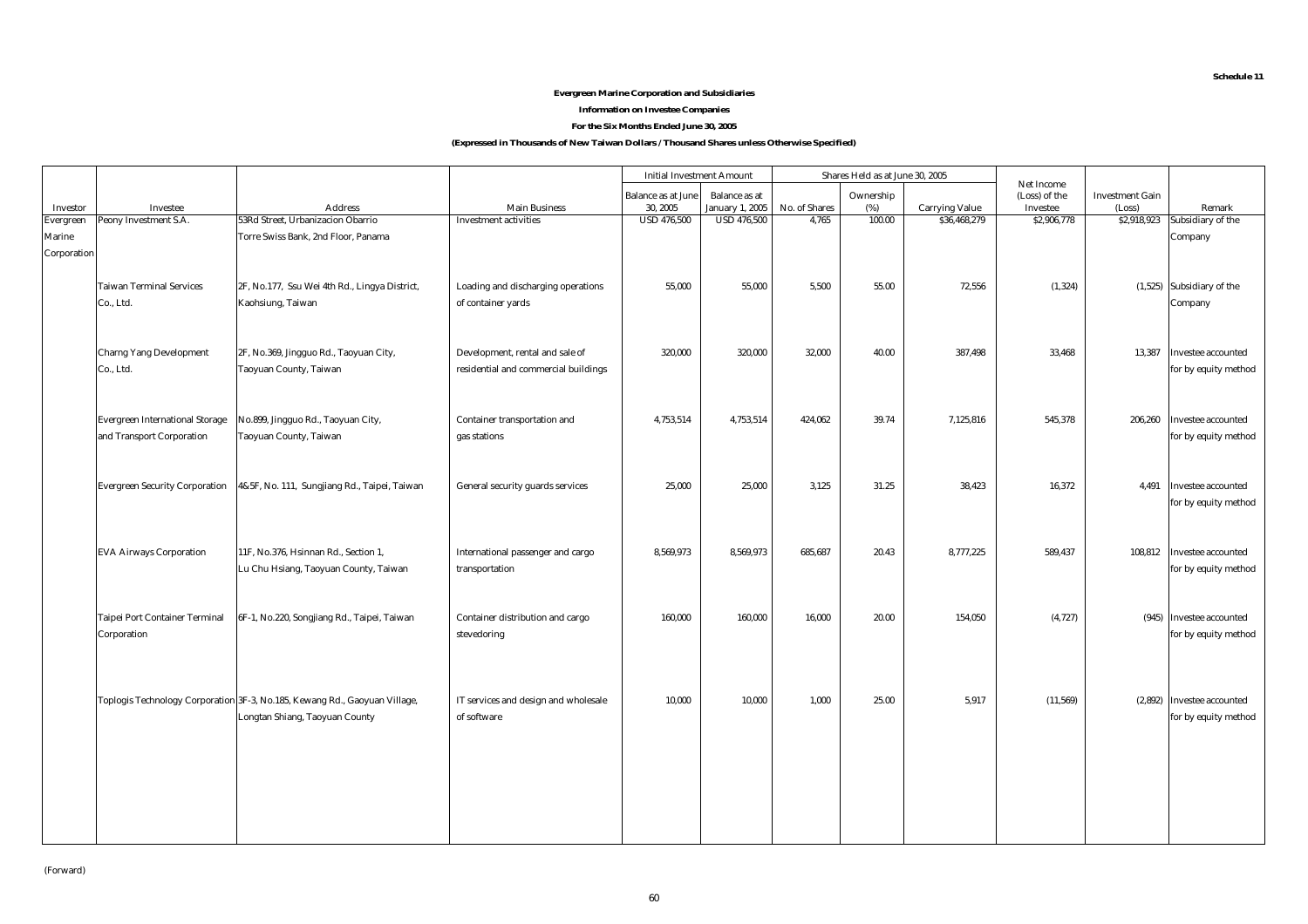#### **Evergreen Marine Corporation and Subsidiaries Information on Investee Companies**

**For the Six Months Ended June 30, 2005**

|                          |                                                                   |                                                                                                                               |                                                                                                                                     | <b>Initial Investment Amount</b> |                    |                | Shares Held as at June 30, 2005 |                       | Net Income        |                   |                                                                            |
|--------------------------|-------------------------------------------------------------------|-------------------------------------------------------------------------------------------------------------------------------|-------------------------------------------------------------------------------------------------------------------------------------|----------------------------------|--------------------|----------------|---------------------------------|-----------------------|-------------------|-------------------|----------------------------------------------------------------------------|
|                          |                                                                   |                                                                                                                               |                                                                                                                                     | Balance as at June               | Balance as at      |                | Ownership                       |                       | (Loss) of the     | Investment        |                                                                            |
| Investor                 | Investee                                                          | <b>Address</b>                                                                                                                | <b>Main Business</b>                                                                                                                | 30, 2005                         | January 1, 2005    | No. of Shares  | (% )                            | <b>Carrying Value</b> | Investee          | Gain (Loss)       | Remark                                                                     |
| Peony<br>Investment S.A. | Greencompass Marine S.A.                                          | 53rd Street, Urbanizacion<br>Obarrio Torre Swiss Bank,<br>2nd Floor, Panama, Republic of Panama                               | Marine transportation                                                                                                               | <b>USD 353,500</b>               | <b>USD 353,500</b> | 3,535          | 100.00                          | <b>USD 791,210</b>    | <b>USD 59,508</b> | <b>USD 59,508</b> | Indirect subsidiary of the Company                                         |
|                          | Vigor Enterprise S.A.                                             | 53rd Street, Urbanizacion<br><b>Obarrio Torre Swiss Bank,</b><br>2nd Floor, Panama, Republic of Panama                        | Investment holding company                                                                                                          | <b>USD 8,000</b>                 | <b>USD 8,000</b>   | 80             | 100.00                          | <b>USD 4,465</b>      | (USD 24)          |                   | (USD 24) Indirect subsidiary of the Company                                |
|                          | Clove Holding Ltd.                                                | Craigmuir Chambers, P. O. Box71, Road Town,<br>Tortola, B. V. I.                                                              | Investment holding company                                                                                                          | <b>USD 10</b>                    | <b>USD 10</b>      | 10             | 100.00                          | <b>USD 71,531</b>     | <b>USD 4,390</b>  |                   | USD 4,390   Indirect subsidiary of the Company                             |
|                          | <b>Hatsu Marine Limited</b>                                       | 160 Euston Road, London NW 12 DX, U.K.                                                                                        | Marine transportation                                                                                                               | <b>USD 1,503</b>                 | <b>USD 1,503</b>   | 765            | 51.00                           | <b>USD 108,261</b>    | <b>USD 11,710</b> |                   | USD 5,972 Indirect subsidiary of the Company                               |
|                          | Evergreen Heavy Industrial Co.<br>(Malaysia) Berhad               | Lot 139, Jalan, Cecair, Phase 2 Free Trade Zone<br>Johor Port Authority, B1700 Pasir Gudang,<br>Johor, Johore Bahru, Malaysia | Container manufacturing                                                                                                             | <b>USD 27,295</b>                | <b>USD 27,295</b>  | 42,120         | 97.50                           | <b>USD 34,867</b>     | <b>USD 3,693</b>  | <b>USD 3,600</b>  | Indirect subsidiary of the Company                                         |
|                          | PT. Multi Bina Pura International                                 | JL Raya Cakung Cilincing, RT, 002-05, Desa<br>Rorotan P.O. Box 6043 Jakarta 14260. Indonesia<br>Lot 139, Jalan                | Loading and discharging operations<br>of container yards and<br>inland transportation                                               | <b>USD 20,204</b>                | <b>USD 20,204</b>  | 68             | 95.00                           | <b>USD 9,284</b>      | <b>USD 417</b>    | <b>USD 396</b>    | Indirect subsidiary of the Company                                         |
|                          | PT. Multi Bina Transport                                          | JL Raya Cakung Cilincing, RT, 002-05, Desa<br>Rorotan P.O. Box 6043 Jakarta 14260. Indonesia<br>Lot 139, Jalan                | Loading and discharging operations<br>of container yards and<br>inland transportation                                               | Rp 1,800,000                     | Rp 1,800,000       | $\overline{2}$ | 17.39                           | <b>USD 162</b>        | <b>USD 184</b>    | <b>USD 32</b>     | Indirect subsidiary of the Company                                         |
|                          | PT. Evergreen Marine Indonesia                                    | Gedung Pricewaterhouse Coopers 9-10th<br>Floors Jl. H.R. Rasuna said kav. C-03<br>Jakarta 12920, Indonesia                    | Shipping agency                                                                                                                     | <b>USD 258</b>                   | <b>USD 258</b>     |                | 25.40                           | <b>USD 836</b>        | <b>USD 1,590</b>  | <b>USD 405</b>    | <b>Investee company of Peony</b><br>accounted for under equity method      |
|                          | Luanta Investment (Netherlands) N.V.                              | 21-A Van Engelenweg, Curacao, Netherlands, Antilles                                                                           | Investment holding company                                                                                                          | <b>USD 15,785</b>                | <b>USD 15,785</b>  |                | 50.00                           | <b>USD 12,598</b>     | (USD 3,633)       |                   | (USD 1,817) Investee company of Peony<br>accounted for under equity method |
|                          | Balsam Investment (Netherlands) N.V.                              | 21-A Van Englenweg, Curacao, Netherlands, Antilles                                                                            | Investment holding company                                                                                                          | <b>USD 50,715</b>                | <b>USD 50,715</b>  |                | 49.00                           | <b>USD 160,671</b>    | <b>USD 34,845</b> | <b>USD 17,074</b> | Investee company of Peony<br>accounted for under equity method             |
|                          | Shanghai Jifa Logistics Co., Ltd.                                 | 12F, Jifa Building, No.4049C, Jungong Rd.,<br>Shanghai City                                                                   | Inland container transportation,<br>container storage, loading, discharging,<br>leasing, repair, cleaning and related<br>activities | <b>USD 6,635</b>                 | <b>USD 6,635</b>   |                | 21.06                           | <b>USD 7,601</b>      | <b>USD 214</b>    | USD 45            | Investee company of Peony<br>accounted for under equity method             |
|                          | Shenzhen Greentrans Transportation Co., Ltd.                      | San Jiao Long Warehouse & Storage Zone,<br>Fu Kang Road, Hengang Town, Shenzhen,<br>China                                     | Loading, discharging, storage, repair,<br>cleaning and transportation of<br>containers                                              | <b>USD 3,134</b>                 | <b>USD 3,134</b>   |                | 55.00                           | <b>USD 2,886</b>      | <b>USD 77</b>     |                   | USD 43 Indirect subsidiary of the Company                                  |
|                          | Qingdao Evergreen Container<br>Storage & Transportation Co., Ltd. | Unit 403, 3F, Eastern Garden, No.138<br>A-Li Mountain Rd., Huangdao Development Dist.<br>Qingdao City                         | Inland container transportation,<br>container storage, loading, discharging,<br>leasing, repair, cleaning and related<br>activities | <b>USD 4,447</b>                 | <b>USD 4,447</b>   |                | 40.00                           | <b>USD 4.916</b>      | <b>USD 615</b>    | <b>USD 246</b>    | Investee company of Peony<br>accounted for under equity method             |
|                          | Ningbo Victory Container Co., Ltd.                                | No.1 Area, Beilnn Xiaoshan<br>Industrial Estate, Ningbo Economic and<br>Technical Development Zone, China                     | Inland container transportation,<br>container storage, loading, discharging,<br>leasing, repair, cleaning and related<br>activities | <b>USD 1,199</b>                 | <b>USD 1,199</b>   |                | 40.00                           | <b>USD 2.368</b>      | <b>USD 1,027</b>  | <b>USD 411</b>    | Investee company of Peony<br>accounted for under equity method             |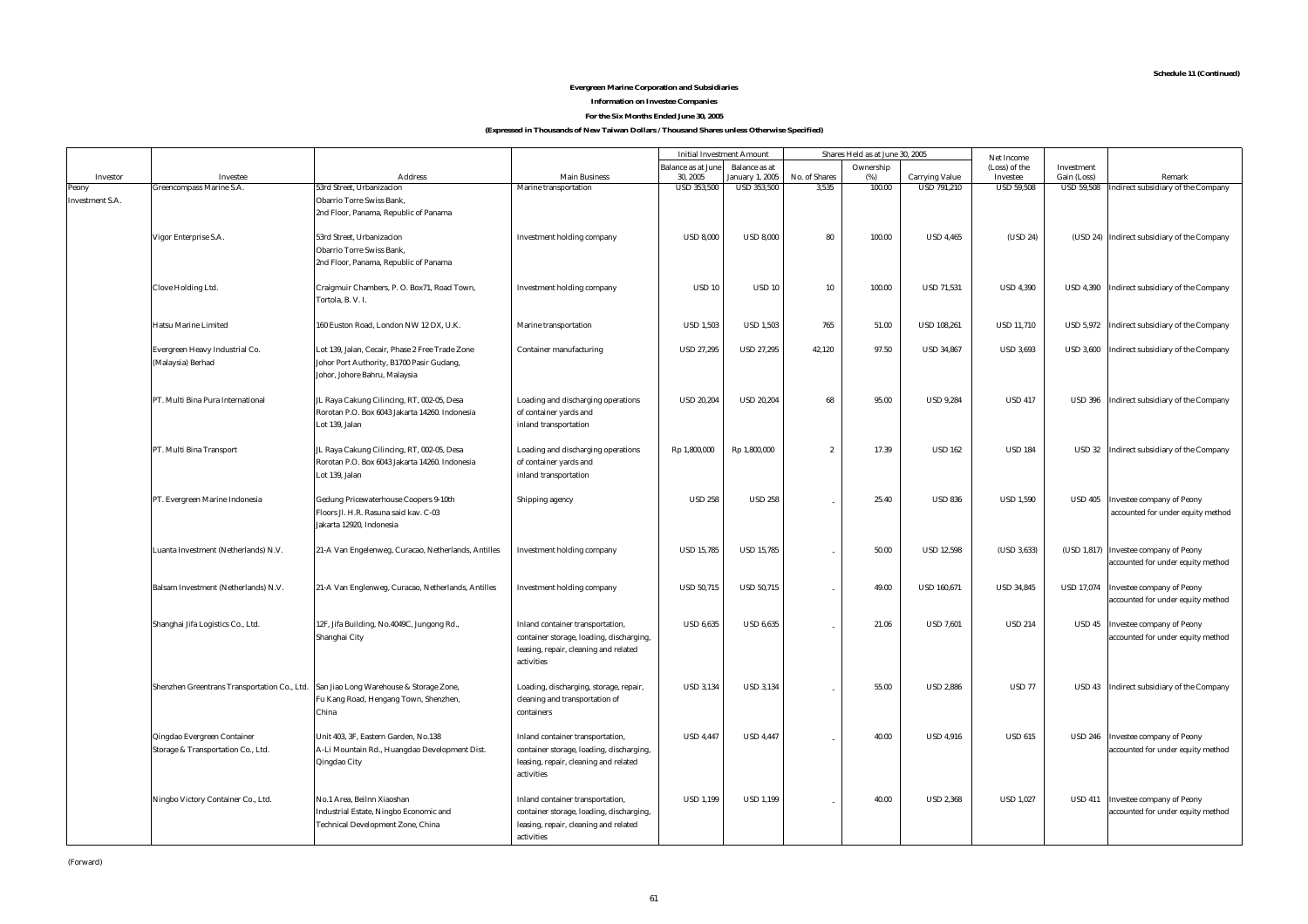#### **Evergreen Marine Corporation and Subsidiaries**

#### **Information on Investee Companies**

#### **For the Six Months Ended June 30, 2005**

|                 |                                     |                                                 |                                       | <b>Initial Investment Amount</b> |                   |                | Shares Held as at June 30, 2005 |                       | Net Income       |                  |                                             |
|-----------------|-------------------------------------|-------------------------------------------------|---------------------------------------|----------------------------------|-------------------|----------------|---------------------------------|-----------------------|------------------|------------------|---------------------------------------------|
|                 |                                     |                                                 |                                       | <b>Balance</b> as at June        | Balance as at     |                | Ownership                       |                       | (Loss) of the    | Investment       |                                             |
| Investor        | Investee                            | Address                                         | <b>Main Business</b>                  | 30, 2005                         | January 1, 2005   | No. of Shares  | (%)                             | <b>Carrying Value</b> | Investee         | Gain (Loss)      | Remark                                      |
| Peony           | <b>Evergreen Container Terminal</b> | 33/4 Moo 1, Chaokhun Tahan Road,                | Loading and discharging of containers | <b>USD 28,636</b>                | <b>USD 28,636</b> | 12,250         | 48.18                           | <b>USD 17,012</b>     | <b>USD 2,578</b> | <b>USD 1,242</b> | Investee company of Peony accounted         |
| Investment S.A. | (Thailand) Ltd.                     | Sun District Klong 3,                           |                                       |                                  |                   |                |                                 |                       |                  |                  | for under equity method                     |
|                 |                                     | Lat Krabang District, Bangkok 10520             |                                       |                                  |                   |                |                                 |                       |                  |                  |                                             |
|                 |                                     |                                                 |                                       |                                  |                   |                |                                 |                       |                  |                  |                                             |
|                 | Evergreen Shipping (S) Pte. Ltd.    | 333 Jalan Besar, Singapore 209018               | Shipping agency                       | <b>USD 219</b>                   | <b>USD 219</b>    | 383            | 25.50                           | <b>USD 956</b>        | <b>USD 530</b>   |                  | USD 135 Investee company of Peony accounted |
|                 |                                     |                                                 |                                       |                                  |                   |                |                                 |                       |                  |                  | for under equity method                     |
|                 |                                     |                                                 |                                       |                                  |                   |                |                                 |                       |                  |                  |                                             |
|                 | Evergreen Star (Thailand) Co. Ltd.  | Green Tower, 24-25th Floors                     | Shipping agency                       | <b>USD 238</b>                   | <b>USD 238</b>    | 204            | 25.50                           | <b>USD 1,047</b>      | <b>USD 1,909</b> | <b>USD 487</b>   | Investee company of Peony accounted         |
|                 |                                     | $3656/81$ Rama IV Road                          |                                       |                                  |                   |                |                                 |                       |                  |                  | for under equity method                     |
|                 |                                     | Klongton Klongtoey Bangkok 10110                |                                       |                                  |                   |                |                                 |                       |                  |                  |                                             |
|                 |                                     |                                                 |                                       |                                  |                   |                |                                 |                       |                  |                  |                                             |
|                 |                                     |                                                 |                                       |                                  |                   |                |                                 |                       |                  |                  |                                             |
|                 | <b>Evergreen Korea Corporation</b>  | 15th Fl., Korea Express Center, 83-5, 4-Ka,     | Shipping agency                       | <b>USD 238</b>                   | <b>USD 238</b>    | 61             | 50.00                           | <b>USD 2,055</b>      | <b>USD 1,078</b> | <b>USD 539</b>   | Investee company of Peony accounted         |
|                 |                                     | Jung-Ang Dong Jung-Ku, Pusan, Republic of Korea |                                       |                                  |                   |                |                                 |                       |                  |                  | for under equity method                     |
|                 |                                     |                                                 |                                       |                                  |                   |                |                                 |                       |                  |                  |                                             |
|                 | <b>Armand Investment</b>            | Van Engelenweg 21A Curacao                      | Investment holding company            | <b>USD 1,750</b>                 | <b>USD 1.622</b>  | $\overline{a}$ | 70.00                           | <b>USD 1,810</b>      | (USD 50)         |                  | (USD 35) Indirect subsidiary of the Company |
|                 | (Netherlands) N.V.                  | <b>Netherlands Antilles</b>                     |                                       |                                  |                   |                |                                 |                       |                  |                  |                                             |
|                 |                                     |                                                 |                                       |                                  |                   |                |                                 |                       |                  |                  |                                             |
|                 | Evergreen India Pte. Ltd.           | J.N. Heredia Marg Ballard Estate                | Shipping agency                       | <b>USD 12</b>                    | <b>USD 12</b>     | 5              | 49.99                           | <b>USD 115</b>        | <b>USD 183</b>   | <b>USD 91</b>    | Investee company of Peony accounted         |
|                 |                                     | Mumbai 400 038, India                           |                                       |                                  |                   |                |                                 |                       |                  |                  | for under equity method                     |
|                 |                                     |                                                 |                                       |                                  |                   |                |                                 |                       |                  |                  |                                             |
|                 | Evergreen Marine Australia Pty Ltd. | Level 13,181 Miller Street, North Sydney        | Shipping agency                       | USD-                             | USD-              |                | 25.50                           | <b>USD 300</b>        | <b>USD 367</b>   | <b>USD 94</b>    | Investee company of Peony accounted         |
|                 |                                     | NSW 2060 Australia                              |                                       |                                  |                   |                |                                 |                       |                  |                  | for under equity method                     |
|                 |                                     |                                                 |                                       |                                  |                   |                |                                 |                       |                  |                  |                                             |
|                 |                                     |                                                 |                                       |                                  |                   |                |                                 |                       |                  |                  |                                             |
|                 |                                     |                                                 |                                       |                                  |                   |                |                                 |                       |                  |                  |                                             |
|                 |                                     |                                                 |                                       |                                  |                   |                |                                 |                       |                  |                  |                                             |
|                 |                                     |                                                 |                                       |                                  |                   |                |                                 |                       |                  |                  |                                             |
|                 |                                     |                                                 |                                       |                                  |                   |                |                                 |                       |                  |                  |                                             |
|                 |                                     |                                                 |                                       |                                  |                   |                |                                 |                       |                  |                  |                                             |
|                 |                                     |                                                 |                                       |                                  |                   |                |                                 |                       |                  |                  |                                             |
|                 |                                     |                                                 |                                       |                                  |                   |                |                                 |                       |                  |                  |                                             |
|                 |                                     |                                                 |                                       |                                  |                   |                |                                 |                       |                  |                  |                                             |
|                 |                                     |                                                 |                                       |                                  |                   |                |                                 |                       |                  |                  |                                             |
|                 |                                     |                                                 |                                       |                                  |                   |                |                                 |                       |                  |                  |                                             |
|                 |                                     |                                                 |                                       |                                  |                   |                |                                 |                       |                  |                  |                                             |
|                 |                                     |                                                 |                                       |                                  |                   |                |                                 |                       |                  |                  |                                             |
|                 |                                     |                                                 |                                       |                                  |                   |                |                                 |                       |                  |                  |                                             |
|                 |                                     |                                                 |                                       |                                  |                   |                |                                 |                       |                  |                  |                                             |